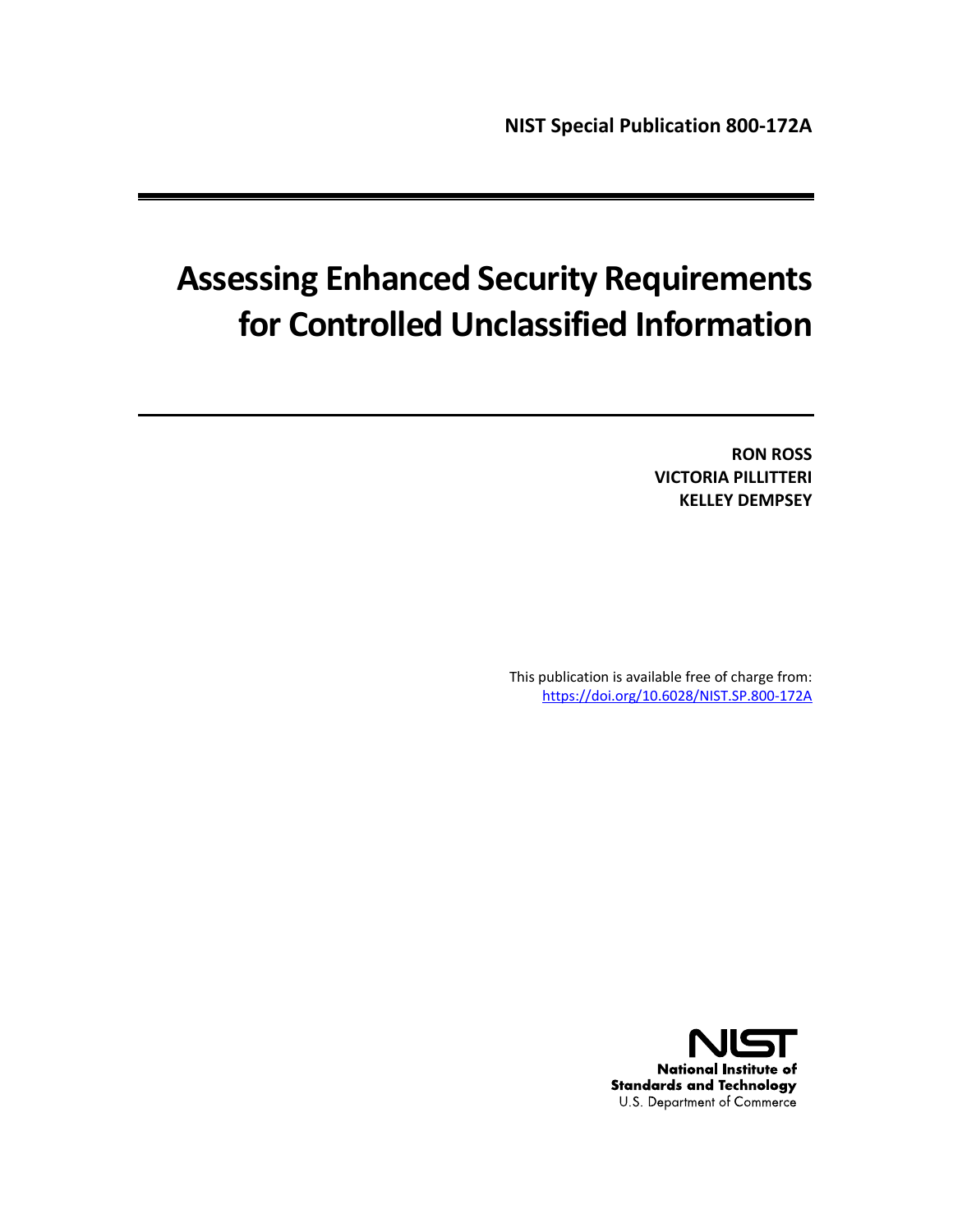**NIST Special Publication 800-172A**

# **Assessing Enhanced Security Requirements for Controlled Unclassified Information**

**RON ROSS VICTORIA PILLITTERI KELLEY DEMPSEY**

*Computer Security Division Information Technology Laboratory*

This publication is available free of charge from: <https://doi.org/10.6028/NIST.SP.800-172A>

**March 2022**



U.S. Department of Commerce *Gina M. Raimondo, Secretary*

National Institute of Standards and Technology *James K. Olthoff, Performing the Non-Exclusive Functions and Duties of the Under Secretary of Commerce for Standards and Technology & Director, National Institute of Standards and Technology*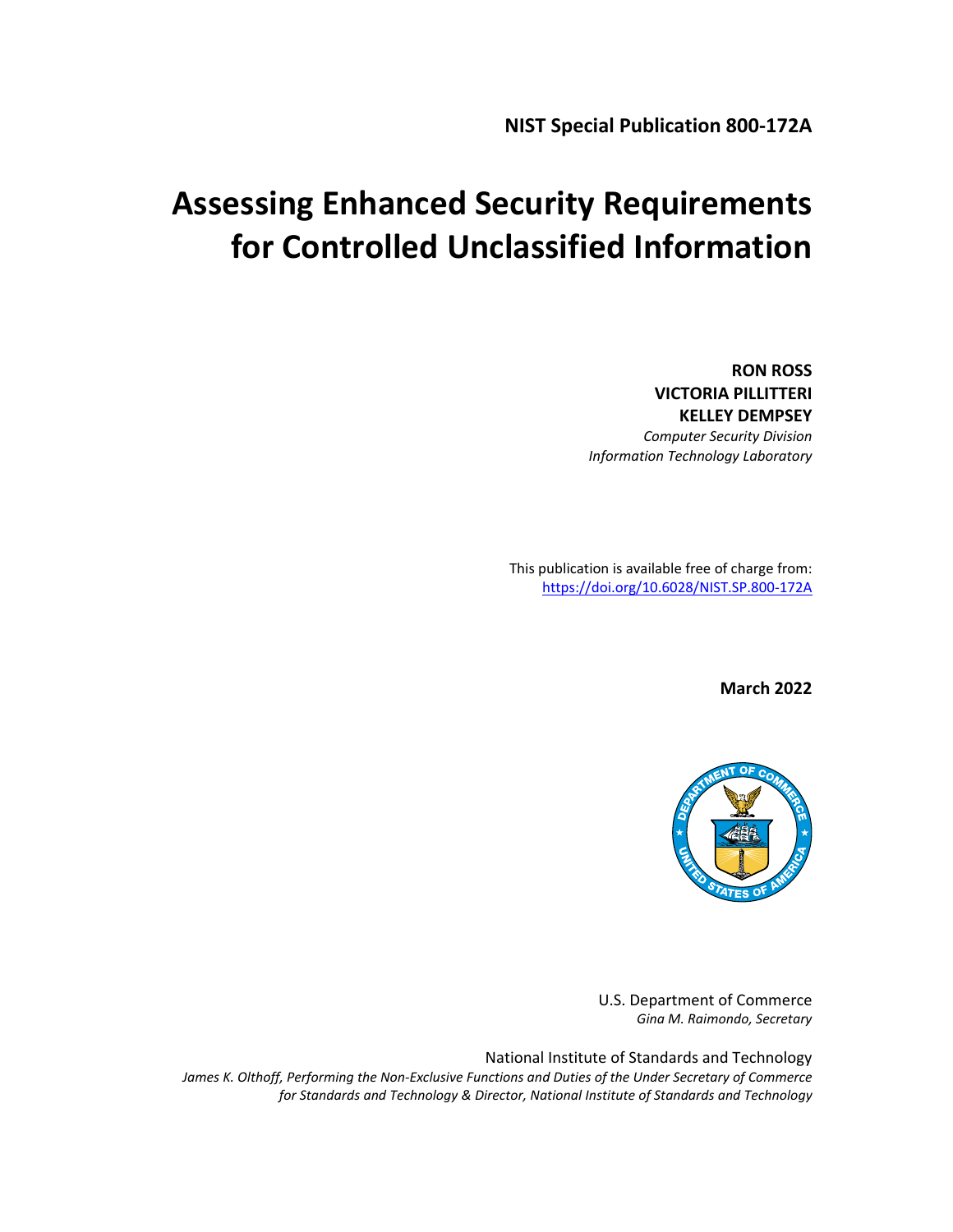## **Authority**

 $\_$  ,  $\_$  ,  $\_$  ,  $\_$  ,  $\_$  ,  $\_$  ,  $\_$  ,  $\_$  ,  $\_$  ,  $\_$  ,  $\_$  ,  $\_$  ,  $\_$  ,  $\_$  ,  $\_$  ,  $\_$  ,  $\_$  ,  $\_$  ,  $\_$  ,  $\_$  ,  $\_$  ,  $\_$  ,  $\_$  ,  $\_$  ,  $\_$  ,  $\_$  ,  $\_$  ,  $\_$  ,  $\_$  ,  $\_$  ,  $\_$  ,  $\_$  ,  $\_$  ,  $\_$  ,  $\_$  ,  $\_$  ,  $\_$  ,

This publication has been developed by the National Institute of Standards and Technology (NIST) to further its statutory responsibilities under the Federal Information Security Modernization Act (FISMA), 44 U.S.C. § 3551 *et seq.*, Public Law (P.L.) 113-283. NIST is responsible for developing information security standards and guidelines, including minimum requirements for federal information systems, but such standards and guidelines shall not apply to national security systems without the express approval of the appropriate federal officials exercising policy authority over such systems. This guideline is consistent with requirements of the Office of Management and Budget (OMB) Circular A-130.

Nothing in this publication should be taken to contradict the standards and guidelines made mandatory and binding on federal agencies by the Secretary of Commerce under statutory authority. Nor should these guidelines be interpreted as altering or superseding the existing authorities of the Secretary of Commerce, OMB Director, or any other federal official. This publication may be used by nongovernmental organizations on a voluntary basis and is not subject to copyright in the United States. Attribution would, however, be appreciated by NIST.

> National Institute of Standards and Technology Special Publication 800-172A Natl. Inst. Stand. Technol. Spec. Publ. 800-172A, **62 pages** (March 2022)

> > CODEN: NSPUE2

This publication is available free of charge from: <https://doi.org/10.6028/NIST.SP.800-172A>

Certain commercial entities, equipment, or materials may be identified in this document to describe an experimental procedure or concept adequately. Such identification is not intended to imply recommendation or endorsement by NIST, nor is it intended to imply that the entities, materials, or equipment are necessarily the best available for the purpose.

There may be references in this publication to other publications currently under development by NIST in accordance with its assigned statutory responsibilities. The information in this publication, including concepts, practices, and methodologies, may be used by federal agencies even before the completion of such companion publications. Thus, until each publication is completed, current requirements, guidelines, and procedures, where they exist, remain operative. For planning and transition purposes, federal agencies may wish to closely follow the development of these new publications by NIST.

Organizations are encouraged to review draft publications during the public comment periods and provide feedback to NIST. Many NIST publications, other than the ones noted above, are available at [https://csrc.nist.gov/publications.](https://csrc.nist.gov/publications)

#### **Submit comments on this publication to:** [sec-cert@nist.gov](mailto:sec-cert@nist.gov)

National Institute of Standards and Technology Attn: Computer Security Division, Information Technology Laboratory 100 Bureau Drive (Mail Stop 8930) Gaithersburg, MD 20899-8930

All comments are subject to release under the Freedom of Information Act (FOIA) [\[FOIA96\]](#page-42-0).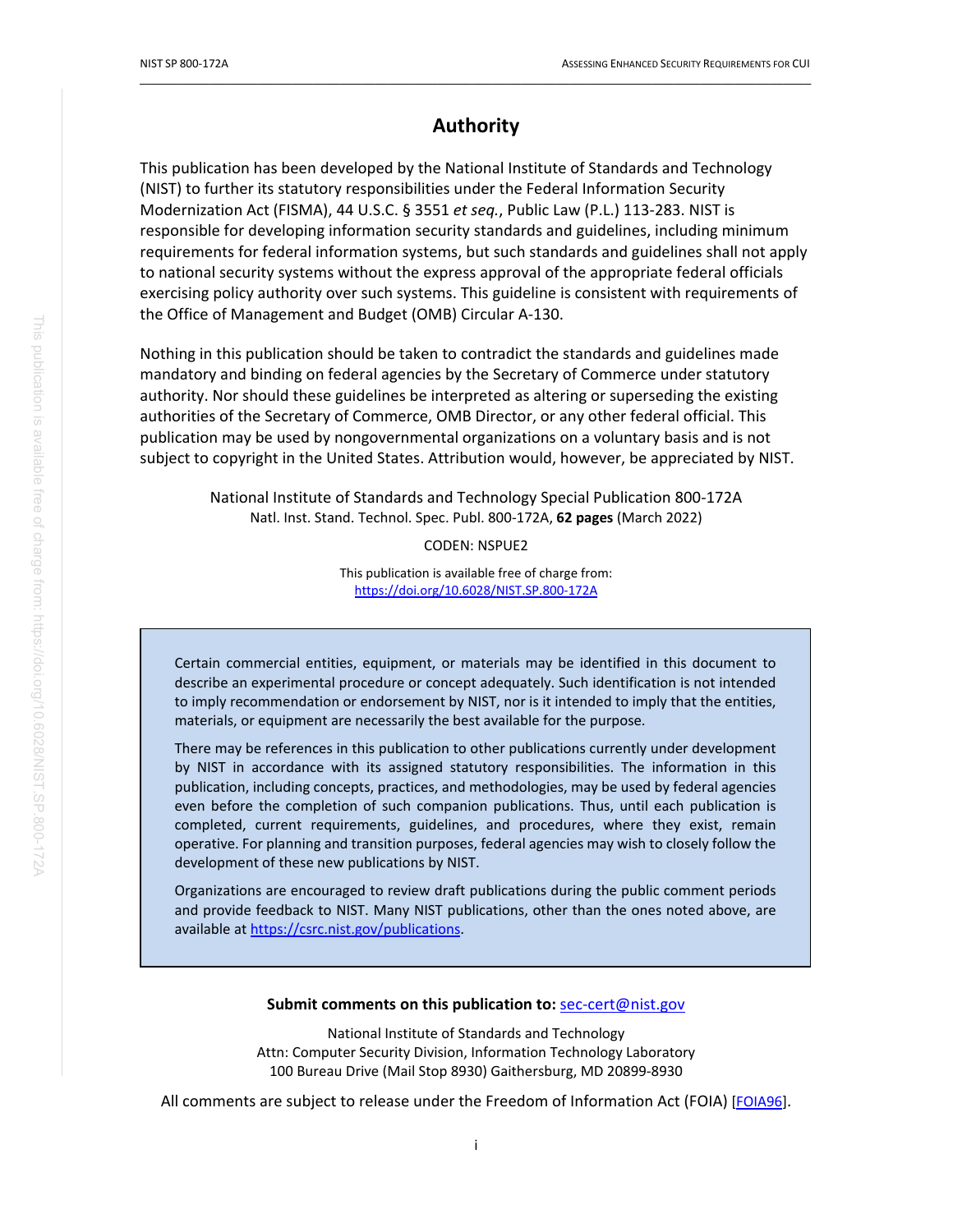### **Reports on Computer Systems Technology**

 $\_$  ,  $\_$  ,  $\_$  ,  $\_$  ,  $\_$  ,  $\_$  ,  $\_$  ,  $\_$  ,  $\_$  ,  $\_$  ,  $\_$  ,  $\_$  ,  $\_$  ,  $\_$  ,  $\_$  ,  $\_$  ,  $\_$  ,  $\_$  ,  $\_$  ,  $\_$  ,  $\_$  ,  $\_$  ,  $\_$  ,  $\_$  ,  $\_$  ,  $\_$  ,  $\_$  ,  $\_$  ,  $\_$  ,  $\_$  ,  $\_$  ,  $\_$  ,  $\_$  ,  $\_$  ,  $\_$  ,  $\_$  ,  $\_$  ,

The NIST Information Technology Laboratory (ITL) promotes the U.S. economy and public welfare by providing technical leadership for the Nation's measurement and standards infrastructure. ITL develops tests, test methods, reference data, implementations, proofs of concept, and technical analyses to advance the development and productive use of information technology (IT). ITL's responsibilities include the development of management, administrative, technical, and physical standards and guidelines for the cost-effective security of other than national security-related information in federal information systems. The Special Publication 800-series reports on ITL's research, guidelines, and outreach efforts in information systems security and privacy and its collaborative activities with industry, government, and academic organizations.

#### **Abstract**

The protection of Controlled Unclassified Information (CUI) in nonfederal systems and organizations is important to federal agencies and can directly impact the ability of the Federal Government to successfully carry out its assigned missions and business operations. This publication provides federal agencies and nonfederal organizations with assessment procedures that can be used to carry out assessments of the requirements in NIST Special Publication 800- 172, *Enhanced Security Requirements for Protecting Controlled Unclassified Information: A Supplement to NIST Special Publication 800-171*. The assessment procedures are flexible and can be tailored to the needs of organizations and assessors. Assessments can be conducted as 1) self-assessments; 2) independent, third-party assessments; or 3) government-sponsored assessments. The assessments can be conducted with varying degrees of rigor based on customer-defined depth and coverage attributes. The findings and evidence produced during the assessments can be used to facilitate risk-based decisions by organizations related to the CUI enhanced security requirements.

### **Keywords**

assessment; assessment method; assessment object; assessment procedure; assurance; enhanced security requirement; enhanced security requirement assessment; Controlled Unclassified Information; coverage; CUI Registry; depth; Executive Order 13556; FISMA; NIST Special Publication 800-53; NIST Special Publication 800-53A; NIST Special Publication 800-171; NIST Special Publication 800-172; NIST Special Publication 800-172A; nonfederal organization; nonfederal system; security assessment; security control.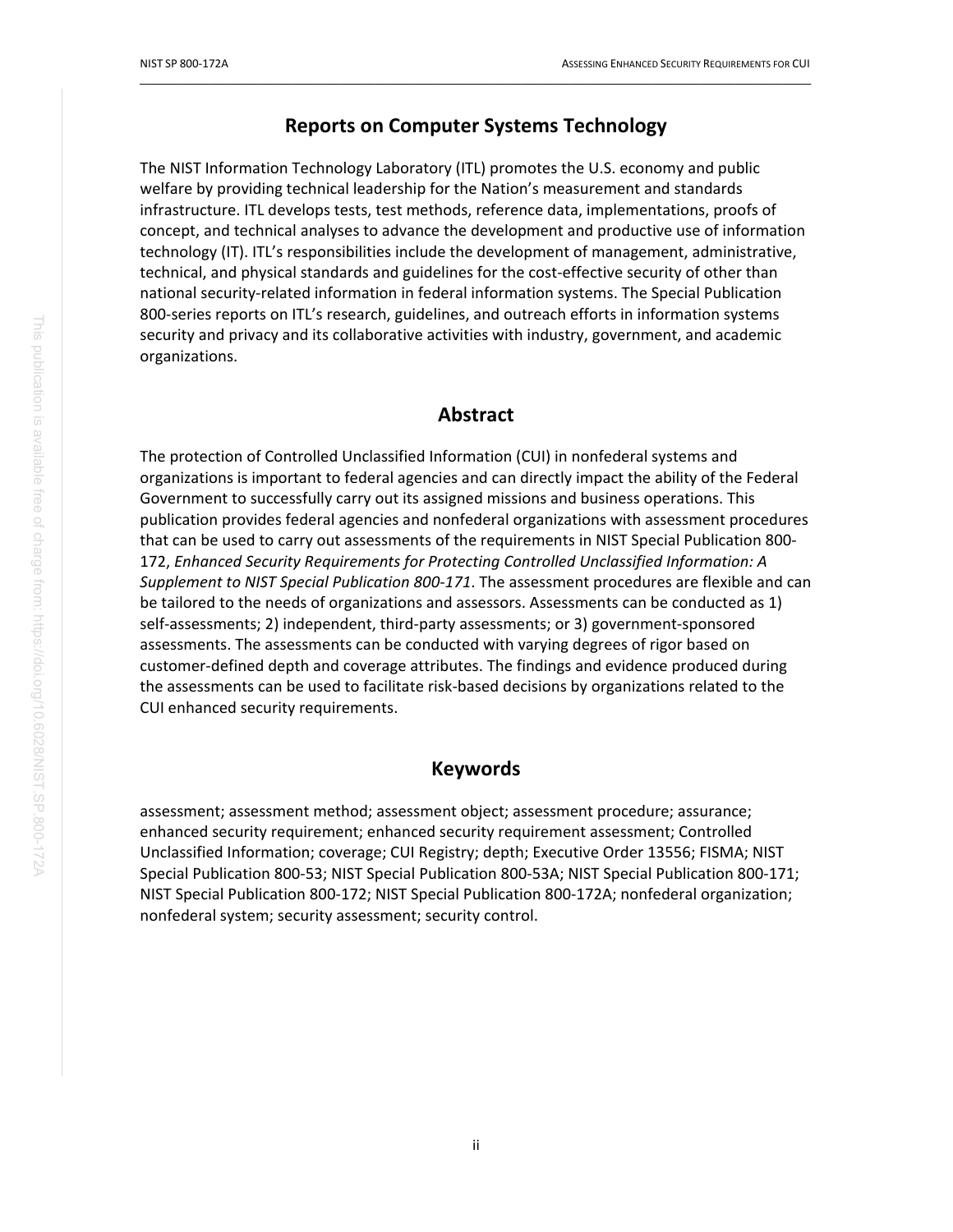# **Acknowledgments**

 $\_$  ,  $\_$  ,  $\_$  ,  $\_$  ,  $\_$  ,  $\_$  ,  $\_$  ,  $\_$  ,  $\_$  ,  $\_$  ,  $\_$  ,  $\_$  ,  $\_$  ,  $\_$  ,  $\_$  ,  $\_$  ,  $\_$  ,  $\_$  ,  $\_$  ,  $\_$  ,  $\_$  ,  $\_$  ,  $\_$  ,  $\_$  ,  $\_$  ,  $\_$  ,  $\_$  ,  $\_$  ,  $\_$  ,  $\_$  ,  $\_$  ,  $\_$  ,  $\_$  ,  $\_$  ,  $\_$  ,  $\_$  ,  $\_$  ,

The authors wish to recognize the research staff from the NIST Computer Security Division and the Applied Cybersecurity Division for their contributions in helping to improve the content of this publication. A special note of thanks is given to Jeff Brewer, Jim Foti, Cristina Ritfeld, Isabel Van Wyk, and the NIST web team for their outstanding administrative support, and to Kevin Dulany, Chris Enloe, and Ned Goren for their technical review and feedback. The authors also wish to acknowledge the contributions from individuals and organizations in the public and private sectors – nationally and internationally – whose thoughtful and constructive comments improved the overall quality, thoroughness, and usefulness of this publication.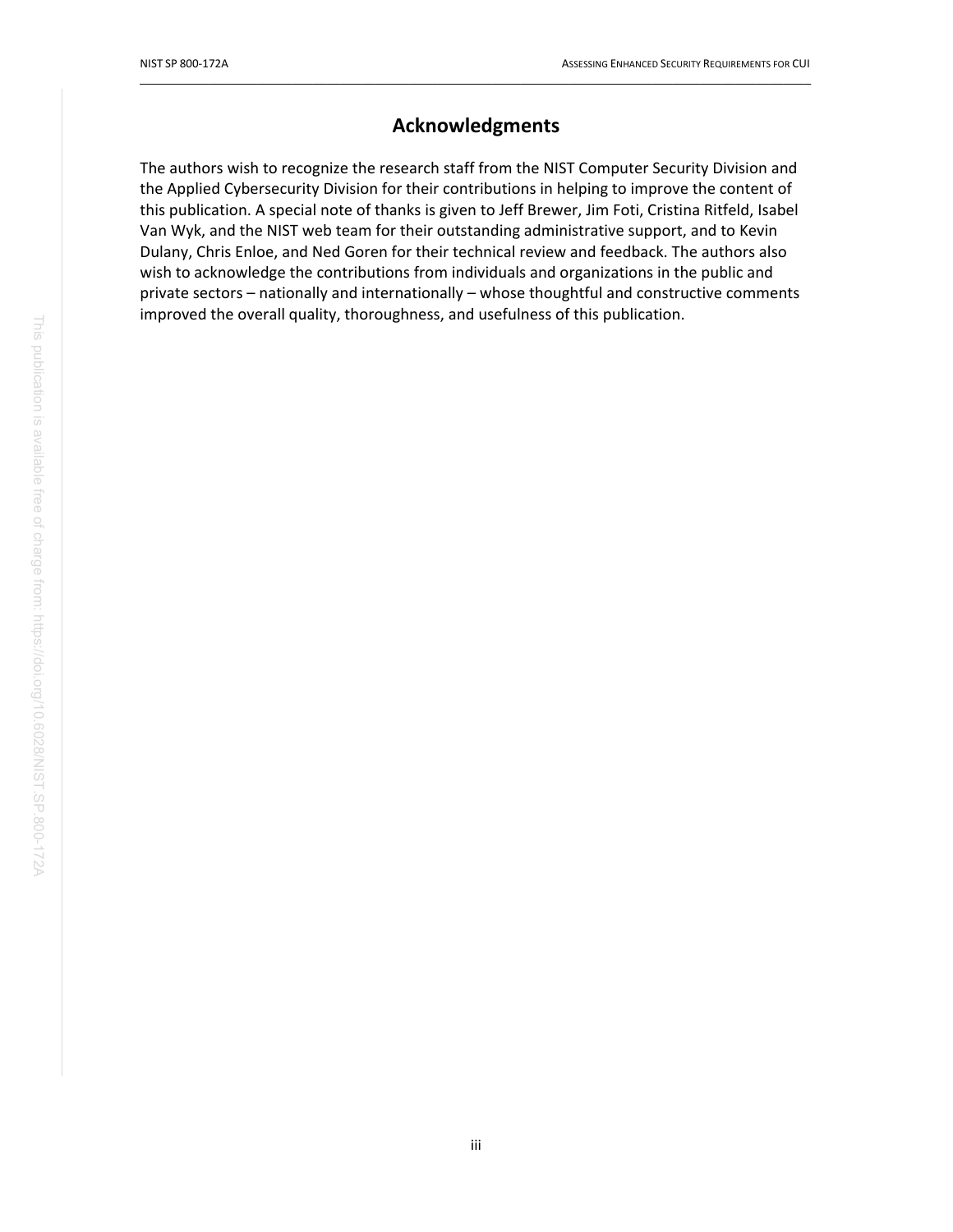## **Patent Disclosure Notice**

 $\_$  ,  $\_$  ,  $\_$  ,  $\_$  ,  $\_$  ,  $\_$  ,  $\_$  ,  $\_$  ,  $\_$  ,  $\_$  ,  $\_$  ,  $\_$  ,  $\_$  ,  $\_$  ,  $\_$  ,  $\_$  ,  $\_$  ,  $\_$  ,  $\_$  ,  $\_$  ,  $\_$  ,  $\_$  ,  $\_$  ,  $\_$  ,  $\_$  ,  $\_$  ,  $\_$  ,  $\_$  ,  $\_$  ,  $\_$  ,  $\_$  ,  $\_$  ,  $\_$  ,  $\_$  ,  $\_$  ,  $\_$  ,  $\_$  ,

*NOTICE: The Information Technology Laboratory (ITL) has requested that holders of patent claims whose use may be required for compliance with the guidance or requirements of this publication disclose such patent claims to ITL. However, holders of patents are not obligated to respond to ITL calls for patents and ITL has not undertaken a patent search in order to identify which, if any, patents may apply to this publication.*

*As of the date of publication and following call(s) for the identification of patent claims whose use may be required for compliance with the guidance or requirements of this publication, no such patent claims have been identified to ITL.*

*No representation is made or implied by ITL that licenses are not required to avoid patent infringement in the use of this publication.*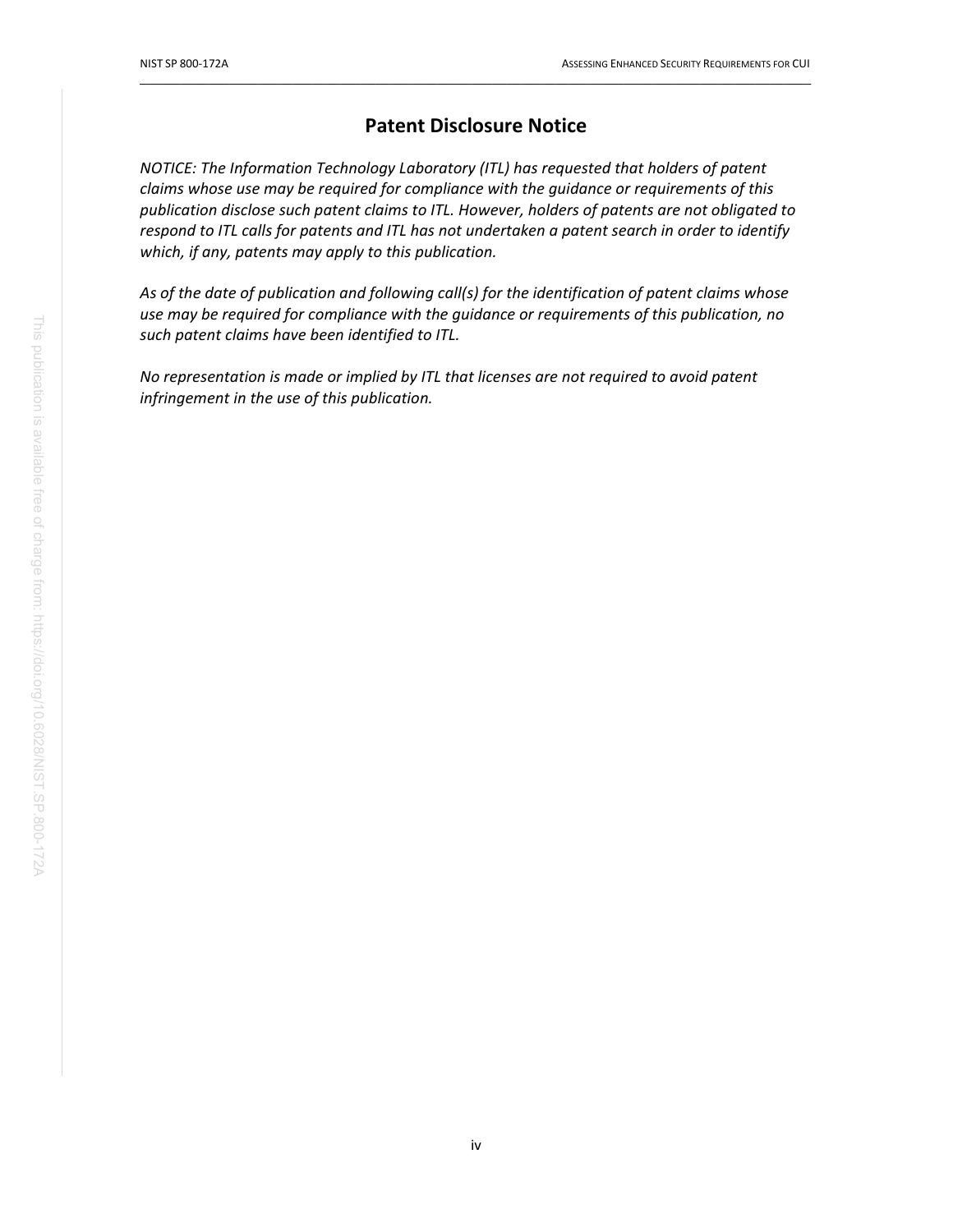#### **CAUTIONARY NOTE**

 $\_$  ,  $\_$  ,  $\_$  ,  $\_$  ,  $\_$  ,  $\_$  ,  $\_$  ,  $\_$  ,  $\_$  ,  $\_$  ,  $\_$  ,  $\_$  ,  $\_$  ,  $\_$  ,  $\_$  ,  $\_$  ,  $\_$  ,  $\_$  ,  $\_$  ,  $\_$  ,  $\_$  ,  $\_$  ,  $\_$  ,  $\_$  ,  $\_$  ,  $\_$  ,  $\_$  ,  $\_$  ,  $\_$  ,  $\_$  ,  $\_$  ,  $\_$  ,  $\_$  ,  $\_$  ,  $\_$  ,  $\_$  ,  $\_$  ,

The generalized assessment procedures described in this publication provide a framework and starting point for developing specific procedures to assess the enhanced security requirements in [NIST Special Publication 800-172.](#page-44-0) The assessment procedures can be used to help generate and evaluate the relevant evidence needed to determine if the security safeguards employed by organizations are implemented correctly, operating as intended, and satisfy the enhanced security requirements. Organizations have the flexibility to tailor the assessment procedures by selecting the assessment methods and objects needed to achieve the assessment objectives. **There is no expectation that every assessment method and object in an assessment procedure will be used for every assessment.** In addition, there is significant flexibility in the scope of the assessment and the degree of rigor applied during the assessment process. The assessment procedures can support self-assessments, third-party assessments, or assessments conducted by sponsoring organizations (e.g., government agencies). Such approaches may be specified in contracts or in agreements by participating parties.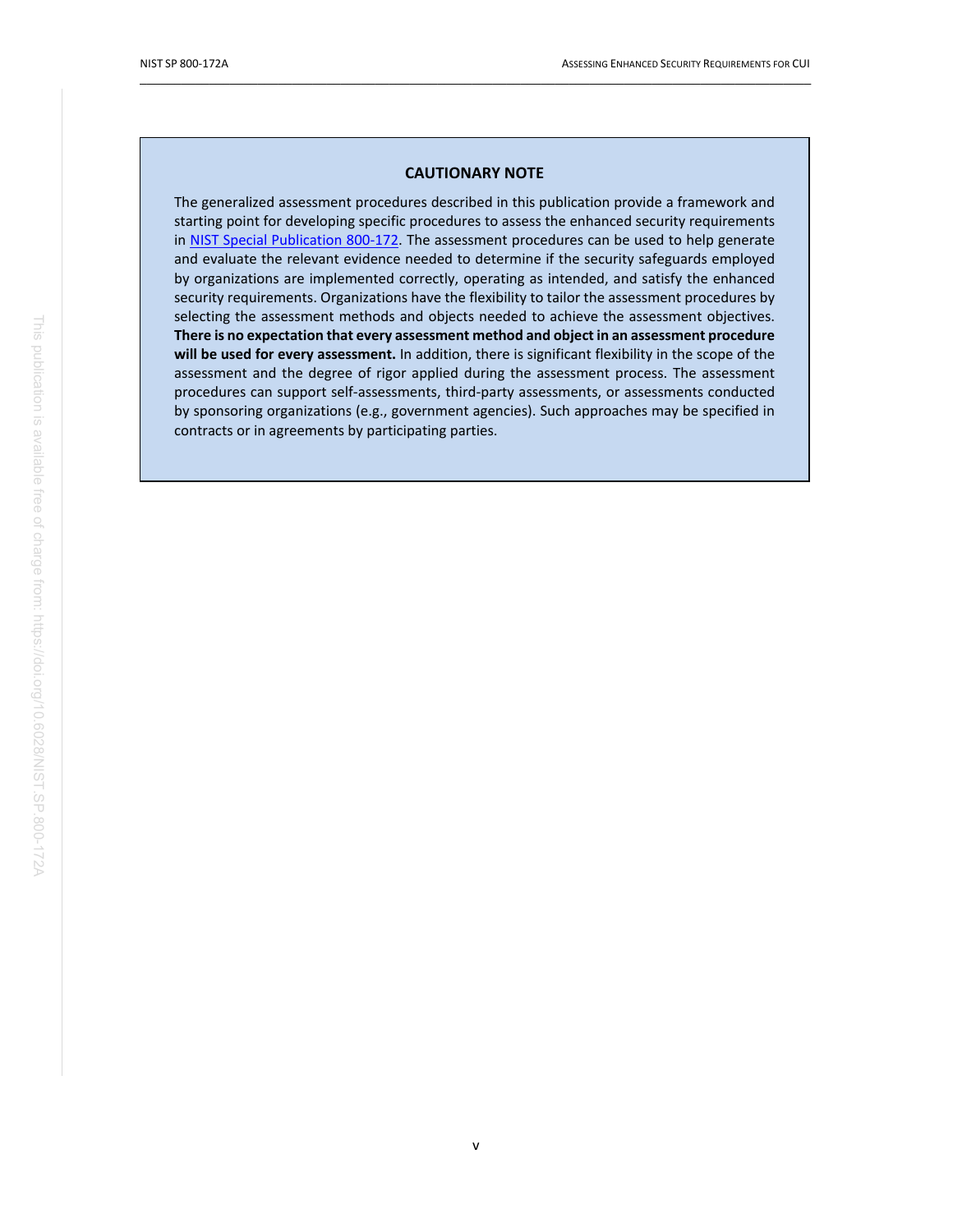#### **DEFINITION AND USAGE OF THE TERM INFORMATION SYSTEM**

 $\_$  ,  $\_$  ,  $\_$  ,  $\_$  ,  $\_$  ,  $\_$  ,  $\_$  ,  $\_$  ,  $\_$  ,  $\_$  ,  $\_$  ,  $\_$  ,  $\_$  ,  $\_$  ,  $\_$  ,  $\_$  ,  $\_$  ,  $\_$  ,  $\_$  ,  $\_$  ,  $\_$  ,  $\_$  ,  $\_$  ,  $\_$  ,  $\_$  ,  $\_$  ,  $\_$  ,  $\_$  ,  $\_$  ,  $\_$  ,  $\_$  ,  $\_$  ,  $\_$  ,  $\_$  ,  $\_$  ,  $\_$  ,  $\_$  ,

Unless specified by legislation, regulation, or government-wide policy, the term *system* is used in this publication instead of *information system*. This change reflects a broad-based and holistic definition of systems that includes general-purpose systems, industrial control systems, cyberphysical systems, and individual devices that are part of the Internet of Things. As computing systems and information technologies are deployed ubiquitously worldwide and systems and components are increasingly connected through wired and wireless networks, the susceptibility of Controlled Unclassified Information to loss or compromise grows – as does the potential for adverse consequences resulting from such occurrences.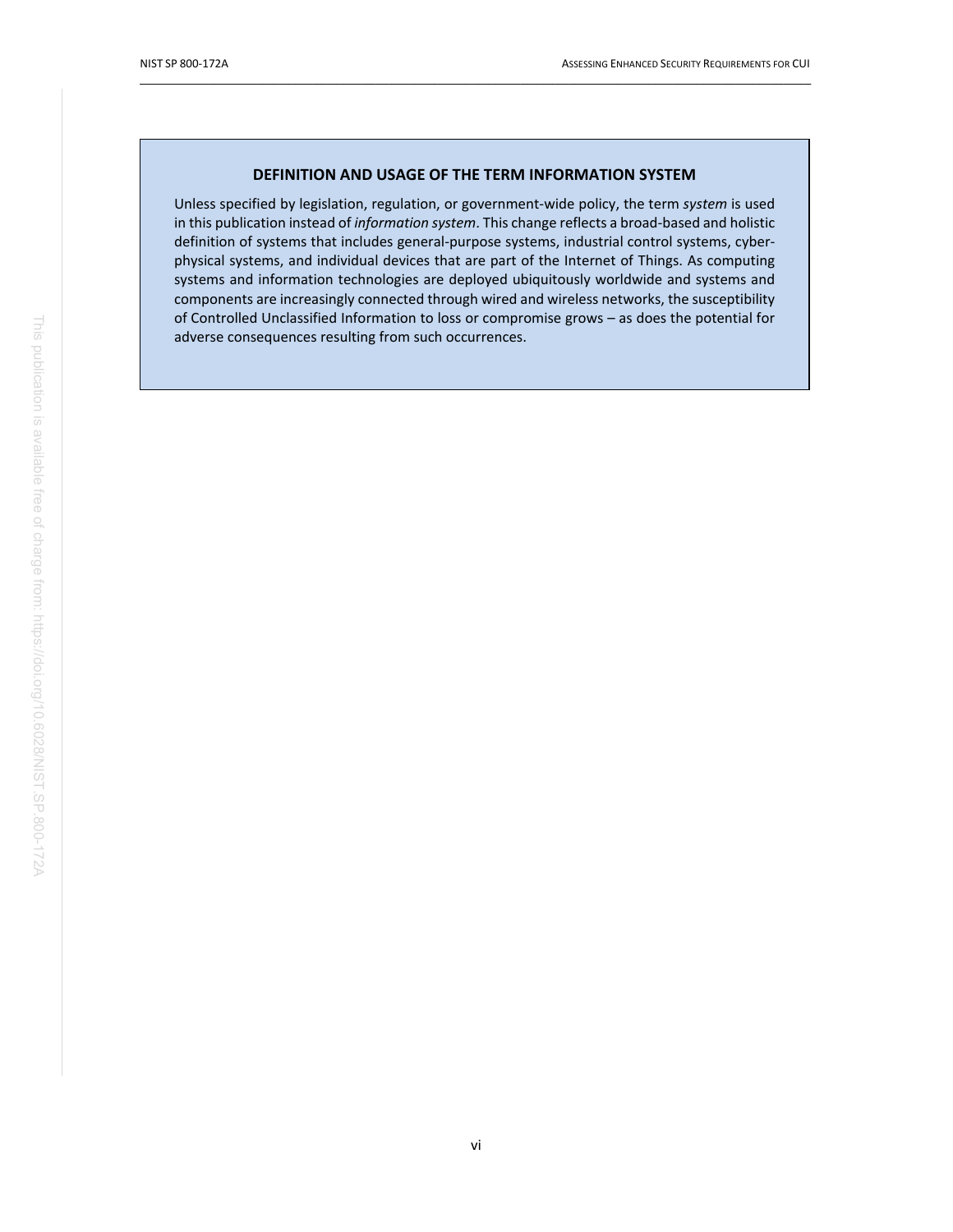#### **ORGANIZATIONAL SYSTEMS**

 $\_$  ,  $\_$  ,  $\_$  ,  $\_$  ,  $\_$  ,  $\_$  ,  $\_$  ,  $\_$  ,  $\_$  ,  $\_$  ,  $\_$  ,  $\_$  ,  $\_$  ,  $\_$  ,  $\_$  ,  $\_$  ,  $\_$  ,  $\_$  ,  $\_$  ,  $\_$  ,  $\_$  ,  $\_$  ,  $\_$  ,  $\_$  ,  $\_$  ,  $\_$  ,  $\_$  ,  $\_$  ,  $\_$  ,  $\_$  ,  $\_$  ,  $\_$  ,  $\_$  ,  $\_$  ,  $\_$  ,  $\_$  ,  $\_$  ,

The term *organizational system* is used in many of the CUI enhanced security requirements in [\[SP 800-172\]](#page-44-0) and the associated assessment procedures in this publication. In that context, an organizational system is a nonfederal system that processes, stores, or transmits CUI associated with a critical program or high value asset. Specifically, enhanced security requirements apply to the system *components* or *services* that process, store, or transmit CUI or that provide security protections for those components or services as mandated by a federal agency in a contract, grant, or other agreement.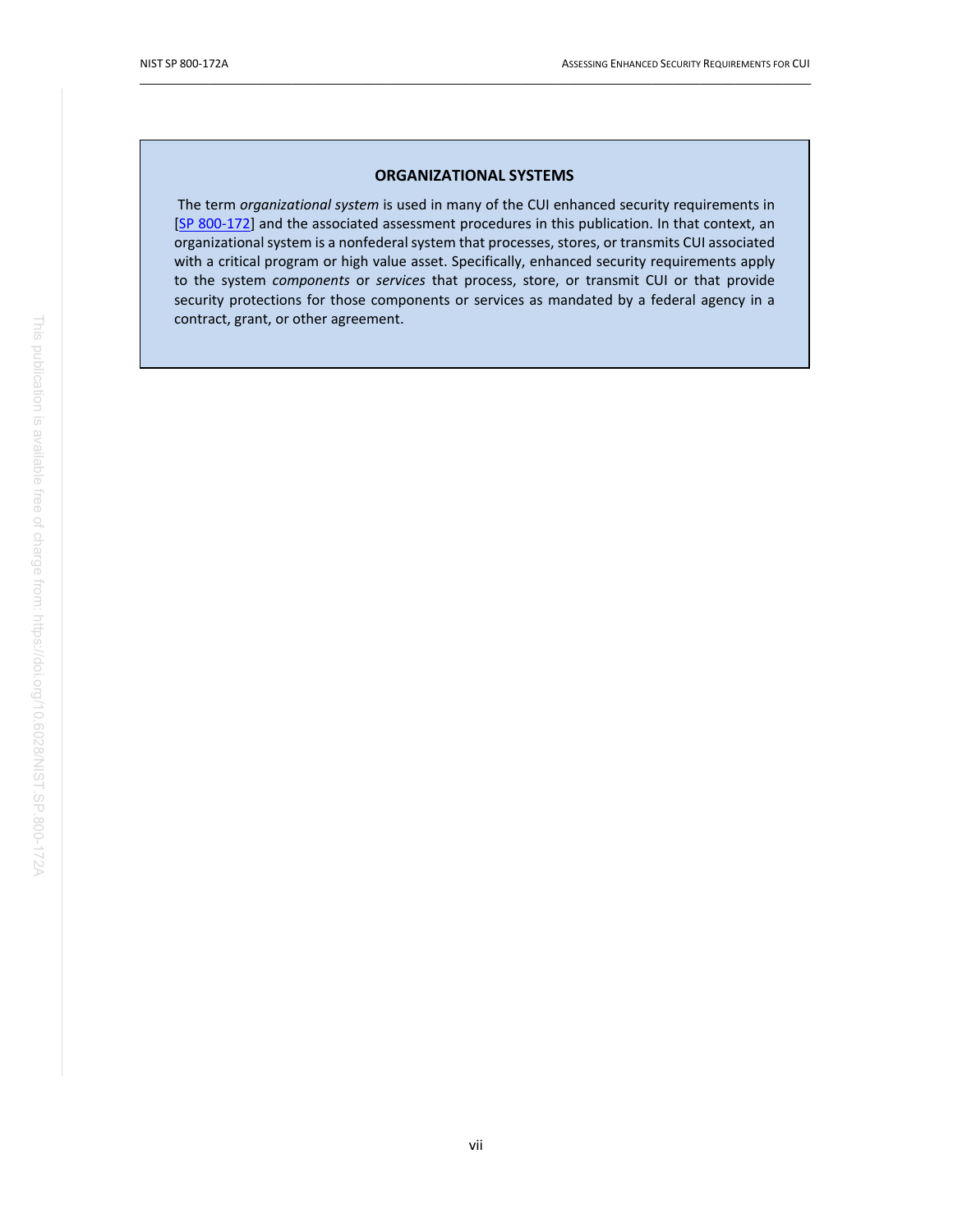# **Table of Contents**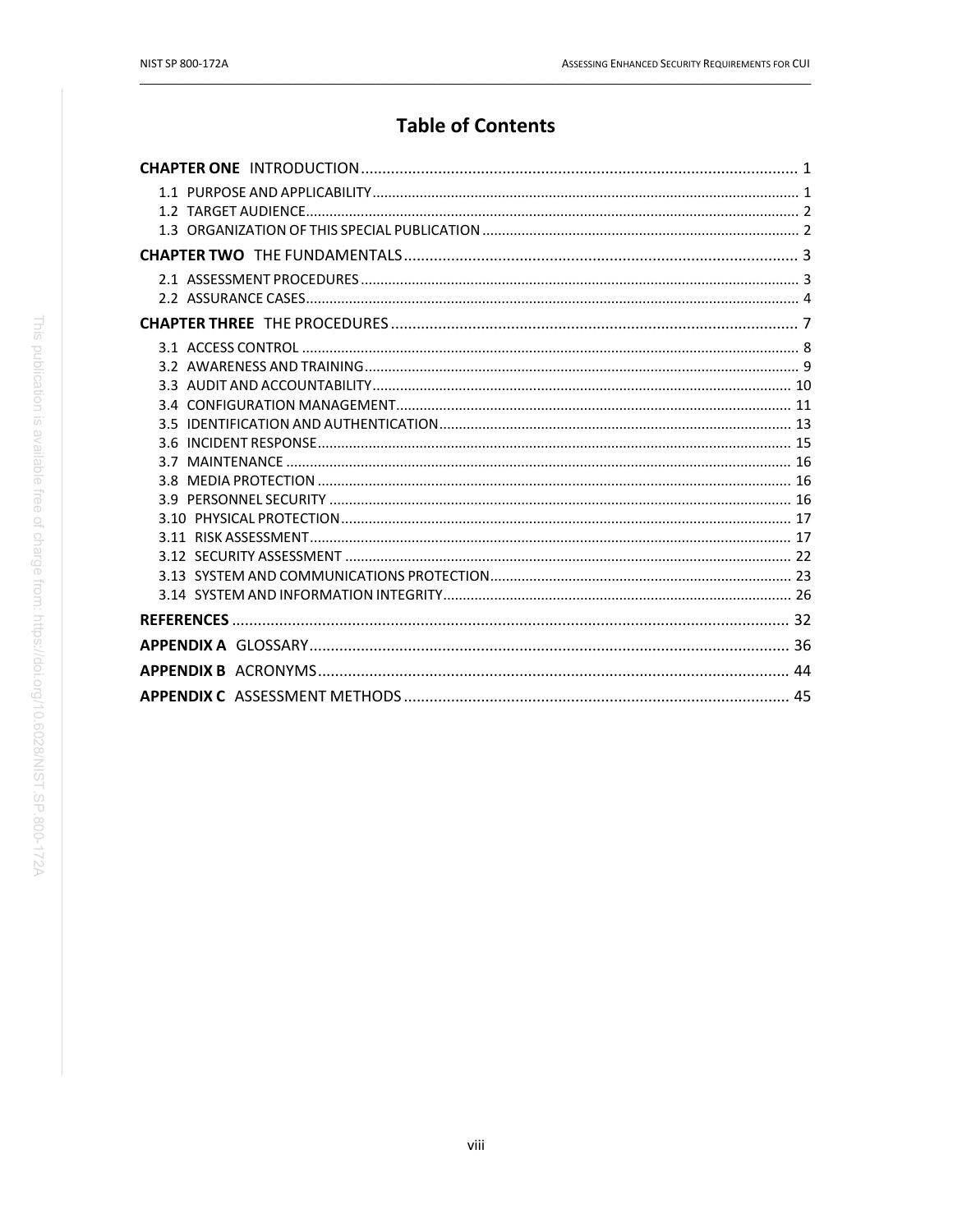### **Errata**

 $\_$  ,  $\_$  ,  $\_$  ,  $\_$  ,  $\_$  ,  $\_$  ,  $\_$  ,  $\_$  ,  $\_$  ,  $\_$  ,  $\_$  ,  $\_$  ,  $\_$  ,  $\_$  ,  $\_$  ,  $\_$  ,  $\_$  ,  $\_$  ,  $\_$  ,  $\_$  ,  $\_$  ,  $\_$  ,  $\_$  ,  $\_$  ,  $\_$  ,  $\_$  ,  $\_$  ,  $\_$  ,  $\_$  ,  $\_$  ,  $\_$  ,  $\_$  ,  $\_$  ,  $\_$  ,  $\_$  ,  $\_$  ,  $\_$  ,

This table contains changes that have been incorporated into Special Publication 800-172A. Errata updates can include corrections, clarifications, or other minor changes in the publication that are either *editorial* or *substantive* in nature. Any potential updates for this document that are not yet published in an errata update or revision—including additional issues and potential corrections—will be posted as they are identified (see SP 800-172A [publication details\)](https://csrc.nist.gov/publications/detail/sp/800-172a/final).

| <b>DATE</b> | <b>TYPE</b> | <b>CHANGE</b> | <b>PAGE</b> |
|-------------|-------------|---------------|-------------|
|             |             |               |             |
|             |             |               |             |
|             |             |               |             |
|             |             |               |             |
|             |             |               |             |
|             |             |               |             |
|             |             |               |             |
|             |             |               |             |
|             |             |               |             |
|             |             |               |             |
|             |             |               |             |
|             |             |               |             |
|             |             |               |             |
|             |             |               |             |
|             |             |               |             |
|             |             |               |             |
|             |             |               |             |
|             |             |               |             |
|             |             |               |             |
|             |             |               |             |
|             |             |               |             |
|             |             |               |             |
|             |             |               |             |
|             |             |               |             |
|             |             |               |             |
|             |             |               |             |
|             |             |               |             |
|             |             |               |             |
|             |             |               |             |
|             |             |               |             |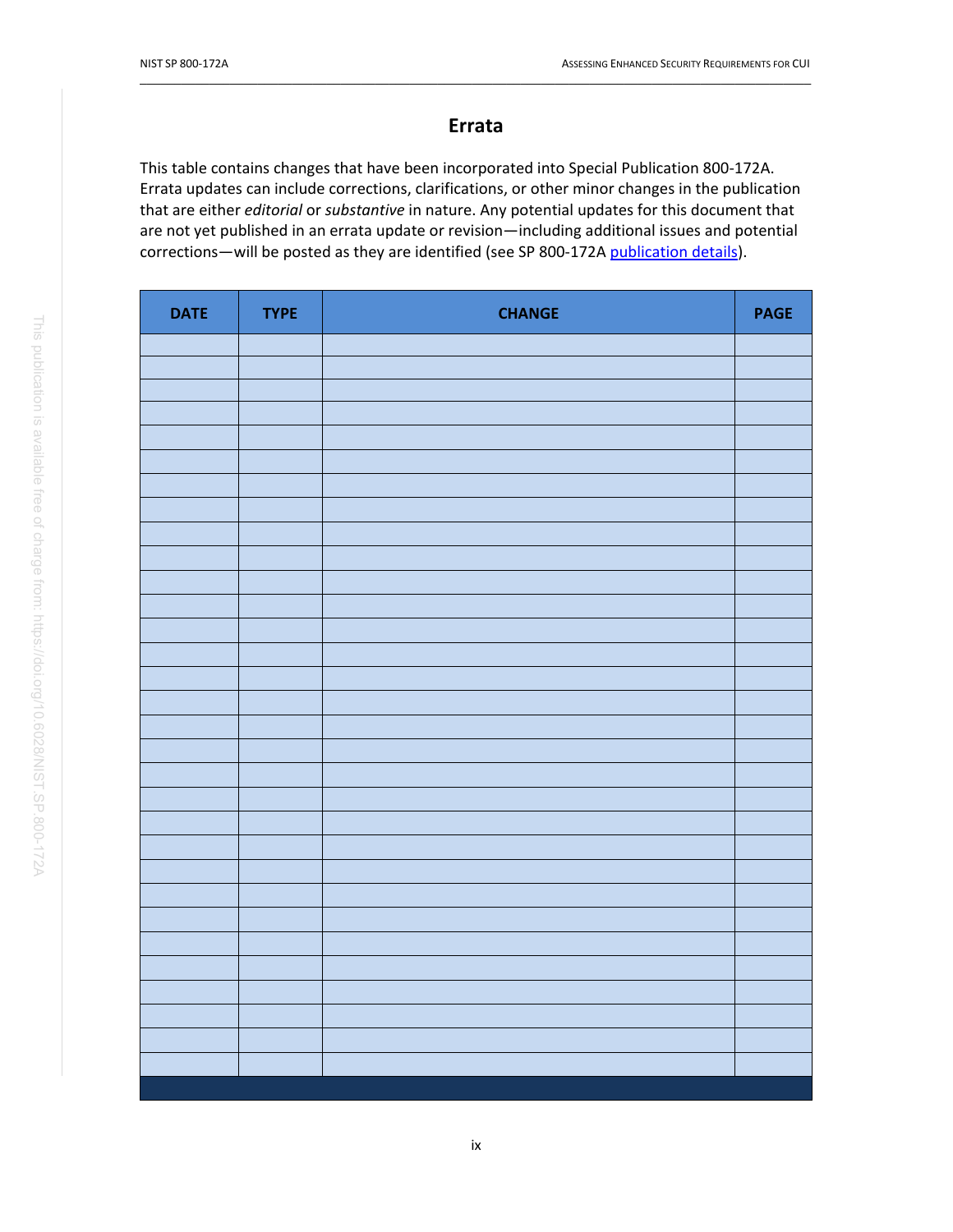### <span id="page-11-0"></span>**CHAPTER ONE**

# **INTRODUCTION**

THE NEED TO ASSESS ENHANCED SECURITY REQUIREMENTS FOR CUI

n 2010[, Executive Order 13556](#page-42-2) established a government-wide Controlled Unclassified Information (CUI) Program to standardize the way that the executive branch handles unclassified information that requires protection. The regulation that implements the CUI n 2010, Executive Order 13556 established a government-wide Controlled Unclass Information (CUI) Program to standardize the way that the executive branch hand unclassified information that requires protection. The regulati dissemination controls pursuant to federal law, regulation, or government-wide policy may be designated as CUI.<sup>[1](#page-11-2)</sup> [NIST Special Publication](#page-44-0) (SP) 800-172, a supplement to [NIST SP 800-171,](#page-44-1) specifies enhanced security requirements to ensure the confidentiality, integrity, and availability of CUI when it is associated with a high value asset or a critical program.<sup>[2](#page-11-3)</sup>

 $\_$  ,  $\_$  ,  $\_$  ,  $\_$  ,  $\_$  ,  $\_$  ,  $\_$  ,  $\_$  ,  $\_$  ,  $\_$  ,  $\_$  ,  $\_$  ,  $\_$  ,  $\_$  ,  $\_$  ,  $\_$  ,  $\_$  ,  $\_$  ,  $\_$  ,  $\_$  ,  $\_$  ,  $\_$  ,  $\_$  ,  $\_$  ,  $\_$  ,  $\_$  ,  $\_$  ,  $\_$  ,  $\_$  ,  $\_$  ,  $\_$  ,  $\_$  ,  $\_$  ,  $\_$  ,  $\_$  ,  $\_$  ,  $\_$  ,

## <span id="page-11-1"></span>**1.1 PURPOSE AND APPLICABILITY**

The purpose of this publication is to describe procedures for assessing the enhanced security requirements in [\[SP 800-172\]](#page-44-0).<sup>[3](#page-11-4)</sup> Compliance with the security requirements is addressed in CUI guidance and the CUI Federal Acquisition Regulation (FAR) or as supplemented by federal agencies (e.g., Department of Defense Federal Acquisition Regulation). Organizations can use the assessment procedures to generate evidence to support the assertion that the enhanced security requirements have been satisfied. The assessment procedures are typically used as part of an assessment process. An assessment process is an information-gathering and evidenceproducing activity to determine the effectiveness of the safeguards implemented to meet the set of security requirements specified in [\[SP 800-172\]](#page-44-0). The information gathered and evidence produced can be used by an organization to:

- Identify problems or shortfalls in the organization's security and risk management programs,
- Identify security weaknesses and deficiencies in organizational systems<sup>[4](#page-11-5)</sup> and the environments in which those systems operate,
- Prioritize risk mitigation decisions and activities,
- Confirm that identified security weaknesses and deficiencies in organizational systems and environments of operation have been addressed,
- Support continuous monitoring activities, and

<span id="page-11-2"></span><sup>&</sup>lt;sup>1</sup> The National Archives and Records Administration CUI Registry [\[NARA CUI\]](#page-44-2) is the online repository for information, guidance, policy, and requirements on handling CUI.

<span id="page-11-3"></span> $<sup>2</sup>$  The definition of a critical program may vary from organization to organization. For example, the Department of</sup> Defense defines a critical program as a program that significantly increases capabilities and mission effectiveness or extends the expected effective life of an essential system/capability [\[DOD ACQ\]](#page-44-3).

<span id="page-11-4"></span><sup>&</sup>lt;sup>3</sup> The enhanced security requirements are designed to respond to the advanced persistent threat (APT) for CUI associated with a high value asset or critical program by promoting penetration-resistant architectures, damagelimiting operations, and designs to achieve cyber resiliency and survivability.

<span id="page-11-5"></span><sup>4</sup> Unless specified by legislation, regulation, or government-wide policy, the term *system* is used in this publication instead of information system. This change reflects a broad-based and holistic definition of systems that includes general-purpose systems, industrial control systems, cyber-physical systems, and individual devices that are part of the Internet of Things.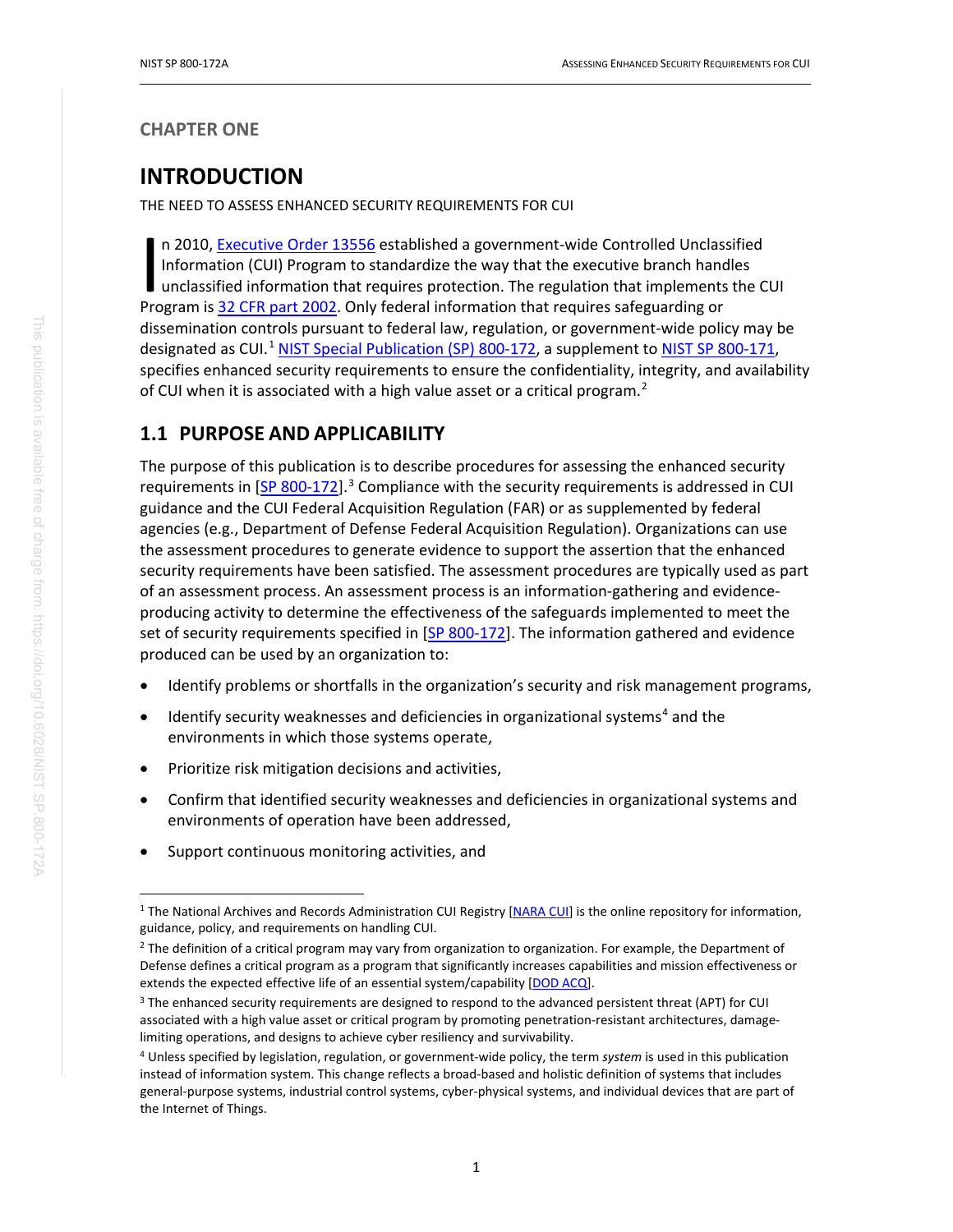Provide information security situational awareness.

The assessment procedures in this publication offer the flexibility to customize assessments based on organizational policies and requirements, known threat and vulnerability information, system and platform dependencies, operational considerations, and tolerance for risk.

 $\_$  ,  $\_$  ,  $\_$  ,  $\_$  ,  $\_$  ,  $\_$  ,  $\_$  ,  $\_$  ,  $\_$  ,  $\_$  ,  $\_$  ,  $\_$  ,  $\_$  ,  $\_$  ,  $\_$  ,  $\_$  ,  $\_$  ,  $\_$  ,  $\_$  ,  $\_$  ,  $\_$  ,  $\_$  ,  $\_$  ,  $\_$  ,  $\_$  ,  $\_$  ,  $\_$  ,  $\_$  ,  $\_$  ,  $\_$  ,  $\_$  ,  $\_$  ,  $\_$  ,  $\_$  ,  $\_$  ,  $\_$  ,  $\_$  ,

#### **THE SCOPE OF ENHANCED SECURITY REQUIREMENT ASSESSMENTS**

The scope of the assessments conducted using the procedures described in this publication is guided and informed by the system security plans for the organizational systems processing, storing, or transmitting CUI. The assessments focus on the overall effectiveness of the security safeguards intended to satisfy the enhanced security requirements defined in [\[SP 800-172\]](#page-44-0).

### <span id="page-12-0"></span>**1.2 TARGET AUDIENCE**

This publication serves system, information security, and privacy professionals, including individuals with:

- System development responsibilities (e.g., program managers, system developers, system owners, systems integrators, system security engineers);
- Information security assessment and monitoring responsibilities (e.g., system evaluators, assessors, independent verifiers/validators, auditors, analysts, system owners);
- Information security, privacy, risk management, governance, and oversight responsibilities (e.g., authorizing officials, chief information officers, chief privacy officers, chief information security officers, system managers, information security managers); and
- Information security implementation and operational responsibilities (e.g., system owners, information owners/stewards, mission and business owners, systems administrators, system security officers).

### <span id="page-12-1"></span>**1.3 ORGANIZATION OF THIS SPECIAL PUBLICATION**

The remainder of this special publication is organized as follows:

**[Chapter Two](#page-13-0)** describes the fundamental concepts associated with assessments of CUI enhanced security requirements, including assessment procedures, methods, objects, and assurance cases that can be created using evidence produced during assessments.

**[Chapter Three](#page-17-0)** provides a catalog of assessment procedures for the CUI enhanced security requirements in [\[SP 800-172\]](#page-44-0), including assessment objectives and potential assessment methods and objects for each procedure.

Supporting appendices provide additional assessment-related information, including general **[References](#page-42-1)**, a **[Glossary](#page-46-0)**, a list of **[Acronyms](#page-54-0)**, and a description of the **[Assessment Methods](#page-55-0)** used in assessment procedures.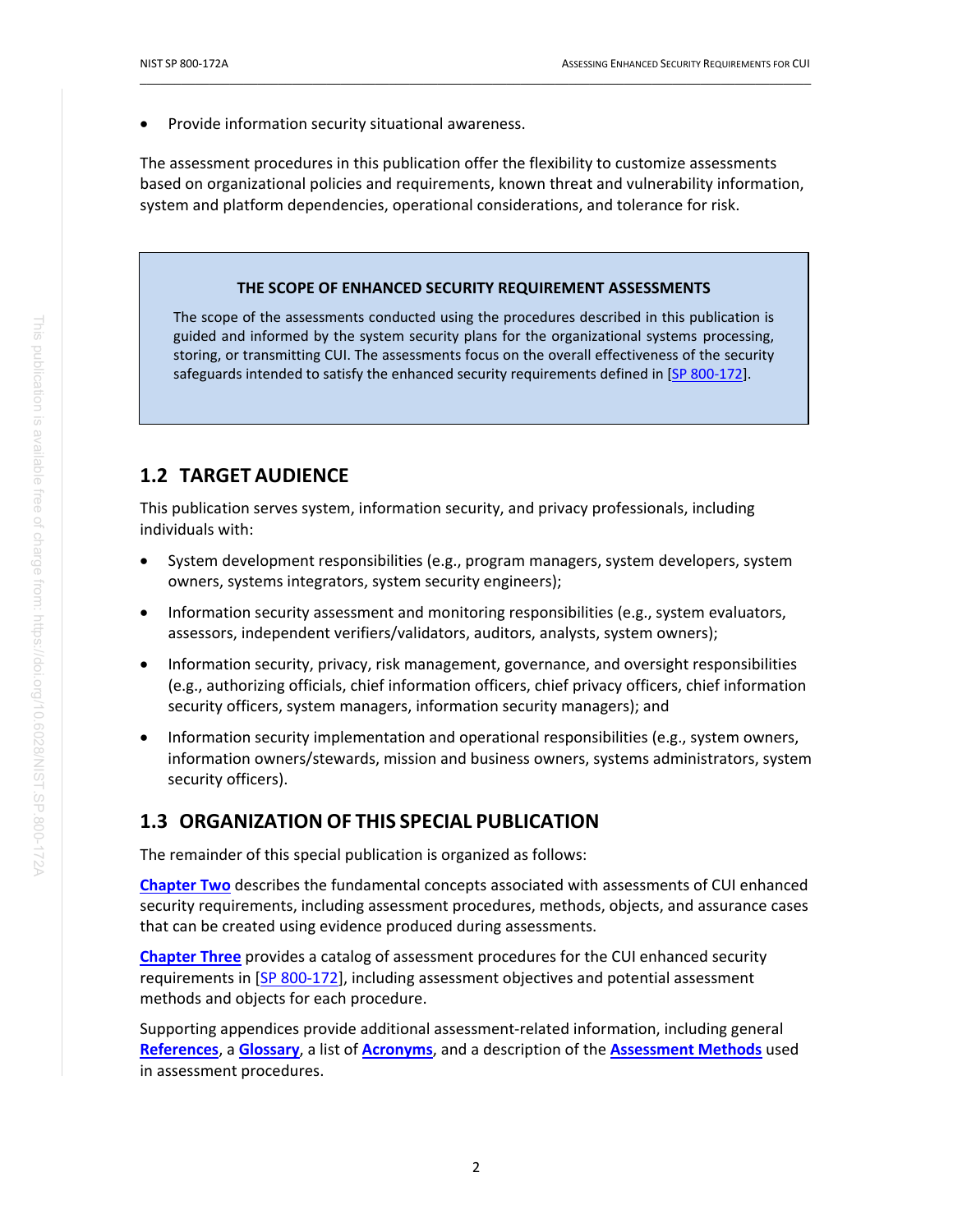#### <span id="page-13-0"></span>**CHAPTER TWO**

# **THE FUNDAMENTALS**

BASIC CONCEPTS FOR ASSESSMENTS OF CUI ENHANCED SECURITY REQUIREMENTS

<sup>t</sup>he CUI enhanced security requirements in [\[SP 800-172\]](#page-44-0) are organized into 10 families, as illustrated in Table  $1<sup>5</sup>$  $1<sup>5</sup>$  $1<sup>5</sup>$  The process to assess the CUI enhanced security requirements includes preparing for assessment, developing assessment plans, conducting assessments, The CUI enhanced security requirements in [SP 800-172] are organized into 10 families<br>
illustrated in Table 1.<sup>5</sup> The process to assess the CUI enhanced security requirements<br>
includes preparing for assessment, developing designations to help ensure the completeness and consistency of assessments.

 $\_$  ,  $\_$  ,  $\_$  ,  $\_$  ,  $\_$  ,  $\_$  ,  $\_$  ,  $\_$  ,  $\_$  ,  $\_$  ,  $\_$  ,  $\_$  ,  $\_$  ,  $\_$  ,  $\_$  ,  $\_$  ,  $\_$  ,  $\_$  ,  $\_$  ,  $\_$  ,  $\_$  ,  $\_$  ,  $\_$  ,  $\_$  ,  $\_$  ,  $\_$  ,  $\_$  ,  $\_$  ,  $\_$  ,  $\_$  ,  $\_$  ,  $\_$  ,  $\_$  ,  $\_$  ,  $\_$  ,  $\_$  ,  $\_$  ,

#### **TABLE 1: CUI ENHANCED SECURITY REQUIREMENT FAMILIES**

<span id="page-13-4"></span>

| <b>FAMILY</b>                            |                                             |  |  |
|------------------------------------------|---------------------------------------------|--|--|
| <b>Access Control</b>                    | <b>Media Protection</b>                     |  |  |
| <b>Awareness and Training</b>            | <b>Personnel Security</b>                   |  |  |
| <b>Audit and Accountability</b>          | <b>Physical Protection</b>                  |  |  |
| <b>Configuration Management</b>          | <b>Risk Assessment</b>                      |  |  |
| <b>Identification and Authentication</b> | <b>Security Assessment</b>                  |  |  |
| <b>Incident Response</b>                 | <b>System and Communications Protection</b> |  |  |
| Maintenance                              | System and Information Integrity            |  |  |
|                                          |                                             |  |  |

### <span id="page-13-1"></span>**2.1 ASSESSMENT PROCEDURES**

An assessment procedure consists of an assessment *objective* and a set of potential assessment *methods* and *objects* that can be used to conduct the assessment. Each assessment objective includes a set of *determination statements* related to the CUI enhanced security requirement that is the subject of the assessment. Organization-defined parameters (ODP) that are part of selected enhanced security requirements are included in the initial determination statements for the assessment procedure. ODPs are included since the specified parameter values are used in subsequent determination statements. ODPs are numbered sequentially and noted in *bold italics*.

Determination statements reflect the content of the enhanced security requirements to ensure traceability of the assessment results to the requirements. The application of an assessment procedure to an enhanced security requirement produces assessment *findings*. The findings are used to determine if the enhanced security requirement has been satisfied. Assessment objects are associated with the specific items being assessed. These objects can include specifications, mechanisms, activities, and individuals. Specifications are the document-based artifacts (e.g., security policies, procedures, plans, requirements, functional specifications, architectural

<span id="page-13-2"></span><sup>&</sup>lt;sup>5</sup> There are four families in [\[SP 800-171\]](#page-44-1) that do not contain enhanced security requirements: Audit and Accountability, Maintenance, Media Protection, and Physical Protection.

<span id="page-13-3"></span><sup>&</sup>lt;sup>6</sup> For additional guidance on assessment processes, methods, and objects, see [\[SP 800-53A\]](#page-44-4).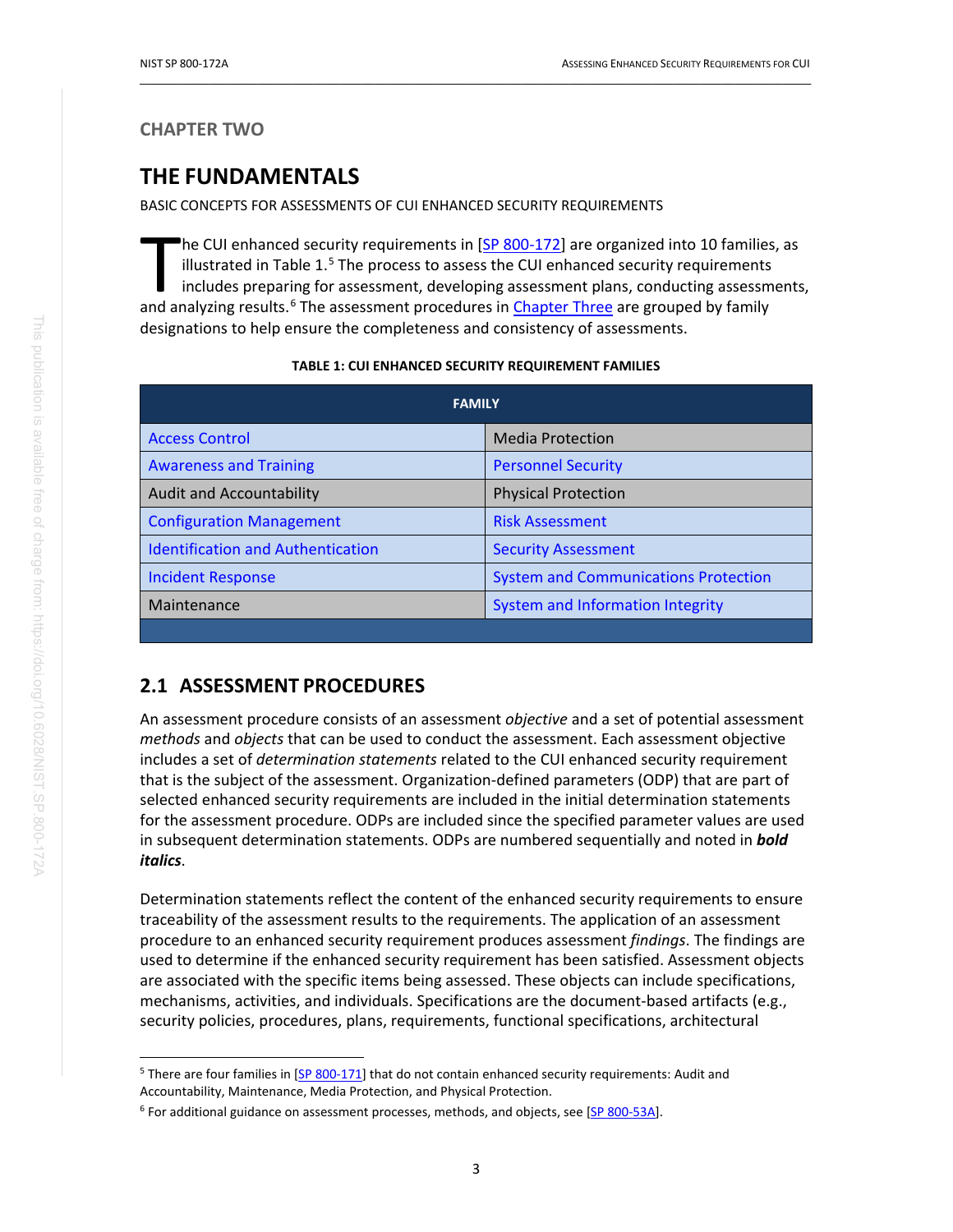designs) associated with a system. Mechanisms are the specific hardware, software, or firmware safeguards employed within a system. Activities are the protection-related actions supporting a system that involve people (e.g., conducting system backup operations, exercising a contingency plan, and monitoring network traffic). Individuals are people who apply the specifications, mechanisms, or activities described above.

 $\_$  ,  $\_$  ,  $\_$  ,  $\_$  ,  $\_$  ,  $\_$  ,  $\_$  ,  $\_$  ,  $\_$  ,  $\_$  ,  $\_$  ,  $\_$  ,  $\_$  ,  $\_$  ,  $\_$  ,  $\_$  ,  $\_$  ,  $\_$  ,  $\_$  ,  $\_$  ,  $\_$  ,  $\_$  ,  $\_$  ,  $\_$  ,  $\_$  ,  $\_$  ,  $\_$  ,  $\_$  ,  $\_$  ,  $\_$  ,  $\_$  ,  $\_$  ,  $\_$  ,  $\_$  ,  $\_$  ,  $\_$  ,  $\_$  ,

Assessment methods define the nature and extent of the assessor's actions. The methods include *examine*, *interview*, and *test*. The examine method is the process of reviewing, inspecting, observing, studying, or analyzing assessment objects (i.e., mechanisms, activities, specifications). The interview method is the process of holding discussions with individuals or groups of individuals to facilitate understanding, achieve clarification, or obtain evidence. The test method is the process of exercising assessment objects (i.e., activities, mechanisms) under specified conditions to compare actual with expected behavior. The purpose of the assessment methods is to facilitate understanding, achieve clarification, and obtain evidence. The results obtained from applying the methods are used for making the specific determinations called for in the determination statements and thereby achieving the objectives for the assessment procedure.

The assessment methods described above have associated attributes of *depth* and *coverage*, which affect the level of effort for the assessment. These attributes provide a means to define the rigor and scope of the assessment to obtain the assurance needed for enhanced security requirements. A description of assessment methods and objects is provided in [Appendix C.](#page-55-0) Figure 1 illustrates an example of an assessment procedure for the CUI enhanced security requirement 3.1.3e from [\[SP 800-172\]](#page-44-0).

|                                                                                                                                                |                                   |                                                                                                                                                                       | <b>Organization-defined Parameter</b>                                                                                                                                                                                                                                                                                                                                                                                                                                                                                                                                                                                                                                                                                                                                                  |                                                 |
|------------------------------------------------------------------------------------------------------------------------------------------------|-----------------------------------|-----------------------------------------------------------------------------------------------------------------------------------------------------------------------|----------------------------------------------------------------------------------------------------------------------------------------------------------------------------------------------------------------------------------------------------------------------------------------------------------------------------------------------------------------------------------------------------------------------------------------------------------------------------------------------------------------------------------------------------------------------------------------------------------------------------------------------------------------------------------------------------------------------------------------------------------------------------------------|-------------------------------------------------|
|                                                                                                                                                | 3.1.3e                            |                                                                                                                                                                       | <b>ENHANCED SECURITY REQUIREMENT</b><br>Employ [Assignment: organization-defined secure information transfer solutions] to<br>control information flows between security domains on connected systems.                                                                                                                                                                                                                                                                                                                                                                                                                                                                                                                                                                                 |                                                 |
|                                                                                                                                                | <b>Determination</b><br>statement | <b>ASSESSMENT OBJECTIVE</b><br>Determine if:                                                                                                                          | <b>Determination statement for</b>                                                                                                                                                                                                                                                                                                                                                                                                                                                                                                                                                                                                                                                                                                                                                     |                                                 |
|                                                                                                                                                | identifier for                    | 3.1.3e_ODP[1]                                                                                                                                                         | Secure information transfer solutions are defined.<br>organization-defined parameter                                                                                                                                                                                                                                                                                                                                                                                                                                                                                                                                                                                                                                                                                                   |                                                 |
| organization-<br>defined<br>parameter<br><b>Determination</b><br>statement where<br>the organization-<br>defined<br>parameter value<br>is used |                                   | 3.1.3e[a]                                                                                                                                                             | Information flows between security domains on connected systems<br>are identified.<br><b>Determination</b>                                                                                                                                                                                                                                                                                                                                                                                                                                                                                                                                                                                                                                                                             |                                                 |
|                                                                                                                                                | 3.1.3e[b]                         | statements for main<br><3.1.3e_ODP[1]: solutions> are employed to control information<br>assessment objective<br>flows between security domains on connected systems. |                                                                                                                                                                                                                                                                                                                                                                                                                                                                                                                                                                                                                                                                                                                                                                                        |                                                 |
|                                                                                                                                                |                                   | records].                                                                                                                                                             | POTENTIAL ASSESSMENT METHODS AND OBJECTS<br><b>3.1.3e Examine: SELECT FROM: Access control policy; information flow control policies; procedures</b><br>addressing information flow enforcement; system design documentation; security plan;<br>system configuration settings and associated documentation; system audit records; system<br>baseline configuration; list of information flow authorizations; other relevant documents or<br><b>3.1.3e Interview:</b> [SELECT FROM: System and network administrators; organizational personnel<br>with information security responsibilities; system developers].<br><b>3.1.3e Test:</b> [SELECT FROM: Mechanisms implementing information flow enforcement policy;<br>mechanisms implementing secure information transfer solutions]. | Menu of<br>assessment<br>methods and<br>objects |

<span id="page-14-0"></span>**FIGURE 1: ASSESSMENT PROCEDURE FOR CUI ENHANCED SECURITY REQUIREMENT**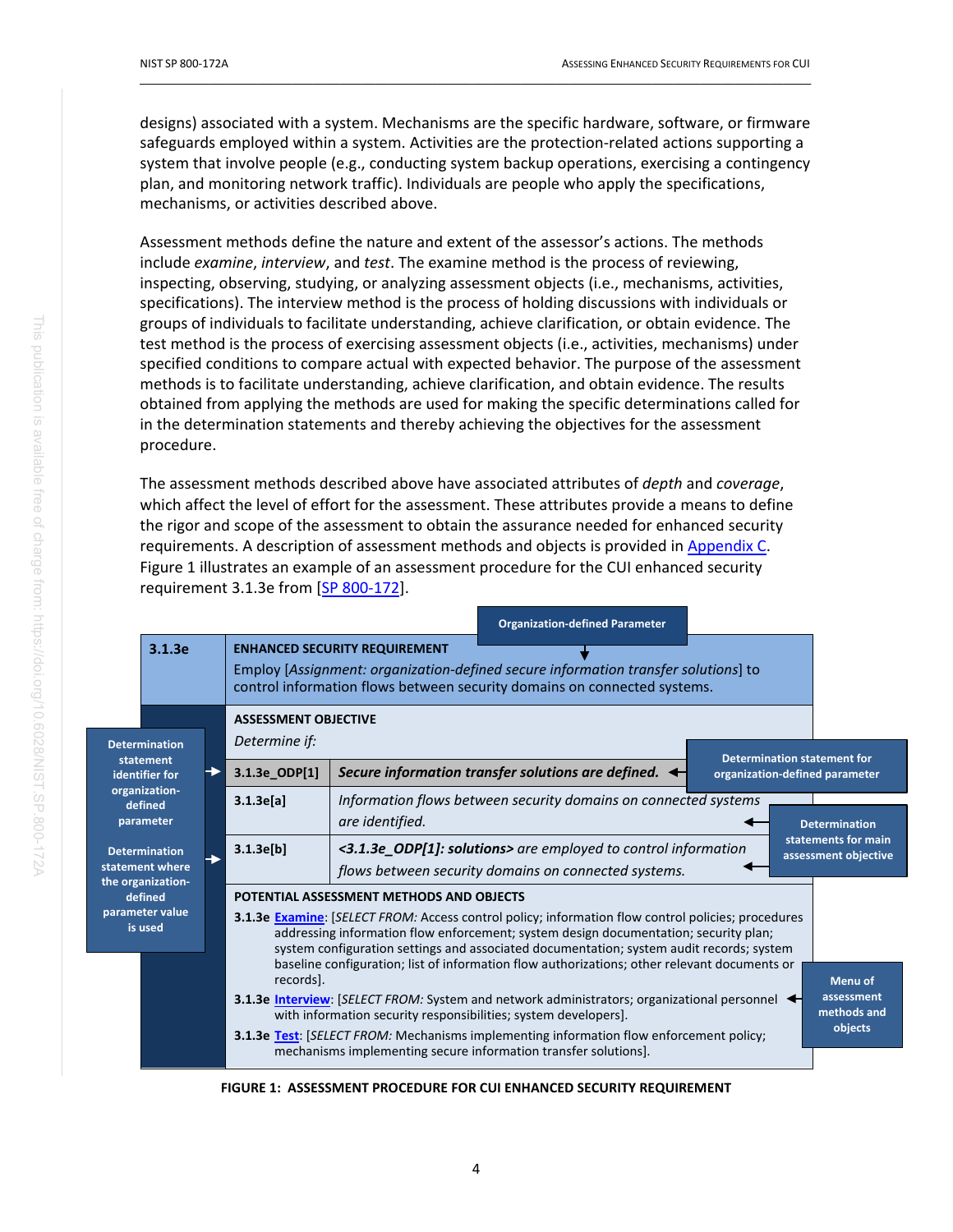Organizations are not expected to use all of the assessment methods and objects contained within the assessment procedures identified in this publication. Rather, organizations have the flexibility to establish the level of effort needed and the assurance required for an assessment (e.g., which assessment methods and objects are deemed to be the most useful in obtaining the desired results). The decision on level of effort is made based on how the organization can accomplish the assessment objectives in the most cost-effective and efficient manner and with sufficient confidence to support the determination that the CUI enhanced security requirements have been satisfied.

 $\_$  ,  $\_$  ,  $\_$  ,  $\_$  ,  $\_$  ,  $\_$  ,  $\_$  ,  $\_$  ,  $\_$  ,  $\_$  ,  $\_$  ,  $\_$  ,  $\_$  ,  $\_$  ,  $\_$  ,  $\_$  ,  $\_$  ,  $\_$  ,  $\_$  ,  $\_$  ,  $\_$  ,  $\_$  ,  $\_$  ,  $\_$  ,  $\_$  ,  $\_$  ,  $\_$  ,  $\_$  ,  $\_$  ,  $\_$  ,  $\_$  ,  $\_$  ,  $\_$  ,  $\_$  ,  $\_$  ,  $\_$  ,  $\_$  ,

#### **ORGANIZATION-DEFINED PARAMETERS**

Selected enhanced security requirements contain *selection* and *assignment* operations to give organizations flexibility in defining variable parts of those requirements. Selection operations require organizations to select from a list of predefined items. Assignment operations require organizations to define specific parameter values. Determination statements for organizationdefined parameters (ODP) are listed first in the assessment objective section followed by the list of determination statements for the assessment objective. Determination statements for ODPs are noted in *bold italics*. The ODP values are used in the appropriate determination statements in the assessment procedure, also noted in *bold italics*.

### **2.2 ASSURANCE CASES**

Building an effective assurance case for determining compliance to the enhanced security requirements is a process that involves compiling evidence from a variety of sources and conducting different types of assessment activities. An assurance case is a body of evidence organized into an argument demonstrating that some claim about a system is true. For the assessments conducted using the procedures in this publication, that claim is compliance with the enhanced security requirements specified in [\[SP 800-172\]](#page-44-0). Assessors obtain evidence during the assessment process to allow designated officials<sup>[7](#page-15-0)</sup> to make objective determinations about compliance to the CUI enhanced security requirements. The evidence needed to make such determinations can be obtained from various sources, including self-assessments, independent third-party assessments, government-sponsored assessments, or other types of assessments, depending on the needs of the organization establishing the requirements and the organization conducting the assessments.

For example, some enhanced security requirements are satisfied by security capabilities built into commercial information technology products and systems. Product assessments are typically conducted by independent, third-party testing organizations.<sup>[8](#page-15-1)</sup> These assessments

<span id="page-15-0"></span><sup>7</sup> A *designated official* is an official, either internal or external to the nonfederal organization, with the responsibility to determine organizational compliance to the CUI enhanced security requirements.

<span id="page-15-1"></span><sup>&</sup>lt;sup>8</sup> Examples include Common Criteria Testing Laboratories evaluating commercial IT products in accordance with [ISO/IEC 15408](#page-43-0) and Cryptographic Module Validation Program Testing Laboratories evaluating cryptographic modules in accordance with [Federal Information Processing Standard \(FIPS\) 140.](#page-43-1)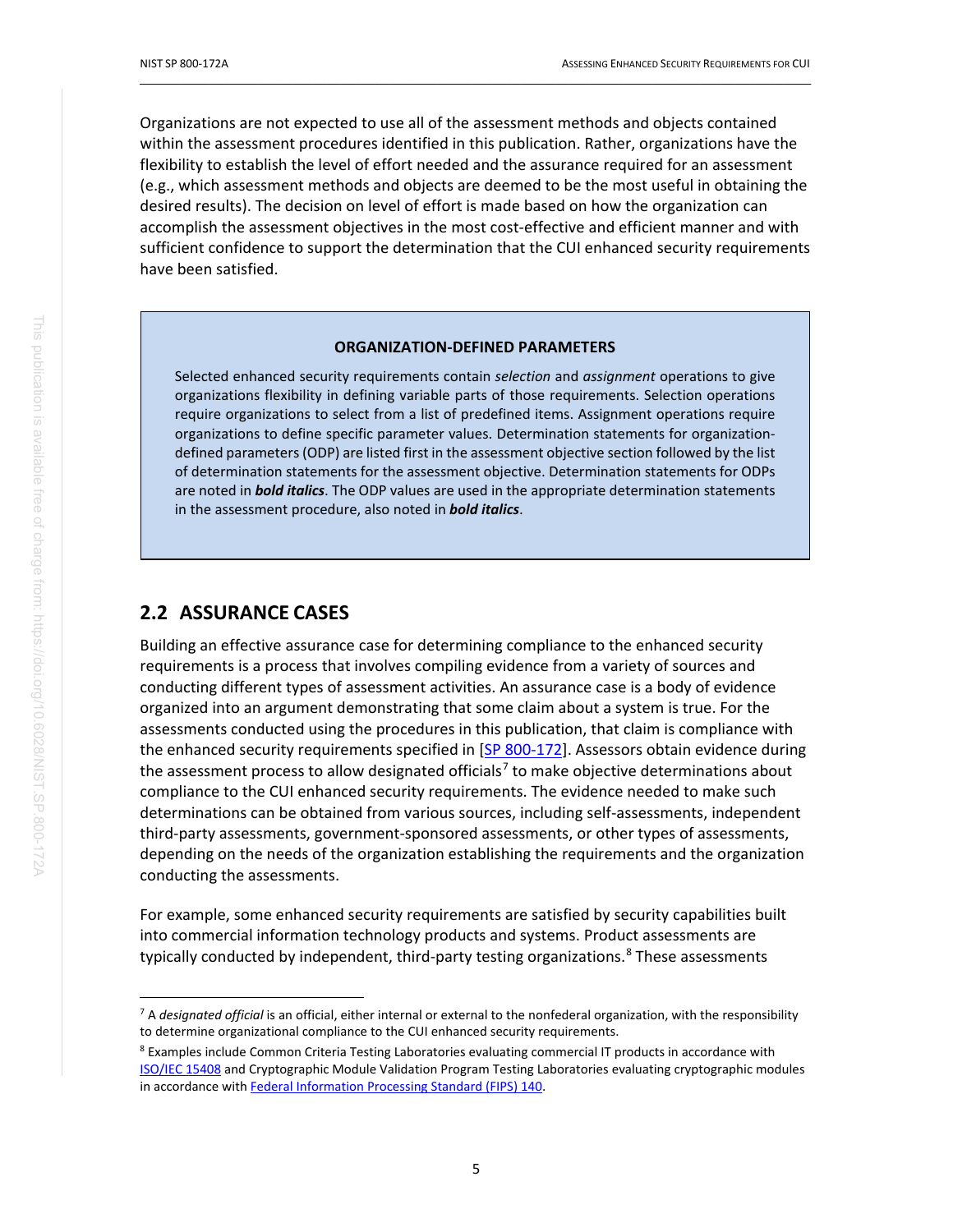examine the security functions of the products and the established configuration settings. Assessments can also be conducted to demonstrate compliance to industry, national, or international security standards, as well as developer and vendor claims. Since many information technology products are assessed by commercial testing organizations and then subsequently deployed in hundreds of thousands of systems, these assessments can be carried out at a greater level of depth and provide deeper insights into the security capabilities of the products.

 $\_$  ,  $\_$  ,  $\_$  ,  $\_$  ,  $\_$  ,  $\_$  ,  $\_$  ,  $\_$  ,  $\_$  ,  $\_$  ,  $\_$  ,  $\_$  ,  $\_$  ,  $\_$  ,  $\_$  ,  $\_$  ,  $\_$  ,  $\_$  ,  $\_$  ,  $\_$  ,  $\_$  ,  $\_$  ,  $\_$  ,  $\_$  ,  $\_$  ,  $\_$  ,  $\_$  ,  $\_$  ,  $\_$  ,  $\_$  ,  $\_$  ,  $\_$  ,  $\_$  ,  $\_$  ,  $\_$  ,  $\_$  ,  $\_$  ,

Ultimately, the evidence needed to determine compliance comes from the implementation of the safeguards to satisfy the enhanced security requirements and from the assessments of that implementation. Assessors can build on previously developed artifacts that started with the specification of the organization's information security needs and is further developed during the design, development, and implementation of the system and system components. These artifacts, obtained while implementing security throughout the system development life cycle, provide the initial evidence for an assurance case.

Assessments can be conducted by system developers, system integrators, system owners, evaluators, auditors, or the security staff of organizations. The assessors or assessment teams begin by obtaining and reviewing the results from individual component product or compliance assessments. The assessors then determine the additional system-level assessments required to achieve the needed assurance using the procedures and methods contained in this publication and based on the specific implementation information provided by nonfederal organizations in their system security plans. Assessments can be used to compile and evaluate the evidence needed by organizations to determine the effectiveness of the safeguards implemented to protect CUI, the actions needed to mitigate security-related risks, and compliance to the enhanced security requirements.

#### **SECURITY ASSESSMENT PLANS**

The system security plan is used to describe how the organization meets or plans to meet the CUI enhanced security requirements. Once the organization completes the system security plan, a security assessment plan can be developed using the appropriate assessment procedures described i[n Chapter Three.](#page-17-0) An assessment procedure is developed for each enhanced security requirement that is selected for the system or system component. The assessment procedures can be tailored to meet the specific needs of the organization. [\[SP 800-53A\]](#page-44-4) provides additional information on how organizations can prepare for assessments, develop assessment plans, conduct assessments, and analyze results.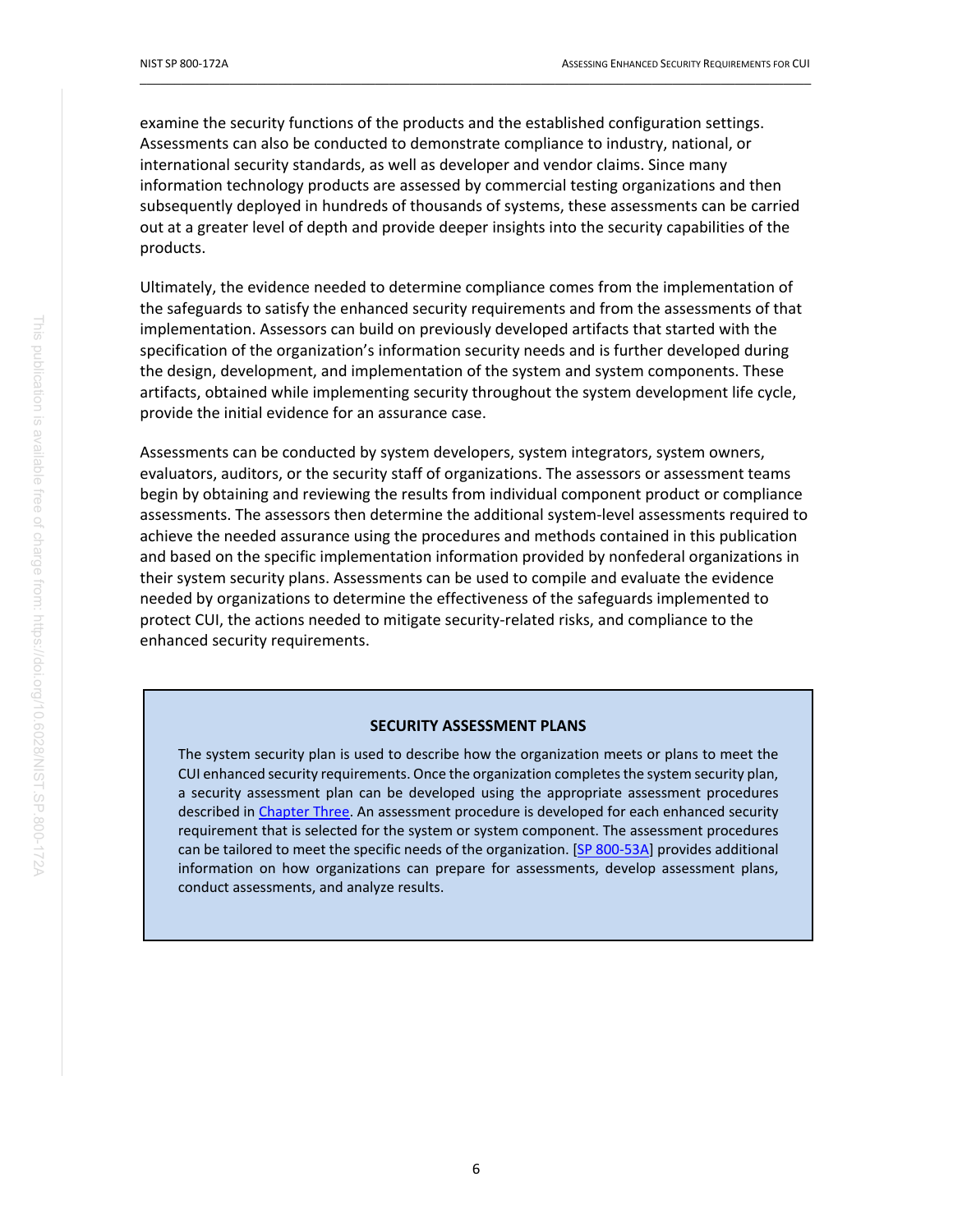### <span id="page-17-0"></span>**CHAPTER THREE**

# **THE PROCEDURES**

ASSESSMENT PROCEDURES, METHODS, AND OBJECTS FOR ENHANCED SECURITY REQUIREMENTS

his chapter provides assessment procedures for the CUI enhanced security requirements defined in [\[SP 800-172\]](#page-44-0). The assessment procedures are organized into 10 families, as illustrated in [Table 1.](#page-13-4) Plans for conducting enhanced security requirement assessments are his chapter provides assessment procedures for the CUI enhanced security requirements<br>defined in [SP 800-172]. The assessment procedures are organized into 10 families, as<br>illustrated in **Table 1**. Plans for conducting enh methods and objects that meet the desired assurance requirements. [9](#page-17-1) Organizations also have flexibility in defining the level of rigor and detail associated with the assessment based on those assurance requirements. [Appendix C](#page-55-0) provides additional information on the levels of rigor and detail for assessments.

 $\_$  ,  $\_$  ,  $\_$  ,  $\_$  ,  $\_$  ,  $\_$  ,  $\_$  ,  $\_$  ,  $\_$  ,  $\_$  ,  $\_$  ,  $\_$  ,  $\_$  ,  $\_$  ,  $\_$  ,  $\_$  ,  $\_$  ,  $\_$  ,  $\_$  ,  $\_$  ,  $\_$  ,  $\_$  ,  $\_$  ,  $\_$  ,  $\_$  ,  $\_$  ,  $\_$  ,  $\_$  ,  $\_$  ,  $\_$  ,  $\_$  ,  $\_$  ,  $\_$  ,  $\_$  ,  $\_$  ,  $\_$  ,  $\_$  ,

The assessment objective for an assessment procedure is achieved by applying the designated assessment methods to the selected assessment objects and producing the evidence necessary to make the *determination* associated with the objective. Each determination statement produces a finding of either *satisfied* or *other than satisfied*. A finding of satisfied indicates that – for the security requirement addressed by the determination statement – the assessment information obtained (i.e., the evidence collected) demonstrates that the assessment objective has been met, producing a fully acceptable result. A finding of other than satisfied indicates that – for the security requirement addressed by the determination statement – the assessment findings demonstrate potential anomalies that may need to be addressed by the organization. The findings may also indicate that the assessor was unable to obtain sufficient information to make the determination for reasons described in the assessment report.

For assessment findings that are other than satisfied, organizations may define subcategories of findings that indicate the severity or criticality of the weaknesses or deficiencies discovered and potential adverse impacts on organizational missions or business functions. Such subcategories can help to establish priorities for needed risk mitigation actions.

#### **CAUTIONARY NOTE**

This publication can be used for many different assessment-related purposes in determining whether implementing organizations satisfy the CUI enhanced security requirements in [\[SP 800-](#page-44-0) [172\]](#page-44-0). Organizations have the flexibility to tailor the assessment procedures by selecting the assessment methods and objects needed to achieve the stated assessment objectives. These methods and objects are needed to obtain the evidence to support claims of compliance. **There is no expectation that every assessment method and object in an assessment procedure will be used for every assessment.** Moreover, the list of potential assessment objects should not be viewed as required artifacts needed to determine compliance with the requirements.

<span id="page-17-1"></span><sup>&</sup>lt;sup>9</sup> [\[SP 800-53A\]](#page-44-4) provides guidance for developing assessment plans and the process to conduct control assessments.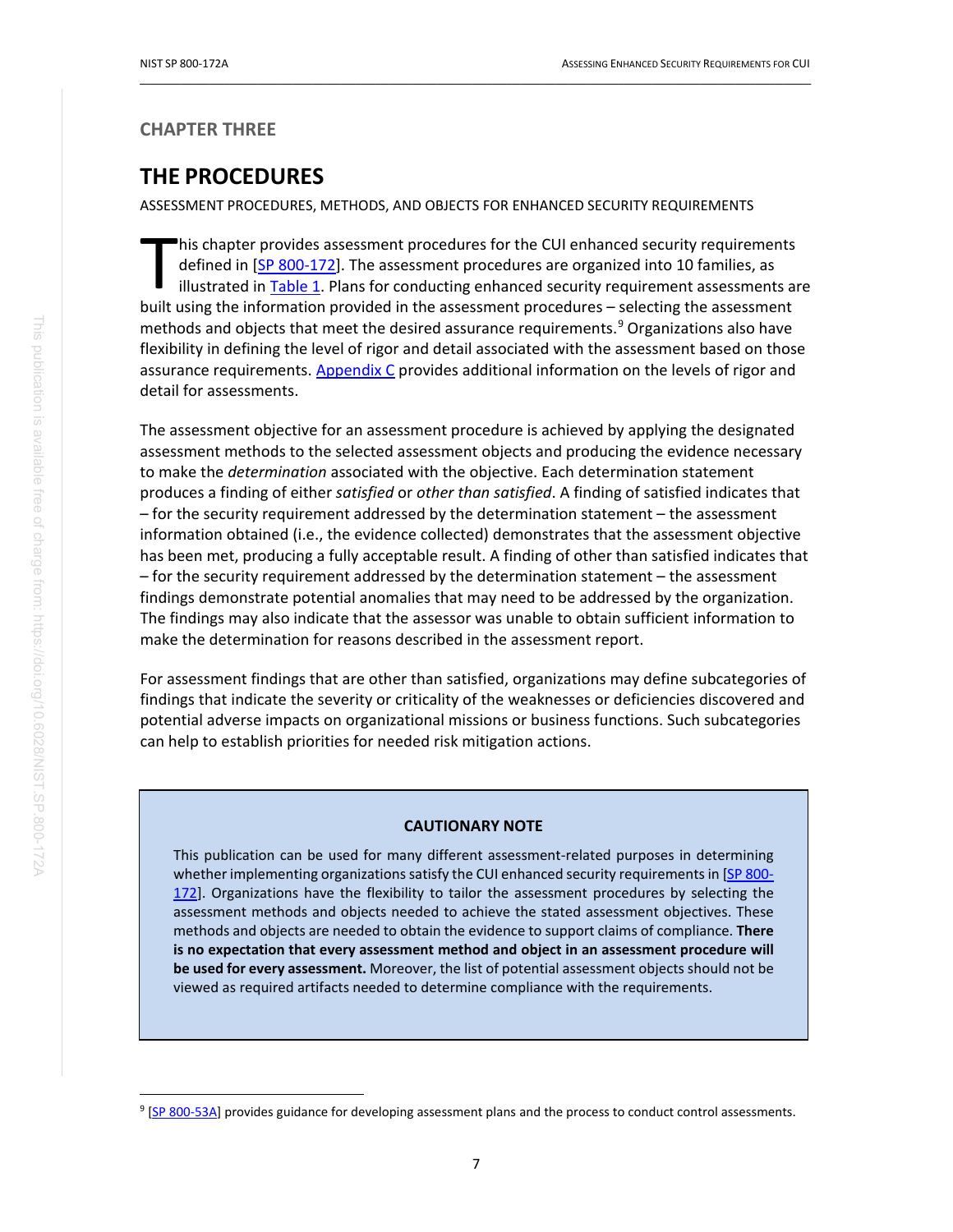# <span id="page-18-0"></span>**3.1 ACCESS CONTROL**

| 3.1.1e | <b>ENHANCED SECURITY REQUIREMENT</b><br>Employ dual authorization to execute critical or sensitive system and organizational<br>operations.                                                                                                                                                                                                                                                                                                                                                                                                                                                                                                                                                                                                                                                                                                                                                                          |                                                                                                          |  |
|--------|----------------------------------------------------------------------------------------------------------------------------------------------------------------------------------------------------------------------------------------------------------------------------------------------------------------------------------------------------------------------------------------------------------------------------------------------------------------------------------------------------------------------------------------------------------------------------------------------------------------------------------------------------------------------------------------------------------------------------------------------------------------------------------------------------------------------------------------------------------------------------------------------------------------------|----------------------------------------------------------------------------------------------------------|--|
|        | <b>ASSESSMENT OBJECTIVE</b><br>Determine if:                                                                                                                                                                                                                                                                                                                                                                                                                                                                                                                                                                                                                                                                                                                                                                                                                                                                         |                                                                                                          |  |
|        | Critical or sensitive system and organizational operations for which dual<br>3.1.1e[a]<br>authorization is to be enforced are identified.                                                                                                                                                                                                                                                                                                                                                                                                                                                                                                                                                                                                                                                                                                                                                                            |                                                                                                          |  |
|        | 3.1.1e[b]                                                                                                                                                                                                                                                                                                                                                                                                                                                                                                                                                                                                                                                                                                                                                                                                                                                                                                            | Dual authorization is employed to execute critical or sensitive system and<br>organizational operations. |  |
|        |                                                                                                                                                                                                                                                                                                                                                                                                                                                                                                                                                                                                                                                                                                                                                                                                                                                                                                                      | POTENTIAL ASSESSMENT METHODS AND OBJECTS                                                                 |  |
|        | <b>3.1.1e Examine:</b> [SELECT FROM: List of critical or sensitive system and organizational operations;<br>access control policy; dual authorization policy; procedures addressing access enforcement<br>and dual authorization; security plan; configuration management plan; system design<br>documentation; system configuration settings and associated documentation; list of privilege<br>access authorizations; commands requiring dual authorization; list of actions requiring dual<br>authorization; system audit records; list of approved authorizations (user privileges); system<br>generated list of dual authorization credentials or rules; logs or records of deletion or<br>destruction of backup information; list of system media requiring dual authorization for<br>sanitization; authorization records; media sanitization records; audit records; other relevant<br>documents or records]. |                                                                                                          |  |
|        | 3.1.1e Interview: [SELECT FROM: System and network administrators; system developers;<br>organizational personnel responsible for access enforcement, system backup, dual<br>authorization enforcement for implementing system changes, system media sanitization,<br>audit and accountability, and information security].                                                                                                                                                                                                                                                                                                                                                                                                                                                                                                                                                                                           |                                                                                                          |  |
|        | <b>3.1.1e Test:</b> [SELECT FROM: Mechanisms implementing the enforcement of dual authorization].                                                                                                                                                                                                                                                                                                                                                                                                                                                                                                                                                                                                                                                                                                                                                                                                                    |                                                                                                          |  |

| 3.1.2e                                   | <b>ENHANCED SECURITY REQUIREMENT</b><br>Restrict access to systems and system components to only those information resources<br>that are owned, provisioned, or issued by the organization. |                                                                                                                                                                                                                                                                                                                                                                                                                                                    |  |
|------------------------------------------|---------------------------------------------------------------------------------------------------------------------------------------------------------------------------------------------|----------------------------------------------------------------------------------------------------------------------------------------------------------------------------------------------------------------------------------------------------------------------------------------------------------------------------------------------------------------------------------------------------------------------------------------------------|--|
|                                          | <b>ASSESSMENT OBJECTIVE</b><br>Determine if:                                                                                                                                                |                                                                                                                                                                                                                                                                                                                                                                                                                                                    |  |
|                                          | 3.1.2e[a]                                                                                                                                                                                   | Information resources that are owned, provisioned, or issued by the<br>organization are identified.                                                                                                                                                                                                                                                                                                                                                |  |
|                                          | 3.1.2e[b]                                                                                                                                                                                   | Access to systems and system components is restricted to only those<br>information resources that are owned, provisioned, or issued by the<br>organization.                                                                                                                                                                                                                                                                                        |  |
| POTENTIAL ASSESSMENT METHODS AND OBJECTS |                                                                                                                                                                                             |                                                                                                                                                                                                                                                                                                                                                                                                                                                    |  |
|                                          |                                                                                                                                                                                             | 3.1.2e Examine: [SELECT FROM: Access control policy; procedures addressing the use of external<br>systems; list of information resources owned, provisioned, or issued by the organization;<br>security plan; system design documentation; system configuration settings and associated<br>documentation; system connection or processing agreements; system audit records; account<br>management documents; other relevant documents or records]. |  |
|                                          |                                                                                                                                                                                             | <b>3.1.2e Interview:</b> [SELECT FROM: Organizational personnel responsible for restricting or prohibiting<br>the use of non-organizationally owned systems, system components, or devices; system and<br>network administrators; organizational personnel responsible for system security].                                                                                                                                                       |  |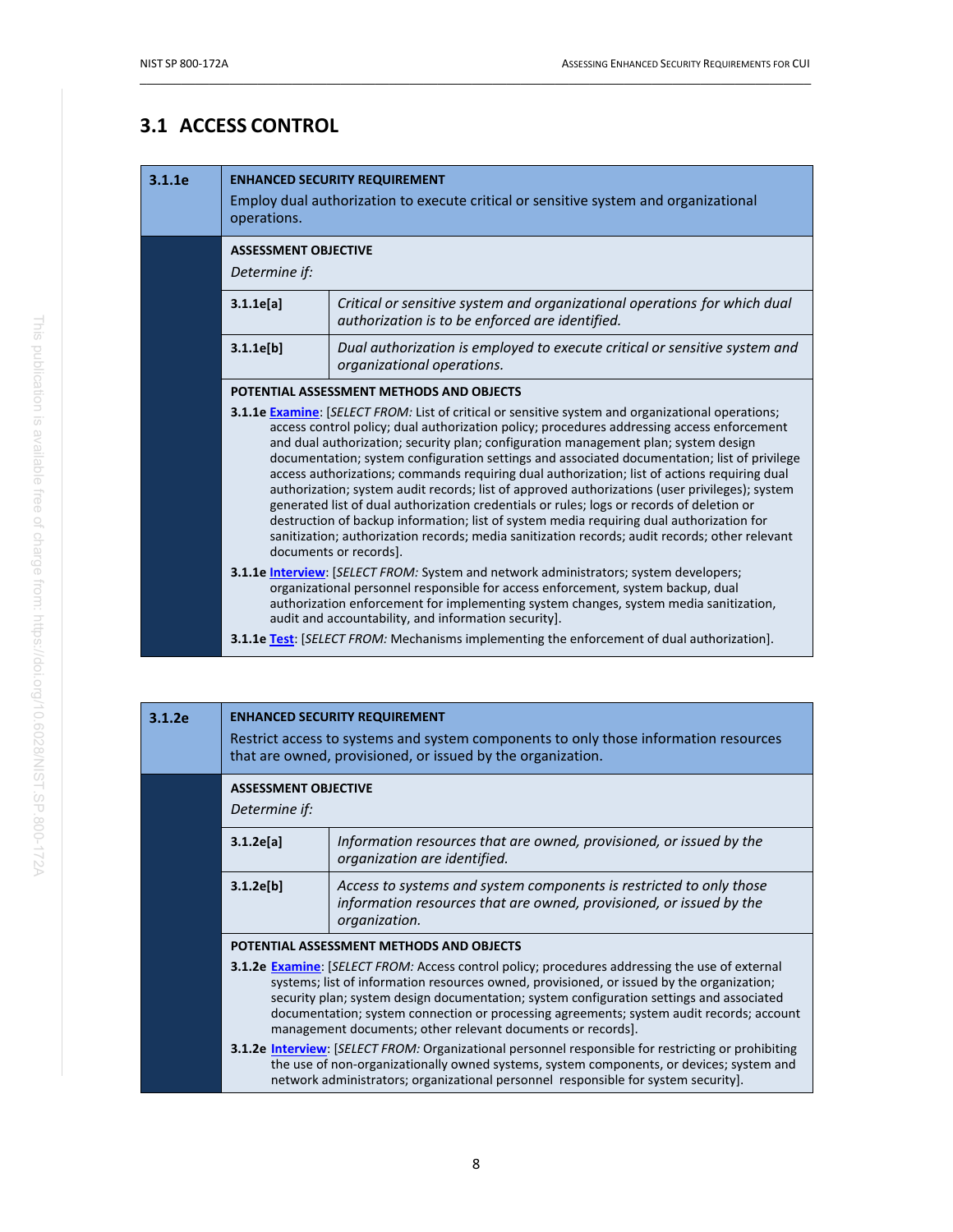| 3.1.2e Test: [SELECT FROM: Mechanisms implementing restrictions on the use of non- |  |
|------------------------------------------------------------------------------------|--|
| organizationally owned systems, components, or devices].                           |  |

| 3.1.3e                 | <b>ENHANCED SECURITY REQUIREMENT</b><br>Employ [Assignment: organization-defined secure information transfer solutions] to<br>control information flows between security domains on connected systems.                                                                                                                                                                                                                                                                                                                                                                                                                                                                                                                                                                                         |                                                                                                                        |
|------------------------|------------------------------------------------------------------------------------------------------------------------------------------------------------------------------------------------------------------------------------------------------------------------------------------------------------------------------------------------------------------------------------------------------------------------------------------------------------------------------------------------------------------------------------------------------------------------------------------------------------------------------------------------------------------------------------------------------------------------------------------------------------------------------------------------|------------------------------------------------------------------------------------------------------------------------|
|                        | <b>ASSESSMENT OBJECTIVE</b><br>Determine if:                                                                                                                                                                                                                                                                                                                                                                                                                                                                                                                                                                                                                                                                                                                                                   |                                                                                                                        |
|                        | 3.1.3e ODP[1]                                                                                                                                                                                                                                                                                                                                                                                                                                                                                                                                                                                                                                                                                                                                                                                  | Secure information transfer solutions are defined.                                                                     |
| 3.1.3e[a]<br>3.1.3e[b] |                                                                                                                                                                                                                                                                                                                                                                                                                                                                                                                                                                                                                                                                                                                                                                                                | Information flows between security domains on connected systems are<br><i>identified.</i>                              |
|                        |                                                                                                                                                                                                                                                                                                                                                                                                                                                                                                                                                                                                                                                                                                                                                                                                | <3.1.3e_ODP[1]: solutions> are employed to control information flows<br>between security domains on connected systems. |
|                        | POTENTIAL ASSESSMENT METHODS AND OBJECTS<br><b>3.1.3e Examine:</b> [SELECT FROM: Access control policy; information flow control policies; procedures<br>addressing information flow enforcement; system design documentation; security plan;<br>system configuration settings and associated documentation; system audit records; system<br>baseline configuration; list of information flow authorizations; other relevant documents or<br>records].<br><b>3.1.3e Interview: [SELECT FROM: System and network administrators; organizational personnel</b><br>responsible for information security; system developers].<br><b>3.1.3e Test:</b> [SELECT FROM: Mechanisms implementing information flow enforcement policy;<br>mechanisms implementing secure information transfer solutions]. |                                                                                                                        |
|                        |                                                                                                                                                                                                                                                                                                                                                                                                                                                                                                                                                                                                                                                                                                                                                                                                |                                                                                                                        |
|                        |                                                                                                                                                                                                                                                                                                                                                                                                                                                                                                                                                                                                                                                                                                                                                                                                |                                                                                                                        |
|                        |                                                                                                                                                                                                                                                                                                                                                                                                                                                                                                                                                                                                                                                                                                                                                                                                |                                                                                                                        |

# <span id="page-19-0"></span>**3.2 AWARENESS AND TRAINING**

| 3.2.1e | <b>ENHANCED SECURITY REQUIREMENT</b><br>Provide awareness training [Assignment: organization-defined frequency] focused on<br>recognizing and responding to threats from social engineering, advanced persistent threat<br>actors, breaches, and suspicious behaviors; update the training [Assignment:<br>organization-defined frequency] or when there are significant changes to the threat. |                                                                                                                                                                                                                           |  |
|--------|-------------------------------------------------------------------------------------------------------------------------------------------------------------------------------------------------------------------------------------------------------------------------------------------------------------------------------------------------------------------------------------------------|---------------------------------------------------------------------------------------------------------------------------------------------------------------------------------------------------------------------------|--|
|        | <b>ASSESSMENT OBJECTIVE</b><br>Determine if:                                                                                                                                                                                                                                                                                                                                                    |                                                                                                                                                                                                                           |  |
|        | 3.2.1e ODP[1]                                                                                                                                                                                                                                                                                                                                                                                   | The frequency of providing awareness training is defined.                                                                                                                                                                 |  |
|        | 3.2.1e ODP[2]                                                                                                                                                                                                                                                                                                                                                                                   | The frequency of updating awareness training is defined.                                                                                                                                                                  |  |
|        | 3.2.1e[a]                                                                                                                                                                                                                                                                                                                                                                                       | Threats from social engineering, advanced persistent threat actors,<br>breaches, and suspicious behaviors are identified.                                                                                                 |  |
|        | 3.2.1e[b]                                                                                                                                                                                                                                                                                                                                                                                       | Awareness training focused on recognizing and responding to threats<br>from social engineering, advanced persistent threat actors, breaches,<br>and suspicious behaviors is provided $\langle 3.2.1e$ ODP[1]: frequency>. |  |
|        | 3.2.1e[c]                                                                                                                                                                                                                                                                                                                                                                                       | Significant changes to the threats from social engineering, advanced<br>persistent threat actors, breaches, and suspicious behaviors are<br><i>identified.</i>                                                            |  |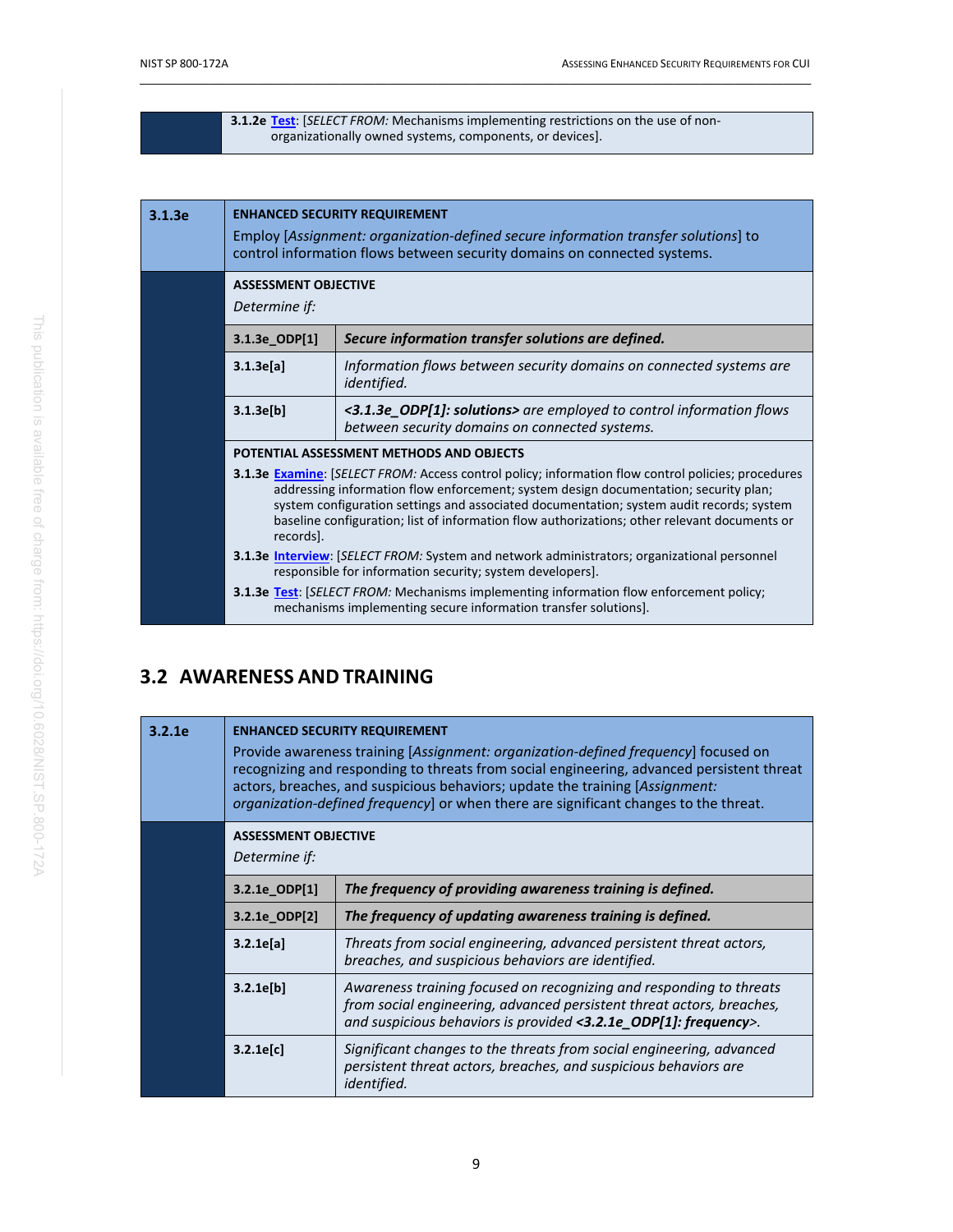| 3.2.1e[d]                                                                                                                                                                                                                                                                                                                                                                                                                    | Awareness training is updated <3.2.1e_ODP[2]: frequency> or when<br>there are significant changes to the threat. |  |
|------------------------------------------------------------------------------------------------------------------------------------------------------------------------------------------------------------------------------------------------------------------------------------------------------------------------------------------------------------------------------------------------------------------------------|------------------------------------------------------------------------------------------------------------------|--|
|                                                                                                                                                                                                                                                                                                                                                                                                                              | POTENTIAL ASSESSMENT METHODS AND OBJECTS                                                                         |  |
| <b>Examine:</b> [SELECT FROM: Awareness training policy; procedures addressing awareness training<br>implementation; appropriate codes of federal regulations; awareness training curriculum;<br>awareness training materials; security plan; training records; threat information on social<br>engineering, advanced persistent threat actors, suspicious behaviors, and breaches; other<br>relevant documents or records]. |                                                                                                                  |  |
| <b>Interview:</b> [SELECT FROM: Organizational personnel responsible for awareness training;<br>organizational personnel responsible for information security; organizational personnel<br>comprising the general system user community].                                                                                                                                                                                    |                                                                                                                  |  |
| information].                                                                                                                                                                                                                                                                                                                                                                                                                | <b>Test:</b> [SELECT FROM: Mechanisms managing awareness training; mechanisms managing threat                    |  |

| 3.2.2e | <b>ENHANCED SECURITY REQUIREMENT</b><br>Include practical exercises in awareness training for [Assignment: organization-defined<br>roles] that are aligned with current threat scenarios, and provide feedback to individuals<br>involved in the training and their supervisors. |                                                                                                                                                                                                                                                                                                                                                                                                                                                                                                                                                     |  |
|--------|----------------------------------------------------------------------------------------------------------------------------------------------------------------------------------------------------------------------------------------------------------------------------------|-----------------------------------------------------------------------------------------------------------------------------------------------------------------------------------------------------------------------------------------------------------------------------------------------------------------------------------------------------------------------------------------------------------------------------------------------------------------------------------------------------------------------------------------------------|--|
|        | <b>ASSESSMENT OBJECTIVE</b><br>Determine if:                                                                                                                                                                                                                                     |                                                                                                                                                                                                                                                                                                                                                                                                                                                                                                                                                     |  |
|        | 3.2.2e_ODP[1]                                                                                                                                                                                                                                                                    | Roles to be included in awareness training practical exercises are<br>defined.                                                                                                                                                                                                                                                                                                                                                                                                                                                                      |  |
|        | 3.2.2e[a]                                                                                                                                                                                                                                                                        | Practical exercises are identified.                                                                                                                                                                                                                                                                                                                                                                                                                                                                                                                 |  |
|        | 3.2.2e[b]                                                                                                                                                                                                                                                                        | Current threat scenarios are identified.                                                                                                                                                                                                                                                                                                                                                                                                                                                                                                            |  |
|        | 3.2.2e[c]                                                                                                                                                                                                                                                                        | Individuals involved in training and their supervisors are identified.                                                                                                                                                                                                                                                                                                                                                                                                                                                                              |  |
|        | 3.2.2e[d]                                                                                                                                                                                                                                                                        | Practical exercises that are aligned with current threat scenarios are<br>included in awareness training for <3.2.2e ODP[1]: roles>.                                                                                                                                                                                                                                                                                                                                                                                                                |  |
|        | 3.2.2e[e]                                                                                                                                                                                                                                                                        | Feedback is provided to individuals involved in the training and their<br>supervisors.                                                                                                                                                                                                                                                                                                                                                                                                                                                              |  |
|        |                                                                                                                                                                                                                                                                                  | POTENTIAL ASSESSMENT METHODS AND OBJECTS                                                                                                                                                                                                                                                                                                                                                                                                                                                                                                            |  |
|        |                                                                                                                                                                                                                                                                                  | <b>Examine:</b> [SELECT FROM: Awareness training policy; procedures addressing awareness training<br>implementation; appropriate codes of federal regulations; awareness training curriculum;<br>awareness training materials; security plan; training records; threat information on social<br>engineering, advanced persistent threat actors, suspicious behaviors, breaches, or other<br>relevant adversary tactics, techniques, or procedures; feedback on practical exercises and<br>awareness training; other relevant documents or records]. |  |
|        |                                                                                                                                                                                                                                                                                  | <b>Interview:</b> [SELECT FROM: Organizational personnel responsible for awareness training;<br>organizational personnel responsible for information security; organizational personnel<br>with roles identified for practical exercises; supervisors of personnel with roles identified<br>for practical exercises].                                                                                                                                                                                                                               |  |
|        | information].                                                                                                                                                                                                                                                                    | <b>Test:</b> [SELECT FROM: Mechanisms managing awareness training; mechanisms managing threat                                                                                                                                                                                                                                                                                                                                                                                                                                                       |  |

# <span id="page-20-0"></span>**3.3 AUDIT AND ACCOUNTABILITY**

There are no enhanced security requirements for audit and accountability.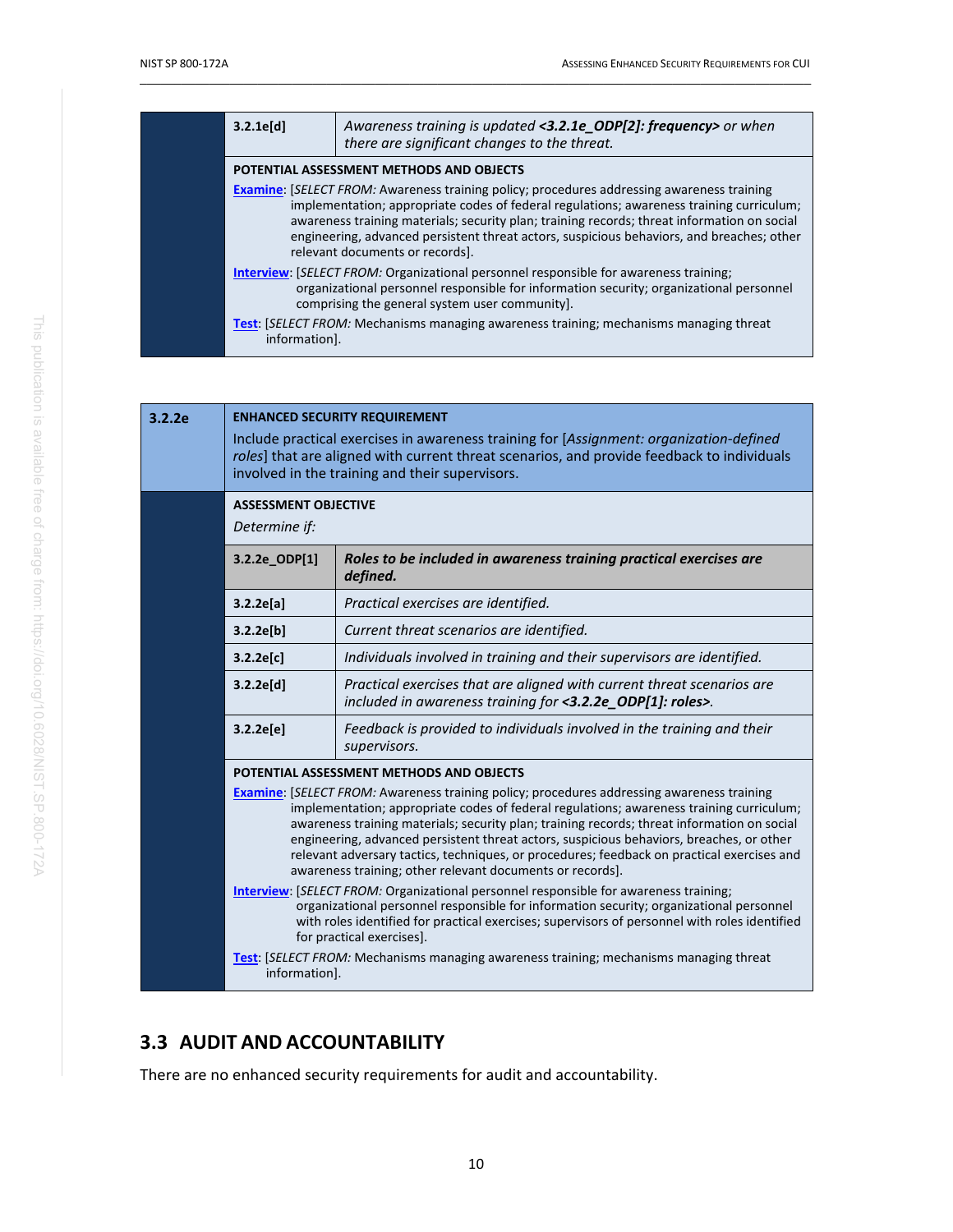# <span id="page-21-0"></span>**3.4 CONFIGURATION MANAGEMENT**

#### **3.4.1e ENHANCED SECURITY REQUIREMENT**

|  | Establish and maintain an authoritative source and repository to provide a trusted source<br>and accountability for approved and implemented system components.                                                                                                                                                                                                                                                                                                                                                                                                                                                                             |                                                                                                                                                             |
|--|---------------------------------------------------------------------------------------------------------------------------------------------------------------------------------------------------------------------------------------------------------------------------------------------------------------------------------------------------------------------------------------------------------------------------------------------------------------------------------------------------------------------------------------------------------------------------------------------------------------------------------------------|-------------------------------------------------------------------------------------------------------------------------------------------------------------|
|  | <b>ASSESSMENT OBJECTIVE</b><br>Determine if:                                                                                                                                                                                                                                                                                                                                                                                                                                                                                                                                                                                                |                                                                                                                                                             |
|  | 3.4.1e[a]                                                                                                                                                                                                                                                                                                                                                                                                                                                                                                                                                                                                                                   | Approved system components are identified.                                                                                                                  |
|  | 3.4.1e[b]                                                                                                                                                                                                                                                                                                                                                                                                                                                                                                                                                                                                                                   | Implemented system components are identified.                                                                                                               |
|  | 3.4.1e[c]                                                                                                                                                                                                                                                                                                                                                                                                                                                                                                                                                                                                                                   | An authoritative source and repository are established to provide a<br>trusted source and accountability for approved and implemented system<br>components. |
|  | 3.4.1e[d]                                                                                                                                                                                                                                                                                                                                                                                                                                                                                                                                                                                                                                   | An authoritative source and repository are maintained to provide a<br>trusted source and accountability for approved and implemented system<br>components.  |
|  |                                                                                                                                                                                                                                                                                                                                                                                                                                                                                                                                                                                                                                             | POTENTIAL ASSESSMENT METHODS AND OBJECTS                                                                                                                    |
|  | <b>Examine:</b> [SELECT FROM: Configuration management policy; procedures addressing the baseline<br>configuration of the system; configuration management plan; enterprise architecture<br>documentation; system design documentation; system architecture and configuration<br>documentation; system configuration settings and associated documentation; change<br>control records; system and system component inventory records; inventory reviews and<br>update records; security plan; system audit records; change control audit and review<br>reports; other relevant documents or records].                                       |                                                                                                                                                             |
|  | Interview: [SELECT FROM: Organizational personnel responsible for configuration management;<br>organizational personnel responsible for system component inventory; organizational<br>personnel responsible for configuration change control; organizational personnel<br>responsible for information security; system/network administrators; members of a<br>change control board or similar].<br>Test: [SELECT FROM: Mechanisms that implement configuration change control; mechanisms<br>supporting configuration control of the baseline configuration; mechanisms supporting and/or<br>implementing the system component inventory]. |                                                                                                                                                             |
|  |                                                                                                                                                                                                                                                                                                                                                                                                                                                                                                                                                                                                                                             |                                                                                                                                                             |

| 3.4.2e                                       | <b>ENHANCED SECURITY REQUIREMENT</b><br>Employ automated mechanisms to detect misconfigured or unauthorized system<br>components; after detection, [Selection (one or more): remove the components; place the<br>components in a quarantine or remediation network] to facilitate patching, re-<br>configuration, or other mitigations. |                                                                                                                                      |
|----------------------------------------------|-----------------------------------------------------------------------------------------------------------------------------------------------------------------------------------------------------------------------------------------------------------------------------------------------------------------------------------------|--------------------------------------------------------------------------------------------------------------------------------------|
| <b>ASSESSMENT OBJECTIVE</b><br>Determine if: |                                                                                                                                                                                                                                                                                                                                         |                                                                                                                                      |
|                                              | 3.4.2e ODP[1]                                                                                                                                                                                                                                                                                                                           | One or more of the following is/are selected: remove the components;<br>place the components in a quarantine or remediation network. |
|                                              | 3.4.2e[a]                                                                                                                                                                                                                                                                                                                               | Automated mechanisms to detect misconfigured or unauthorized system<br>components are identified.                                    |
|                                              | 3.4.2e[b]                                                                                                                                                                                                                                                                                                                               | Automated mechanisms are employed to detect misconfigured or<br>unauthorized system components.                                      |
|                                              | $3.4.2e$ [c]                                                                                                                                                                                                                                                                                                                            | Misconfigured or unauthorized system components are detected.                                                                        |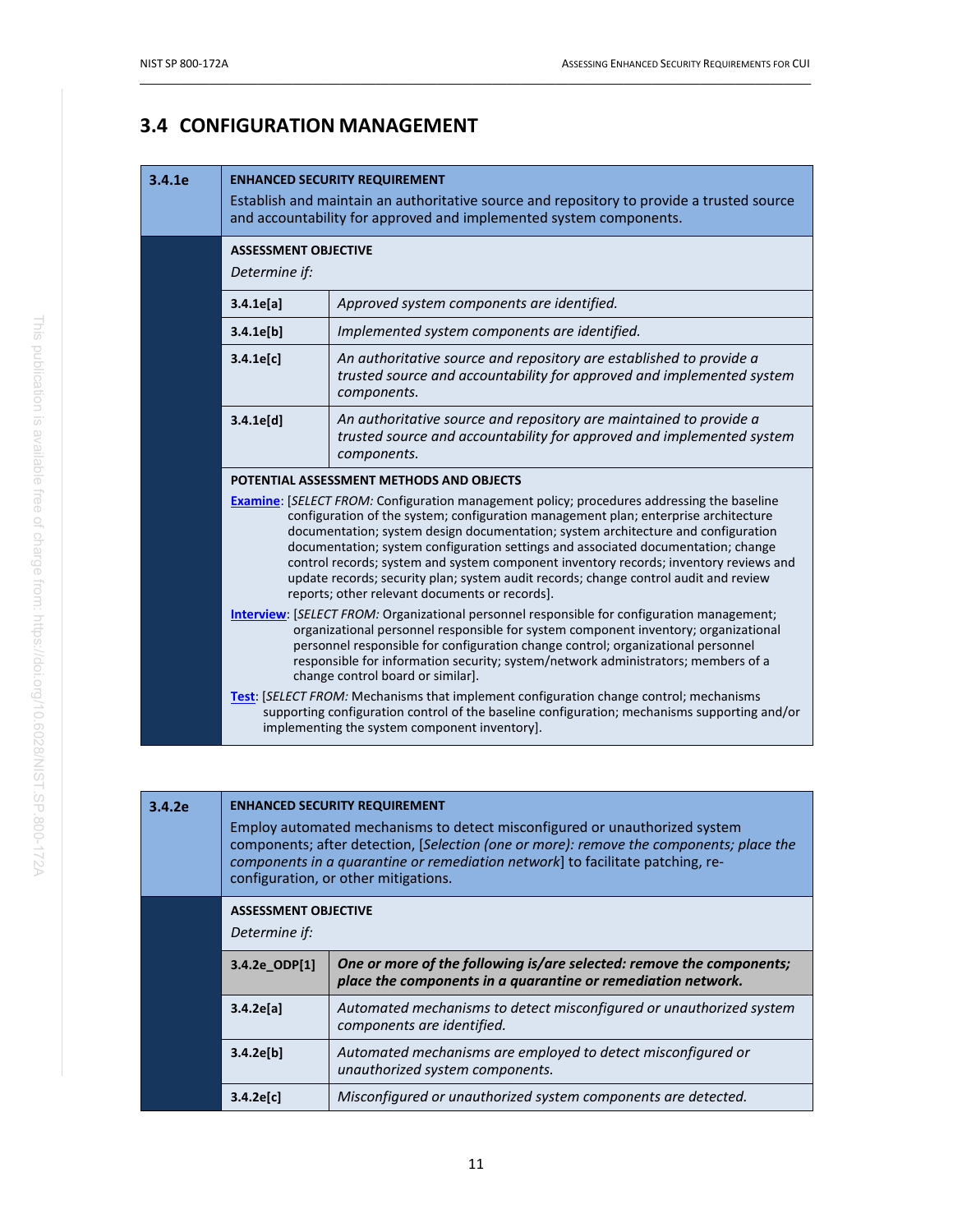| 3.4.2e[d]                                                                                                                                                                                                                                                                                                                                                                                                                                                                                                                                                                                                                                                                                                                                                       | After detection, system components are <3.4.2.e_ODP[1]: removed<br>and/or placed in a quarantine or remediation network> to facilitate<br>patching, re-configuration, or other mitigations.                                                                                                                                                                              |
|-----------------------------------------------------------------------------------------------------------------------------------------------------------------------------------------------------------------------------------------------------------------------------------------------------------------------------------------------------------------------------------------------------------------------------------------------------------------------------------------------------------------------------------------------------------------------------------------------------------------------------------------------------------------------------------------------------------------------------------------------------------------|--------------------------------------------------------------------------------------------------------------------------------------------------------------------------------------------------------------------------------------------------------------------------------------------------------------------------------------------------------------------------|
|                                                                                                                                                                                                                                                                                                                                                                                                                                                                                                                                                                                                                                                                                                                                                                 | POTENTIAL ASSESSMENT METHODS AND OBJECTS                                                                                                                                                                                                                                                                                                                                 |
| <b>Examine:</b> [SELECT FROM: Configuration management policy; procedures addressing the baseline<br>configuration of the system; configuration management plan; authoritative source or<br>repository; enterprise architecture documentation; system design documentation; system<br>architecture and configuration documentation; system procedures addressing system<br>configuration change control; configuration settings and associated documentation;<br>change control records; change control audit and review reports; agenda/minutes from<br>configuration change control oversight meetings; alerts/notifications of unauthorized<br>baseline configuration changes; security plan; system audit records; other relevant<br>documents or records]. |                                                                                                                                                                                                                                                                                                                                                                          |
|                                                                                                                                                                                                                                                                                                                                                                                                                                                                                                                                                                                                                                                                                                                                                                 | <b>Interview:</b> [SELECT FROM: Organizational personnel responsible for configuration management;<br>organizational personnel responsible for information security; organizational personnel<br>responsible for configuration change control; system developers; system/network<br>administrators; members of a change control board or similar roles].                 |
|                                                                                                                                                                                                                                                                                                                                                                                                                                                                                                                                                                                                                                                                                                                                                                 | Test: [SELECT FROM: Automated mechanisms supporting configuration control of the baseline<br>configuration; automated mechanisms that implement security responses to changes to the<br>baseline configurations; automated mechanisms that implement configuration change control;<br>automated mechanisms that detect misconfigured or unauthorized system components]. |

<span id="page-22-0"></span>

| 3.4.3e | <b>ENHANCED SECURITY REQUIREMENT</b><br>Employ automated discovery and management tools to maintain an up-to-date, complete,<br>accurate, and readily available inventory of system components.                                                                                                                                                                                                                                                                                                                                                                                                               |                                                                                                                                                                        |
|--------|---------------------------------------------------------------------------------------------------------------------------------------------------------------------------------------------------------------------------------------------------------------------------------------------------------------------------------------------------------------------------------------------------------------------------------------------------------------------------------------------------------------------------------------------------------------------------------------------------------------|------------------------------------------------------------------------------------------------------------------------------------------------------------------------|
|        | <b>ASSESSMENT OBJECTIVE</b><br>Determine if:                                                                                                                                                                                                                                                                                                                                                                                                                                                                                                                                                                  |                                                                                                                                                                        |
|        | 3.4.3e[a]                                                                                                                                                                                                                                                                                                                                                                                                                                                                                                                                                                                                     | Automated discovery and management tools for the inventory of system<br>components are identified.                                                                     |
|        | 3.4.3e[b]                                                                                                                                                                                                                                                                                                                                                                                                                                                                                                                                                                                                     | An up-to-date, complete, accurate, and readily available inventory of<br>system components exists.                                                                     |
|        | 3.4.3e[c]                                                                                                                                                                                                                                                                                                                                                                                                                                                                                                                                                                                                     | Automated discovery and management tools are employed to maintain<br>an up-to-date, complete, accurate, and readily available inventory of<br>system components.       |
|        |                                                                                                                                                                                                                                                                                                                                                                                                                                                                                                                                                                                                               | POTENTIAL ASSESSMENT METHODS AND OBJECTS                                                                                                                               |
|        | <b>Examine:</b> [SELECT FROM: Configuration management policy; configuration management plan;<br>procedures addressing system component inventory; procedures addressing the baseline<br>configuration of the system; configuration management plan; system design<br>documentation; system architecture and configuration documentation; security plan;<br>system configuration settings and associated documentation; configuration change<br>control records; system inventory records; change control records; system maintenance<br>records; system audit records; other relevant documents or records]. |                                                                                                                                                                        |
|        | <b>Interview: [SELECT FROM: Organizational personnel responsible for information security;</b><br>organizational personnel responsible for configuration management; organizational<br>personnel responsible for managing the automated mechanisms implementing the<br>system component inventory; system developers; system/network administrators].                                                                                                                                                                                                                                                         |                                                                                                                                                                        |
|        |                                                                                                                                                                                                                                                                                                                                                                                                                                                                                                                                                                                                               | <b>Test:</b> [SELECT FROM: Automated mechanisms implementing baseline configuration maintenance;<br>automated mechanisms implementing the system component inventory]. |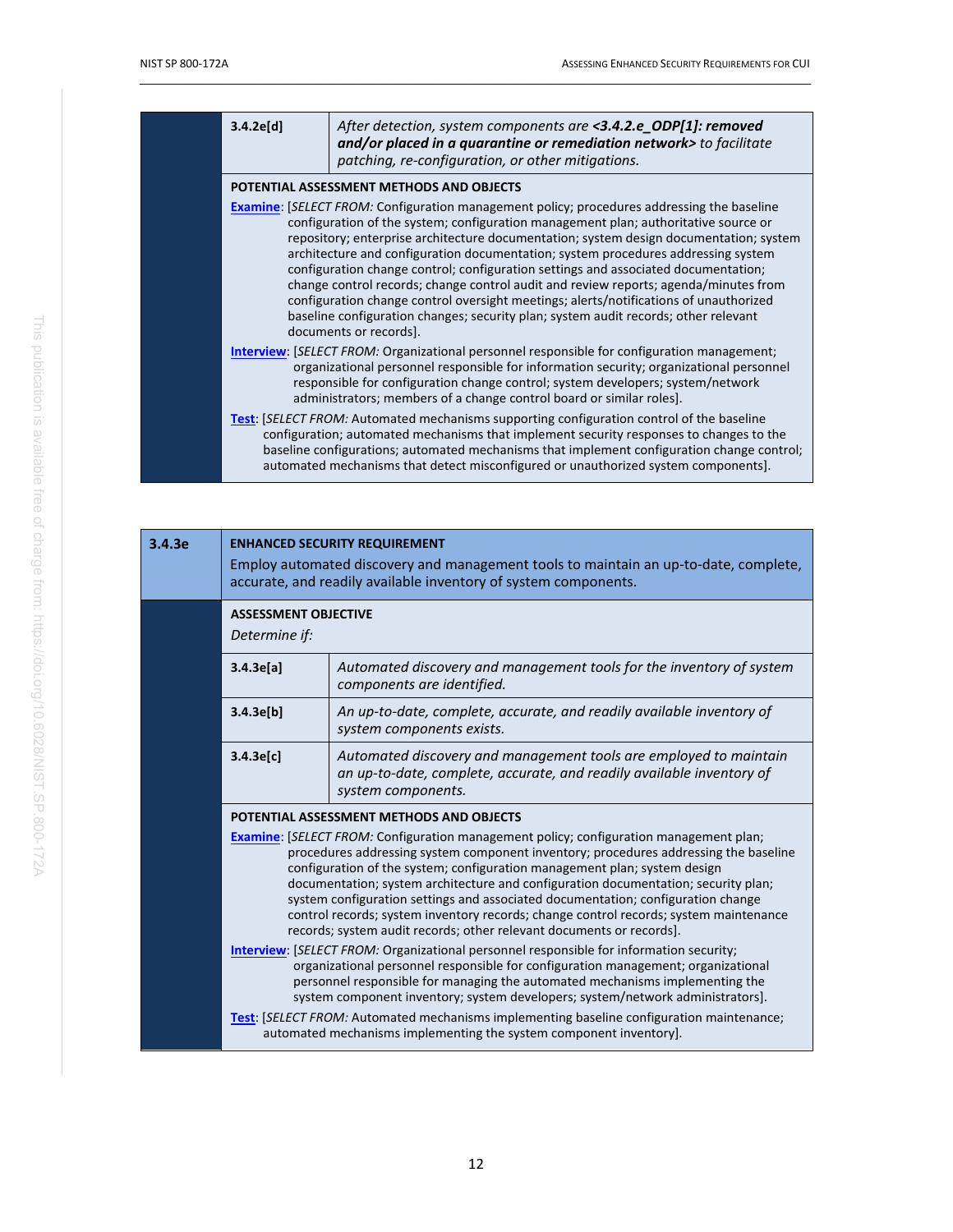# **3.5 IDENTIFICATION AND AUTHENTICATION**

#### **3.5.1e ENHANCED SECURITY REQUIREMENT**

Identify and authenticate [*Assignment: organization-defined systems and system components*] before establishing a network connection using bidirectional authentication that is cryptographically-based and replay-resistant.

 $\_$  ,  $\_$  ,  $\_$  ,  $\_$  ,  $\_$  ,  $\_$  ,  $\_$  ,  $\_$  ,  $\_$  ,  $\_$  ,  $\_$  ,  $\_$  ,  $\_$  ,  $\_$  ,  $\_$  ,  $\_$  ,  $\_$  ,  $\_$  ,  $\_$  ,  $\_$  ,  $\_$  ,  $\_$  ,  $\_$  ,  $\_$  ,  $\_$  ,  $\_$  ,  $\_$  ,  $\_$  ,  $\_$  ,  $\_$  ,  $\_$  ,  $\_$  ,  $\_$  ,  $\_$  ,  $\_$  ,  $\_$  ,  $\_$  ,

**ASSESSMENT OBJECTIVE**

*Determine if:*

| יוי שנווווווי ושי                                                                                                                                                                                                                                                                                                                                                                                                                                               |                                                                                                                                                                                                                                                                                                                                                                                                                                                                             |  |
|-----------------------------------------------------------------------------------------------------------------------------------------------------------------------------------------------------------------------------------------------------------------------------------------------------------------------------------------------------------------------------------------------------------------------------------------------------------------|-----------------------------------------------------------------------------------------------------------------------------------------------------------------------------------------------------------------------------------------------------------------------------------------------------------------------------------------------------------------------------------------------------------------------------------------------------------------------------|--|
| 3.5.1e_ODP[1]                                                                                                                                                                                                                                                                                                                                                                                                                                                   | Systems and system components to identify and authenticate are<br>defined.                                                                                                                                                                                                                                                                                                                                                                                                  |  |
| 3.5.1e[a]                                                                                                                                                                                                                                                                                                                                                                                                                                                       | Bidirectional authentication that is cryptographically-based is<br>implemented.                                                                                                                                                                                                                                                                                                                                                                                             |  |
| 3.5.1e[b]                                                                                                                                                                                                                                                                                                                                                                                                                                                       | Bidirectional authentication that is replay-resistant is implemented.                                                                                                                                                                                                                                                                                                                                                                                                       |  |
| 3.5.1e[c]                                                                                                                                                                                                                                                                                                                                                                                                                                                       | <3.5.1e_ODP[1]: systems and system components> are identified and<br>authenticated before establishing a network connection using<br>bidirectional authentication that is cryptographically-based and replay-<br>resistant.                                                                                                                                                                                                                                                 |  |
|                                                                                                                                                                                                                                                                                                                                                                                                                                                                 | POTENTIAL ASSESSMENT METHODS AND OBJECTS                                                                                                                                                                                                                                                                                                                                                                                                                                    |  |
| records].                                                                                                                                                                                                                                                                                                                                                                                                                                                       | <b>Examine:</b> [SELECT FROM: Identification and authentication policy; procedures addressing device<br>identification and authentication; network connection policy; security plan; system<br>configuration settings and associated documentation; system design documentation; list<br>of devices requiring unique identification and authentication; device connection reports;<br>system audit records; list of privileged system accounts; other relevant documents or |  |
|                                                                                                                                                                                                                                                                                                                                                                                                                                                                 | <b>Interview:</b> [SELECT FROM: Organizational personnel responsible for system operations;<br>organizational personnel responsible for account management; organizational personnel<br>responsible for device identification and authentication; organizational personnel<br>responsible for information security; system/network administrators; system<br>developers].                                                                                                   |  |
| <b>Test:</b> [SELECT FROM: Cryptographically-based bidirectional authentication mechanisms; mechanisms<br>supporting and/or implementing network connection policy; mechanisms supporting and/or<br>implementing replay-resistant authentication mechanisms; mechanisms supporting and/or<br>implementing an identification and authentication capability; mechanisms supporting and/or<br>implementing a device identification and authentication capability]. |                                                                                                                                                                                                                                                                                                                                                                                                                                                                             |  |
|                                                                                                                                                                                                                                                                                                                                                                                                                                                                 |                                                                                                                                                                                                                                                                                                                                                                                                                                                                             |  |

| 3.5.2e | <b>ENHANCED SECURITY REQUIREMENT</b><br>Employ automated mechanisms for the generation, protection, rotation, and management<br>of passwords for systems and system components that do not support multifactor<br>authentication or complex account management. |                                                                                                                                                                                                                                    |
|--------|-----------------------------------------------------------------------------------------------------------------------------------------------------------------------------------------------------------------------------------------------------------------|------------------------------------------------------------------------------------------------------------------------------------------------------------------------------------------------------------------------------------|
|        | <b>ASSESSMENT OBJECTIVE</b><br>Determine if:                                                                                                                                                                                                                    |                                                                                                                                                                                                                                    |
|        | 3.5.2e[a]                                                                                                                                                                                                                                                       | Systems and system components that do not support multifactor<br>authentication or complex account management are identified.                                                                                                      |
|        | 3.5.2e[b]                                                                                                                                                                                                                                                       | Automated mechanisms for the generation, protection, rotation, and<br>management of passwords for systems and system components that do<br>not support multifactor authentication or complex account management<br>are identified. |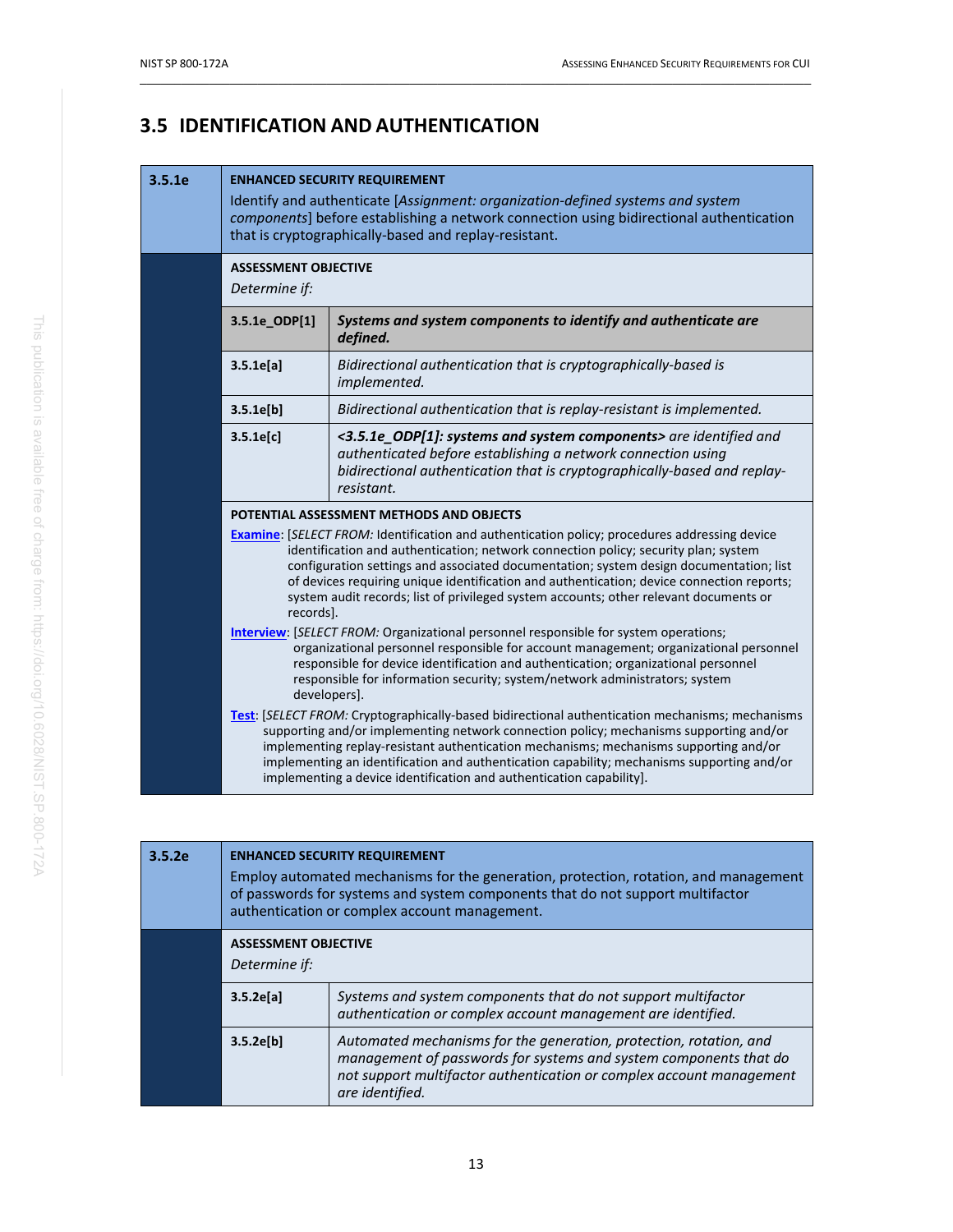| 3.5.2e[c]                                                                                                                                                                                                                                                                                                                                                                                                                                                                                    | Automated mechanisms for the generation, protection, rotation, and<br>management of passwords for systems and system components that do<br>not support multifactor authentication or complex account management<br>are employed. |
|----------------------------------------------------------------------------------------------------------------------------------------------------------------------------------------------------------------------------------------------------------------------------------------------------------------------------------------------------------------------------------------------------------------------------------------------------------------------------------------------|----------------------------------------------------------------------------------------------------------------------------------------------------------------------------------------------------------------------------------|
|                                                                                                                                                                                                                                                                                                                                                                                                                                                                                              | POTENTIAL ASSESSMENT METHODS AND OBJECTS                                                                                                                                                                                         |
| <b>Examine:</b> [SELECT FROM: Identification and authentication policy; password policy; procedures<br>addressing authenticator management; system design documentation; security plan;<br>system configuration settings and associated documentation; list of system authenticator<br>types; change control records associated with managing system authenticators; system<br>audit records; password configurations and associated documentation; other relevant<br>documents or records]. |                                                                                                                                                                                                                                  |
| <b>Interview: [SELECT FROM: Organizational personnel responsible for information security;</b><br>organizational personnel responsible for authenticator management; system developers;<br>system/network administrators].                                                                                                                                                                                                                                                                   |                                                                                                                                                                                                                                  |
|                                                                                                                                                                                                                                                                                                                                                                                                                                                                                              | <b>Test:</b> [SELECT FROM: Automated mechanisms supporting and/or implementing an authenticator<br>management capability].                                                                                                       |

| 3.5.3e | <b>ENHANCED SECURITY REQUIREMENT</b><br>Employ automated or manual/procedural mechanisms to prohibit system components<br>from connecting to organizational systems unless the components are known,<br>authenticated, in a properly configured state, or in a trust profile.                                                                                                                                                                                                                                                                                                                                                                                                                                                                                                                                                                                                                                                                                                                                                                                        |                                                                                                                                                                                                                                                |
|--------|----------------------------------------------------------------------------------------------------------------------------------------------------------------------------------------------------------------------------------------------------------------------------------------------------------------------------------------------------------------------------------------------------------------------------------------------------------------------------------------------------------------------------------------------------------------------------------------------------------------------------------------------------------------------------------------------------------------------------------------------------------------------------------------------------------------------------------------------------------------------------------------------------------------------------------------------------------------------------------------------------------------------------------------------------------------------|------------------------------------------------------------------------------------------------------------------------------------------------------------------------------------------------------------------------------------------------|
|        | <b>ASSESSMENT OBJECTIVE</b><br>Determine if:                                                                                                                                                                                                                                                                                                                                                                                                                                                                                                                                                                                                                                                                                                                                                                                                                                                                                                                                                                                                                         |                                                                                                                                                                                                                                                |
|        | 3.5.3e[a]                                                                                                                                                                                                                                                                                                                                                                                                                                                                                                                                                                                                                                                                                                                                                                                                                                                                                                                                                                                                                                                            | System components that are known, authenticated, in a properly<br>configured state, or in a trust profile are identified.                                                                                                                      |
|        | 3.5.3e[b]                                                                                                                                                                                                                                                                                                                                                                                                                                                                                                                                                                                                                                                                                                                                                                                                                                                                                                                                                                                                                                                            | Automated or manual/procedural mechanisms to prohibit system<br>components from connecting to organizational systems are identified.                                                                                                           |
|        | 3.5.3e[c]                                                                                                                                                                                                                                                                                                                                                                                                                                                                                                                                                                                                                                                                                                                                                                                                                                                                                                                                                                                                                                                            | Automated or manual/procedural mechanisms are employed to prohibit<br>system components from connecting to organizational systems unless the<br>components are known, authenticated, in a properly configured state, or<br>in a trust profile. |
|        | POTENTIAL ASSESSMENT METHODS AND OBJECTS<br><b>Examine:</b> [SELECT FROM: Configuration management policy; identification and authentication<br>policy; system and information integrity policy; procedures addressing system component<br>inventory; procedures addressing device identification and authentication; procedures<br>addressing device configuration management; procedures addressing system monitoring<br>tools and techniques; configuration management plan; security plan; system design<br>documentation; system configuration settings and associated documentation; system<br>inventory records; configuration management records; system monitoring records;<br>alerts/notifications of unauthorized components within the system; change control<br>records; system audit records; system monitoring tools and techniques documentation;<br>documented authorization/approval of network services; notifications or alerts of<br>unauthorized network services; system monitoring logs or records; other relevant<br>documents or records]. |                                                                                                                                                                                                                                                |
|        | <b>Interview:</b> [SELECT FROM: Organizational personnel responsible for managing the mechanisms<br>implementing unauthorized system component detection; organizational personnel<br>responsible for device identification and authentication; organizational personnel<br>responsible for information security; organizational personnel responsible for installing,<br>configuring, and/or maintaining the system; system/network administrators;<br>organizational personnel responsible for monitoring the system; system developers].                                                                                                                                                                                                                                                                                                                                                                                                                                                                                                                          |                                                                                                                                                                                                                                                |
|        |                                                                                                                                                                                                                                                                                                                                                                                                                                                                                                                                                                                                                                                                                                                                                                                                                                                                                                                                                                                                                                                                      | Test: [SELECT FROM: Mechanisms implementing the detection of unauthorized system components;<br>mechanisms supporting and/or implementing a device identification and authentication                                                           |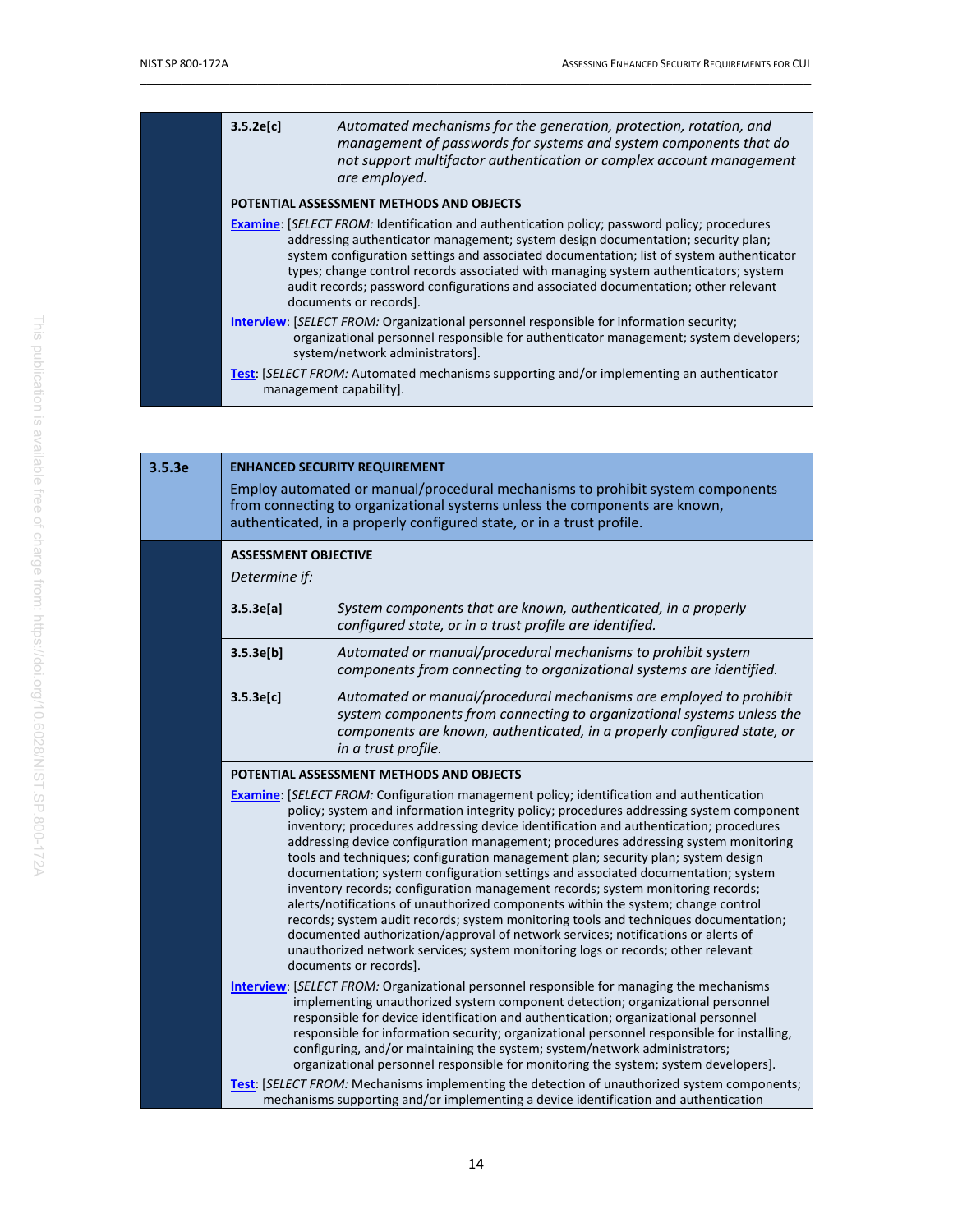capability; mechanisms for providing alerts; mechanisms supporting and/or implementing configuration management; cryptographic mechanisms supporting device attestation; mechanisms supporting and/or implementing a system monitoring capability; mechanisms for auditing network services].

 $\_$  ,  $\_$  ,  $\_$  ,  $\_$  ,  $\_$  ,  $\_$  ,  $\_$  ,  $\_$  ,  $\_$  ,  $\_$  ,  $\_$  ,  $\_$  ,  $\_$  ,  $\_$  ,  $\_$  ,  $\_$  ,  $\_$  ,  $\_$  ,  $\_$  ,  $\_$  ,  $\_$  ,  $\_$  ,  $\_$  ,  $\_$  ,  $\_$  ,  $\_$  ,  $\_$  ,  $\_$  ,  $\_$  ,  $\_$  ,  $\_$  ,  $\_$  ,  $\_$  ,  $\_$  ,  $\_$  ,  $\_$  ,  $\_$  ,

### <span id="page-25-0"></span>**3.6 INCIDENT RESPONSE**

| 3.6.1e | <b>ENHANCED SECURITY REQUIREMENT</b><br>Establish and maintain a security operations center capability that operates [Assignment:<br>organization-defined time period].                                                                                                                                                                                                                                                                                                                                                                                                                                                               |                                                                                                                                                                                            |
|--------|---------------------------------------------------------------------------------------------------------------------------------------------------------------------------------------------------------------------------------------------------------------------------------------------------------------------------------------------------------------------------------------------------------------------------------------------------------------------------------------------------------------------------------------------------------------------------------------------------------------------------------------|--------------------------------------------------------------------------------------------------------------------------------------------------------------------------------------------|
|        | <b>ASSESSMENT OBJECTIVE</b><br>Determine if:                                                                                                                                                                                                                                                                                                                                                                                                                                                                                                                                                                                          |                                                                                                                                                                                            |
|        | 3.6.1e_ODP[1]                                                                                                                                                                                                                                                                                                                                                                                                                                                                                                                                                                                                                         | A time period to operate a security operations center capability is<br>defined.                                                                                                            |
|        | 3.6.1e[a]                                                                                                                                                                                                                                                                                                                                                                                                                                                                                                                                                                                                                             | A security operations center capability is established.                                                                                                                                    |
|        | 3.6.1e[b]                                                                                                                                                                                                                                                                                                                                                                                                                                                                                                                                                                                                                             | The security operations center capability operates <3.6.1e ODP[1]: time<br>period>.                                                                                                        |
|        | 3.6.1e[c]                                                                                                                                                                                                                                                                                                                                                                                                                                                                                                                                                                                                                             | The security operations center capability is maintained.                                                                                                                                   |
|        |                                                                                                                                                                                                                                                                                                                                                                                                                                                                                                                                                                                                                                       | POTENTIAL ASSESSMENT METHODS AND OBJECTS                                                                                                                                                   |
|        | <b>Examine:</b> [SELECT FROM: Incident response policy; contingency planning policy; procedures<br>addressing incident handling; procedures addressing the security operations center<br>operations; mechanisms supporting dynamic response capabilities; incident response<br>plan; contingency plan; security plan; other relevant documents or records].<br><b>Interview:</b> [SELECT FROM: Organizational personnel responsible for incident handling; organizational<br>personnel responsible for contingency planning; security operations center personnel;<br>organizational personnel responsible for information security]. |                                                                                                                                                                                            |
|        |                                                                                                                                                                                                                                                                                                                                                                                                                                                                                                                                                                                                                                       |                                                                                                                                                                                            |
|        |                                                                                                                                                                                                                                                                                                                                                                                                                                                                                                                                                                                                                                       | <b>Test:</b> [SELECT FROM: Mechanisms that support and/or implement the security operations center<br>capability; mechanisms that support and/or implement the incident handling process]. |

| 3.6.2e | <b>ENHANCED SECURITY REQUIREMENT</b><br>Establish and maintain a cyber incident response team that can be deployed by the<br>organization within [Assignment: organization-defined time period]. |                                                                                                              |
|--------|--------------------------------------------------------------------------------------------------------------------------------------------------------------------------------------------------|--------------------------------------------------------------------------------------------------------------|
|        | <b>ASSESSMENT OBJECTIVE</b><br>Determine if:                                                                                                                                                     |                                                                                                              |
|        | 3.6.2e ODP[1]                                                                                                                                                                                    | A time period for deploying a cyber incident response team is defined.                                       |
|        | 3.6.2e[a]                                                                                                                                                                                        | A cyber incident response team is established.                                                               |
|        | 3.6.2e[b]                                                                                                                                                                                        | The cyber incident response team can be deployed by the organization<br>within <3.6.2e_ODP[1]: time period>. |
|        | 3.6.2e[c]                                                                                                                                                                                        | The cyber incident response team is maintained.                                                              |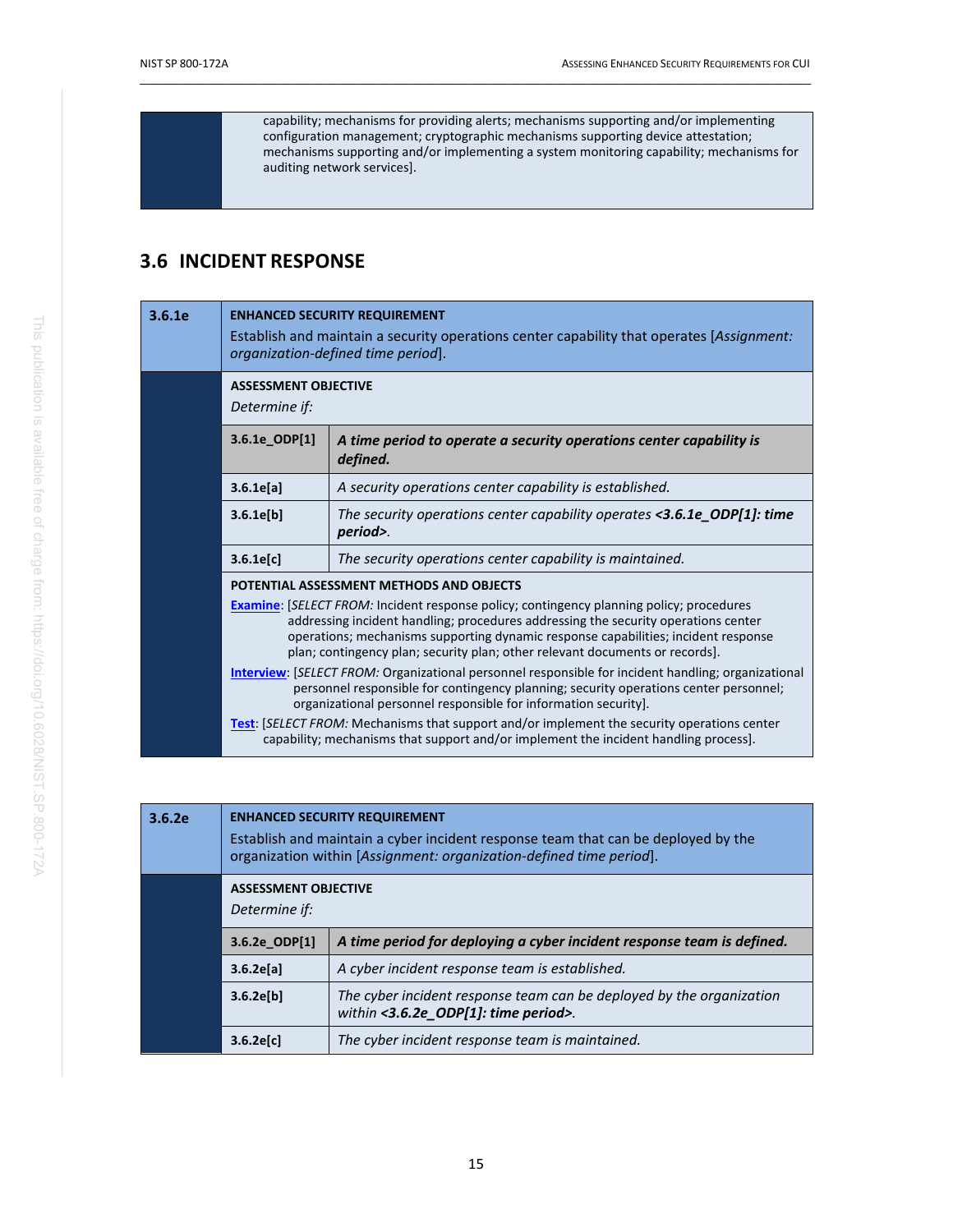#### **POTENTIAL ASSESSMENT METHODS AND OBJECTS**

**[Examine](#page-56-0)**: [*SELECT FROM:* Incident response policy; procedures addressing incident response; incident response plan; security plan; other relevant documents or records].

**[Interview](#page-58-0)**: [*SELECT FROM:* Organizational personnel responsible for incident response; organizational personnel from the incident response team; organizational personnel responsible for information security].

**[Test](#page-60-0)**: [*SELECT FROM:* Mechanisms supporting and/or implementing incident response].

 $\_$  ,  $\_$  ,  $\_$  ,  $\_$  ,  $\_$  ,  $\_$  ,  $\_$  ,  $\_$  ,  $\_$  ,  $\_$  ,  $\_$  ,  $\_$  ,  $\_$  ,  $\_$  ,  $\_$  ,  $\_$  ,  $\_$  ,  $\_$  ,  $\_$  ,  $\_$  ,  $\_$  ,  $\_$  ,  $\_$  ,  $\_$  ,  $\_$  ,  $\_$  ,  $\_$  ,  $\_$  ,  $\_$  ,  $\_$  ,  $\_$  ,  $\_$  ,  $\_$  ,  $\_$  ,  $\_$  ,  $\_$  ,  $\_$  ,

### <span id="page-26-0"></span>**3.7 MAINTENANCE**

There are no enhanced security requirements for maintenance.

### <span id="page-26-1"></span>**3.8 MEDIA PROTECTION**

There are no enhanced security requirements for media protection.

### <span id="page-26-2"></span>**3.9 PERSONNEL SECURITY**

| 3.9.1e | <b>ENHANCED SECURITY REQUIREMENT</b><br>Conduct [Assignment: organization-defined enhanced personnel screening] for individuals<br>and reassess individual positions and access to CUI [Assignment: organization-defined<br>frequency].                                                                                                                                                                                                                                                                                                                                                                                                                                                                                                                                                                                                                                                                                                         |                                                                                                   |
|--------|-------------------------------------------------------------------------------------------------------------------------------------------------------------------------------------------------------------------------------------------------------------------------------------------------------------------------------------------------------------------------------------------------------------------------------------------------------------------------------------------------------------------------------------------------------------------------------------------------------------------------------------------------------------------------------------------------------------------------------------------------------------------------------------------------------------------------------------------------------------------------------------------------------------------------------------------------|---------------------------------------------------------------------------------------------------|
|        | <b>ASSESSMENT OBJECTIVE</b><br>Determine if:                                                                                                                                                                                                                                                                                                                                                                                                                                                                                                                                                                                                                                                                                                                                                                                                                                                                                                    |                                                                                                   |
|        | 3.9.1e_ODP[1]                                                                                                                                                                                                                                                                                                                                                                                                                                                                                                                                                                                                                                                                                                                                                                                                                                                                                                                                   | Enhanced personnel screening for individuals is defined.                                          |
|        | 3.9.1e_ODP[2]                                                                                                                                                                                                                                                                                                                                                                                                                                                                                                                                                                                                                                                                                                                                                                                                                                                                                                                                   | The frequency with which to reassess individual positions and access to<br><b>CUI</b> is defined. |
|        | 3.9.1e[a]                                                                                                                                                                                                                                                                                                                                                                                                                                                                                                                                                                                                                                                                                                                                                                                                                                                                                                                                       | Individuals that require enhanced personnel screening are identified.                             |
|        | 3.9.1e[b]                                                                                                                                                                                                                                                                                                                                                                                                                                                                                                                                                                                                                                                                                                                                                                                                                                                                                                                                       | Positions that require access to CUI are identified.                                              |
|        | 3.9.1e[c]                                                                                                                                                                                                                                                                                                                                                                                                                                                                                                                                                                                                                                                                                                                                                                                                                                                                                                                                       | <3.9.1e_ODP[1]: enhanced personnel screening> is conducted for<br>individuals.                    |
|        | 3.9.1e[d]                                                                                                                                                                                                                                                                                                                                                                                                                                                                                                                                                                                                                                                                                                                                                                                                                                                                                                                                       | Individual positions and access to CUI is reassessed <3.9.1e_ODP[2]:<br>frequency>.               |
|        | POTENTIAL ASSESSMENT METHODS AND OBJECTS<br><b>Examine:</b> [SELECT FROM: Personnel security policy; system and services acquisition policy; records<br>of screened personnel; procedures addressing personnel screening; security plan; list of<br>appropriate access authorizations required by developers of the system; personnel<br>screening criteria and associated documentation; other relevant documents or records].<br><b>Interview:</b> [SELECT FROM: Organizational personnel responsible for personnel security;<br>organizational personnel responsible for information security; organizational personnel<br>responsible for system and services acquisition; organizational personnel responsible for<br>developer and personnel screening].<br><b>Test:</b> [SELECT FROM: Organizational processes for personnel screening; organizational processes for<br>developer screening; mechanisms supporting developer screening]. |                                                                                                   |
|        |                                                                                                                                                                                                                                                                                                                                                                                                                                                                                                                                                                                                                                                                                                                                                                                                                                                                                                                                                 |                                                                                                   |
|        |                                                                                                                                                                                                                                                                                                                                                                                                                                                                                                                                                                                                                                                                                                                                                                                                                                                                                                                                                 |                                                                                                   |
|        |                                                                                                                                                                                                                                                                                                                                                                                                                                                                                                                                                                                                                                                                                                                                                                                                                                                                                                                                                 |                                                                                                   |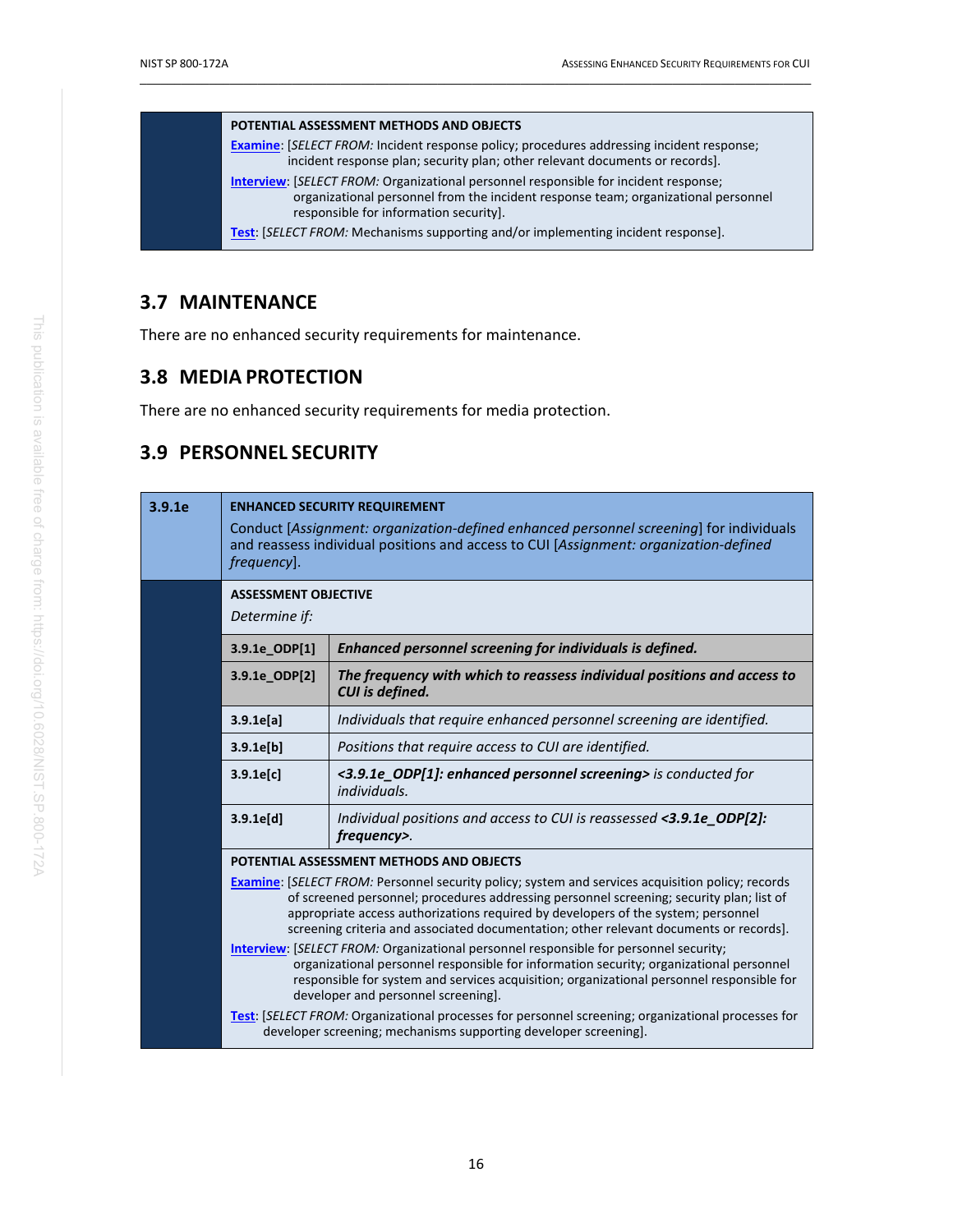| 3.9.2e | <b>ENHANCED SECURITY REQUIREMENT</b><br>Ensure that organizational systems are protected if adverse information develops or is<br>obtained about individuals with access to CUI.                                                                                                                                                                                                                                                                                                                                                                                                                                                                                                                                                                                                                                                                                                                                   |                                                                                                                                                   |
|--------|--------------------------------------------------------------------------------------------------------------------------------------------------------------------------------------------------------------------------------------------------------------------------------------------------------------------------------------------------------------------------------------------------------------------------------------------------------------------------------------------------------------------------------------------------------------------------------------------------------------------------------------------------------------------------------------------------------------------------------------------------------------------------------------------------------------------------------------------------------------------------------------------------------------------|---------------------------------------------------------------------------------------------------------------------------------------------------|
|        | <b>ASSESSMENT OBJECTIVE</b><br>Determine if:                                                                                                                                                                                                                                                                                                                                                                                                                                                                                                                                                                                                                                                                                                                                                                                                                                                                       |                                                                                                                                                   |
|        | 3.9.2e[a]                                                                                                                                                                                                                                                                                                                                                                                                                                                                                                                                                                                                                                                                                                                                                                                                                                                                                                          | Individuals with access to CUI are identified.                                                                                                    |
|        | 3.9.2e[b]                                                                                                                                                                                                                                                                                                                                                                                                                                                                                                                                                                                                                                                                                                                                                                                                                                                                                                          | Adverse information about individuals with access to CUI is defined.                                                                              |
|        | 3.9.2e[c]                                                                                                                                                                                                                                                                                                                                                                                                                                                                                                                                                                                                                                                                                                                                                                                                                                                                                                          | Organizational systems to which individuals have access are identified.                                                                           |
|        | 3.9.2e[d]                                                                                                                                                                                                                                                                                                                                                                                                                                                                                                                                                                                                                                                                                                                                                                                                                                                                                                          | Mechanisms are in place to protect organizational systems if adverse<br>information develops or is obtained about individuals with access to CUI. |
|        |                                                                                                                                                                                                                                                                                                                                                                                                                                                                                                                                                                                                                                                                                                                                                                                                                                                                                                                    | POTENTIAL ASSESSMENT METHODS AND OBJECTS                                                                                                          |
|        | <b>Examine:</b> [SELECT FROM: Personnel security policy; system and services acquisition policy;<br>procedures addressing personnel screening; records of screened personnel; enterprise<br>architecture documentation; system design documentation; system architecture and<br>configuration documentation; security plan; list of individuals who have been identified as<br>posing an increased level of risk; list of appropriate access authorizations required for<br>system personnel; personnel screening criteria and associated documentation; other<br>relevant documents or records].<br><b>Interview:</b> [SELECT FROM: Organizational personnel responsible for personnel security;<br>organizational personnel responsible for information security; organizational personnel<br>responsible for system and services acquisition; organizational personnel responsible for<br>personnel screening]. |                                                                                                                                                   |
|        |                                                                                                                                                                                                                                                                                                                                                                                                                                                                                                                                                                                                                                                                                                                                                                                                                                                                                                                    |                                                                                                                                                   |
|        | personnel screening].                                                                                                                                                                                                                                                                                                                                                                                                                                                                                                                                                                                                                                                                                                                                                                                                                                                                                              | <b>Test:</b> [SELECT FROM: Organizational processes for personnel screening; mechanisms supporting                                                |

# <span id="page-27-0"></span>**3.10 PHYSICAL PROTECTION**

There are no enhanced security requirements for physical protection.

# <span id="page-27-1"></span>**3.11 RISK ASSESSMENT**

| 3.11.1e                                                       | <b>ENHANCED SECURITY REQUIREMENT</b><br>Employ [Assignment: organization-defined sources of threat intelligence] as part of a risk<br>assessment to guide and inform the development of organizational systems, security<br>architectures, selection of security solutions, monitoring, threat hunting, and response<br>and recovery activities. |                                                                                                                                                                                            |
|---------------------------------------------------------------|--------------------------------------------------------------------------------------------------------------------------------------------------------------------------------------------------------------------------------------------------------------------------------------------------------------------------------------------------|--------------------------------------------------------------------------------------------------------------------------------------------------------------------------------------------|
|                                                               | <b>ASSESSMENT OBJECTIVE</b><br>Determine if:                                                                                                                                                                                                                                                                                                     |                                                                                                                                                                                            |
| Sources of threat intelligence are defined.<br>3.11.1e ODP[1] |                                                                                                                                                                                                                                                                                                                                                  |                                                                                                                                                                                            |
|                                                               | 3.11.1e[a]                                                                                                                                                                                                                                                                                                                                       | A risk assessment methodology is identified.                                                                                                                                               |
|                                                               | 3.11.1e[b]                                                                                                                                                                                                                                                                                                                                       | <3.11.1e_ODP[1]: sources of threat intelligence> are employed as part<br>of a risk assessment to guide and inform the development of<br>organizational systems and security architectures. |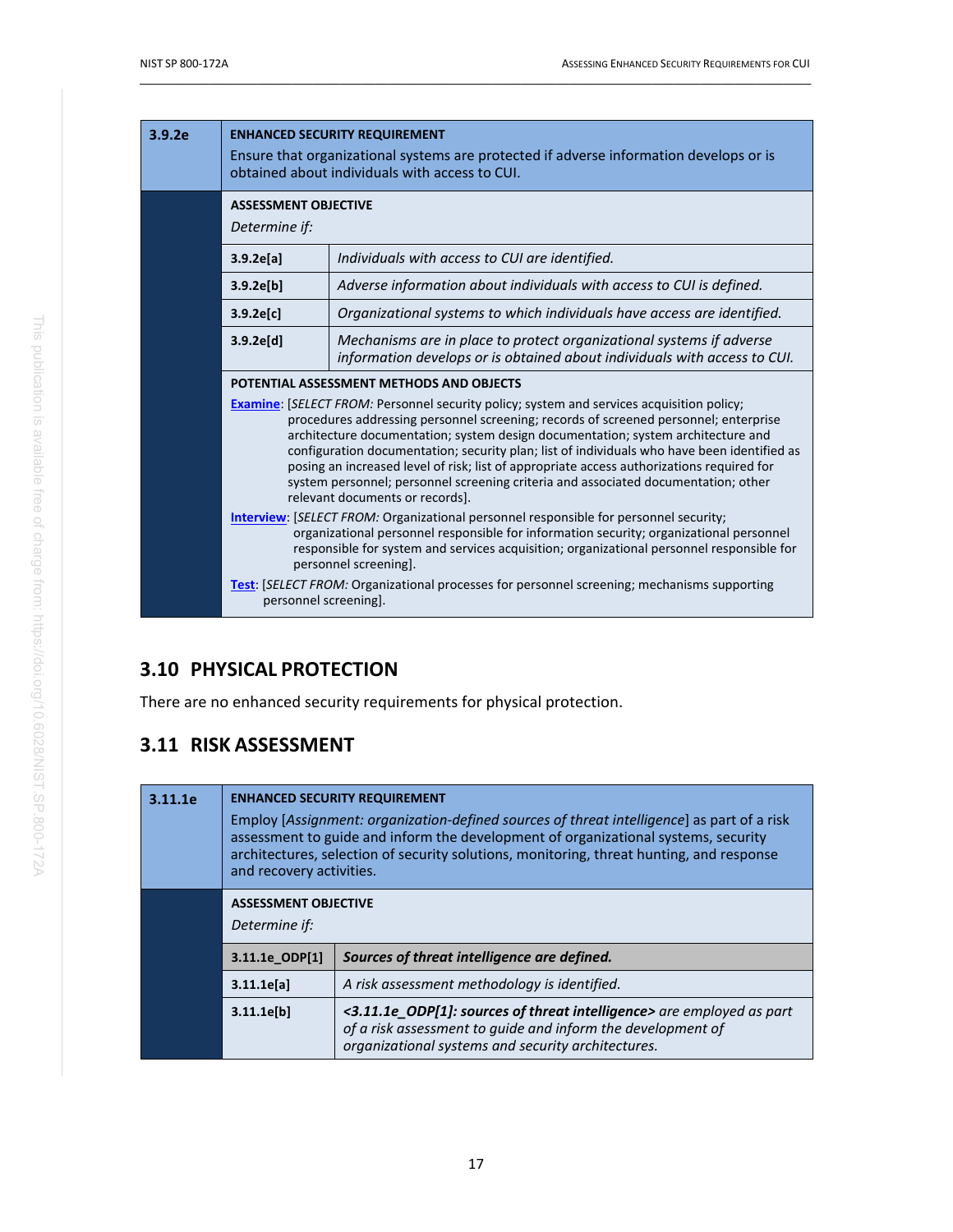| 3.11.1e[c]                                                                                                                                                                                                                                                                                                                                                                                                                                                                                                                                                                                                                                                                                                                                                                                                       | <3.11.1e_ODP[1]: sources of threat intelligence> are employed as part<br>of a risk assessment to guide and inform the selection of security<br>solutions.                                                                                                                                                                                                                                                                                                                                                            |  |
|------------------------------------------------------------------------------------------------------------------------------------------------------------------------------------------------------------------------------------------------------------------------------------------------------------------------------------------------------------------------------------------------------------------------------------------------------------------------------------------------------------------------------------------------------------------------------------------------------------------------------------------------------------------------------------------------------------------------------------------------------------------------------------------------------------------|----------------------------------------------------------------------------------------------------------------------------------------------------------------------------------------------------------------------------------------------------------------------------------------------------------------------------------------------------------------------------------------------------------------------------------------------------------------------------------------------------------------------|--|
| 3.11.1e[d]                                                                                                                                                                                                                                                                                                                                                                                                                                                                                                                                                                                                                                                                                                                                                                                                       | <3.11.1e_ODP[1]: sources of threat intelligence> are employed as part<br>of a risk assessment to guide and inform system monitoring activities.                                                                                                                                                                                                                                                                                                                                                                      |  |
| 3.11.1e[e]                                                                                                                                                                                                                                                                                                                                                                                                                                                                                                                                                                                                                                                                                                                                                                                                       | <3.11.1e_ODP[1]: sources of threat intelligence> are employed as part<br>of a risk assessment to guide and inform threat hunting activities.                                                                                                                                                                                                                                                                                                                                                                         |  |
| 3.11.1e[f]                                                                                                                                                                                                                                                                                                                                                                                                                                                                                                                                                                                                                                                                                                                                                                                                       | <3.11.1e_ODP[1]: sources of threat intelligence> are employed as part<br>of a risk assessment to guide and inform response and recovery<br>activities.                                                                                                                                                                                                                                                                                                                                                               |  |
|                                                                                                                                                                                                                                                                                                                                                                                                                                                                                                                                                                                                                                                                                                                                                                                                                  | POTENTIAL ASSESSMENT METHODS AND OBJECTS                                                                                                                                                                                                                                                                                                                                                                                                                                                                             |  |
| <b>Examine:</b> [SELECT FROM: Information security program plan; risk assessment policy; threat<br>awareness program documentation; procedures for the threat awareness program;<br>security planning policy and procedures; procedures addressing organizational<br>assessments of risk; threat hunting program documentation; procedures for the threat<br>hunting program; risk assessment results relevant to threat awareness; threat hunting<br>results; list or other documentation on the cross-organization, information-sharing<br>capability; security plan; risk assessment; risk assessment results; risk assessment reviews;<br>risk assessment updates; contingency planning policy; contingency plan; incident response<br>policy; incident response plan; other relevant documents or records]. |                                                                                                                                                                                                                                                                                                                                                                                                                                                                                                                      |  |
| <b>Interview:</b> [SELECT FROM: Organizational personnel responsible for information security program<br>planning and plan implementation; organizational personnel responsible for the threat<br>awareness and threat hunting programs; organizational personnel responsible for risk<br>assessments; organizational personnel responsible for the cross-organization,<br>information-sharing capability; organizational personnel responsible for information<br>security; organizational personnel responsible for contingency planning; organizational<br>personnel responsible for incident response; personnel with whom threat awareness<br>information is shared by the organization].                                                                                                                   |                                                                                                                                                                                                                                                                                                                                                                                                                                                                                                                      |  |
|                                                                                                                                                                                                                                                                                                                                                                                                                                                                                                                                                                                                                                                                                                                                                                                                                  | Test: [SELECT FROM: Mechanisms supporting and/or implementing the threat awareness program;<br>mechanisms supporting and/or implementing the cross-organization, information-sharing<br>capability; mechanisms supporting and/or implementing the threat hunting program;<br>mechanisms for conducting, documenting, reviewing, disseminating, and updating risk<br>assessments; mechanisms supporting and/or implementing contingency plans; mechanisms<br>supporting and/or implementing incident response plans]. |  |

| 3.11.2e | <b>ENHANCED SECURITY REQUIREMENT</b><br>Conduct cyber threat hunting activities [Selection (one or more): [Assignment:<br>organization-defined frequency]; [Assignment: organization-defined event]] to search for<br>indicators of compromise in [Assignment: organization-defined systems] and detect, track,<br>and disrupt threats that evade existing controls. |                                                                                                                                                                                |
|---------|----------------------------------------------------------------------------------------------------------------------------------------------------------------------------------------------------------------------------------------------------------------------------------------------------------------------------------------------------------------------|--------------------------------------------------------------------------------------------------------------------------------------------------------------------------------|
|         | <b>ASSESSMENT OBJECTIVE</b><br>Determine if:                                                                                                                                                                                                                                                                                                                         |                                                                                                                                                                                |
|         | 3.11.2e ODP[1]                                                                                                                                                                                                                                                                                                                                                       | One or more of the following is/are selected: the frequency with which<br>to conduct cyber threat hunting activities; the event triggering cyber<br>threat hunting activities. |
|         | 3.11.2e ODP[2]                                                                                                                                                                                                                                                                                                                                                       | The frequency with which to conduct cyber threat hunting activities is<br>defined. (If selected in 3.11.2e ODP[1])                                                             |
|         | 3.11.2e ODP[3]                                                                                                                                                                                                                                                                                                                                                       | The event triggering cyber threat hunting activities is defined. (If<br>selected in $3.11.2e$ ODP $[1]$                                                                        |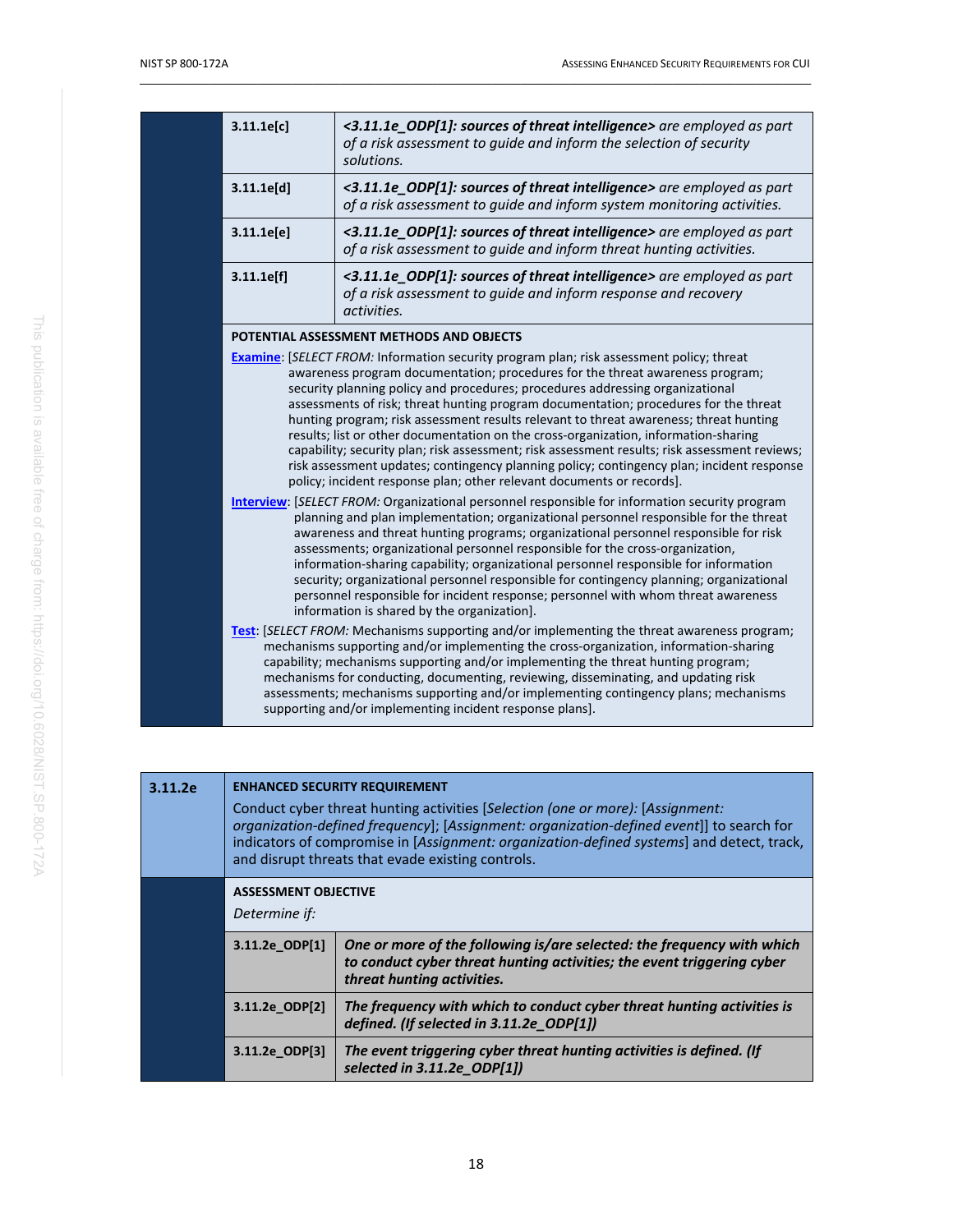| 3.11.2e ODP[4]                                                                                                                                                                                                                                                                                                                                                                                                                                                                                                                                          | Organizational systems to search for indicators of compromise are<br>defined.                                                                                                                                                                                                           |
|---------------------------------------------------------------------------------------------------------------------------------------------------------------------------------------------------------------------------------------------------------------------------------------------------------------------------------------------------------------------------------------------------------------------------------------------------------------------------------------------------------------------------------------------------------|-----------------------------------------------------------------------------------------------------------------------------------------------------------------------------------------------------------------------------------------------------------------------------------------|
| 3.11.2e[a]                                                                                                                                                                                                                                                                                                                                                                                                                                                                                                                                              | Indicators of compromise are identified.                                                                                                                                                                                                                                                |
| 3.11.2e[b]                                                                                                                                                                                                                                                                                                                                                                                                                                                                                                                                              | Cyber threat hunting activities are conducted <3.11.2e_ODP[2]<br>frequency and/or 3.11.2e_ODP[3] event> to search for indicators of<br>compromise in <3.11.2e_ODP[4]: systems>.                                                                                                         |
| 3.11.2e[c]                                                                                                                                                                                                                                                                                                                                                                                                                                                                                                                                              | Cyber threat hunting activities are conducted <3.11.2e_ODP[2]<br>frequency and/or 3.11.2e_ODP[3] event> to detect, track, and disrupt<br>threats that evade existing controls.                                                                                                          |
|                                                                                                                                                                                                                                                                                                                                                                                                                                                                                                                                                         | POTENTIAL ASSESSMENT METHODS AND OBJECTS                                                                                                                                                                                                                                                |
| <b>Examine:</b> [SELECT FROM: System and information integrity policy; policy and procedures addressing<br>system monitoring; threat hunting program documentation; procedures for the threat<br>hunting program; threat hunting results; system design documentation; security plan;<br>system monitoring tools and techniques documentation; security planning policy and<br>procedures; system configuration settings and associated documentation; system<br>monitoring logs or records; system audit records; other relevant documents or records. |                                                                                                                                                                                                                                                                                         |
| <b>Interview:</b> [SELECT FROM: Organizational personnel responsible for threat hunting program;<br>system/network administrators; organizational personnel responsible for information<br>security; system developers; organizational personnel installing, configuring, and/or<br>maintaining the system; organizational personnel responsible for monitoring the system<br>and/or network].                                                                                                                                                          |                                                                                                                                                                                                                                                                                         |
| of compromise].                                                                                                                                                                                                                                                                                                                                                                                                                                                                                                                                         | <b>Test:</b> [SELECT FROM: Mechanisms supporting and/or implementing a threat hunting program;<br>mechanisms supporting and/or implementing a system monitoring capability; mechanisms<br>supporting and/or implementing the discovery, collection, distribution, and use of indicators |

| <b>ENHANCED SECURITY REQUIREMENT</b><br>Employ advanced automation and analytics capabilities in support of analysts to predict<br>and identify risks to organizations, systems, and system components. |                                                                                                                                                                                                                                                                                                                                                                                                                                                                                                                                                                                                                                                                                                                                                                                                                                                                                                                                                                                                                                                          |
|---------------------------------------------------------------------------------------------------------------------------------------------------------------------------------------------------------|----------------------------------------------------------------------------------------------------------------------------------------------------------------------------------------------------------------------------------------------------------------------------------------------------------------------------------------------------------------------------------------------------------------------------------------------------------------------------------------------------------------------------------------------------------------------------------------------------------------------------------------------------------------------------------------------------------------------------------------------------------------------------------------------------------------------------------------------------------------------------------------------------------------------------------------------------------------------------------------------------------------------------------------------------------|
| <b>ASSESSMENT OBJECTIVE</b><br>Determine if:                                                                                                                                                            |                                                                                                                                                                                                                                                                                                                                                                                                                                                                                                                                                                                                                                                                                                                                                                                                                                                                                                                                                                                                                                                          |
| 3.11.3e[a]                                                                                                                                                                                              | Advanced automation and analytics capabilities to predict and identify<br>risks to organizations, systems, and system components are identified.                                                                                                                                                                                                                                                                                                                                                                                                                                                                                                                                                                                                                                                                                                                                                                                                                                                                                                         |
| 3.11.3e[b]                                                                                                                                                                                              | Analysts to predict and identify risks to organizations, systems, and<br>system components are identified.                                                                                                                                                                                                                                                                                                                                                                                                                                                                                                                                                                                                                                                                                                                                                                                                                                                                                                                                               |
| 3.11.3e[c]                                                                                                                                                                                              | Advanced automation and analytics capabilities are employed in support<br>of analysts to predict and identify risks to organizations, systems, and<br>system components.                                                                                                                                                                                                                                                                                                                                                                                                                                                                                                                                                                                                                                                                                                                                                                                                                                                                                 |
|                                                                                                                                                                                                         | POTENTIAL ASSESSMENT METHODS AND OBJECTS<br><b>Examine:</b> [SELECT FROM: System and information integrity policy; risk assessment policy; security<br>planning policy and procedures; procedures addressing organizational assessments of risk;<br>procedures addressing system monitoring; enterprise architecture documentation; system<br>design documentation; system architecture and configuration documentation; system<br>monitoring tools and techniques documentation; system configuration settings and<br>associated documentation; system monitoring logs or records; system audit records;<br>security plan; risk assessment artifacts; risk assessment results; risk assessment reviews;<br>risk assessment updates; other relevant documents or records].<br><b>Interview: [SELECT FROM: Organizational personnel responsible for information security;</b><br>organizational personnel responsible for risk assessments; risk analysts; system<br>developers; organizational personnel installing, configuring, and/or maintaining the |
|                                                                                                                                                                                                         |                                                                                                                                                                                                                                                                                                                                                                                                                                                                                                                                                                                                                                                                                                                                                                                                                                                                                                                                                                                                                                                          |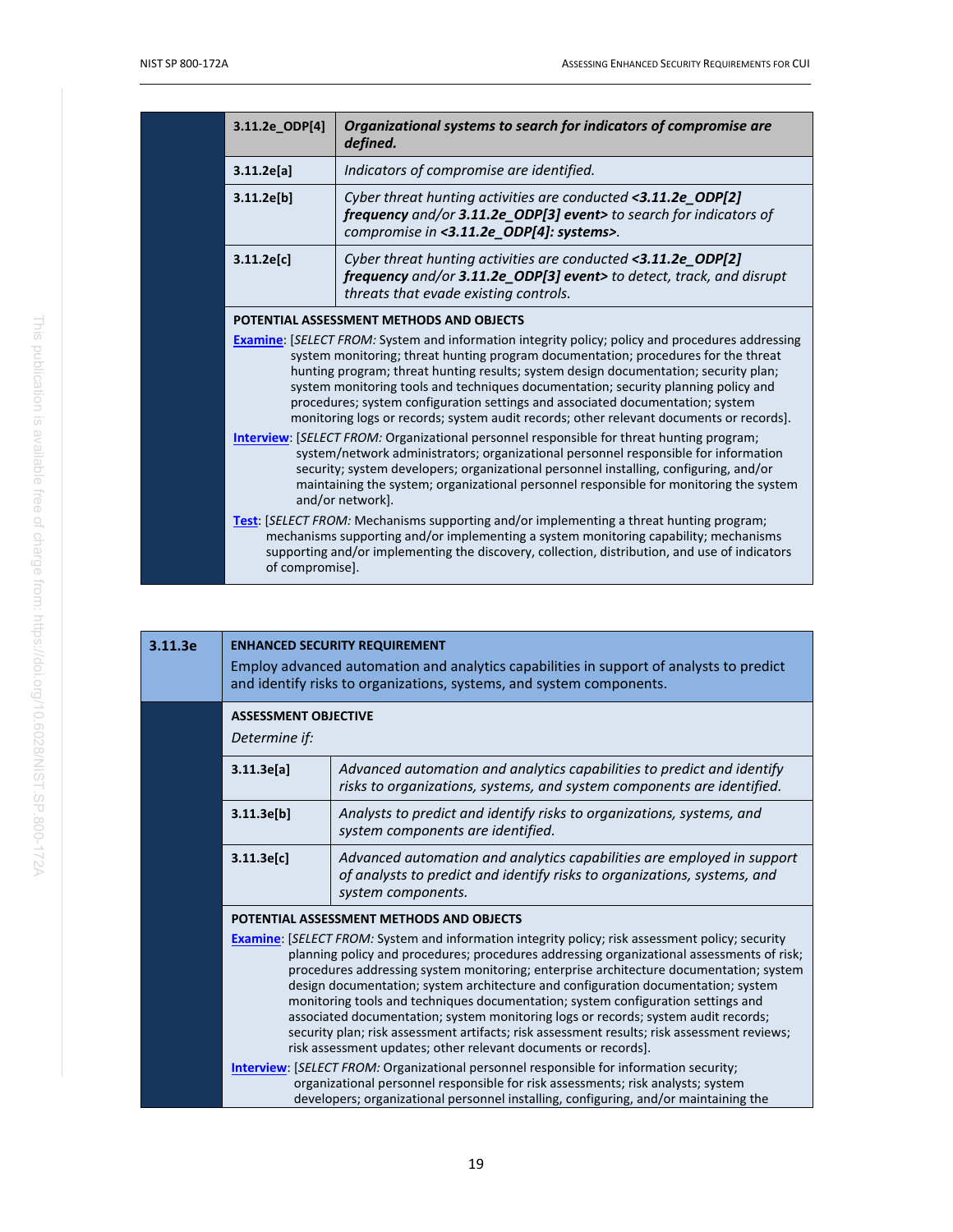| system; organizational personnel responsible for monitoring; system/network<br>administrators].                                                                                                                                                                                                                                                                                                                                                         |
|---------------------------------------------------------------------------------------------------------------------------------------------------------------------------------------------------------------------------------------------------------------------------------------------------------------------------------------------------------------------------------------------------------------------------------------------------------|
| <b>Test:</b> [SELECT FROM: Automated mechanisms supporting and/or implementing risk analytics<br>capabilities; automated mechanisms supporting and/or implementing system monitoring<br>capability; automated mechanisms supporting and/or implementing the discovery, collection,<br>distribution, and use of indicators of compromise; automated mechanisms for conducting,<br>documenting, reviewing, disseminating, and updating risk assessments]. |

| 3.11.4e | <b>ENHANCED SECURITY REQUIREMENT</b><br>Document or reference in the system security plan the security solution selected, the<br>rationale for the security solution, and the risk determination.                                                                                                                                                                                                                                                                                                                                                                                                                                                                                                                                   |                                                                                              |
|---------|-------------------------------------------------------------------------------------------------------------------------------------------------------------------------------------------------------------------------------------------------------------------------------------------------------------------------------------------------------------------------------------------------------------------------------------------------------------------------------------------------------------------------------------------------------------------------------------------------------------------------------------------------------------------------------------------------------------------------------------|----------------------------------------------------------------------------------------------|
|         | <b>ASSESSMENT OBJECTIVE</b><br>Determine if:                                                                                                                                                                                                                                                                                                                                                                                                                                                                                                                                                                                                                                                                                        |                                                                                              |
|         | 3.11.4e[a]                                                                                                                                                                                                                                                                                                                                                                                                                                                                                                                                                                                                                                                                                                                          | The system security plan documents or references the security solution<br>selected.          |
|         | 3.11.4e[b]                                                                                                                                                                                                                                                                                                                                                                                                                                                                                                                                                                                                                                                                                                                          | The system security plan documents or references the rationale for the<br>security solution. |
|         | 3.11.4e[c]                                                                                                                                                                                                                                                                                                                                                                                                                                                                                                                                                                                                                                                                                                                          | The system security plan documents or references the risk determination.                     |
|         |                                                                                                                                                                                                                                                                                                                                                                                                                                                                                                                                                                                                                                                                                                                                     | POTENTIAL ASSESSMENT METHODS AND OBJECTS                                                     |
|         | <b>Examine:</b> [SELECT FROM: system security plan; records of security plan reviews and updates; system<br>design documentation; security planning policy; procedures addressing security plan<br>development; procedures addressing security plan reviews and updates; enterprise<br>architecture documentation; enterprise security architecture documentation; system<br>interconnection security agreements and other information exchange agreements; other<br>relevant documents or records].                                                                                                                                                                                                                                |                                                                                              |
|         | <b>Interview: [SELECT FROM: Organizational personnel responsible for information security;</b><br>organizational personnel responsible for developing, implementing, or approving system<br>interconnection and information exchange agreements; personnel managing the systems<br>to which the Interconnection Security Agreement/Information Exchange Agreement<br>applies; system developers; organizational personnel responsible for security planning<br>and plan implementation; organizational personnel responsible for boundary protection;<br>system developers; system/network administrators].<br><b>Test:</b> [SELECT FROM: Organizational processes for security plan development, review, update, and<br>approval]. |                                                                                              |
|         |                                                                                                                                                                                                                                                                                                                                                                                                                                                                                                                                                                                                                                                                                                                                     |                                                                                              |

| 3.11.5e | <b>ENHANCED SECURITY REQUIREMENT</b><br>Assess the effectiveness of security solutions [Assignment: organization-defined<br>frequency] to address anticipated risk to organizational systems and the organization<br>based on current and accumulated threat intelligence. |                                                                                |
|---------|----------------------------------------------------------------------------------------------------------------------------------------------------------------------------------------------------------------------------------------------------------------------------|--------------------------------------------------------------------------------|
|         | <b>ASSESSMENT OBJECTIVE</b><br>Determine if:                                                                                                                                                                                                                               |                                                                                |
|         | 3.11.5e_ODP[1]                                                                                                                                                                                                                                                             | The frequency to assess the effectiveness of security solutions is<br>defined. |
|         | 3.11.5e[a]                                                                                                                                                                                                                                                                 | Security solutions are identified.                                             |
|         | 3.11.5e[b]                                                                                                                                                                                                                                                                 | Current and accumulated threat intelligence is identified.                     |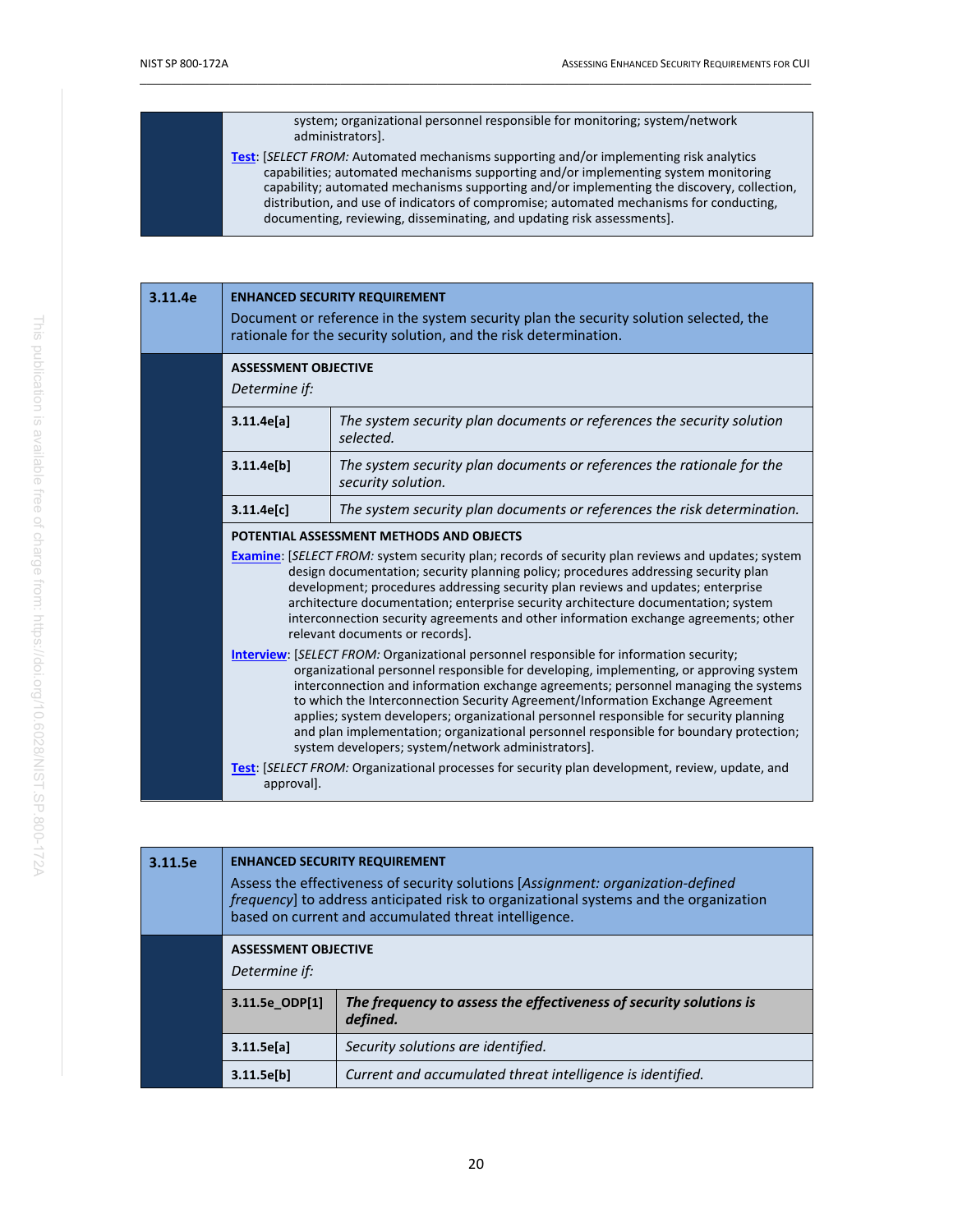| 3.11.5e[c]                                                                                                                                                                                                                                                                                                                                                                                                                                                | Anticipated risk to organizational systems and the organization based<br>on current and accumulated threat intelligence is identified.                                                                                 |
|-----------------------------------------------------------------------------------------------------------------------------------------------------------------------------------------------------------------------------------------------------------------------------------------------------------------------------------------------------------------------------------------------------------------------------------------------------------|------------------------------------------------------------------------------------------------------------------------------------------------------------------------------------------------------------------------|
| 3.11.5e[d]                                                                                                                                                                                                                                                                                                                                                                                                                                                | The effectiveness of security solutions is assessed <3.11.5e_ODP[1]:<br>frequency> to address anticipated risk to organizational systems and the<br>organization based on current and accumulated threat intelligence. |
|                                                                                                                                                                                                                                                                                                                                                                                                                                                           | POTENTIAL ASSESSMENT METHODS AND OBJECTS                                                                                                                                                                               |
| <b>Examine:</b> [SELECT FROM: Risk assessment policy; security planning policy and procedures; security<br>assessment policy and procedures; security assessment plans; security assessment results;<br>procedures addressing organizational assessments of risk; security plan; risk assessment;<br>risk assessment results; risk assessment reviews; risk assessment updates; threat<br>intelligence information; other relevant documents or records]. |                                                                                                                                                                                                                        |
| Interview: [SELECT FROM: Organizational personnel responsible for security assessments;<br>organizational personnel responsible for risk assessments; organizational personnel<br>responsible for threat analysis; organizational personnel responsible for information<br>security].                                                                                                                                                                     |                                                                                                                                                                                                                        |
| assessments].                                                                                                                                                                                                                                                                                                                                                                                                                                             | <b>Test:</b> [SELECT FROM: Mechanisms supporting, conducting, documenting, reviewing, disseminating,<br>and updating risk assessments; mechanisms supporting and/or implementing security                              |

| 3.11.6e | <b>ENHANCED SECURITY REQUIREMENT</b><br>Assess, respond to, and monitor supply chain risks associated with organizational systems<br>and system components.                                                                                                                                                                                                                                                                                                                                                                                                                                                                                                                                                                                                                     |                                                                                                      |
|---------|---------------------------------------------------------------------------------------------------------------------------------------------------------------------------------------------------------------------------------------------------------------------------------------------------------------------------------------------------------------------------------------------------------------------------------------------------------------------------------------------------------------------------------------------------------------------------------------------------------------------------------------------------------------------------------------------------------------------------------------------------------------------------------|------------------------------------------------------------------------------------------------------|
|         | <b>ASSESSMENT OBJECTIVE</b><br>Determine if:                                                                                                                                                                                                                                                                                                                                                                                                                                                                                                                                                                                                                                                                                                                                    |                                                                                                      |
|         | 3.11.6e[a]                                                                                                                                                                                                                                                                                                                                                                                                                                                                                                                                                                                                                                                                                                                                                                      | Supply chain risks associated with organizational systems and system<br>components are identified.   |
|         | 3.11.6e[b]                                                                                                                                                                                                                                                                                                                                                                                                                                                                                                                                                                                                                                                                                                                                                                      | Supply chain risks associated with organizational systems and system<br>components are assessed.     |
|         | 3.11.6e[c]                                                                                                                                                                                                                                                                                                                                                                                                                                                                                                                                                                                                                                                                                                                                                                      | Supply chain risks associated with organizational systems and system<br>components are responded to. |
|         | 3.11.6e[d]                                                                                                                                                                                                                                                                                                                                                                                                                                                                                                                                                                                                                                                                                                                                                                      | Supply chain risks associated with organizational systems and system<br>components are monitored.    |
|         |                                                                                                                                                                                                                                                                                                                                                                                                                                                                                                                                                                                                                                                                                                                                                                                 | POTENTIAL ASSESSMENT METHODS AND OBJECTS                                                             |
|         | <b>Examine:</b> [SELECT FROM: Risk assessment policy; procedures addressing organizational assessments<br>of risk; security planning policy and procedures; supply chain risk management plan;<br>security plan; risk assessment; risk assessment results; risk assessment reviews; risk<br>assessment updates; threat intelligence information; other relevant documents or<br>records].<br><b>Interview: [SELECT FROM: Organizational personnel responsible for information security;</b><br>organizational personnel responsible for risk assessments; organizational personnel<br>responsible for supply chain risk management].<br><b>Test:</b> [SELECT FROM: Mechanisms supporting, conducting, documenting, reviewing, disseminating,<br>and updating risk assessments]. |                                                                                                      |
|         |                                                                                                                                                                                                                                                                                                                                                                                                                                                                                                                                                                                                                                                                                                                                                                                 |                                                                                                      |
|         |                                                                                                                                                                                                                                                                                                                                                                                                                                                                                                                                                                                                                                                                                                                                                                                 |                                                                                                      |

| 3.11.7e | <b>ENHANCED SECURITY REQUIREMENT</b>                                                                                                                                          |  |  |
|---------|-------------------------------------------------------------------------------------------------------------------------------------------------------------------------------|--|--|
|         | Develop a plan for managing supply chain risks associated with organizational systems and<br>system components; update the plan [Assignment: organization-defined frequency]. |  |  |
|         |                                                                                                                                                                               |  |  |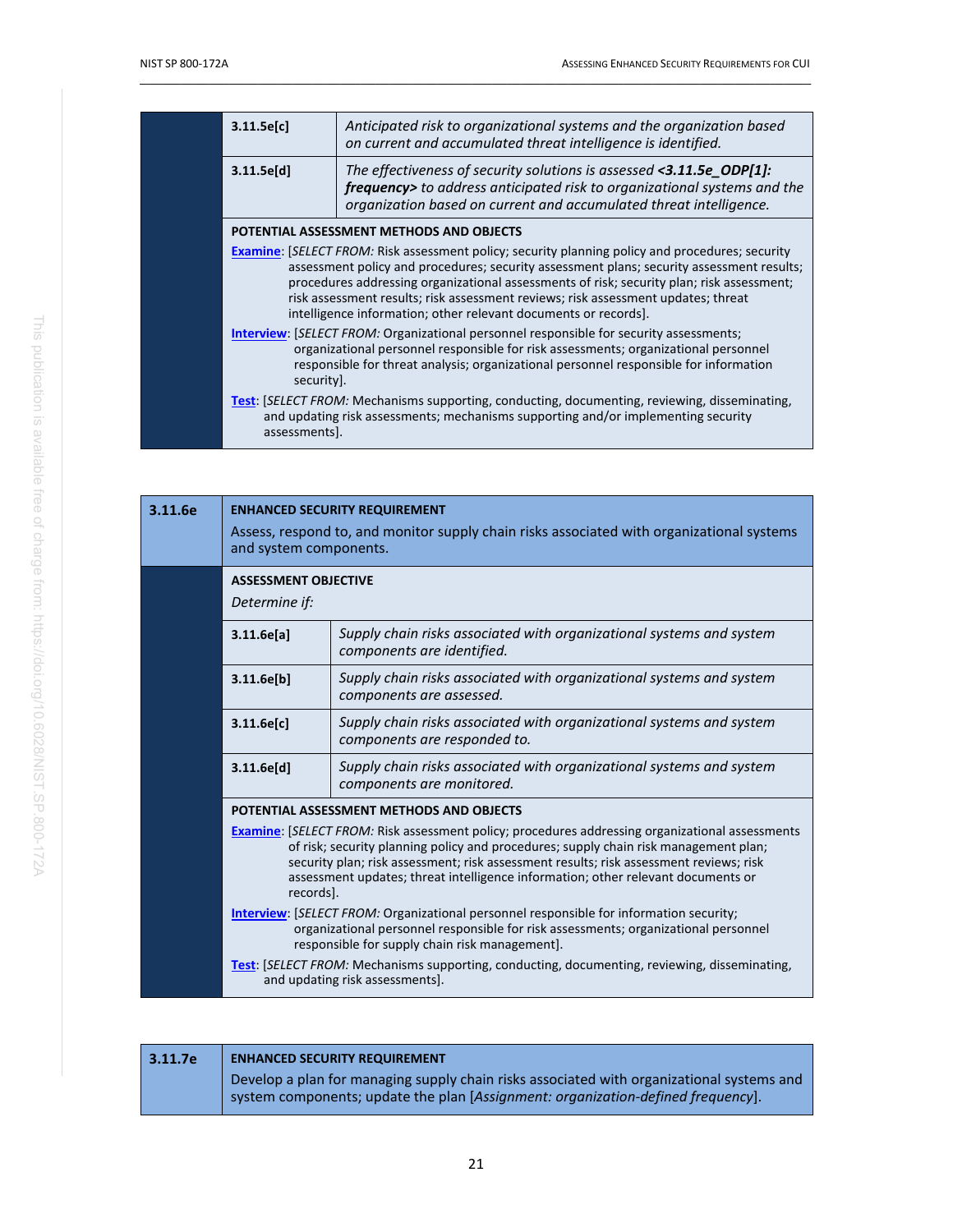| <b>ASSESSMENT OBJECTIVE</b><br>Determine if:                                                                                                                                                                                                                                                                                                                                              |                                                                                                                                                                                                                                         |
|-------------------------------------------------------------------------------------------------------------------------------------------------------------------------------------------------------------------------------------------------------------------------------------------------------------------------------------------------------------------------------------------|-----------------------------------------------------------------------------------------------------------------------------------------------------------------------------------------------------------------------------------------|
| 3.11.7e_ODP[1]                                                                                                                                                                                                                                                                                                                                                                            | The frequency for updating the supply chain risk management plan is<br>defined.                                                                                                                                                         |
| 3.11.7e[a]                                                                                                                                                                                                                                                                                                                                                                                | Supply chain risks associated with organizational systems and system<br>components are identified.                                                                                                                                      |
| 3.11.7e[b]                                                                                                                                                                                                                                                                                                                                                                                | Organizational systems and system components to include in a supply<br>chain risk management plan are identified.                                                                                                                       |
| 3.11.7e[c]                                                                                                                                                                                                                                                                                                                                                                                | A plan for managing supply chain risks associated with organizational<br>systems and system components is developed.                                                                                                                    |
| 3.11.7e[d]                                                                                                                                                                                                                                                                                                                                                                                | The plan for managing supply chain risks is updated $\langle 3.11.7e$ ODP[1]:<br>frequency>.                                                                                                                                            |
|                                                                                                                                                                                                                                                                                                                                                                                           | POTENTIAL ASSESSMENT METHODS AND OBJECTS                                                                                                                                                                                                |
| <b>Examine:</b> [SELECT FROM: Risk assessment policy; supply chain risk management plan; security<br>planning policy and procedures; procedures addressing organizational assessments of risk;<br>security plan; risk assessment; risk assessment results; risk assessment reviews; risk<br>assessment updates; threat intelligence information; other relevant documents or<br>records]. |                                                                                                                                                                                                                                         |
|                                                                                                                                                                                                                                                                                                                                                                                           | <b>Interview:</b> [SELECT FROM: Organizational personnel responsible for information security;<br>organizational personnel responsible for risk assessments; organizational personnel<br>responsible for supply chain risk management]. |
|                                                                                                                                                                                                                                                                                                                                                                                           | <b>Test:</b> [SELECT FROM: Automated mechanisms supporting, conducting, documenting, reviewing,<br>disseminating, and updating risk assessments].                                                                                       |

# <span id="page-32-0"></span>**3.12 SECURITY ASSESSMENT**

| 3.12.1e | <b>ENHANCED SECURITY REQUIREMENT</b><br>Conduct penetration testing [Assignment: organization-defined frequency], leveraging<br>automated scanning tools and ad hoc tests using subject matter experts.                                                                                                                                                                                                                                                                                                                                                                                                                                                                                                |                                                                                                                                                       |
|---------|--------------------------------------------------------------------------------------------------------------------------------------------------------------------------------------------------------------------------------------------------------------------------------------------------------------------------------------------------------------------------------------------------------------------------------------------------------------------------------------------------------------------------------------------------------------------------------------------------------------------------------------------------------------------------------------------------------|-------------------------------------------------------------------------------------------------------------------------------------------------------|
|         | <b>ASSESSMENT OBJECTIVE</b><br>Determine if:                                                                                                                                                                                                                                                                                                                                                                                                                                                                                                                                                                                                                                                           |                                                                                                                                                       |
|         | 3.12.1e ODP[1]                                                                                                                                                                                                                                                                                                                                                                                                                                                                                                                                                                                                                                                                                         | The frequency to conduct penetration testing is defined.                                                                                              |
|         | 3.12.1e[a]                                                                                                                                                                                                                                                                                                                                                                                                                                                                                                                                                                                                                                                                                             | Automated scanning tools are identified.                                                                                                              |
|         | 3.12.1e[b]                                                                                                                                                                                                                                                                                                                                                                                                                                                                                                                                                                                                                                                                                             | Ad hoc tests using subject matter experts are identified.                                                                                             |
|         | 3.12.1e[c]                                                                                                                                                                                                                                                                                                                                                                                                                                                                                                                                                                                                                                                                                             | Penetration testing is conducted <3.12.1e ODP[1]: frequency><br>leveraging automated scanning tools and ad hoc tests using subject<br>matter experts. |
|         | POTENTIAL ASSESSMENT METHODS AND OBJECTS<br><b>Examine:</b> [SELECT FROM: Security assessment policy; procedures addressing penetration testing;<br>security plan; security assessment plan; penetration test report; security assessment<br>report; security assessment evidence; other relevant documents or records].<br><b>Interview: [SELECT FROM: Organizational personnel responsible for security assessments;</b><br>penetration testing team; system/network administrators; organizational personnel<br>responsible for information security].<br><b>Test:</b> [SELECT FROM: Automated mechanisms supporting security assessments; automated<br>mechanisms supporting penetration testing]. |                                                                                                                                                       |
|         |                                                                                                                                                                                                                                                                                                                                                                                                                                                                                                                                                                                                                                                                                                        |                                                                                                                                                       |
|         |                                                                                                                                                                                                                                                                                                                                                                                                                                                                                                                                                                                                                                                                                                        |                                                                                                                                                       |
|         |                                                                                                                                                                                                                                                                                                                                                                                                                                                                                                                                                                                                                                                                                                        |                                                                                                                                                       |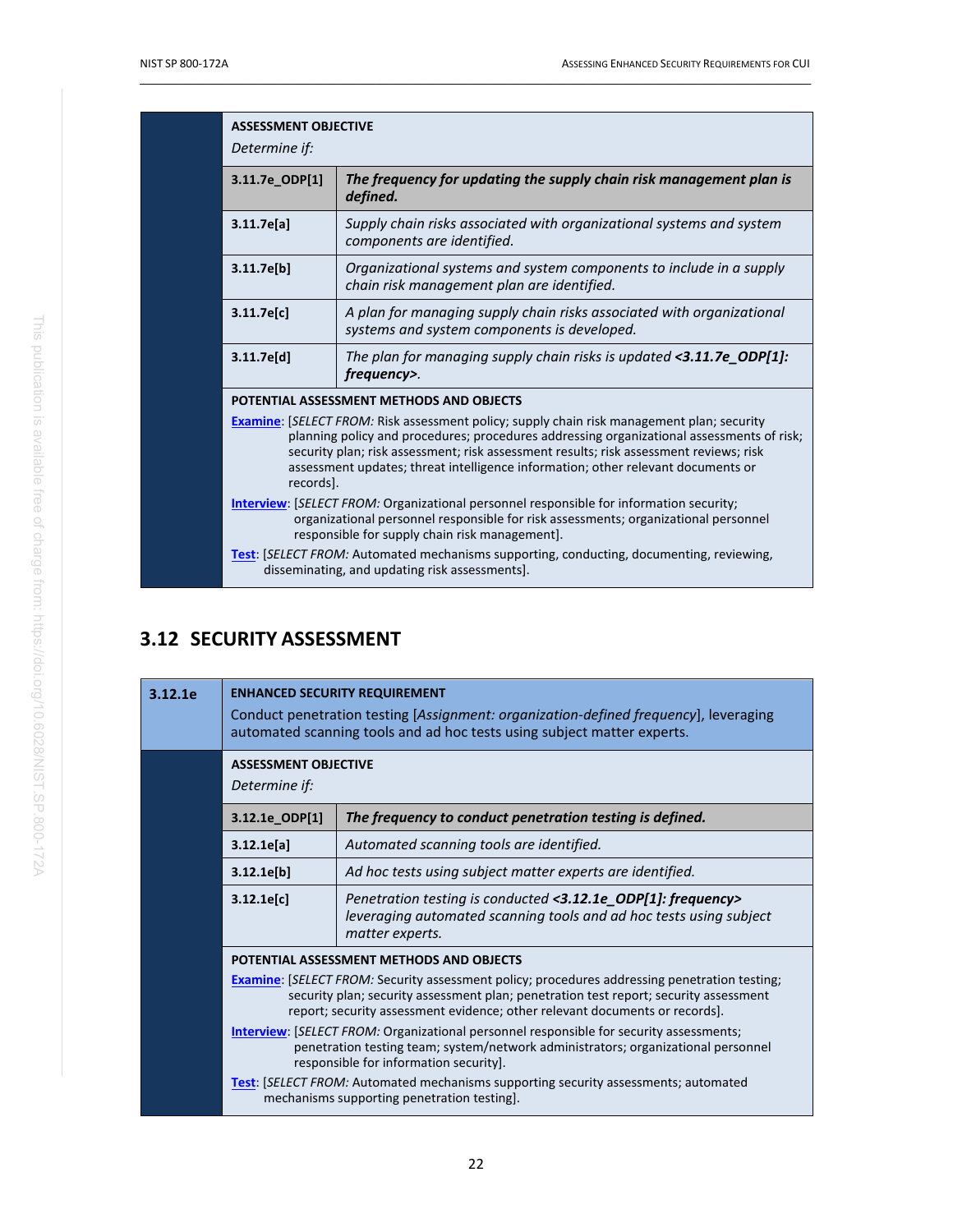# <span id="page-33-0"></span>**3.13 SYSTEM AND COMMUNICATIONS PROTECTION**

#### **3.13.1e ENHANCED SECURITY REQUIREMENT**

|                | Create diversity in [Assignment: organization-defined system components] to reduce the<br>extent of malicious code propagation.                                                                                                                                                                                                                                                                                                                                                                                                                                                                                                                                                                                                                                                                                                                                                                                                                                                                                                                                   |  |
|----------------|-------------------------------------------------------------------------------------------------------------------------------------------------------------------------------------------------------------------------------------------------------------------------------------------------------------------------------------------------------------------------------------------------------------------------------------------------------------------------------------------------------------------------------------------------------------------------------------------------------------------------------------------------------------------------------------------------------------------------------------------------------------------------------------------------------------------------------------------------------------------------------------------------------------------------------------------------------------------------------------------------------------------------------------------------------------------|--|
| Determine if:  | <b>ASSESSMENT OBJECTIVE</b>                                                                                                                                                                                                                                                                                                                                                                                                                                                                                                                                                                                                                                                                                                                                                                                                                                                                                                                                                                                                                                       |  |
| 3.13.1e_ODP[1] | System components that require diversity are defined.                                                                                                                                                                                                                                                                                                                                                                                                                                                                                                                                                                                                                                                                                                                                                                                                                                                                                                                                                                                                             |  |
| 3.13.1e[a]     | Diversity in <3.13.1e_ODP[1]: system components> is created to reduce<br>the extent of malicious code propagation.                                                                                                                                                                                                                                                                                                                                                                                                                                                                                                                                                                                                                                                                                                                                                                                                                                                                                                                                                |  |
|                | POTENTIAL ASSESSMENT METHODS AND OBJECTS                                                                                                                                                                                                                                                                                                                                                                                                                                                                                                                                                                                                                                                                                                                                                                                                                                                                                                                                                                                                                          |  |
|                | <b>Examine:</b> [SELECT FROM: Security planning policy; procedures addressing information security<br>architecture development; procedures addressing information security architecture<br>reviews and updates; enterprise architecture documentation; information security<br>architecture documentation; security plan; security CONOPS for the system; records of<br>information security architecture reviews and updates; system and communications<br>protection policy; system design documentation; system component inventory; list of<br>technologies deployed in the system; acquisition documentation; acquisition contracts for<br>system components or services; system audit records; system and services acquisition<br>policy; enterprise architecture policy; procedures addressing developer security<br>architecture and design specification for the system; solicitation documentation; service-<br>level agreements; design specification and security architecture documentation for the<br>system; other relevant documents or records]. |  |
|                | <b>Interview: [SELECT FROM: Organizational personnel responsible for information security;</b><br>organizational personnel responsible for information security architecture design and<br>development; organizational personnel responsible for system acquisition, development,<br>and implementation; system/network administrators; system developers].                                                                                                                                                                                                                                                                                                                                                                                                                                                                                                                                                                                                                                                                                                       |  |
|                | <b>Test:</b> [SELECT FROM: Mechanisms supporting and/or implementing the development, review, and<br>update of the information security architecture; mechanisms supporting and/or implementing<br>employment of a diverse set of information technologies].                                                                                                                                                                                                                                                                                                                                                                                                                                                                                                                                                                                                                                                                                                                                                                                                      |  |

| 3.13.2e | <b>ENHANCED SECURITY REQUIREMENT</b><br>Implement the following changes to organizational systems and system components to<br>introduce a degree of unpredictability into operations: [Assignment: organization-defined<br>changes and frequency of changes by system and system component]. |                                                                                                                                                                                        |
|---------|----------------------------------------------------------------------------------------------------------------------------------------------------------------------------------------------------------------------------------------------------------------------------------------------|----------------------------------------------------------------------------------------------------------------------------------------------------------------------------------------|
|         | <b>ASSESSMENT OBJECTIVE</b><br>Determine if:                                                                                                                                                                                                                                                 |                                                                                                                                                                                        |
|         | 3.13.2e ODP[1]                                                                                                                                                                                                                                                                               | Changes to organizational systems and system components to<br>introduce a degree of unpredictability into operations are defined.                                                      |
|         | 3.13.2e ODP[2]                                                                                                                                                                                                                                                                               | The frequency of changes by system and system components is<br>defined.                                                                                                                |
|         | 3.13.2e[a]                                                                                                                                                                                                                                                                                   | Organizational systems and system components necessitating<br>unpredictability are identified.                                                                                         |
|         | 3.13.2e[b]                                                                                                                                                                                                                                                                                   | <3.13.2e_ODP[1]: changes> to organizational systems and system<br>components are implemented <3.13.2e_ODP[2]: frequency> to<br>introduce a degree of unpredictability into operations. |
|         |                                                                                                                                                                                                                                                                                              |                                                                                                                                                                                        |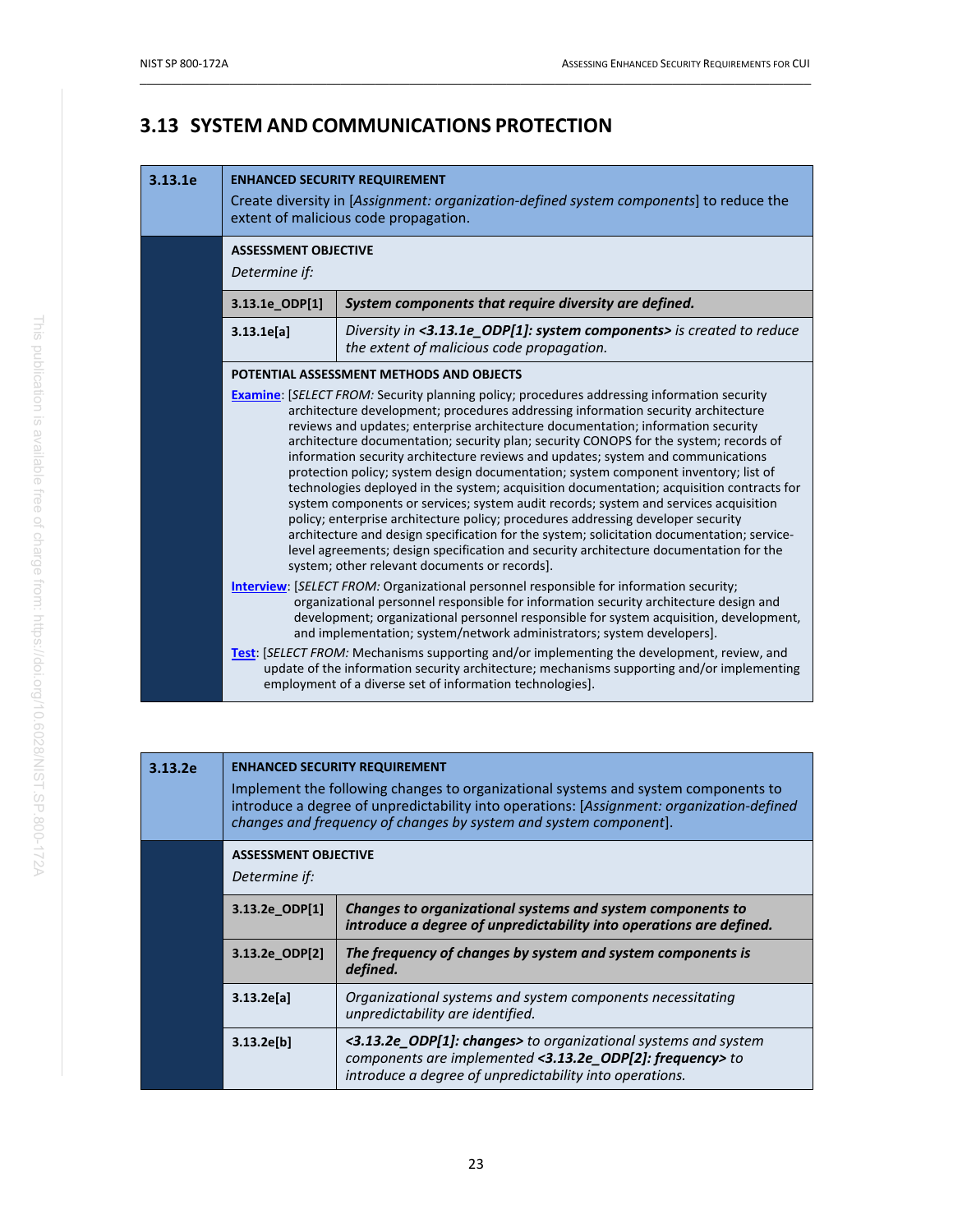| POTENTIAL ASSESSMENT METHODS AND OBJECTS                                                                                                                                                                                                                                                                                                                                                                                                                                                                                 |
|--------------------------------------------------------------------------------------------------------------------------------------------------------------------------------------------------------------------------------------------------------------------------------------------------------------------------------------------------------------------------------------------------------------------------------------------------------------------------------------------------------------------------|
| <b>Examine:</b> [SELECT FROM: System and communications protection policy; procedures addressing<br>concealment and misdirection techniques for the system; system design documentation;<br>security plan; system configuration settings and associated documentation; system<br>change control documentation; system architecture documentation; list of techniques to<br>be employed to introduce randomness into organizational operations and assets; system<br>audit records; other relevant documents or records]. |
| <b>Interview:</b> [SELECT FROM: Organizational personnel responsible for information security;<br>organizational personnel responsible for change management; organizational personnel<br>responsible for implementing concealment and misdirection techniques for systems;<br>system/network administrators].                                                                                                                                                                                                           |
| <b>Test:</b> [SELECT FROM: Mechanisms supporting and/or implementing randomness as a concealment<br>and misdirection technique; mechanisms supporting and/or implementing change control for<br>the system].                                                                                                                                                                                                                                                                                                             |

| 3.13.3e | <b>ENHANCED SECURITY REQUIREMENT</b><br>Employ [Assignment: organization-defined technical and procedural means] to confuse<br>and mislead adversaries.                                                                                                                                                                                                                                                                                                                                                                                                                                                                                         |                                                                                                      |
|---------|-------------------------------------------------------------------------------------------------------------------------------------------------------------------------------------------------------------------------------------------------------------------------------------------------------------------------------------------------------------------------------------------------------------------------------------------------------------------------------------------------------------------------------------------------------------------------------------------------------------------------------------------------|------------------------------------------------------------------------------------------------------|
|         | <b>ASSESSMENT OBJECTIVE</b><br>Determine if:                                                                                                                                                                                                                                                                                                                                                                                                                                                                                                                                                                                                    |                                                                                                      |
|         | Technical and procedural means to confuse and mislead adversaries<br>3.13.3e_ODP[1]<br>are defined.                                                                                                                                                                                                                                                                                                                                                                                                                                                                                                                                             |                                                                                                      |
|         | 3.13.3e[a]                                                                                                                                                                                                                                                                                                                                                                                                                                                                                                                                                                                                                                      | <3.13.3e_ODP[1]: technical and procedural means> are employed to<br>confuse and mislead adversaries. |
|         |                                                                                                                                                                                                                                                                                                                                                                                                                                                                                                                                                                                                                                                 | POTENTIAL ASSESSMENT METHODS AND OBJECTS                                                             |
|         | <b>Examine:</b> [SELECT FROM: System and communications protection policy; procedures addressing<br>concealment and misdirection techniques for the system; list of concealment and<br>misdirection techniques to be employed for organizational systems; system design<br>documentation; procedures addressing the use of honeypots; security plan; system<br>configuration settings and associated documentation; system design documentation;<br>system architecture; list of techniques to be employed to introduce randomness into<br>organizational operations and assets; system audit records; other relevant documents or<br>records]. |                                                                                                      |
|         | <b>Interview: SELECT FROM: Organizational personnel responsible for information security; system</b><br>developers; system/network administrators; organizational personnel responsible for<br>implementing concealment and misdirection techniques for systems].                                                                                                                                                                                                                                                                                                                                                                               |                                                                                                      |
|         | <b>Test:</b> [SELECT FROM: Mechanisms supporting and/or implementing the concealment or<br>randomization of communications patterns; mechanisms supporting and/or implementing<br>alternative physical safeguards; mechanisms supporting and/or implementing honey pots;<br>mechanisms supporting and/or implementing concealment and misdirection techniques].                                                                                                                                                                                                                                                                                 |                                                                                                      |

| 3.13.4e | <b>ENHANCED SECURITY REQUIREMENT</b><br>Employ [Selection: (one or more): [Assignment: organization-defined physical isolation<br>techniques]; [Assignment: organization-defined logical isolation techniques]] in<br>organizational systems and system components. |
|---------|---------------------------------------------------------------------------------------------------------------------------------------------------------------------------------------------------------------------------------------------------------------------|
|         | <b>ASSESSMENT OBJECTIVE</b><br>Determine if:                                                                                                                                                                                                                        |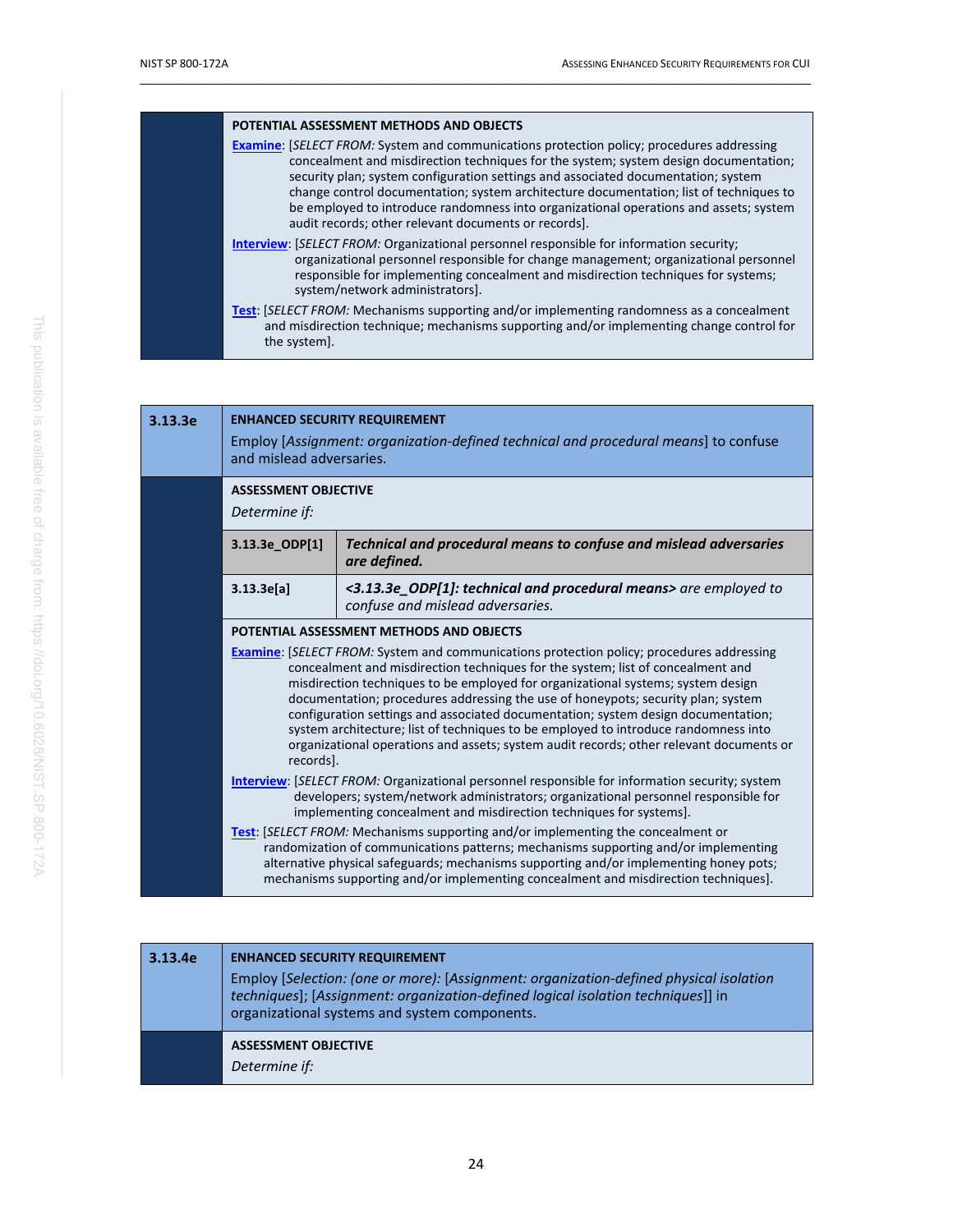| One or more of the following is/are selected: physical isolation<br>techniques; logical isolation techniques.                                                                                                                                                                                                                                                                                                                                                                                                                                                                                                                                                                                                                                                                                                                                                                                                                                                                                                                                                                                                                                                                                                                                                                                                                                                                                                                                                                                                                                                                                |
|----------------------------------------------------------------------------------------------------------------------------------------------------------------------------------------------------------------------------------------------------------------------------------------------------------------------------------------------------------------------------------------------------------------------------------------------------------------------------------------------------------------------------------------------------------------------------------------------------------------------------------------------------------------------------------------------------------------------------------------------------------------------------------------------------------------------------------------------------------------------------------------------------------------------------------------------------------------------------------------------------------------------------------------------------------------------------------------------------------------------------------------------------------------------------------------------------------------------------------------------------------------------------------------------------------------------------------------------------------------------------------------------------------------------------------------------------------------------------------------------------------------------------------------------------------------------------------------------|
| Physical isolation techniques are defined. (If selected in<br>$3.13.4e$ ODP $[1]$                                                                                                                                                                                                                                                                                                                                                                                                                                                                                                                                                                                                                                                                                                                                                                                                                                                                                                                                                                                                                                                                                                                                                                                                                                                                                                                                                                                                                                                                                                            |
| Logical isolation techniques are defined. (If selected in<br>3.13.4e_ODP[1])                                                                                                                                                                                                                                                                                                                                                                                                                                                                                                                                                                                                                                                                                                                                                                                                                                                                                                                                                                                                                                                                                                                                                                                                                                                                                                                                                                                                                                                                                                                 |
| <3.13.4e_ODP[2]: physical isolation techniques and/or 3.13.4e_ODP[3]<br>logical isolation techniques> are employed in organizational systems<br>and system components.                                                                                                                                                                                                                                                                                                                                                                                                                                                                                                                                                                                                                                                                                                                                                                                                                                                                                                                                                                                                                                                                                                                                                                                                                                                                                                                                                                                                                       |
| POTENTIAL ASSESSMENT METHODS AND OBJECTS<br><b>Examine:</b> [SELECT FROM: System and communications protection policy; procedures addressing<br>boundary protection; system design documentation; procedures addressing the use of<br>thin nodes; list of key internal boundaries of the system; security plan; boundary<br>protection hardware and software; system configuration settings and associated<br>documentation; enterprise architecture documentation; system architecture; security<br>architecture documentation; system audit records; system component inventory; list of<br>security tools and support components to be isolated from other system components;<br>other relevant documents or records].<br>Interview: [SELECT FROM: Organizational personnel responsible for information security;<br>system/network administrators; system developers; organizational personnel responsible<br>for boundary protection].<br><b>Test:</b> [SELECT FROM: Mechanisms implementing the boundary protection capability; mechanisms<br>implementing physical isolation techniques; mechanisms supporting and/or implementing the<br>isolation of information security tools, mechanisms, and support components; mechanisms<br>supporting and/or implementing the capability to separate system components supporting<br>organizational missions and business functions; mechanisms implementing logical isolation<br>techniques; mechanisms supporting or implementing separate network addresses/different<br>subnets; mechanisms supporting and/or implementing thin nodes]. |
|                                                                                                                                                                                                                                                                                                                                                                                                                                                                                                                                                                                                                                                                                                                                                                                                                                                                                                                                                                                                                                                                                                                                                                                                                                                                                                                                                                                                                                                                                                                                                                                              |

| 3.13.5e | <b>ENHANCED SECURITY REQUIREMENT</b><br>Distribute and relocate the following system functions or resources [Assignment:<br>organization-defined frequency]: [Assignment: organization-defined system functions or<br>resources].                                                                                                                                                                                                                                             |                                                                                                                                                                                                                             |
|---------|-------------------------------------------------------------------------------------------------------------------------------------------------------------------------------------------------------------------------------------------------------------------------------------------------------------------------------------------------------------------------------------------------------------------------------------------------------------------------------|-----------------------------------------------------------------------------------------------------------------------------------------------------------------------------------------------------------------------------|
|         | <b>ASSESSMENT OBJECTIVE</b><br>Determine if:                                                                                                                                                                                                                                                                                                                                                                                                                                  |                                                                                                                                                                                                                             |
|         | 3.13.5e ODP[1]                                                                                                                                                                                                                                                                                                                                                                                                                                                                | System functions or resources to distribute and relocate are defined.                                                                                                                                                       |
|         | 3.13.5e ODP[2]                                                                                                                                                                                                                                                                                                                                                                                                                                                                | Frequency to distribute and relocate system functions or resources is<br>defined.                                                                                                                                           |
|         | 3.13.5e[a]                                                                                                                                                                                                                                                                                                                                                                                                                                                                    | <3.13.5e_ODP[1]: system functions or resources> are distributed and<br>relocated <3.13.5e_ODP[2]: frequency>.                                                                                                               |
|         |                                                                                                                                                                                                                                                                                                                                                                                                                                                                               | POTENTIAL ASSESSMENT METHODS AND OBJECTS                                                                                                                                                                                    |
|         | <b>Examine:</b> [SELECT FROM: System and communications protection policy; security plan; configuration<br>management policy and procedures; procedures addressing concealment and<br>misdirection techniques for the system; list of processing/storage locations to be changed<br>at organizational time intervals; system component inventory; change control records;<br>configuration management records; system audit records; other relevant documents or<br>recordsl. |                                                                                                                                                                                                                             |
|         |                                                                                                                                                                                                                                                                                                                                                                                                                                                                               | <b>Interview:</b> [SELECT FROM: Organizational personnel responsible for information security;<br>organizational personnel responsible for changing processing and/or storage locations;<br>system/network administrators]. |
|         |                                                                                                                                                                                                                                                                                                                                                                                                                                                                               |                                                                                                                                                                                                                             |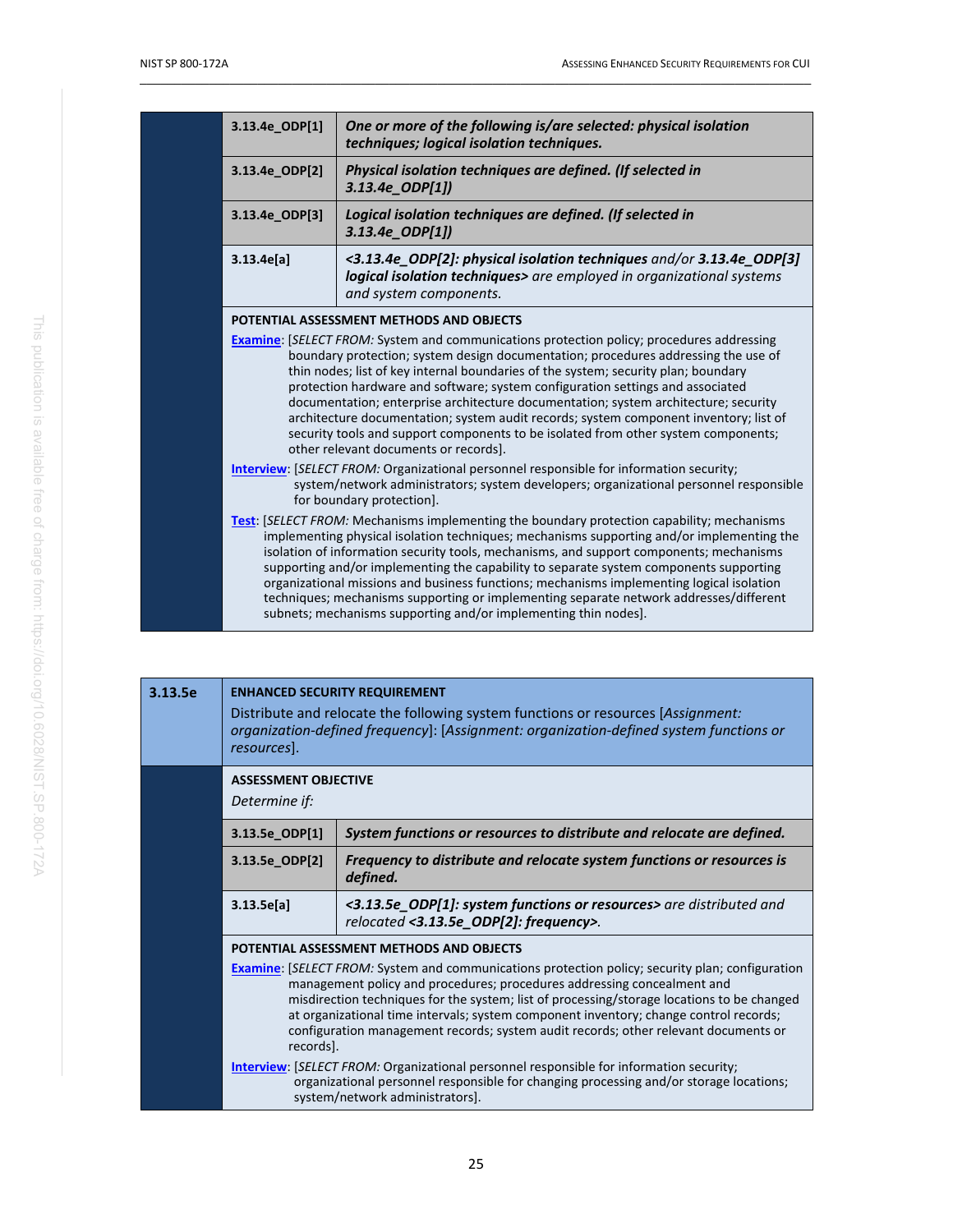**[Test](#page-60-0)**: [*SELECT FROM:* Mechanisms supporting and/or implementing changing processing and/or storage locations].

 $\_$  ,  $\_$  ,  $\_$  ,  $\_$  ,  $\_$  ,  $\_$  ,  $\_$  ,  $\_$  ,  $\_$  ,  $\_$  ,  $\_$  ,  $\_$  ,  $\_$  ,  $\_$  ,  $\_$  ,  $\_$  ,  $\_$  ,  $\_$  ,  $\_$  ,  $\_$  ,  $\_$  ,  $\_$  ,  $\_$  ,  $\_$  ,  $\_$  ,  $\_$  ,  $\_$  ,  $\_$  ,  $\_$  ,  $\_$  ,  $\_$  ,  $\_$  ,  $\_$  ,  $\_$  ,  $\_$  ,  $\_$  ,  $\_$  ,

# <span id="page-36-0"></span>**3.14 SYSTEM AND INFORMATION INTEGRITY**

| 3.14.1e | <b>ENHANCED SECURITY REQUIREMENT</b><br>Verify the integrity of [Assignment: organization-defined security critical or essential<br>software] using root of trust mechanisms or cryptographic signatures.                                                                                                                                                                                                                                                                                                                                                                                                                                                                                                                                                                                                                                                       |                                                                                                                                                                                                                                                                                                                                                                                                                                                    |
|---------|-----------------------------------------------------------------------------------------------------------------------------------------------------------------------------------------------------------------------------------------------------------------------------------------------------------------------------------------------------------------------------------------------------------------------------------------------------------------------------------------------------------------------------------------------------------------------------------------------------------------------------------------------------------------------------------------------------------------------------------------------------------------------------------------------------------------------------------------------------------------|----------------------------------------------------------------------------------------------------------------------------------------------------------------------------------------------------------------------------------------------------------------------------------------------------------------------------------------------------------------------------------------------------------------------------------------------------|
|         | <b>ASSESSMENT OBJECTIVE</b><br>Determine if:                                                                                                                                                                                                                                                                                                                                                                                                                                                                                                                                                                                                                                                                                                                                                                                                                    |                                                                                                                                                                                                                                                                                                                                                                                                                                                    |
|         | 3.14.1e_ODP[1]                                                                                                                                                                                                                                                                                                                                                                                                                                                                                                                                                                                                                                                                                                                                                                                                                                                  | Security critical or essential software is defined.                                                                                                                                                                                                                                                                                                                                                                                                |
|         | 3.14.1e[a]                                                                                                                                                                                                                                                                                                                                                                                                                                                                                                                                                                                                                                                                                                                                                                                                                                                      | Root of trust mechanisms or cryptographic signatures are identified.                                                                                                                                                                                                                                                                                                                                                                               |
|         | 3.14.1e[b]                                                                                                                                                                                                                                                                                                                                                                                                                                                                                                                                                                                                                                                                                                                                                                                                                                                      | The integrity of <3.14.1e_ODP[1]: security critical or essential<br>software> is verified using root of trust mechanisms or cryptographic<br>signatures.                                                                                                                                                                                                                                                                                           |
|         |                                                                                                                                                                                                                                                                                                                                                                                                                                                                                                                                                                                                                                                                                                                                                                                                                                                                 | POTENTIAL ASSESSMENT METHODS AND OBJECTS                                                                                                                                                                                                                                                                                                                                                                                                           |
|         | <b>Examine:</b> [SELECT FROM: System and information integrity policy; procedures addressing software,<br>firmware, and information integrity; system design documentation; security plan; system<br>configuration settings and associated documentation; system component inventory;<br>integrity verification tools and associated documentation; records of integrity verification<br>scans; system audit records; cryptographic mechanisms and associated documentation;<br>records of detected unauthorized changes to software, firmware, and information; other<br>relevant documents or records].<br><b>Interview: [SELECT FROM: Organizational personnel responsible for information security;</b><br>organizational personnel responsible for software, firmware, and/or information<br>integrity; system developers; system/network administrators]. |                                                                                                                                                                                                                                                                                                                                                                                                                                                    |
|         |                                                                                                                                                                                                                                                                                                                                                                                                                                                                                                                                                                                                                                                                                                                                                                                                                                                                 |                                                                                                                                                                                                                                                                                                                                                                                                                                                    |
|         |                                                                                                                                                                                                                                                                                                                                                                                                                                                                                                                                                                                                                                                                                                                                                                                                                                                                 | <b>Test:</b> [SELECT FROM: Software, firmware, and information integrity verification tools; mechanisms<br>supporting and/or implementing integrity verification of the boot process; mechanisms<br>supporting and/or implementing protection of the integrity of boot firmware; cryptographic<br>mechanisms implementing software, firmware, and information integrity; safeguards<br>implementing protection of the integrity of boot firmware]. |

| 3.14.2e | <b>ENHANCED SECURITY REQUIREMENT</b><br>Monitor organizational systems and system components on an ongoing basis for<br>anomalous or suspicious behavior. |                                                                                                                         |
|---------|-----------------------------------------------------------------------------------------------------------------------------------------------------------|-------------------------------------------------------------------------------------------------------------------------|
|         | <b>ASSESSMENT OBJECTIVE</b><br>Determine if:                                                                                                              |                                                                                                                         |
|         | 3.14.2e[a]                                                                                                                                                | Anomalous or suspicious behavior is defined.                                                                            |
|         | 3.14.2e[b]                                                                                                                                                | Organizational systems and system components are monitored on an<br>ongoing basis for anomalous or suspicious behavior. |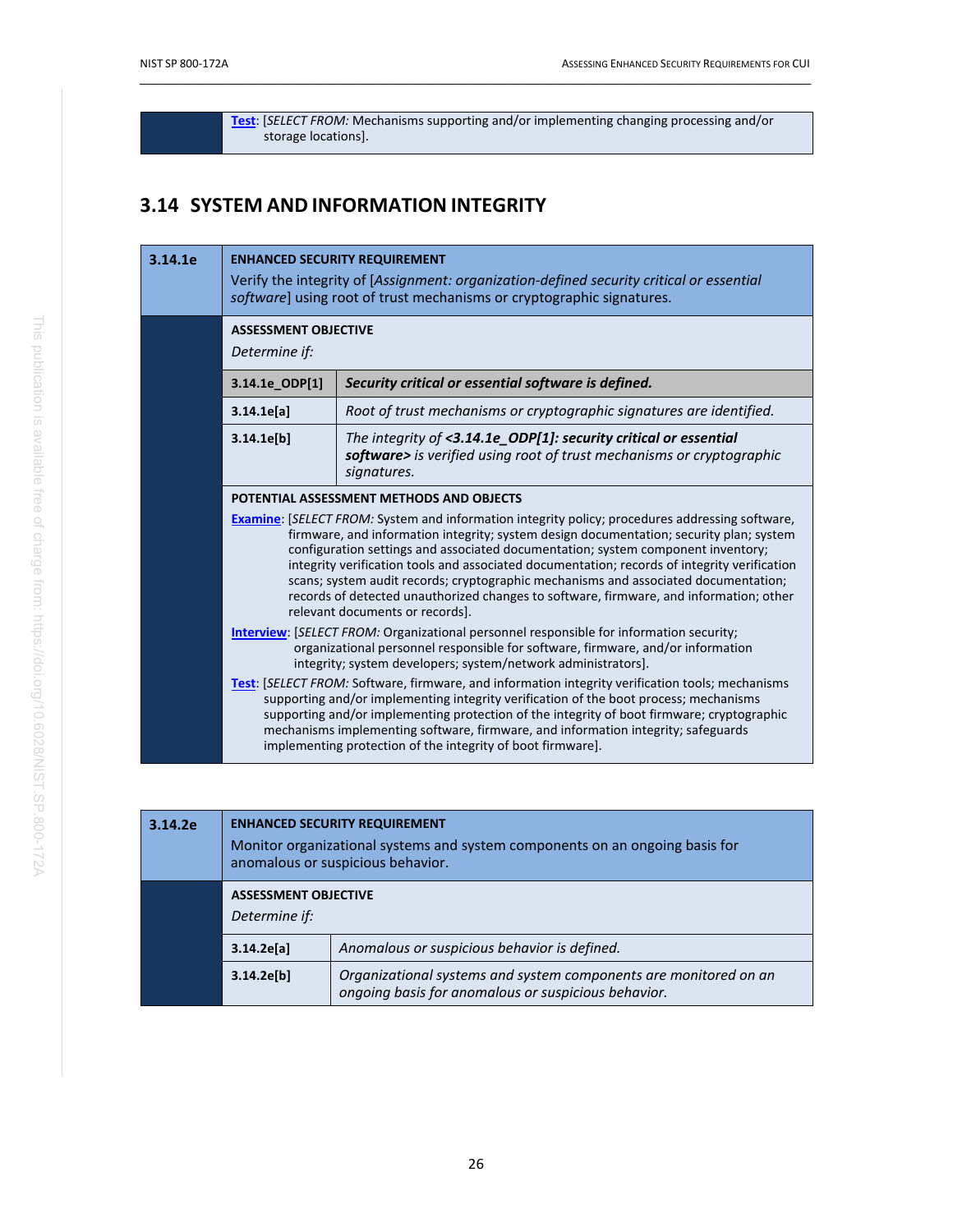| POTENTIAL ASSESSMENT METHODS AND OBJECTS                                                                                                                                                                                                                                                                                                                                                                                                                                                                                                                                                                                                                                                                                                                                                                                                                                                                                                                                                                                                                                                                                                                                                                                                                                                                    |
|-------------------------------------------------------------------------------------------------------------------------------------------------------------------------------------------------------------------------------------------------------------------------------------------------------------------------------------------------------------------------------------------------------------------------------------------------------------------------------------------------------------------------------------------------------------------------------------------------------------------------------------------------------------------------------------------------------------------------------------------------------------------------------------------------------------------------------------------------------------------------------------------------------------------------------------------------------------------------------------------------------------------------------------------------------------------------------------------------------------------------------------------------------------------------------------------------------------------------------------------------------------------------------------------------------------|
| <b>Examine:</b> [SELECT FROM: Audit and accountability policy; procedures addressing audit review,<br>analysis, and reporting; procedures addressing physical access monitoring; system design<br>documentation; documentation providing evidence of correlated information obtained<br>from audit records and physical access monitoring records; system configuration settings<br>and associated documentation; procedures addressing system monitoring tools and<br>techniques; system monitoring logs or records; system and information integrity policy;<br>system monitoring tools and techniques documentation; system configuration settings<br>and associated documentation; system protocols; system audit records; security plan;<br>system component inventory; records of actions taken to terminate suspicious events;<br>alerts/notifications generated based on detected suspicious events; network diagram;<br>system monitoring logs or records; list of profiles representing common traffic patterns<br>and/or events; system protocols documentation; list of acceptable thresholds for false<br>positives and false negatives; list of individuals who have been identified as posing an<br>increased level of risk; list of privileged users; other relevant documents or records]. |
| <b>Interview:</b> [SELECT FROM: Organizational personnel responsible for audit review, analysis, and<br>reporting; organizational personnel responsible for information security; organizational<br>personnel responsible for physical access monitoring; organizational personnel<br>responsible for installing, configuring, and/or maintaining the system; organizational<br>personnel responsible for monitoring the system; organizational personnel responsible<br>for the intrusion detection system; system/network administrators].                                                                                                                                                                                                                                                                                                                                                                                                                                                                                                                                                                                                                                                                                                                                                                |
| <b>Test:</b> [SELECT FROM: Mechanisms supporting and/or implementing the system monitoring<br>capability; mechanisms supporting and/or implementing actions to terminate suspicious<br>events; mechanisms supporting and/or implementing the monitoring of inbound/outbound<br>communications traffic; mechanisms implementing the capability to correlate information<br>from audit records with information from monitoring physical access; mechanisms supporting<br>and/or implementing notifications to incident response personnel; mechanisms supporting<br>and/or implementing analysis of outbound communications traffic; mechanisms supporting<br>and/or implementing analysis of communications traffic/event patterns].                                                                                                                                                                                                                                                                                                                                                                                                                                                                                                                                                                        |

| 3.14.3e | <b>ENHANCED SECURITY REQUIREMENT</b><br>Ensure that [Assignment: organization-defined systems and system components] are<br>included in the scope of the specified enhanced security requirements or are segregated<br>in purpose-specific networks. |                                                                                                                                                                                                                                                                                                                                                                                                                                                                                                                                                                                                                                                                                                                                                                                                                                   |
|---------|------------------------------------------------------------------------------------------------------------------------------------------------------------------------------------------------------------------------------------------------------|-----------------------------------------------------------------------------------------------------------------------------------------------------------------------------------------------------------------------------------------------------------------------------------------------------------------------------------------------------------------------------------------------------------------------------------------------------------------------------------------------------------------------------------------------------------------------------------------------------------------------------------------------------------------------------------------------------------------------------------------------------------------------------------------------------------------------------------|
|         | <b>ASSESSMENT OBJECTIVE</b><br>Determine if:                                                                                                                                                                                                         |                                                                                                                                                                                                                                                                                                                                                                                                                                                                                                                                                                                                                                                                                                                                                                                                                                   |
|         | 3.14.3e_ODP[1]                                                                                                                                                                                                                                       | Systems and system components included in the scope of the specified<br>enhanced security requirements are identified.                                                                                                                                                                                                                                                                                                                                                                                                                                                                                                                                                                                                                                                                                                            |
|         | 3.14.3e[a]                                                                                                                                                                                                                                           | <3.14.3e_ODP[1]: systems and system components> are included in the<br>scope of the specified enhanced security requirements.                                                                                                                                                                                                                                                                                                                                                                                                                                                                                                                                                                                                                                                                                                     |
|         | 3.14.3e[b]                                                                                                                                                                                                                                           | Systems and system components that are not included in<br><3.14.3e_ODP[1]: systems and system components> are segregated in<br>purpose-specific networks.                                                                                                                                                                                                                                                                                                                                                                                                                                                                                                                                                                                                                                                                         |
|         | POTENTIAL ASSESSMENT METHODS AND OBJECTS                                                                                                                                                                                                             |                                                                                                                                                                                                                                                                                                                                                                                                                                                                                                                                                                                                                                                                                                                                                                                                                                   |
|         |                                                                                                                                                                                                                                                      | <b>Examine:</b> [SELECT FROM: Access control policy; information flow control policies; system and<br>services acquisition policy; system and communications protection policy; procedures<br>addressing security function isolation; procedures addressing application partitioning;<br>procedures addressing security engineering principles used in the specification, design,<br>development, implementation, and modification of the system; procedures addressing<br>information flow enforcement; procedures addressing access enforcement; system<br>architecture; system design documentation; security plan; system component inventory;<br>system configuration settings and associated documentation; system baseline<br>configuration; list of security functions to be isolated from non-security functions; system |
|         |                                                                                                                                                                                                                                                      | audit records; security requirements and specifications for the system; list of approved                                                                                                                                                                                                                                                                                                                                                                                                                                                                                                                                                                                                                                                                                                                                          |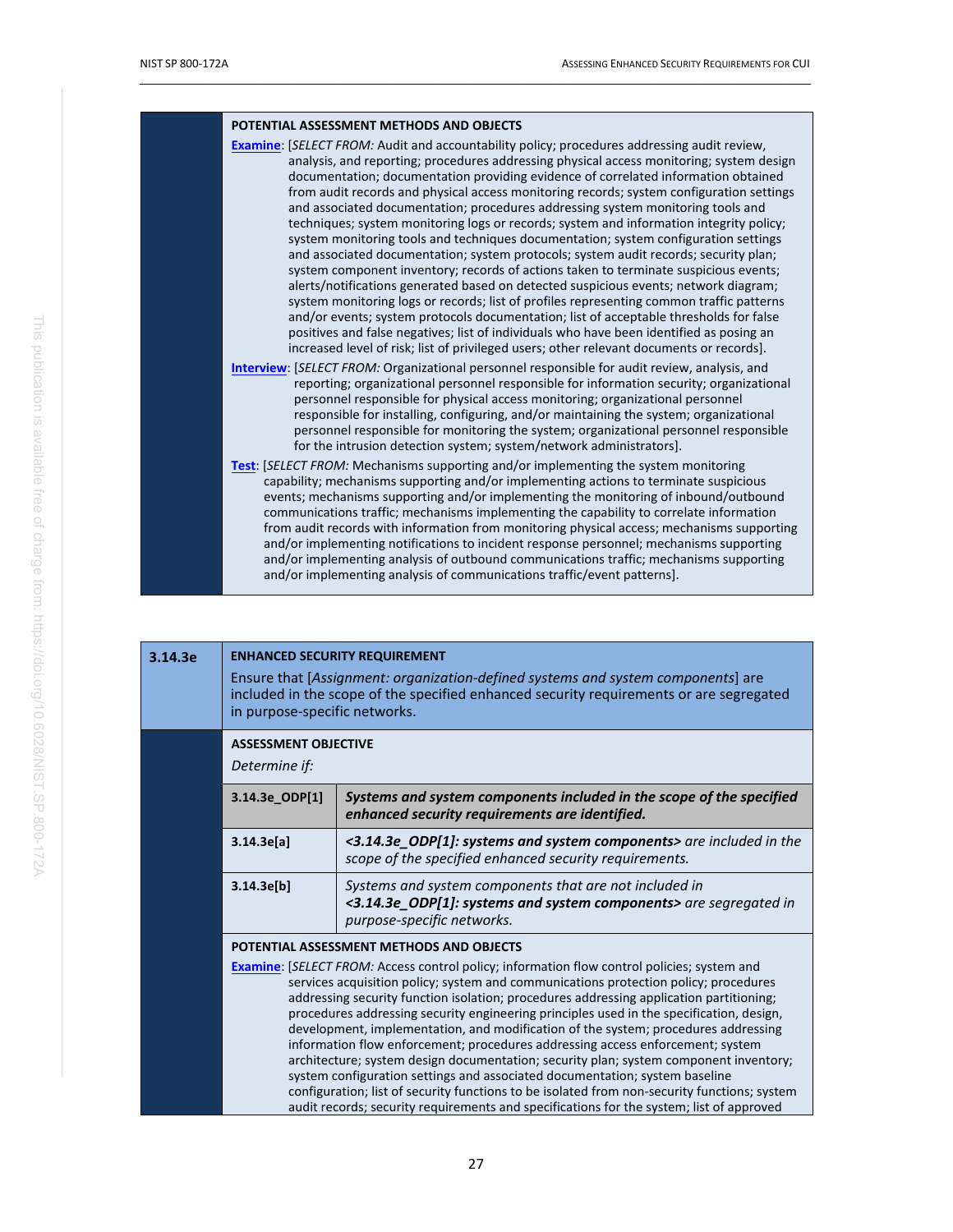| authorizations (user privileges); list of information flow authorizations; other relevant<br>documents or records].                                                                                                                                                                                                                                                                                                                                                                                                                                                                |
|------------------------------------------------------------------------------------------------------------------------------------------------------------------------------------------------------------------------------------------------------------------------------------------------------------------------------------------------------------------------------------------------------------------------------------------------------------------------------------------------------------------------------------------------------------------------------------|
| <b>Interview: [SELECT FROM: Organizational personnel responsible for access enforcement;</b><br>system/network administrators; organizational personnel responsible for information<br>security; system developers; system integrators; organizational personnel responsible for<br>acquisition/contracting; organizational personnel responsible for determining system<br>security requirements; system security architects; enterprise architects; organizational<br>personnel responsible for system specification, design, development, implementation,<br>and modification]. |
| <b>Test:</b> [SELECT FROM: Mechanisms implementing the access control policy; mechanisms<br>implementing the information flow enforcement policy; mechanisms supporting the<br>application of security engineering principles in system specification, design, development,<br>implementation, and modification].                                                                                                                                                                                                                                                                  |

| 3.14.4e | <b>ENHANCED SECURITY REQUIREMENT</b><br>Refresh [Assignment: organization-defined systems and system components] from a<br>known, trusted state [Assignment: organization-defined frequency].                                                                                                                                                                                                                                                                                                                                                                                                                                  |                                                                                                                                              |
|---------|--------------------------------------------------------------------------------------------------------------------------------------------------------------------------------------------------------------------------------------------------------------------------------------------------------------------------------------------------------------------------------------------------------------------------------------------------------------------------------------------------------------------------------------------------------------------------------------------------------------------------------|----------------------------------------------------------------------------------------------------------------------------------------------|
|         | <b>ASSESSMENT OBJECTIVE</b><br>Determine if:                                                                                                                                                                                                                                                                                                                                                                                                                                                                                                                                                                                   |                                                                                                                                              |
|         | 3.14.4e ODP[1]                                                                                                                                                                                                                                                                                                                                                                                                                                                                                                                                                                                                                 | Systems and system components to refresh from a known, trusted<br>state are defined.                                                         |
|         | 3.14.4e ODP[2]                                                                                                                                                                                                                                                                                                                                                                                                                                                                                                                                                                                                                 | The frequency to refresh systems and systems components is defined.                                                                          |
|         | 3.14.4e[a]                                                                                                                                                                                                                                                                                                                                                                                                                                                                                                                                                                                                                     | A known, trusted state is identified for <3.14.4e ODP[1]: systems and<br>system components>.                                                 |
|         | 3.14.4e[b]                                                                                                                                                                                                                                                                                                                                                                                                                                                                                                                                                                                                                     | <3.14.4e_ODP[1]: systems and system components> are refreshed from<br>a known, trusted state <odp-3.14.e[2]: frequency="">.</odp-3.14.e[2]:> |
|         | POTENTIAL ASSESSMENT METHODS AND OBJECTS<br><b>Examine:</b> [SELECT FROM: System and information integrity policy; procedures addressing non-<br>persistence for system components and information; system design documentation;<br>security plan; system component inventory; system configuration settings and associated<br>documentation; system audit records; other relevant documents or records].<br><b>Interview: [SELECT FROM: Organizational personnel responsible for information security;</b><br>organizational personnel responsible for non-persistence; system/network<br>administrators; system developers]. |                                                                                                                                              |
|         |                                                                                                                                                                                                                                                                                                                                                                                                                                                                                                                                                                                                                                |                                                                                                                                              |
|         | Test: [SELECT FROM: Mechanisms supporting and/or implementing the initiation and termination of<br>non-persistent components; mechanisms supporting and/or implementing component and<br>service refreshes].                                                                                                                                                                                                                                                                                                                                                                                                                   |                                                                                                                                              |

| 3.14.5e | <b>ENHANCED SECURITY REQUIREMENT</b><br>Conduct reviews of persistent organizational storage locations [Assignment: organization-<br>defined frequency] and remove CUI that is no longer needed. |                                                                                                           |
|---------|--------------------------------------------------------------------------------------------------------------------------------------------------------------------------------------------------|-----------------------------------------------------------------------------------------------------------|
|         | <b>ASSESSMENT OBJECTIVE</b><br>Determine if:                                                                                                                                                     |                                                                                                           |
|         | 3.14.5e ODP[1]                                                                                                                                                                                   | The frequency with which to conduct reviews of persistent<br>organizational storage locations is defined. |
|         | 3.14.5e[a]                                                                                                                                                                                       | Persistent organizational storage locations are identified.                                               |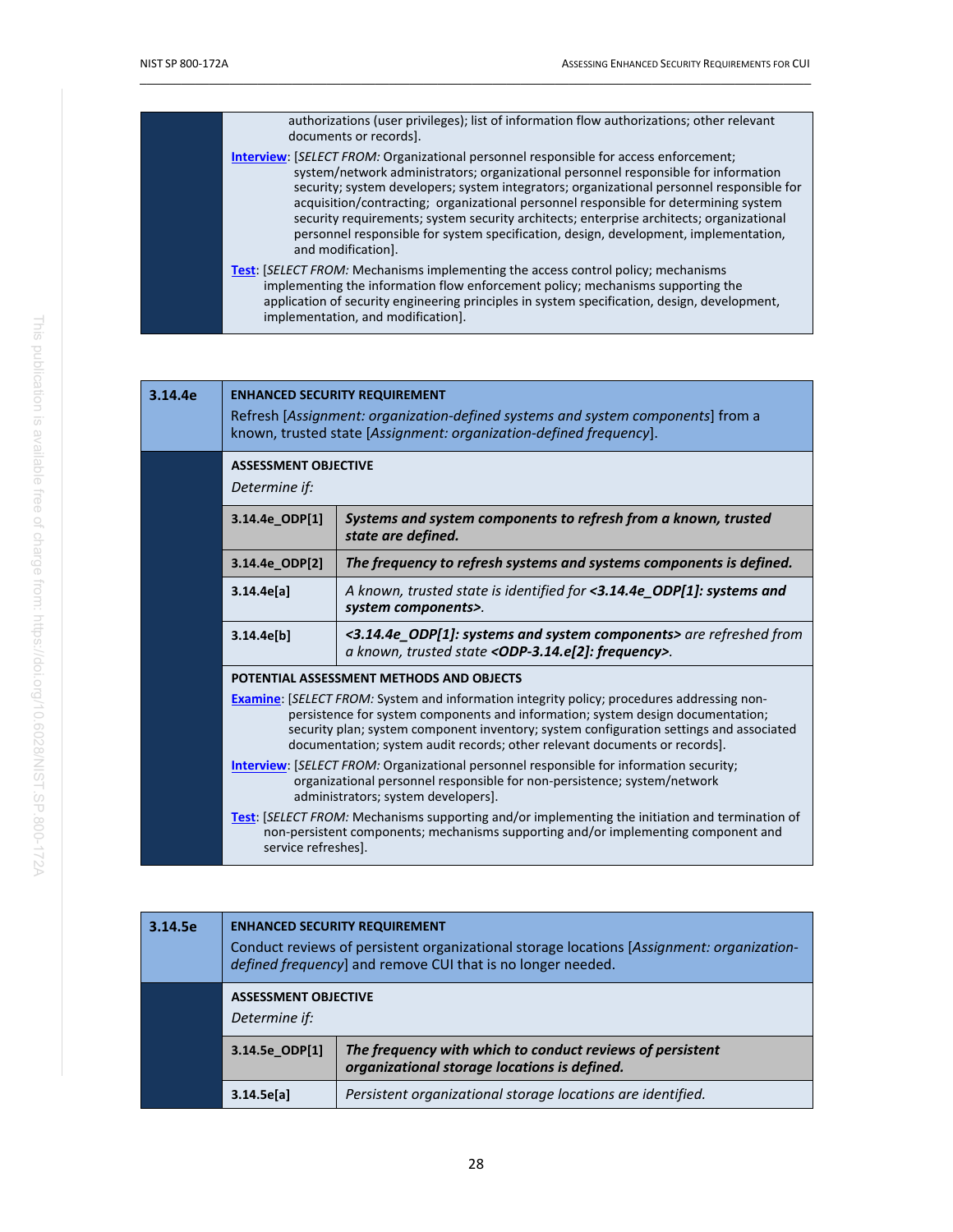| 3.14.5e[b]                                                                                                                                                                                                                                                                                                                                                                                                                                                                                                                                                                        | Reviews of persistent organizational storage locations are conducted<br><3.14.5e_ODP[1]: frequency> to identify CUI that is no longer needed.                                                                                                                                             |
|-----------------------------------------------------------------------------------------------------------------------------------------------------------------------------------------------------------------------------------------------------------------------------------------------------------------------------------------------------------------------------------------------------------------------------------------------------------------------------------------------------------------------------------------------------------------------------------|-------------------------------------------------------------------------------------------------------------------------------------------------------------------------------------------------------------------------------------------------------------------------------------------|
| 3.14.5e[c]                                                                                                                                                                                                                                                                                                                                                                                                                                                                                                                                                                        | CUI that is no longer needed is removed.                                                                                                                                                                                                                                                  |
|                                                                                                                                                                                                                                                                                                                                                                                                                                                                                                                                                                                   | POTENTIAL ASSESSMENT METHODS AND OBJECTS                                                                                                                                                                                                                                                  |
| <b>Examine:</b> [SELECT FROM: System and communications protection policy; procedures addressing the<br>protection of information at rest; system and information integrity policy; procedures<br>addressing non-persistence for system components; system audit records; system design<br>documentation; system configuration settings and associated documentation; security<br>plan; cryptographic mechanisms and associated configuration documentation; offline<br>storage locations for information at rest; system audit records; other relevant documents<br>or records]. |                                                                                                                                                                                                                                                                                           |
|                                                                                                                                                                                                                                                                                                                                                                                                                                                                                                                                                                                   | <b>Interview: SELECT FROM: System/network administrators; system developers; organizational</b><br>personnel responsible for non-persistence; organizational personnel responsible for<br>information security].                                                                          |
| persistent components].                                                                                                                                                                                                                                                                                                                                                                                                                                                                                                                                                           | <b>Test:</b> [SELECT FROM: Mechanisms supporting and/or implementing the removal of information from<br>online storage; mechanisms supporting and/or implementing the storage of information<br>offline; mechanisms supporting and/or implementing the initiation and termination of non- |

| 3.14.6e | <b>ENHANCED SECURITY REQUIREMENT</b><br>Use threat indicator information and effective mitigations obtained from [Assignment:<br>organization-defined external organizations] to guide and inform intrusion detection and<br>threat hunting. |                                                                                                                                                                                                                                                                                                                                                                                                                                                                                                                                                                                                                                                                                                                                                                                                                                                                                                                                                                                                                                                                                                                                                                                                                                                                                                                                                                               |
|---------|----------------------------------------------------------------------------------------------------------------------------------------------------------------------------------------------------------------------------------------------|-------------------------------------------------------------------------------------------------------------------------------------------------------------------------------------------------------------------------------------------------------------------------------------------------------------------------------------------------------------------------------------------------------------------------------------------------------------------------------------------------------------------------------------------------------------------------------------------------------------------------------------------------------------------------------------------------------------------------------------------------------------------------------------------------------------------------------------------------------------------------------------------------------------------------------------------------------------------------------------------------------------------------------------------------------------------------------------------------------------------------------------------------------------------------------------------------------------------------------------------------------------------------------------------------------------------------------------------------------------------------------|
|         | <b>ASSESSMENT OBJECTIVE</b><br>Determine if:                                                                                                                                                                                                 |                                                                                                                                                                                                                                                                                                                                                                                                                                                                                                                                                                                                                                                                                                                                                                                                                                                                                                                                                                                                                                                                                                                                                                                                                                                                                                                                                                               |
|         | 3.14.6e_ODP[1]                                                                                                                                                                                                                               | External organizations from which to obtain threat indicator<br>information and effective mitigations are defined.                                                                                                                                                                                                                                                                                                                                                                                                                                                                                                                                                                                                                                                                                                                                                                                                                                                                                                                                                                                                                                                                                                                                                                                                                                                            |
|         | 3.14.6e[a]                                                                                                                                                                                                                                   | Threat indicator information is identified.                                                                                                                                                                                                                                                                                                                                                                                                                                                                                                                                                                                                                                                                                                                                                                                                                                                                                                                                                                                                                                                                                                                                                                                                                                                                                                                                   |
|         | 3.14.6e[b]                                                                                                                                                                                                                                   | Effective mitigations are identified.                                                                                                                                                                                                                                                                                                                                                                                                                                                                                                                                                                                                                                                                                                                                                                                                                                                                                                                                                                                                                                                                                                                                                                                                                                                                                                                                         |
|         | 3.14.6e[c]                                                                                                                                                                                                                                   | Intrusion detection approaches are identified.                                                                                                                                                                                                                                                                                                                                                                                                                                                                                                                                                                                                                                                                                                                                                                                                                                                                                                                                                                                                                                                                                                                                                                                                                                                                                                                                |
|         | 3.14.6e[d]                                                                                                                                                                                                                                   | Threat hunting activities are identified.                                                                                                                                                                                                                                                                                                                                                                                                                                                                                                                                                                                                                                                                                                                                                                                                                                                                                                                                                                                                                                                                                                                                                                                                                                                                                                                                     |
|         | 3.14.6e[e]                                                                                                                                                                                                                                   | Threat indicator information and effective mitigations obtained from<br><3.14.6e_ODP[1]: external organizations> are used to guide and inform<br>intrusion detection and threat hunting.                                                                                                                                                                                                                                                                                                                                                                                                                                                                                                                                                                                                                                                                                                                                                                                                                                                                                                                                                                                                                                                                                                                                                                                      |
|         |                                                                                                                                                                                                                                              | POTENTIAL ASSESSMENT METHODS AND OBJECTS<br><b>Examine:</b> [SELECT FROM: System and information integrity policy; information security program<br>plan; procedures addressing security alerts, advisories, and directives; threat awareness<br>program documentation; procedures addressing system monitoring; procedures for the<br>threat awareness program; risk assessment results relevant to threat awareness; records<br>of security alerts and advisories; system design documentation; security plan; system<br>monitoring tools and techniques documentation; system configuration settings and<br>associated documentation; system monitoring logs or records; system audit records;<br>documentation on the cross-organization information-sharing capability; other relevant<br>documents or records].<br><b>Interview:</b> [SELECT FROM: Organizational personnel responsible for information security program<br>planning and plan implementation; system/network administrators; organizational<br>personnel responsible for the threat awareness program; organizational personnel<br>responsible for the cross-organization information-sharing capability; organizational<br>personnel responsible for information security; organizational personnel responsible for<br>installing, configuring, and/or maintaining the system; organizational personnel |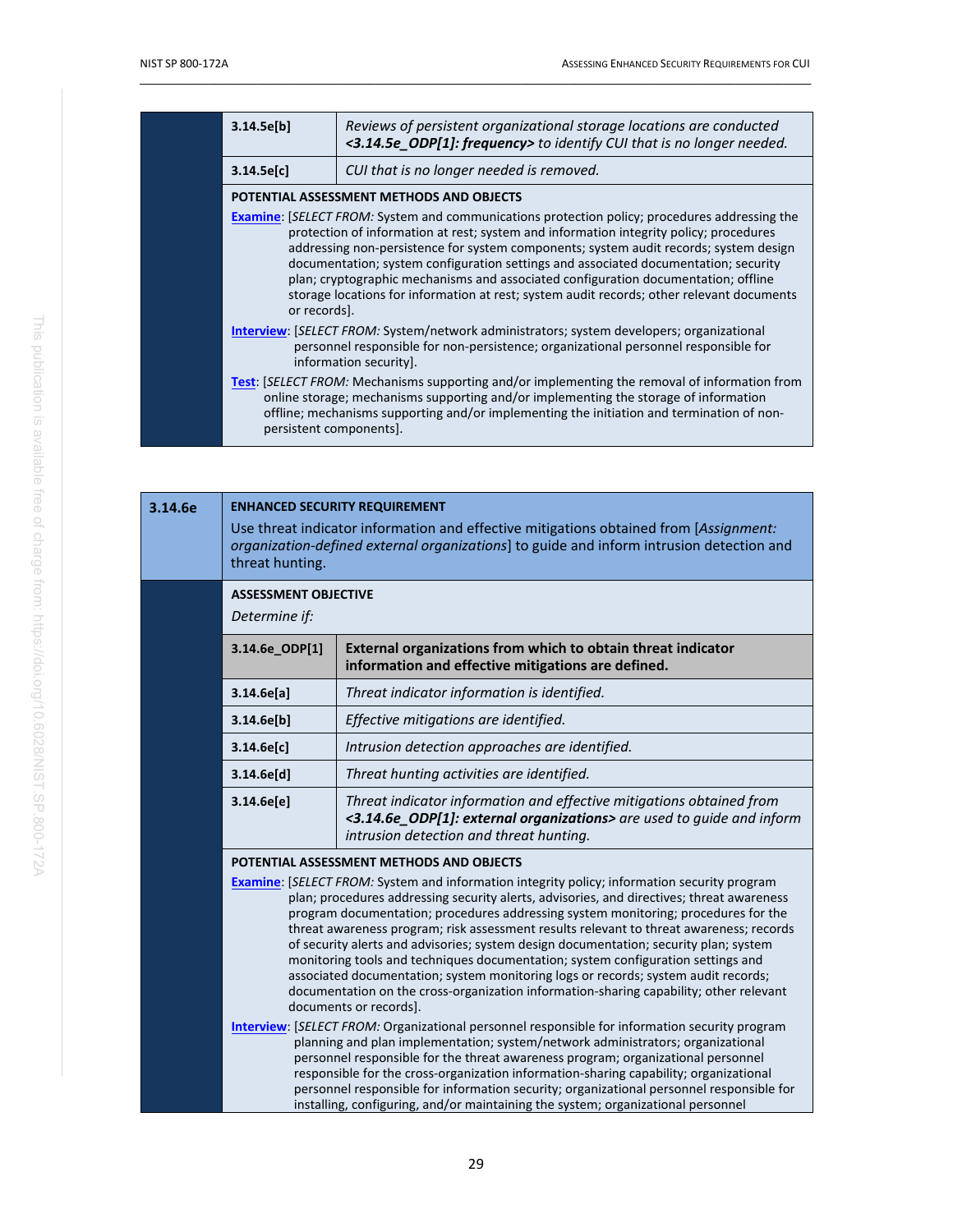| responsible for monitoring system hosts; organizational personnel responsible for<br>security alerts and advisories; organizational personnel responsible for implementing,<br>operating, maintaining, and using the system; organizational personnel, organizational<br>elements, and/or external organizations to whom alerts, advisories, and directives are to<br>be disseminated; personnel with whom threat awareness information is shared by the<br>organization; system developers].                                                                                                                                                                                                                                                                             |
|---------------------------------------------------------------------------------------------------------------------------------------------------------------------------------------------------------------------------------------------------------------------------------------------------------------------------------------------------------------------------------------------------------------------------------------------------------------------------------------------------------------------------------------------------------------------------------------------------------------------------------------------------------------------------------------------------------------------------------------------------------------------------|
| <b>Test:</b> [SELECT FROM: Mechanisms supporting and/or implementing the threat awareness program;<br>mechanisms supporting and/or implementing the cross-organization information-sharing<br>capability; mechanisms supporting and/or implementing the system monitoring capability;<br>mechanisms supporting and/or implementing the definition, receipt, generation, and<br>dissemination of security alerts, advisories, and directives; mechanisms supporting and/or<br>implementing security directives; mechanisms supporting and/or implementing threat<br>hunting; mechanisms supporting and/or implementing intrusion detection; mechanisms<br>supporting and/or implementing the discovery, collection, distribution, and use of indicators<br>of compromise]. |

**3.14.7e ENHANCED SECURITY REQUIREMENT**

| 3.14./e | <b>ENHANCED SECURITY REQUIREMENT</b><br>Verify the correctness of [Assignment: organization-defined security critical or essential<br>software, firmware, and hardware components] using [Assignment: organization-defined<br>verification methods or techniques].                                                                                                                                                                                                                                                                                                                                                                  |                                                                                                                                                                                                                                                                        |
|---------|-------------------------------------------------------------------------------------------------------------------------------------------------------------------------------------------------------------------------------------------------------------------------------------------------------------------------------------------------------------------------------------------------------------------------------------------------------------------------------------------------------------------------------------------------------------------------------------------------------------------------------------|------------------------------------------------------------------------------------------------------------------------------------------------------------------------------------------------------------------------------------------------------------------------|
|         | <b>ASSESSMENT OBJECTIVE</b><br>Determine if:                                                                                                                                                                                                                                                                                                                                                                                                                                                                                                                                                                                        |                                                                                                                                                                                                                                                                        |
|         | 3.14.7e_ODP[1]                                                                                                                                                                                                                                                                                                                                                                                                                                                                                                                                                                                                                      | Security critical or essential software components for which to verify<br>correctness are defined.                                                                                                                                                                     |
|         | 3.14.7e_ODP[2]                                                                                                                                                                                                                                                                                                                                                                                                                                                                                                                                                                                                                      | Security critical or essential firmware components for which to verify<br>correctness are defined.                                                                                                                                                                     |
|         | 3.14.7e_ODP[3]                                                                                                                                                                                                                                                                                                                                                                                                                                                                                                                                                                                                                      | Security critical or essential hardware components for which to verify<br>correctness are defined.                                                                                                                                                                     |
|         | 3.14.7e_ODP[4]                                                                                                                                                                                                                                                                                                                                                                                                                                                                                                                                                                                                                      | Verification methods or techniques are defined.                                                                                                                                                                                                                        |
|         | 3.14.7e[a]                                                                                                                                                                                                                                                                                                                                                                                                                                                                                                                                                                                                                          | The correctness of <3.14.7e_ODP[1]: security critical or essential<br>software components> is verified using <3.14.7e_ODP[4]: verification<br>methods or techniques>.                                                                                                  |
|         | 3.14.7e[b]                                                                                                                                                                                                                                                                                                                                                                                                                                                                                                                                                                                                                          | The correctness of <3.14.7e_ODP[2]: security critical or essential<br>firmware components> is verified using <3.14.7e_ODP[4]: verification<br>methods or techniques>.                                                                                                  |
|         | 3.14.7e[c]                                                                                                                                                                                                                                                                                                                                                                                                                                                                                                                                                                                                                          | The correctness of <3.14.7e_ODP[3]: security critical or essential<br>hardware components> is verified using <3.14.7e_ODP[4]: verification<br>methods or techniques>.                                                                                                  |
|         |                                                                                                                                                                                                                                                                                                                                                                                                                                                                                                                                                                                                                                     | POTENTIAL ASSESSMENT METHODS AND OBJECTS                                                                                                                                                                                                                               |
|         | Examine: [SELECT FROM: System and services acquisition policy; enterprise architecture policy;<br>procedures addressing developer security architecture and design specifications for the<br>system; solicitation documentation; acquisition documentation; service-level agreements;<br>acquisition contracts for the system, system component, or system service; design<br>specification and security architecture documentation for the system; system design<br>documentation; security plan; system component inventory; system configuration settings<br>and associated documentation; other relevant documents or records]. |                                                                                                                                                                                                                                                                        |
|         |                                                                                                                                                                                                                                                                                                                                                                                                                                                                                                                                                                                                                                     | Interview: [SELECT FROM: Organizational personnel responsible for system and services acquisition;<br>organizational personnel responsible for information security; system developers;<br>organizational personnel responsible for security architecture and design]. |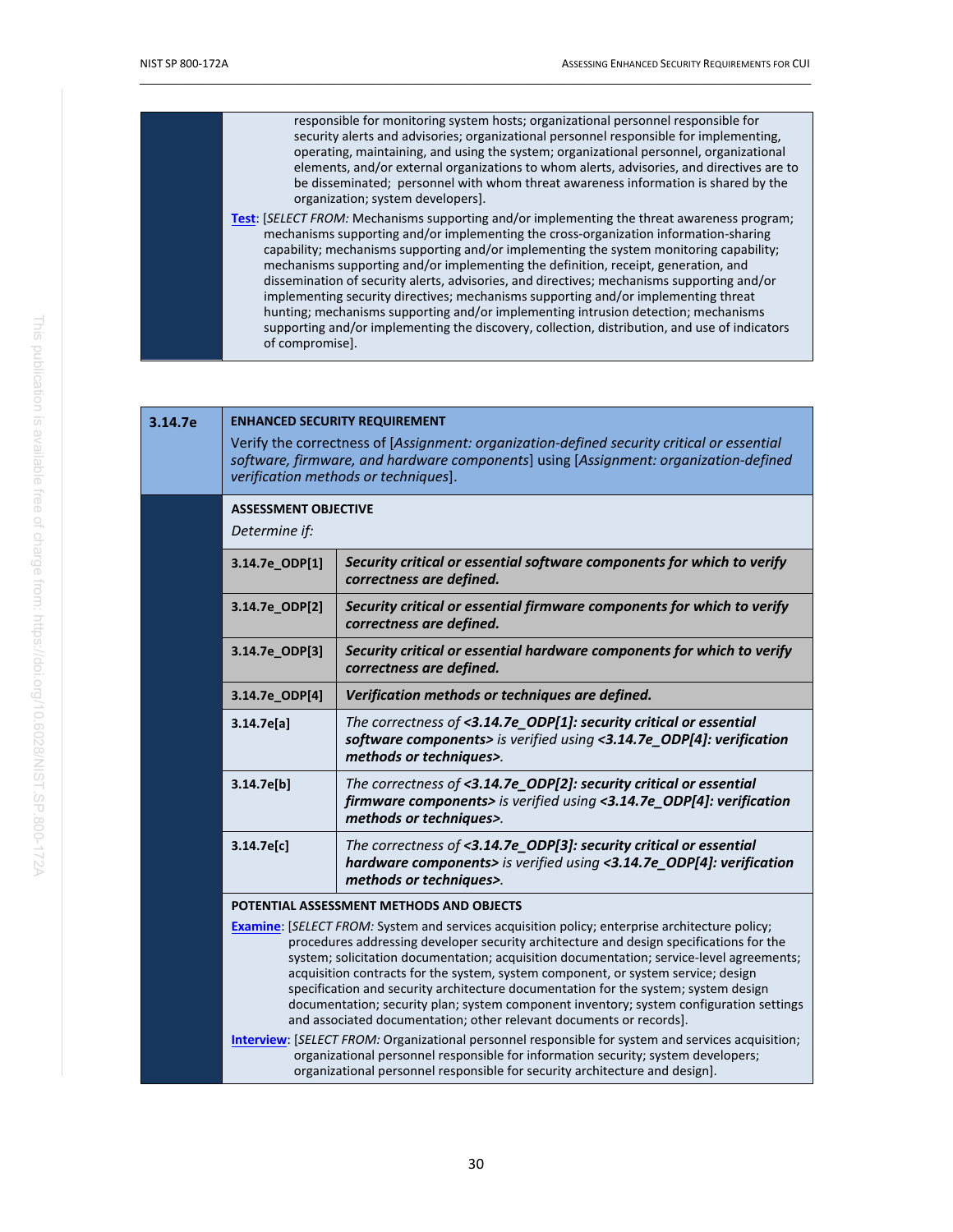| <b>Test:</b> [SELECT FROM: Mechanisms supporting and/or implementing integrity verification methods or |
|--------------------------------------------------------------------------------------------------------|
| techniques].                                                                                           |
|                                                                                                        |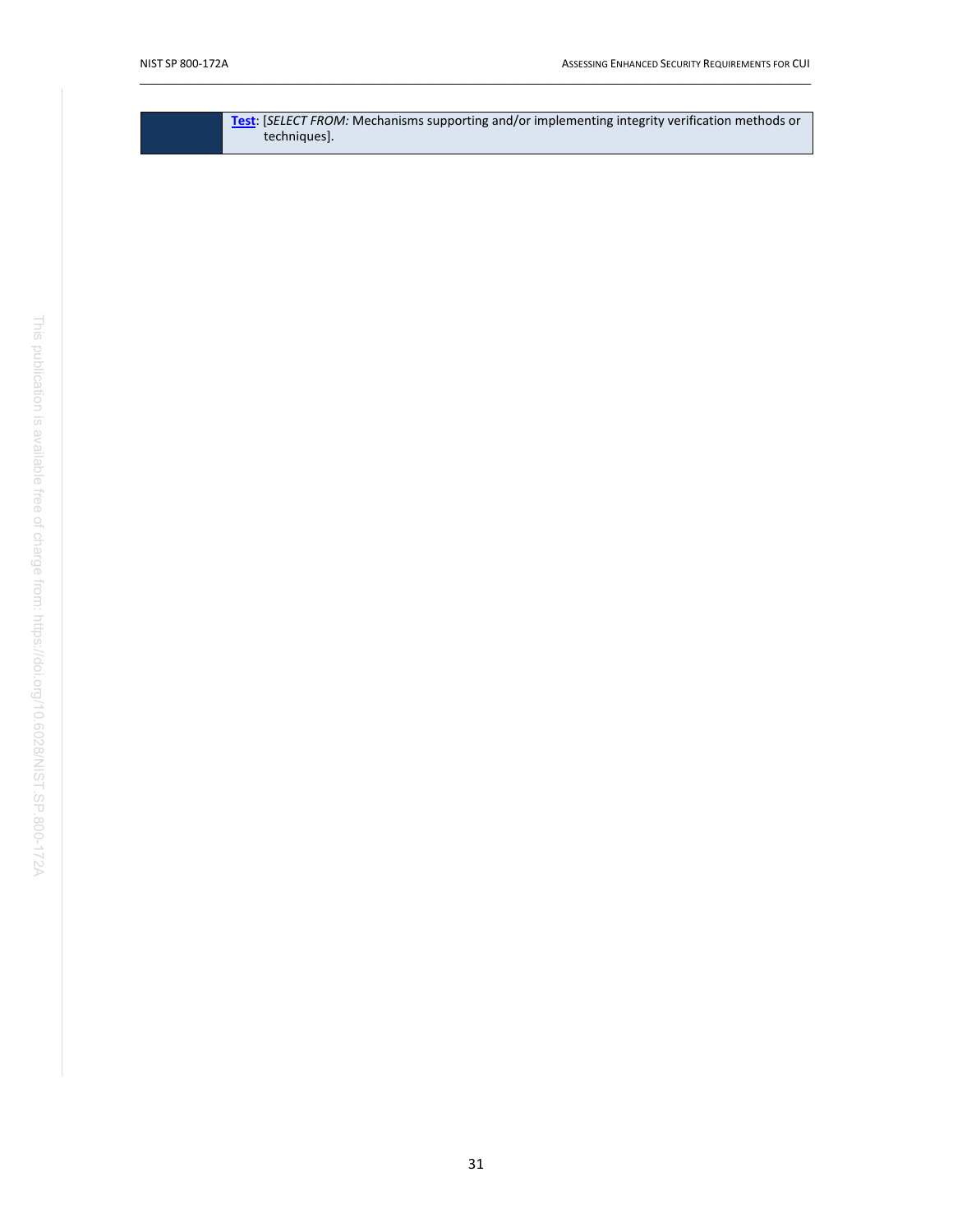# <span id="page-42-1"></span>**REFERENCES**

LAWS, EXECUTIVE ORDERS, REGULATIONS, INSTRUCTIONS, STANDARDS, AND GUIDELINES<sup>[10](#page-42-4)</sup>

<span id="page-42-8"></span><span id="page-42-6"></span><span id="page-42-2"></span><span id="page-42-0"></span>

| <b>LAWS AND EXECUTIVE ORDERS</b> |                                                                                                                                                                                                                                                                                                   |  |
|----------------------------------|---------------------------------------------------------------------------------------------------------------------------------------------------------------------------------------------------------------------------------------------------------------------------------------------------|--|
| [FISMA]                          | Federal Information Security Modernization Act (P.L. 113-283), December<br>2014.<br>https://www.govinfo.gov/app/details/PLAW-113publ283                                                                                                                                                           |  |
| [FOIA96]                         | Freedom of Information Act (FOIA), 5 U.S.C. § 552, As Amended By Public<br>Law No. 104-231, 110 Stat. 3048, Electronic Freedom of Information Act<br>Amendments of 1996.<br>https://www.govinfo.gov/app/details/PLAW-104publ231                                                                   |  |
| [44 USC 3502]                    | Title 44 U.S. Code, Sec. 3502, Definitions. 2017 ed.<br>https://www.govinfo.gov/app/details/USCODE-2017-title44/USCODE-2017-title44-<br>chap35-subchapl-sec3502                                                                                                                                   |  |
| [44 USC 3552]                    | Title 44 U.S. Code, Sec. 3552, Definitions. 2017 ed.<br>https://www.govinfo.gov/app/details/USCODE-2017-title44/USCODE-2017-title44-<br>chap35-subchapII-sec3552                                                                                                                                  |  |
| [EO 13526]                       | Executive Order 13526 (2009) Classified National Security Information. (The<br>White House, Washington, DC), DCPD-200901022, December 29, 2009.<br>https://www.govinfo.gov/app/details/DCPD-200901022                                                                                             |  |
| [EO 13556]                       | Executive Order 13556 (2010) Controlled Unclassified Information. (The<br>White House, Washington, DC), DCPD-201000942, November 4, 2010.<br>https://www.govinfo.gov/app/details/DCPD-201000942                                                                                                   |  |
|                                  | POLICIES, REGULATIONS, AND DIRECTIVES                                                                                                                                                                                                                                                             |  |
| [32 CFR 2002]                    | 32 CFR Part 2002, Controlled Unclassified Information, September 2016.<br>https://www.govinfo.gov/app/details/CFR-2017-title32-vol6/CFR-2017-title32-<br>vol6-part2002/summary                                                                                                                    |  |
| [OMB A-130]                      | Office of Management and Budget (2016) Managing Information as a<br>Strategic Resource. (The White House, Washington, DC), OMB Circular A-<br>130, July 2016.<br>https://obamawhitehouse.archives.gov/sites/default/files/omb/assets/OMB/circul<br>ars/a130/a130revised.pdf                       |  |
| [OMB M-19-03]                    | Office of Management and Budget (2018) Strengthening the Cybersecurity<br>of Federal Agencies by enhancing the High Value Asset Program. (The White<br>House, Washington, DC), OMB Memorandum M-19-03, December 10,<br>2018.<br>https://www.whitehouse.gov/wp-content/uploads/2018/12/M-19-03.pdf |  |

<span id="page-42-7"></span><span id="page-42-5"></span><span id="page-42-4"></span><span id="page-42-3"></span><sup>&</sup>lt;sup>10</sup> References in this section without specific publication dates or revision numbers are assumed to refer to the most recent updates to those publications.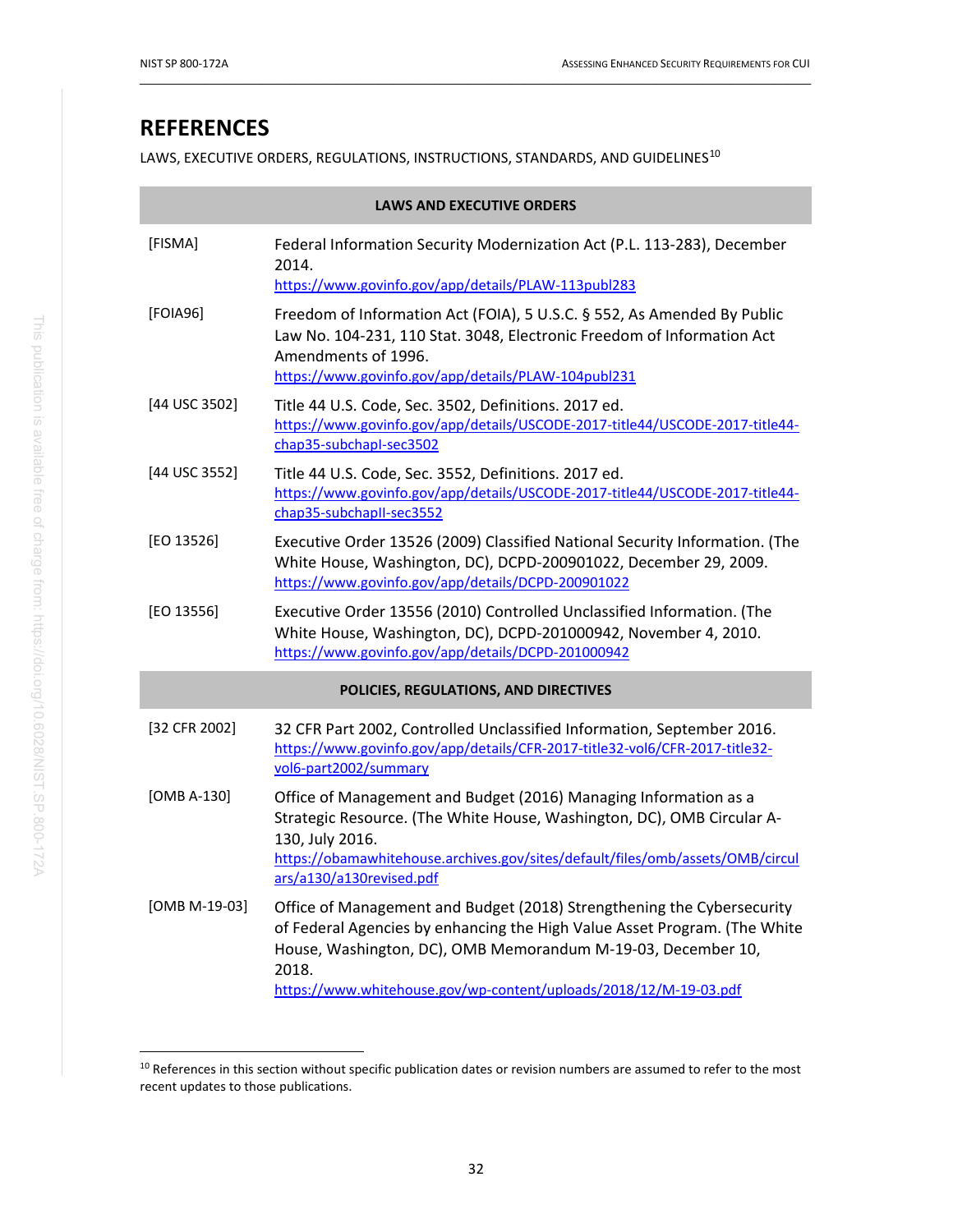<span id="page-43-6"></span><span id="page-43-5"></span><span id="page-43-4"></span><span id="page-43-3"></span><span id="page-43-2"></span><span id="page-43-1"></span><span id="page-43-0"></span>

| [CNSSI 4009]    | Committee on National Security Systems (2015) Committee on National<br>Security Systems (CNSS) Glossary. (National Security Agency, Fort George G.<br>Meade, MD), CNSS Instruction 4009.<br>https://www.cnss.gov/CNSS/issuances/Instructions.cfm                                                                                     |
|-----------------|--------------------------------------------------------------------------------------------------------------------------------------------------------------------------------------------------------------------------------------------------------------------------------------------------------------------------------------|
|                 | STANDARDS, GUIDELINES, AND REPORTS                                                                                                                                                                                                                                                                                                   |
| $[ISO 15408-1]$ | International Organization for Standardization/International<br>Electrotechnical Commission 15408-1:2009, Information technology -<br>Security techniques $-$ Evaluation criteria for IT security $-$ Part 1:<br>Introduction and general model, April 2017.<br>https://www.commoncriteriaportal.org/files/ccfiles/CCPART1V3.1R5.pdf |
| [FIPS 140-3]    | National Institute of Standards and Technology (2019) Security<br>Requirements for Cryptographic Modules. (U.S. Department of Commerce,<br>Washington, DC), Federal Information Processing Standards Publication<br>(FIPS) 140-3.<br>https://doi.org/10.6028/NIST.FIPS.140-3                                                         |
| [FIPS 199]      | National Institute of Standards and Technology (2004) Standards for<br>Security Categorization of Federal Information and Information Systems.<br>(U.S. Department of Commerce, Washington, DC), Federal Information<br>Processing Standards Publication (FIPS) 199.<br>https://doi.org/10.6028/NIST.FIPS.199                        |
| [FIPS 200]      | National Institute of Standards and Technology (2006) Minimum Security<br>Requirements for Federal Information and Information Systems. (U.S.<br>Department of Commerce, Washington, DC), Federal Information<br>Processing Standards Publication (FIPS) 200.<br>https://doi.org/10.6028/NIST.FIPS.200                               |
| $[SP 800-30]$   | Joint Task Force Transformation Initiative (2012) Guide for Conducting Risk<br>Assessments. (National Institute of Standards and Technology,<br>Gaithersburg, MD), NIST Special Publication (SP) 800-30, Rev. 1.<br>https://doi.org/10.6028/NIST.SP.800-30r1                                                                         |
| [SP 800-37]     | Joint Task Force (2018) Risk Management Framework for Information<br>Systems and Organizations: A System Life Cycle Approach for Security and<br>Privacy. (National Institute of Standards and Technology, Gaithersburg,<br>MD), NIST Special Publication (SP) 800-37, Rev. 2.<br>https://doi.org/10.6028/NIST.SP.800-37r2           |
| $[SP 800-39]$   | Joint Task Force Transformation Initiative (2011) Managing Information<br>Security Risk: Organization, Mission, and Information System View.<br>(National Institute of Standards and Technology, Gaithersburg, MD), NIST<br>Special Publication (SP) 800-39.<br>https://doi.org/10.6028/NIST.SP.800-39                               |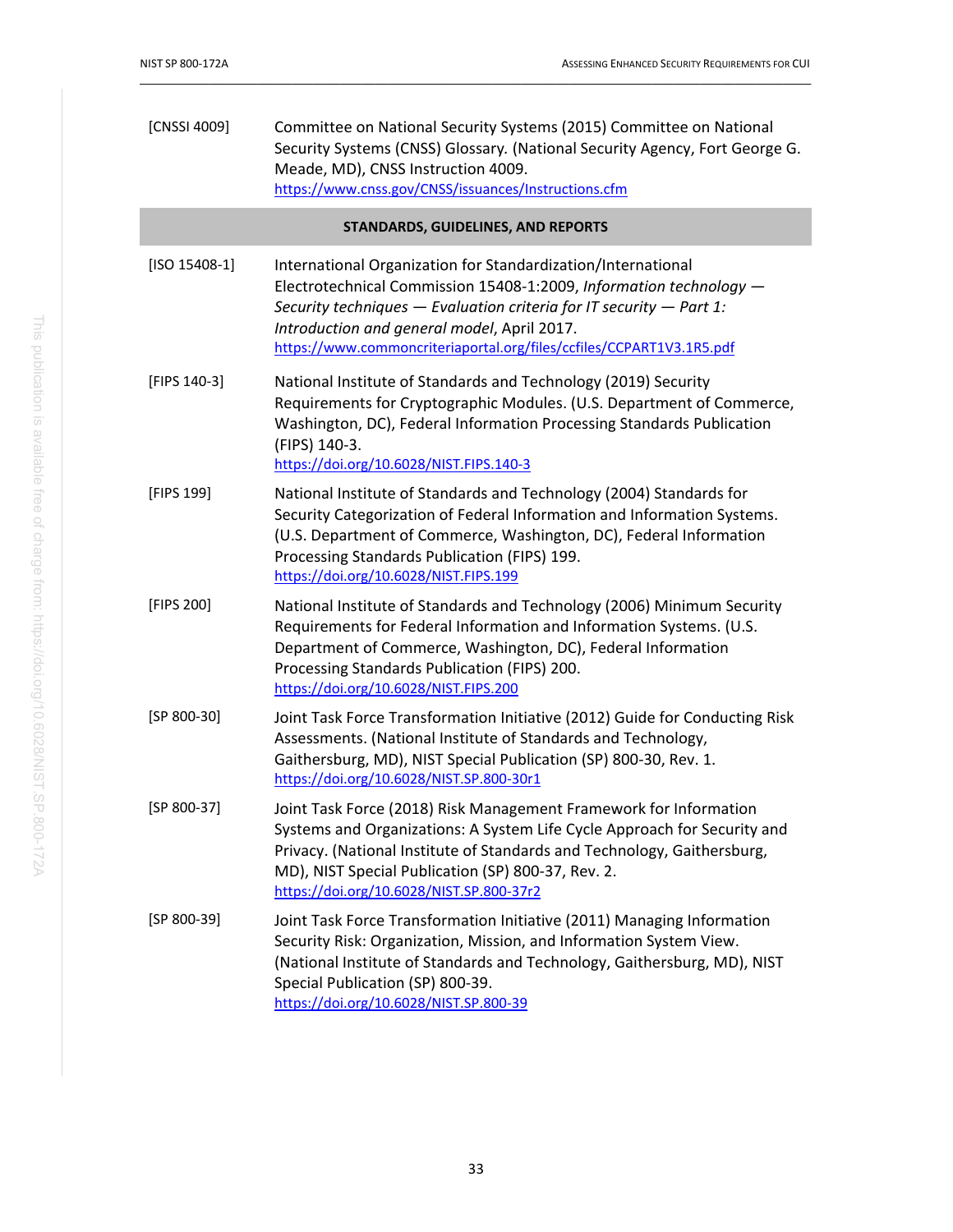<span id="page-44-8"></span><span id="page-44-7"></span><span id="page-44-6"></span><span id="page-44-5"></span><span id="page-44-4"></span><span id="page-44-3"></span><span id="page-44-2"></span><span id="page-44-1"></span><span id="page-44-0"></span>

| $[SP 800-53]$                                  | Joint Task Force (2020) Security and Privacy Controls for Information<br>Systems and Organizations. (National Institute of Standards and<br>Technology, Gaithersburg, MD), NIST Special Publication (SP) 800-53, Rev.<br>5, Includes updates as of December 10, 2020.<br>https://doi.org/10.6028/NIST.SP.800-53r5                                                               |  |
|------------------------------------------------|---------------------------------------------------------------------------------------------------------------------------------------------------------------------------------------------------------------------------------------------------------------------------------------------------------------------------------------------------------------------------------|--|
| [SP 800-53A]                                   | Joint Task Force (2022) Assessing Security and Privacy Controls in<br>Information Systems and Organizations. (National Institute of Standards<br>and Technology, Gaithersburg, MD), NIST Special Publication (SP) 800-53A,<br>Rev. 5<br>https://csrc.nist.gov/publications/detail/sp/800-53a/rev-5/final                                                                        |  |
| [SP 800-128]                                   | Johnson LA, Dempsey KL, Ross RS, Gupta S, Bailey D (2011) Guide for<br>Security-Focused Configuration Management of Information Systems.<br>(National Institute of Standards and Technology, Gaithersburg, MD), NIST<br>Special Publication (SP) 800-128.<br>https://doi.org/10.6028/NIST.SP.800-128                                                                            |  |
| [SP 800-150]                                   | Johnson CS, Waltermire DA, Badger ML, Skorupka C, Snyder J (2016) Guide<br>to Cyber Threat Information Sharing. (National Institute of Standards and<br>Technology, Gaithersburg, MD), NIST Special Publication (SP) 800-150.<br>https://doi.org/10.6028/NIST.SP.800-150                                                                                                        |  |
| $[SP 800-160-2]$                               | Ross RS, Pillitteri VY, Graubart R, Bodeau D, McQuaid R (2021) Developing<br>Cyber Resilient Systems: A Systems Security Engineering Approach.<br>(National Institute of Standards and Technology, Gaithersburg, MD), NIST<br>Special Publication (SP) 800-160, Vol. 2, Rev. 1.<br>https://doi.org/10.6028/NIST.SP.800-160v2r1                                                  |  |
| [SP 800-171]                                   | Ross RS, Pillitteri VY, Dempsey KL, Riddle M, Guissanie G (2020) Protecting<br>Controlled Unclassified Information in Nonfederal Systems and<br>Organizations. (National Institute of Standards and Technology,<br>Gaithersburg, MD), NIST Special Publication (SP) 800-171, Rev. 2. Includes<br>updates as of Jan. 28, 2021.<br>https://doi.org/10.6028/NIST.SP.800-171r2      |  |
| $[SP 800-172]$                                 | Ross RS, Pillitteri VY, Guissanie G, Wagner R, Graubart R, Bodeau (2021)<br>Enhanced Security Requirements for Protecting Controlled Unclassified<br>Information: A Supplement to NIST Special Publication 800-171. (National<br>Institute of Standards and Technology, Gaithersburg, MD), NIST Special<br>Publication (SP) 800-172.<br>https://doi.org/10.6028/NIST.SP.800-172 |  |
| <b>MISCELLANEOUS PUBLICATIONS AND WEBSITES</b> |                                                                                                                                                                                                                                                                                                                                                                                 |  |
| [DOD ACQ]                                      | Department of Defense, Defense Acquisition University (2020), DAU<br>Glossary of Defense Acquisition Acronyms and Terms.<br>https://www.dau.edu/glossary/Pages/Glossary.aspx                                                                                                                                                                                                    |  |
| [NARA CUI]                                     | National Archives and Records Administration (2019) Controlled<br>Unclassified Information (CUI) Registry.<br>https://www.archives.gov/cui                                                                                                                                                                                                                                      |  |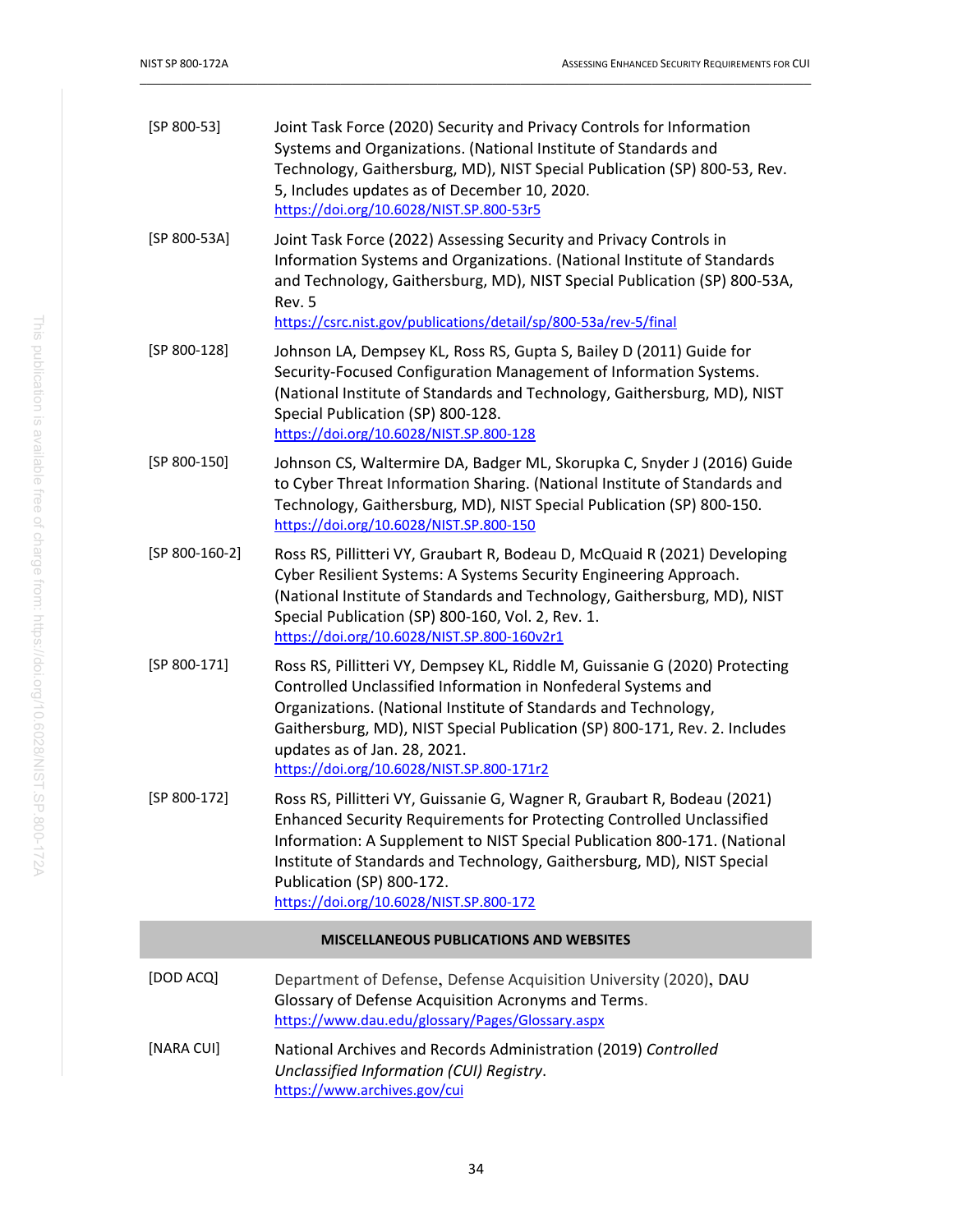<span id="page-45-0"></span>[Richards09] Richards MG, Hastings DE, Rhodes DH, Ross AM, Weigel AL (2009) Design for Survivability: Concept Generation and Evaluation in Dynamic Tradespace Exploration. *Second International Symposium on Engineering Systems* (Massachusetts Institute of Technology, Cambridge, MA). [https://pdfs.semanticscholar.org/3734/7b58123c16e84e2f51a4e172ddee0a8755c](https://pdfs.semanticscholar.org/3734/7b58123c16e84e2f51a4e172ddee0a8755c0.pdf) [0.pdf](https://pdfs.semanticscholar.org/3734/7b58123c16e84e2f51a4e172ddee0a8755c0.pdf)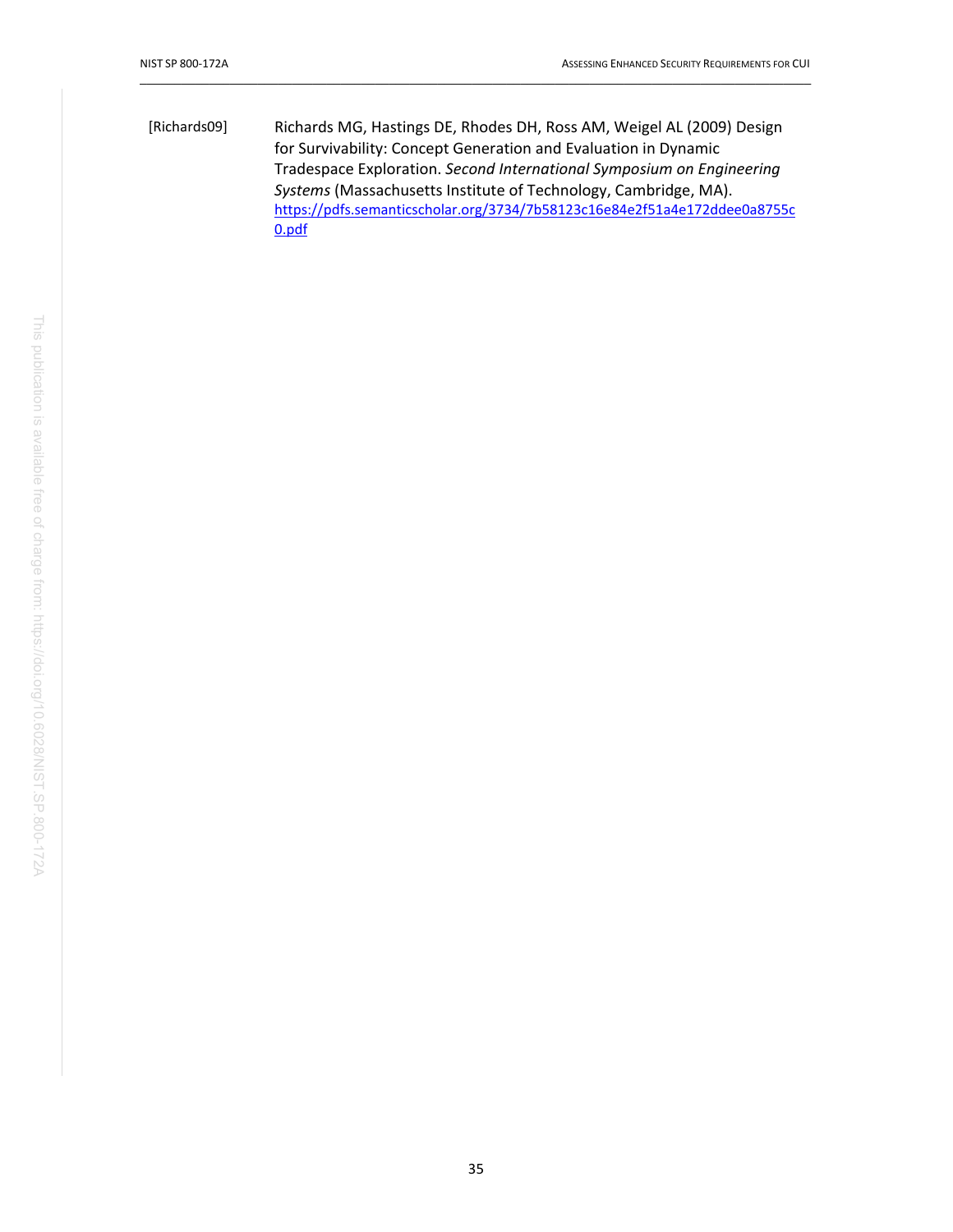### **APPENDIX A**

# <span id="page-46-0"></span>**GLOSSARY**

COMMON TERMS AND DEFINITIONS

ppendix A provides definitions for security terminology used within SP 800-172A. Unless specifically defined in this glossary, all terms used in this publication are consistent with ppendix A provides definitions for security terminology used within SP 800-172A. Unles<br>specifically defined in this glossary, all terms used in this publication are consistent with<br>the definitions contained in the *Nationa* 

| advanced persistent<br>threat<br>$[SP 800-39]$ | An adversary that possesses sophisticated levels of expertise and<br>significant resources which allow it to create opportunities to<br>achieve its objectives by using multiple attack vectors including,<br>for example, cyber, physical, and deception. These objectives<br>typically include establishing and extending footholds within the<br>IT infrastructure of the targeted organizations for purposes of<br>exfiltrating information, undermining or impeding critical aspects<br>of a mission, program, or organization; or positioning itself to<br>carry out these objectives in the future. The advanced persistent<br>threat pursues its objectives repeatedly over an extended<br>period; adapts to defenders' efforts to resist it; and is<br>determined to maintain the level of interaction needed to<br>execute its objectives. |
|------------------------------------------------|------------------------------------------------------------------------------------------------------------------------------------------------------------------------------------------------------------------------------------------------------------------------------------------------------------------------------------------------------------------------------------------------------------------------------------------------------------------------------------------------------------------------------------------------------------------------------------------------------------------------------------------------------------------------------------------------------------------------------------------------------------------------------------------------------------------------------------------------------|
| agency<br>$[OMB A-130]$                        | Any executive agency or department, military department,<br>Federal Government corporation, Federal Government-<br>controlled corporation, or other establishment in the Executive<br>Branch of the Federal Government, or any independent<br>regulatory agency.                                                                                                                                                                                                                                                                                                                                                                                                                                                                                                                                                                                     |
| assessment                                     | See security control assessment.                                                                                                                                                                                                                                                                                                                                                                                                                                                                                                                                                                                                                                                                                                                                                                                                                     |
| assessor                                       | See security control assessor.                                                                                                                                                                                                                                                                                                                                                                                                                                                                                                                                                                                                                                                                                                                                                                                                                       |
| audit log                                      | A chronological record of system activities, including records of<br>system accesses and operations performed in a given period.                                                                                                                                                                                                                                                                                                                                                                                                                                                                                                                                                                                                                                                                                                                     |
| audit record                                   | An individual entry in an audit log related to an audited event.                                                                                                                                                                                                                                                                                                                                                                                                                                                                                                                                                                                                                                                                                                                                                                                     |
| authentication<br>[FIPS 200, Adapted]          | Verifying the identity of a user, process, or device, often as a<br>prerequisite to allowing access to resources in a system.                                                                                                                                                                                                                                                                                                                                                                                                                                                                                                                                                                                                                                                                                                                        |
| availability<br>[44 USC 3552]                  | Ensuring timely and reliable access to and use of information.                                                                                                                                                                                                                                                                                                                                                                                                                                                                                                                                                                                                                                                                                                                                                                                       |
| baseline configuration                         | A documented set of specifications for a system or a<br>configuration item within a system that has been formally<br>reviewed and agreed on at a given point in time and which can<br>only be changed through change control procedures.                                                                                                                                                                                                                                                                                                                                                                                                                                                                                                                                                                                                             |
| bidirectional<br>authentication                | Two parties authenticating each other at the same time. Also<br>known as mutual authentication or two-way authentication.                                                                                                                                                                                                                                                                                                                                                                                                                                                                                                                                                                                                                                                                                                                            |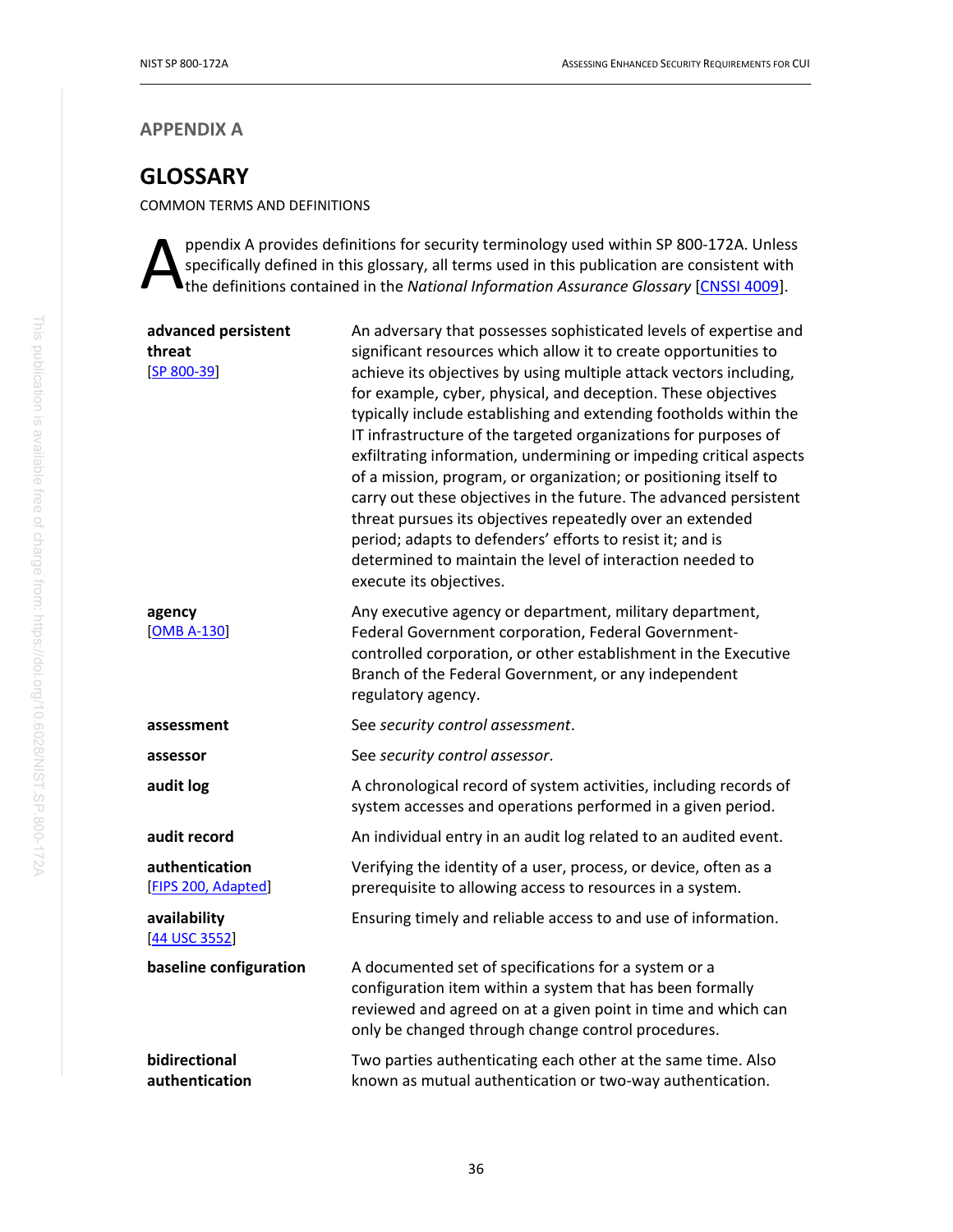| boundary                                             | Physical or logical perimeter of a system.                                                                                                                                                                                                                                                                                                                                                                                                              |
|------------------------------------------------------|---------------------------------------------------------------------------------------------------------------------------------------------------------------------------------------------------------------------------------------------------------------------------------------------------------------------------------------------------------------------------------------------------------------------------------------------------------|
| component                                            | See system component.                                                                                                                                                                                                                                                                                                                                                                                                                                   |
| confidentiality<br>[44 USC 3552]                     | Preserving authorized restrictions on information access and<br>disclosure, including means for protecting personal privacy and<br>proprietary information.                                                                                                                                                                                                                                                                                             |
| configuration<br>management                          | A collection of activities focused on establishing and maintaining<br>the integrity of information technology products and systems<br>through the control of processes for initializing, changing, and<br>monitoring the configurations of those products and systems<br>throughout the system development life cycle.                                                                                                                                  |
| configuration settings                               | The set of parameters that can be changed in hardware,<br>software, or firmware that affect the security posture or<br>functionality of the system.                                                                                                                                                                                                                                                                                                     |
| controlled unclassified<br>information<br>[EO 13556] | Information that law, regulation, or government-wide policy<br>requires to have safeguarding or disseminating controls,<br>excluding information that is classified under Executive Order<br>13526, Classified National Security Information, December 29,<br>2009, or any predecessor or successor order, or the Atomic<br>Energy Act of 1954, as amended.                                                                                             |
| <b>CUI categories</b><br>[32 CFR 2002]               | Those types of information for which laws, regulations, or<br>government-wide policies require or permit agencies to exercise<br>safeguarding or dissemination controls, and which the CUI<br>Executive Agent has approved and listed in the CUI Registry.                                                                                                                                                                                              |
| <b>CUI Executive Agent</b><br>[32 CFR 2002]          | The National Archives and Records Administration (NARA), which<br>implements the executive branch-wide CUI Program and<br>oversees federal agency actions to comply with Executive Order<br>13556. NARA has delegated this authority to the Director of the<br>Information Security Oversight Office (ISOO).                                                                                                                                            |
| <b>CUI program</b><br>$[32$ CFR 2002]                | The executive branch-wide program to standardize CUI handling<br>by all federal agencies. The program includes the rules,<br>organization, and procedures for CUI, established by Executive<br>Order 13556, 32 CFR Part 2002, and the CUI Registry.                                                                                                                                                                                                     |
| <b>CUI registry</b><br>[32 CFR 2002]                 | The online repository for all information, guidance, policy, and<br>requirements on handling CUI, including everything issued by the<br>CUI Executive Agent other than 32 CFR Part 2002. Among other<br>information, the CUI Registry identifies all approved CUI<br>categories and subcategories, provides general descriptions for<br>each, identifies the basis for controls, establishes markings, and<br>includes guidance on handling procedures. |
| cyber-physical system                                | Interacting digital, analog, physical, and human components<br>engineered for function through integrated physics and logic.                                                                                                                                                                                                                                                                                                                            |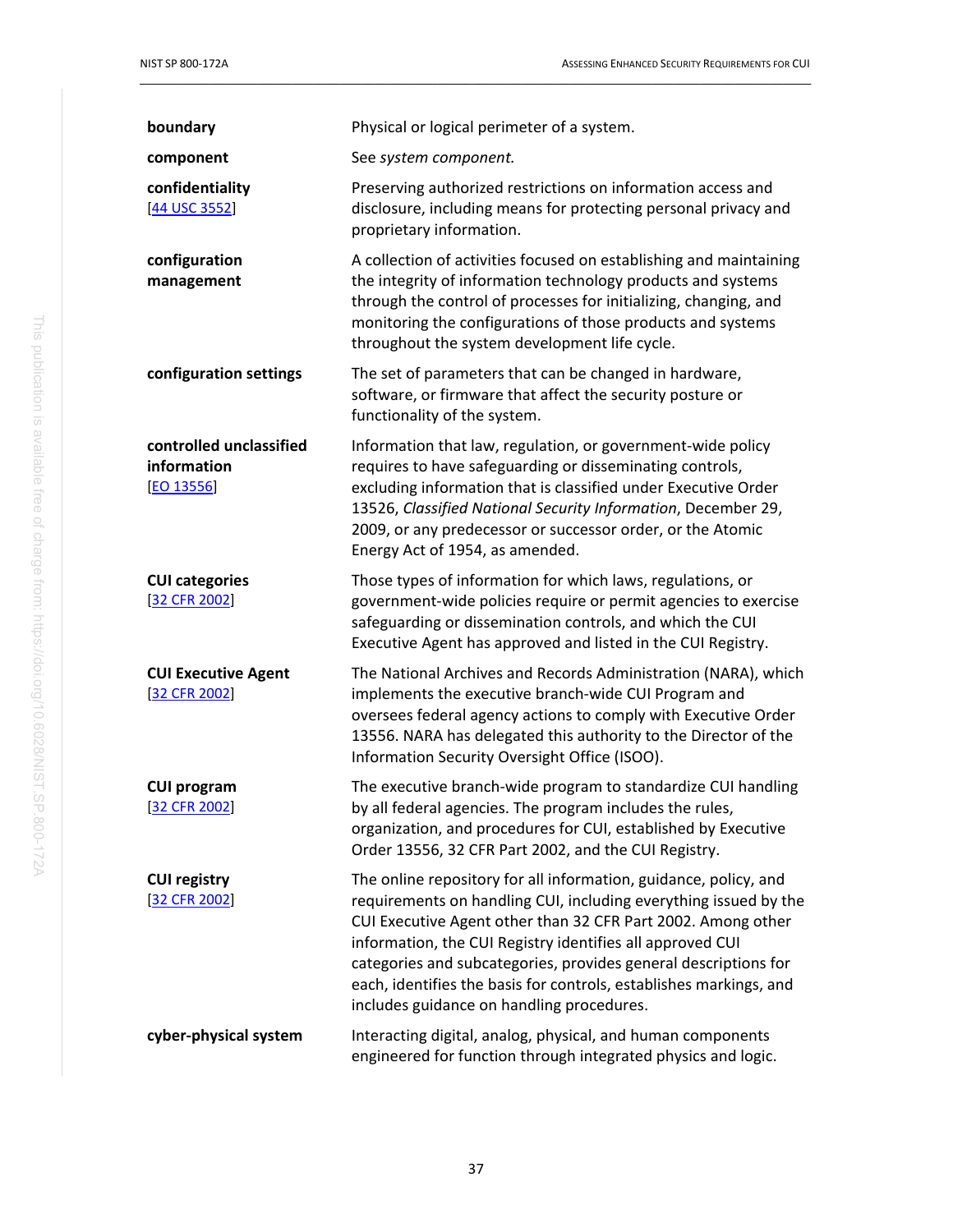| cyber resiliency<br>$[SP 800-160-2]$                   | The ability to anticipate, withstand, recover from, and adapt to<br>adverse conditions, stresses, attacks, or compromises on<br>systems that use or are enabled by cyber resources. Cyber<br>resiliency is intended to enable mission or business objectives<br>that depend on cyber resources to be achieved in a contested<br>cyber environment.<br>Note: Cyber resiliency can be a property of a system, network, service,<br>system-of-systems, mission or business function, organization, critical<br>infrastructure sector or sub-sector, region, or nation. |
|--------------------------------------------------------|---------------------------------------------------------------------------------------------------------------------------------------------------------------------------------------------------------------------------------------------------------------------------------------------------------------------------------------------------------------------------------------------------------------------------------------------------------------------------------------------------------------------------------------------------------------------|
| damage-limiting<br>operations                          | Procedural and operational measures that use system<br>capabilities to maximize the ability of an organization to detect<br>successful system compromises by an adversary and to limit the<br>effects of such compromises (both detected and undetected).                                                                                                                                                                                                                                                                                                           |
| defense-in-depth                                       | Information security strategy integrating people, technology,<br>and operations capabilities to establish variable barriers across<br>multiple layers and missions of the organization.                                                                                                                                                                                                                                                                                                                                                                             |
| designing for cyber<br>resiliency and<br>survivability | Designing systems, missions, and business functions to provide<br>the capability to prepare for, withstand, recover from, and adapt<br>to compromises of cyber resources in order to maximize mission<br>or business operations.                                                                                                                                                                                                                                                                                                                                    |
| dual authorization<br>[CNSSI 4009, Adapted]            | The system of storage and handling designed to prohibit<br>individual access to certain resources by requiring the presence<br>and actions of at least two authorized persons, each capable of<br>detecting incorrect or unauthorized security procedures with<br>respect to the task being performed.                                                                                                                                                                                                                                                              |
| enhanced security<br>requirements                      | Security requirements that are to be implemented in addition to<br>the basic and derived security requirements in SP 800-171. The<br>security requirements provide the foundation for a defense-in-<br>depth protection strategy that includes three mutually<br>supportive and reinforcing components: (1) penetration-<br>resistant architecture, (2) damage-limiting operations, and (3)<br>designing for cyber resiliency and survivability.                                                                                                                    |
| environment of operation<br>[SP 800-37, Adapted]       | The physical surroundings in which a system processes, stores,<br>and transmits information.                                                                                                                                                                                                                                                                                                                                                                                                                                                                        |
| executive agency<br>$[OMB A-130]$                      | An executive department specified in 5 U.S.C. Sec. 101; a military<br>department specified in 5 U.S.C. Sec. 102; an independent<br>establishment as defined in 5 U.S.C. Sec. 104(1); and a wholly<br>owned Government corporation fully subject to the provisions of<br>31 U.S.C. Chapter 91.                                                                                                                                                                                                                                                                       |
| federal agency                                         | See executive agency.                                                                                                                                                                                                                                                                                                                                                                                                                                                                                                                                               |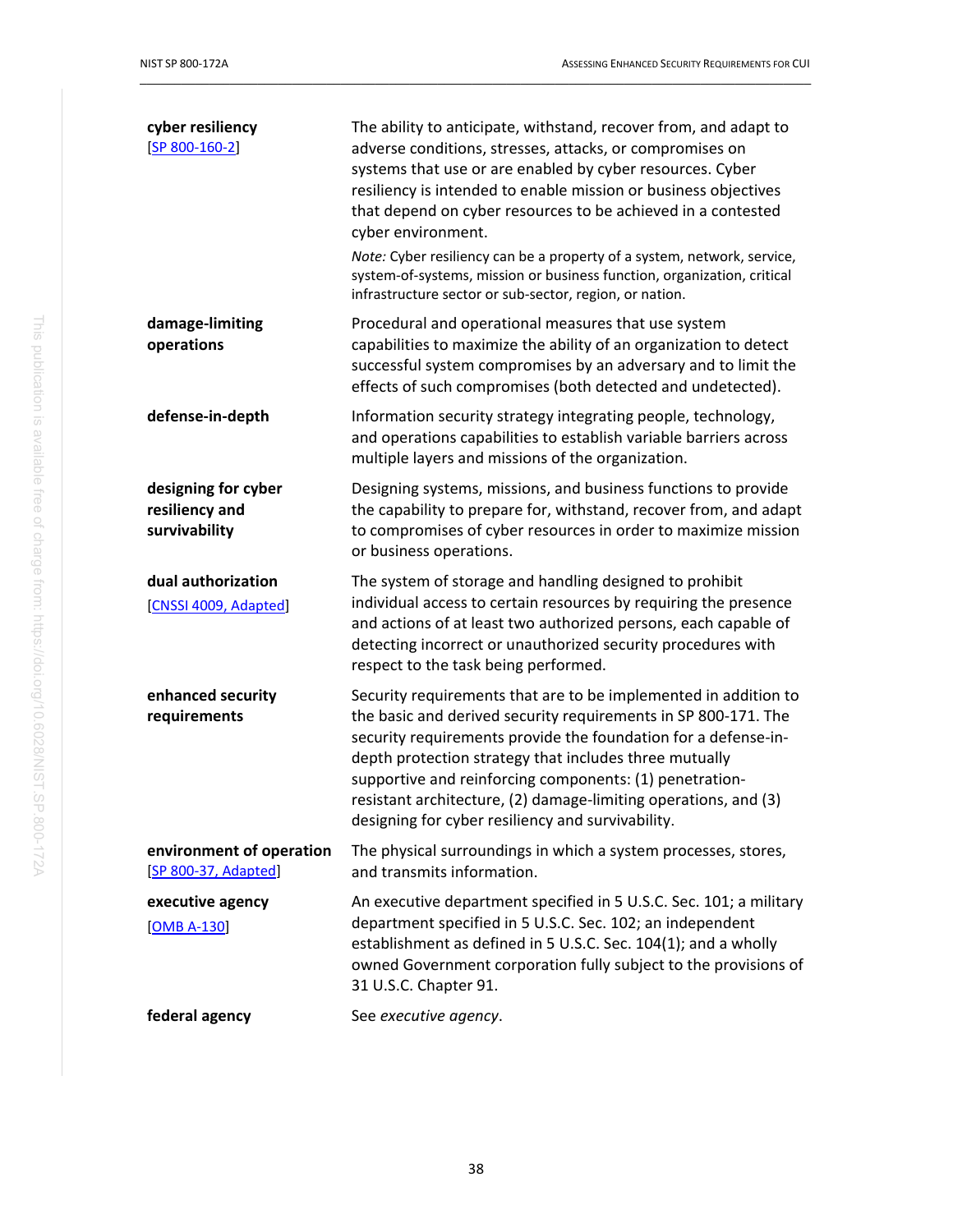| firmware                               | Computer programs and data stored in hardware-typically in<br>read-only memory (ROM) or programmable read-only memory<br>(PROM)-such that programs and data cannot be dynamically<br>written or modified during execution of the programs. See<br>hardware and software.                                                                                                                                                                         |
|----------------------------------------|--------------------------------------------------------------------------------------------------------------------------------------------------------------------------------------------------------------------------------------------------------------------------------------------------------------------------------------------------------------------------------------------------------------------------------------------------|
| hardware                               | The material physical components of a system. See software and<br>firmware.                                                                                                                                                                                                                                                                                                                                                                      |
| high value asset<br>$[OMB M-19-03]$    | A designation of federal information or a federal information<br>system when it relates to one or more of the following<br>categories:                                                                                                                                                                                                                                                                                                           |
|                                        | - Informational Value - The information or information system<br>that processes, stores, or transmits the information is of high<br>value to the Government or its adversaries.                                                                                                                                                                                                                                                                  |
|                                        | - Mission Essential - The agency that owns the information or<br>information system cannot accomplish its Primary Mission<br>Essential Functions (PMEF), as approved in accordance with<br>Presidential Policy Directive 40 (PPD-40) National Continuity<br>Policy, within expected timelines without the information or<br>information system.                                                                                                  |
|                                        | - Federal Civilian Enterprise Essential (FCEE) - The information or<br>information system serves a critical function in maintaining the<br>security and resilience of the federal civilian enterprise.                                                                                                                                                                                                                                           |
| impact                                 | With respect to security, the effect on organizational operations,<br>organizational assets, individuals, other organizations, or the<br>Nation (including the national security interests of the United<br>States) of a loss of confidentiality, integrity, or availability of<br>information or a system. With respect to privacy, the adverse<br>effects that individuals could experience when an information<br>system processes their PII. |
| incident<br>[44 USC 3552]              | An occurrence that actually or imminently jeopardizes, without<br>lawful authority, the confidentiality, integrity, or availability of<br>information or an information system; or constitutes a violation<br>or imminent threat of violation of law, security policies, security<br>procedures, or acceptable use policies.                                                                                                                     |
| information<br>[OMB A-130]             | Any communication or representation of knowledge such as<br>facts, data, or opinions in any medium or form, including textual,<br>numerical, graphic, cartographic, narrative, electronic, or<br>audiovisual forms.                                                                                                                                                                                                                              |
| information flow control               | Procedure to ensure that information transfers within a system<br>are not made in violation of the security policy.                                                                                                                                                                                                                                                                                                                              |
| information resources<br>[44 USC 3502] | Information and related resources, such as personnel,<br>equipment, funds, and information technology.                                                                                                                                                                                                                                                                                                                                           |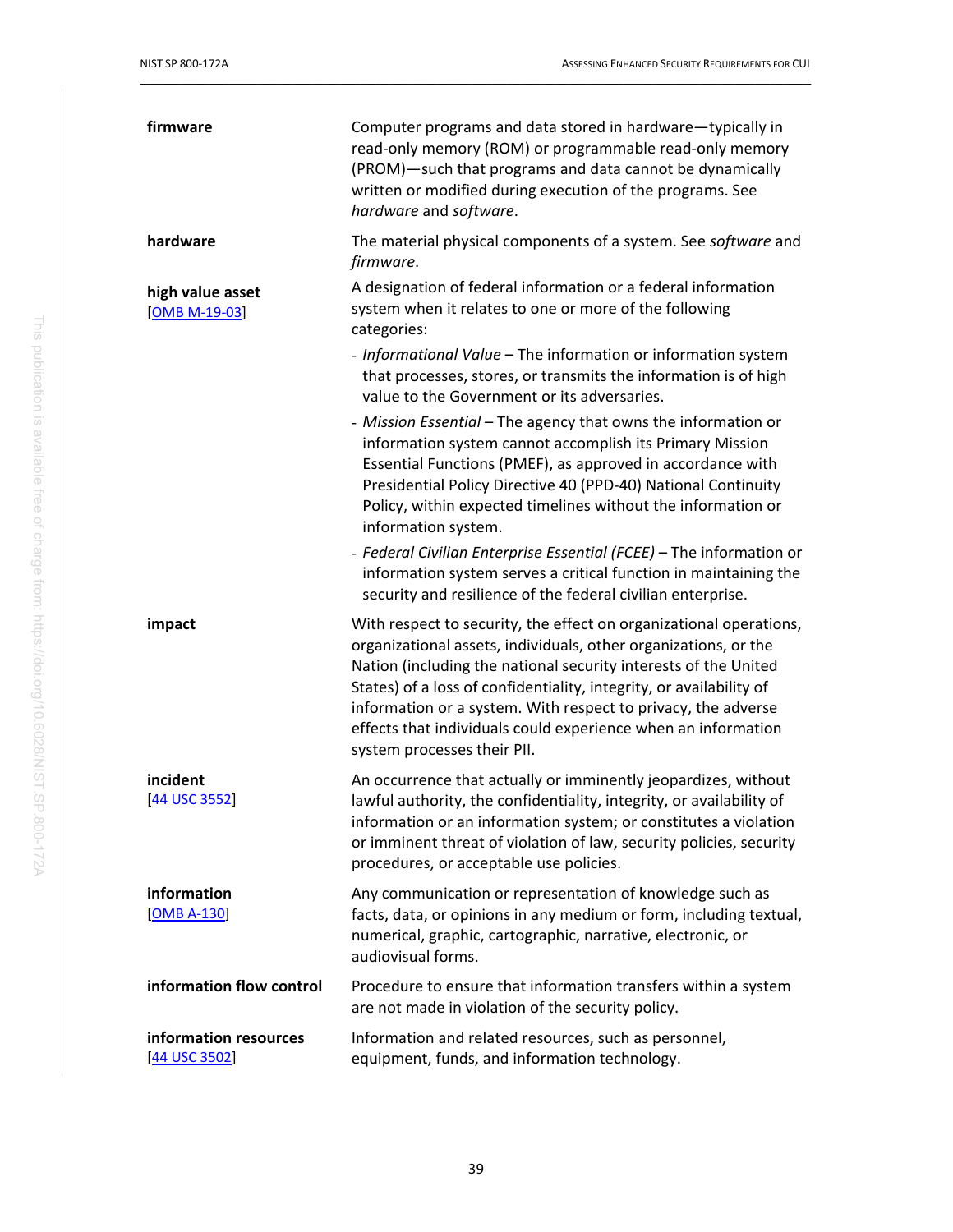| information security<br>[44 USC 3552]   | The protection of information and systems from unauthorized<br>access, use, disclosure, disruption, modification, or destruction<br>in order to provide confidentiality, integrity, and availability.                                                                                                                                                                                                                                                                                                                                                                                                                                                                                                                                                                                                                                                                                                                                                                                                                                                                                                                                                                                                                                                                                                                  |
|-----------------------------------------|------------------------------------------------------------------------------------------------------------------------------------------------------------------------------------------------------------------------------------------------------------------------------------------------------------------------------------------------------------------------------------------------------------------------------------------------------------------------------------------------------------------------------------------------------------------------------------------------------------------------------------------------------------------------------------------------------------------------------------------------------------------------------------------------------------------------------------------------------------------------------------------------------------------------------------------------------------------------------------------------------------------------------------------------------------------------------------------------------------------------------------------------------------------------------------------------------------------------------------------------------------------------------------------------------------------------|
| information system<br>[44 USC 3502]     | A discrete set of information resources organized for the<br>collection, processing, maintenance, use, sharing, dissemination,<br>or disposition of information.                                                                                                                                                                                                                                                                                                                                                                                                                                                                                                                                                                                                                                                                                                                                                                                                                                                                                                                                                                                                                                                                                                                                                       |
| information technology<br>$[OMB A-130]$ | Any services, equipment, or interconnected system(s) or<br>subsystem(s) of equipment that are used in the automatic<br>acquisition, storage, analysis, evaluation, manipulation,<br>management, movement, control, display, switching,<br>interchange, transmission, or reception of data or information by<br>the agency. For purposes of this definition, such services or<br>equipment if used by the agency directly or is used by a<br>contractor under a contract with the agency that requires its<br>use; or to a significant extent, its use in the performance of a<br>service or the furnishing of a product. Information technology<br>includes computers, ancillary equipment (including imaging<br>peripherals, input, output, and storage devices necessary for<br>security and surveillance), peripheral equipment designed to be<br>controlled by the central processing unit of a computer,<br>software, firmware and similar procedures, services (including<br>cloud computing and help-desk services or other professional<br>services which support any point of the life cycle of the<br>equipment or service), and related resources. Information<br>technology does not include any equipment that is acquired by a<br>contractor incidental to a contract which does not require its<br>use. |
| integrity<br>[44 USC 3552]              | Guarding against improper information modification or<br>destruction, and includes ensuring information non-repudiation<br>and authenticity.                                                                                                                                                                                                                                                                                                                                                                                                                                                                                                                                                                                                                                                                                                                                                                                                                                                                                                                                                                                                                                                                                                                                                                           |
| internet of things                      | The network of devices that contain the hardware, software,<br>firmware, and actuators which allow the devices to connect,<br>interact, and freely exchange data and information.                                                                                                                                                                                                                                                                                                                                                                                                                                                                                                                                                                                                                                                                                                                                                                                                                                                                                                                                                                                                                                                                                                                                      |
| malicious code                          | Software or firmware intended to perform an unauthorized<br>process that will have an adverse impact on the confidentiality,<br>integrity, or availability of a system. A virus, worm, Trojan horse,<br>or other code-based entity that infects a host. Spyware and<br>some forms of adware are also examples of malicious code.                                                                                                                                                                                                                                                                                                                                                                                                                                                                                                                                                                                                                                                                                                                                                                                                                                                                                                                                                                                       |
| media<br><b>[FIPS 200]</b>              | Physical devices or writing surfaces including, but not limited to,<br>magnetic tapes, optical disks, magnetic disks, Large-Scale<br>Integration (LSI) memory chips, and printouts (but not including<br>display media) onto which information is recorded, stored, or<br>printed within a system.                                                                                                                                                                                                                                                                                                                                                                                                                                                                                                                                                                                                                                                                                                                                                                                                                                                                                                                                                                                                                     |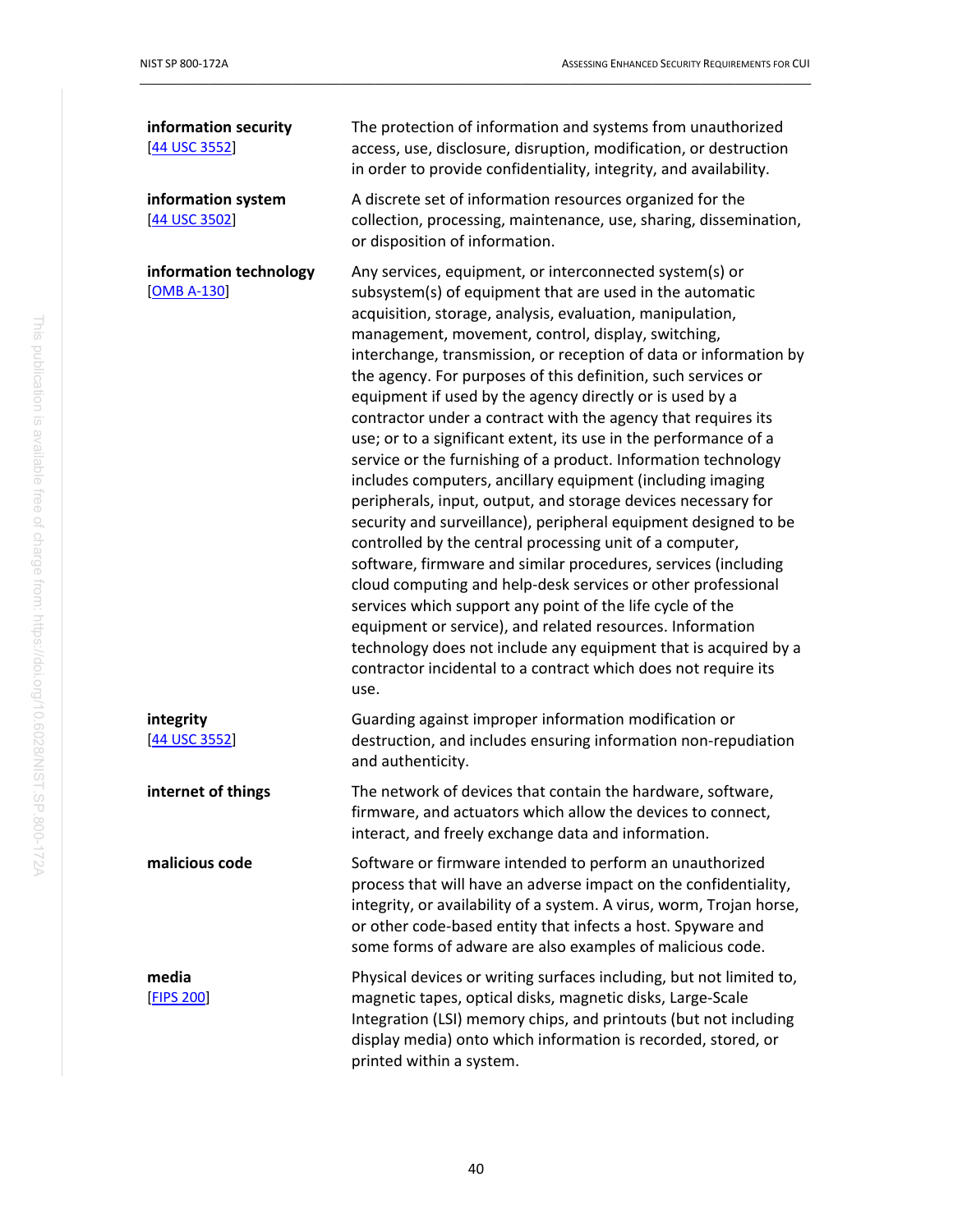| misdirection                          | The process of maintaining and employing deception resources<br>or environments and directing adversary activities to those<br>resources or environments.                                                                                                                                                                                                                                                                                            |
|---------------------------------------|------------------------------------------------------------------------------------------------------------------------------------------------------------------------------------------------------------------------------------------------------------------------------------------------------------------------------------------------------------------------------------------------------------------------------------------------------|
| multifactor<br>authentication         | Authentication using two or more different factors to achieve<br>authentication. Factors include something you know (e.g., PIN,<br>password), something you have (e.g., cryptographic<br>identification device, token), or something you are (e.g.,<br>biometric). See authenticator.                                                                                                                                                                |
| mutual authentication                 | The process of both entities involved in a transaction verifying<br>each other. See bidirectional authentication.                                                                                                                                                                                                                                                                                                                                    |
| network                               | A system implemented with a collection of interconnected<br>components. Such components may include routers, hubs,<br>cabling, telecommunications controllers, key distribution<br>centers, and technical control devices.                                                                                                                                                                                                                           |
| nonfederal organization               | An entity that owns, operates, or maintains a nonfederal system.                                                                                                                                                                                                                                                                                                                                                                                     |
| nonfederal system                     | A system that does not meet the criteria for a federal system.                                                                                                                                                                                                                                                                                                                                                                                       |
| organization<br>[FIPS 200, Adapted]   | An entity of any size, complexity, or positioning within an<br>organizational structure.                                                                                                                                                                                                                                                                                                                                                             |
| organizational system                 | A nonfederal system that processes, stores, or transmits CUI<br>associated with a critical program or high value asset.                                                                                                                                                                                                                                                                                                                              |
| penetration-resistant<br>architecture | An architecture that uses technology and procedures to limit the<br>opportunities for an adversary to compromise an organizational<br>system and to achieve a persistent presence in the system.                                                                                                                                                                                                                                                     |
| personnel security<br>$[SP 800 - 53]$ | The discipline of assessing the conduct, integrity, judgment,<br>loyalty, reliability, and stability of individuals for duties and<br>responsibilities requiring trustworthiness.                                                                                                                                                                                                                                                                    |
| privileged user                       | A user who is authorized (and, therefore, trusted) to perform<br>security-relevant functions that ordinary users are not<br>authorized to perform.                                                                                                                                                                                                                                                                                                   |
| records                               | The recordings (automated and manual) of evidence of activities<br>performed or results achieved (e.g., forms, reports, test results),<br>which serve as a basis for verifying that the organization and the<br>system are performing as intended. Also used to refer to units of<br>related data fields (i.e., groups of data fields that can be<br>accessed by a program and that contain the complete set of<br>information on particular items). |
| risk<br><b>[OMB A-130]</b>            | A measure of the extent to which an entity is threatened by a<br>potential circumstance or event, and typically is a function of: (i)<br>the adverse impact, or magnitude of harm, that would arise if<br>the circumstance or event occurs; and (ii) the likelihood of<br>occurrence.                                                                                                                                                                |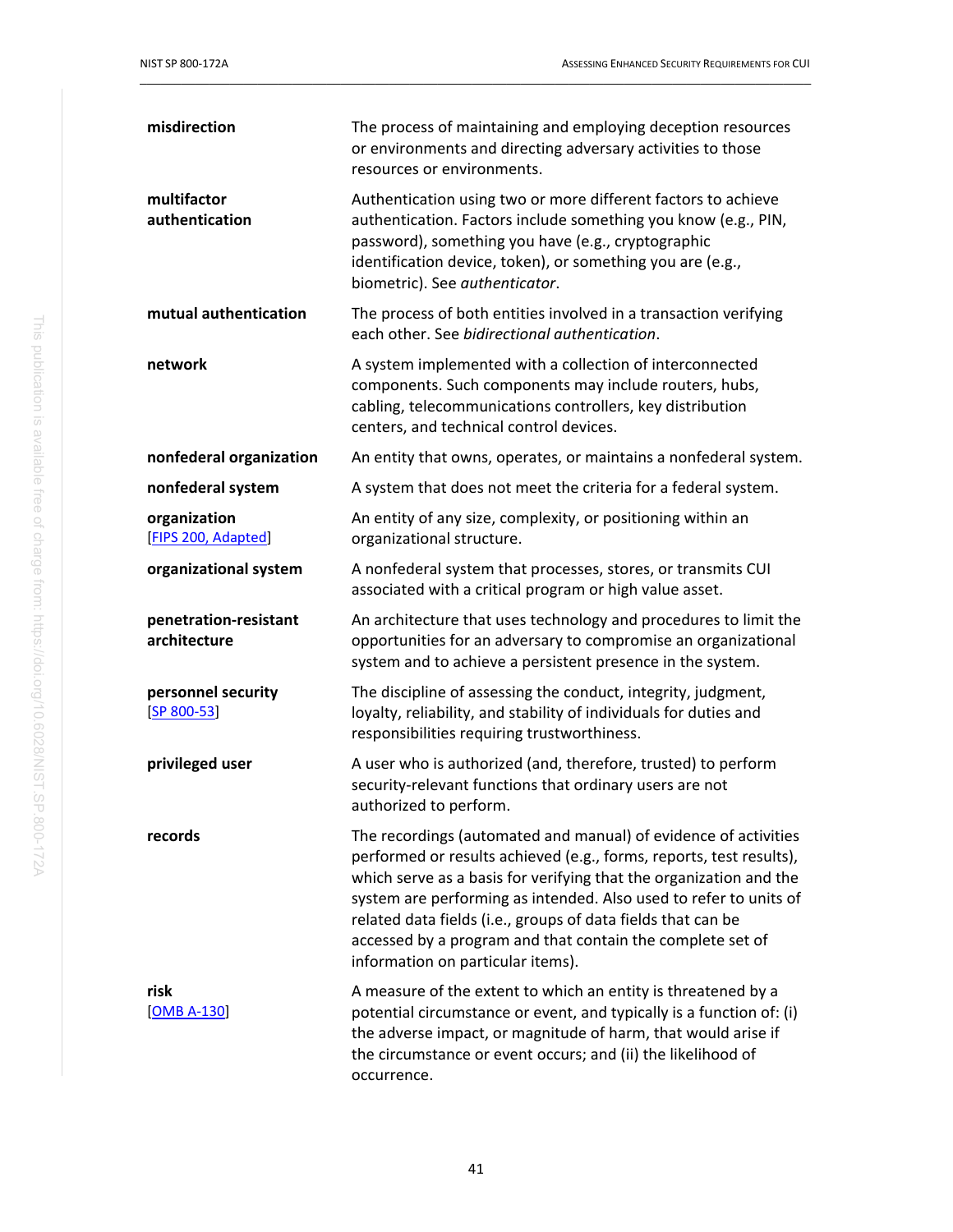| risk assessment<br>$[SP 800-30]$                | The process of identifying risks to organizational operations<br>(including mission, functions, image, reputation), organizational<br>assets, individuals, other organizations, and the Nation, resulting<br>from the operation of a system.                                                                                                                                                                                          |
|-------------------------------------------------|---------------------------------------------------------------------------------------------------------------------------------------------------------------------------------------------------------------------------------------------------------------------------------------------------------------------------------------------------------------------------------------------------------------------------------------|
| sanitization                                    | Actions taken to render data written on media unrecoverable by<br>both ordinary and, for some forms of sanitization, extraordinary<br>means.<br>Process to remove information from media such that data<br>recovery is not possible.                                                                                                                                                                                                  |
| security                                        | A condition that results from the establishment and<br>maintenance of protective measures that enable an organization<br>to perform its mission or critical functions despite risks posed by<br>threats to its use of systems. Protective measures may involve a<br>combination of deterrence, avoidance, prevention, detection,<br>recovery, and correction that should form part of the<br>organization's risk management approach. |
| security assessment                             | See security control assessment.                                                                                                                                                                                                                                                                                                                                                                                                      |
| security control<br><b>[OMB A-130]</b>          | The safeguards or countermeasures prescribed for an<br>information system or an organization to protect the<br>confidentiality, integrity, and availability of the system and its<br>information.                                                                                                                                                                                                                                     |
| security control<br>assessment<br>$[OMB A-130]$ | The testing or evaluation of security controls to determine the<br>extent to which the controls are implemented correctly,<br>operating as intended, and producing the desired outcome with<br>respect to meeting the security requirements for an information<br>system or organization.                                                                                                                                             |
| security domain<br>[CNSSI 4009, Adapted]        | A domain that implements a security policy and is administered<br>by a single authority.                                                                                                                                                                                                                                                                                                                                              |
| security functions                              | The hardware, software, or firmware of the system responsible<br>for enforcing the system security policy and supporting the<br>isolation of code and data on which the protection is based.                                                                                                                                                                                                                                          |
| security solution                               | The key design, architectural, and implementation choices made<br>by organizations to satisfy specified security requirements for<br>systems or system components.                                                                                                                                                                                                                                                                    |
| survivability<br>[Richards09]                   | The ability of a system to minimize the impact of a finite-<br>duration disturbance on value delivery (i.e., stakeholder benefit<br>at cost), achieved through the reduction of the likelihood or<br>magnitude of a disturbance; the satisfaction of a minimally<br>acceptable level of value delivery during and after a disturbance;<br>and/or a timely recovery.                                                                   |
| system component<br>$[SP 800-128]$              | A discrete identifiable information technology asset that<br>represents a building block of a system and may include<br>hardware, software, and firmware.                                                                                                                                                                                                                                                                             |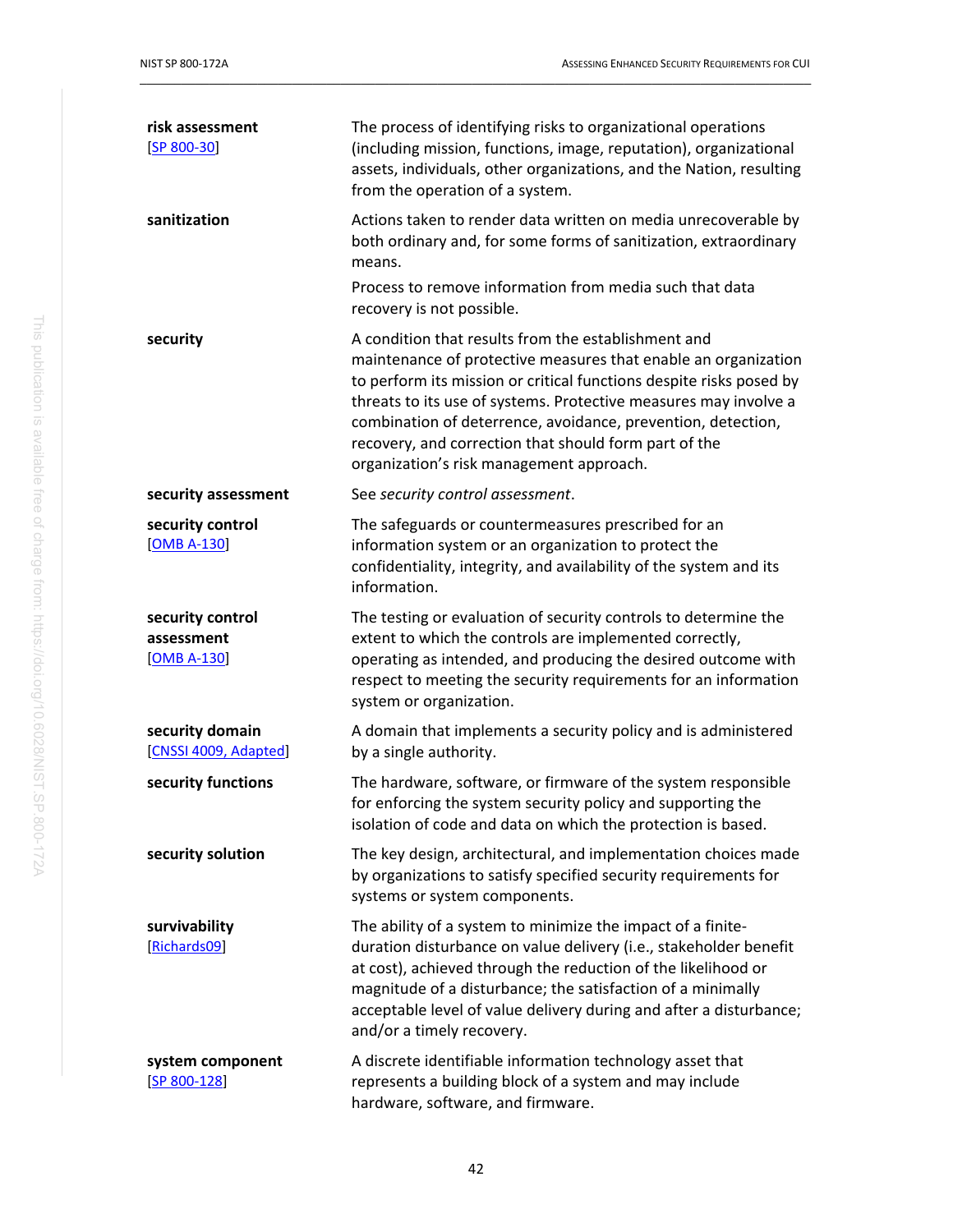| system security plan                                   | A document that describes how an organization meets or plans<br>to meet the security requirements for a system. In particular, the<br>system security plan describes the system boundary, the<br>environment in which the system operates, how security<br>requirements are implemented, and the relationships with or<br>connections to other systems. |
|--------------------------------------------------------|---------------------------------------------------------------------------------------------------------------------------------------------------------------------------------------------------------------------------------------------------------------------------------------------------------------------------------------------------------|
| system service                                         | A capability provided by a system that facilitates information<br>processing, storage, or transmission.                                                                                                                                                                                                                                                 |
| tactics, techniques, and<br>procedures<br>[SP 800-150] | The behavior of an actor. A tactic is the highest-level description<br>of the behavior; techniques provide a more detailed description<br>of the behavior in the context of a tactic; and procedures provide<br>a lower-level, highly detailed description of the behavior in the<br>context of a technique.                                            |
| threat<br>$[SP 800 - 30]$                              | Any circumstance or event with the potential to adversely<br>impact organizational operations, organizational assets,<br>individuals, other organizations, or the Nation through a system<br>via unauthorized access, destruction, disclosure, modification of<br>information, and/or denial of service.                                                |
| threat information<br>$[SP 800-150]$                   | Any information related to a threat that might help an<br>organization protect itself against the threat or detect the<br>activities of an actor. Major types of threat information include<br>indicators, TTPs, security alerts, threat intelligence reports, and<br>tool configurations.                                                              |
| threat intelligence<br>$[SP 800-150]$                  | Threat information that has been aggregated, transformed,<br>analyzed, interpreted, or enriched to provide the necessary<br>context for decision-making processes.                                                                                                                                                                                      |
| situational awareness<br>[CNSSI 4009]                  | Within a volume of time and space, the perception of an<br>enterprise's security posture and its threat environment; the<br>comprehension/meaning of both taken together (risk); and the<br>projection of their status into the near future.                                                                                                            |
| user<br>[CNSSI 4009, Adapted]                          | Individual, or (system) process acting on behalf of an individual,<br>authorized to access a system.                                                                                                                                                                                                                                                    |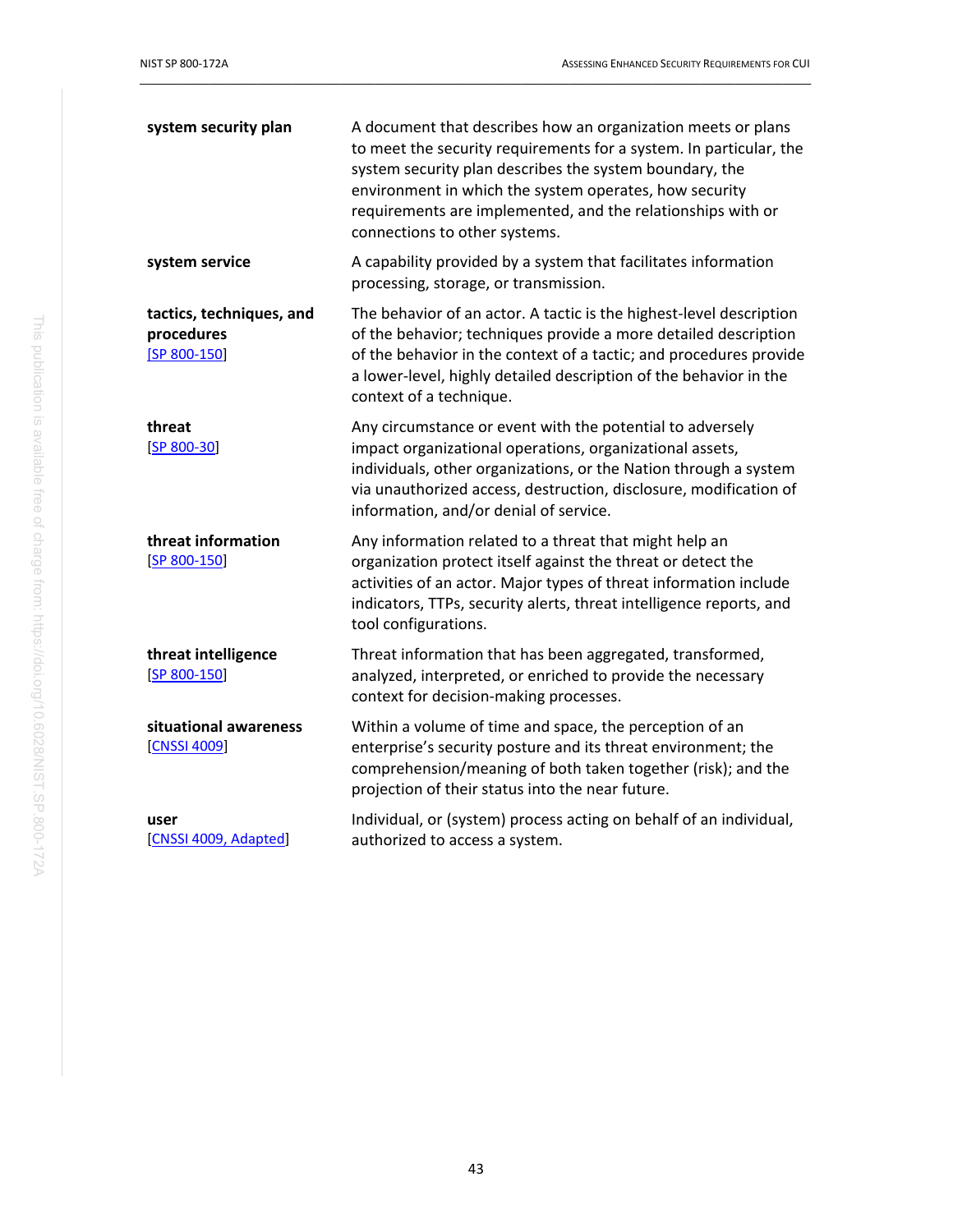### **APPENDIX B**

# <span id="page-54-0"></span>**ACRONYMS**

COMMON ABBREVIATIONS

| <b>APT</b>    | <b>Advanced Persistent Threat</b>                                                           |
|---------------|---------------------------------------------------------------------------------------------|
| <b>CFR</b>    | Code of Federal Regulations                                                                 |
| <b>CNSS</b>   | <b>Committee on National Security Systems</b>                                               |
| <b>CUI</b>    | <b>Controlled Unclassified Information</b>                                                  |
| EO            | <b>Executive Order</b>                                                                      |
| <b>FIPS</b>   | <b>Federal Information Processing Standards</b>                                             |
| <b>FISMA</b>  | Federal Information Security Modernization Act                                              |
| <b>FOIA</b>   | Freedom Of Information Act                                                                  |
| ISO/IEC       | International Organization for Standardization/International Electrotechnical<br>Commission |
| <b>ISOO</b>   | <b>Information Security Oversight Office</b>                                                |
| IT            | <b>Information Technology</b>                                                               |
| <b>ITL</b>    | Information Technology Laboratory                                                           |
| <b>NARA</b>   | National Archives and Records Administration                                                |
| <b>NIST</b>   | National Institute of Standards and Technology                                              |
| <b>NISTIR</b> | NIST Interagency or Internal Report                                                         |
| <b>OMB</b>    | Office of Management and Budget                                                             |
| <b>ODP</b>    | Organization-defined Parameter                                                              |
| <b>SP</b>     | <b>Special Publication</b>                                                                  |
| <b>USC</b>    | <b>United States Code</b>                                                                   |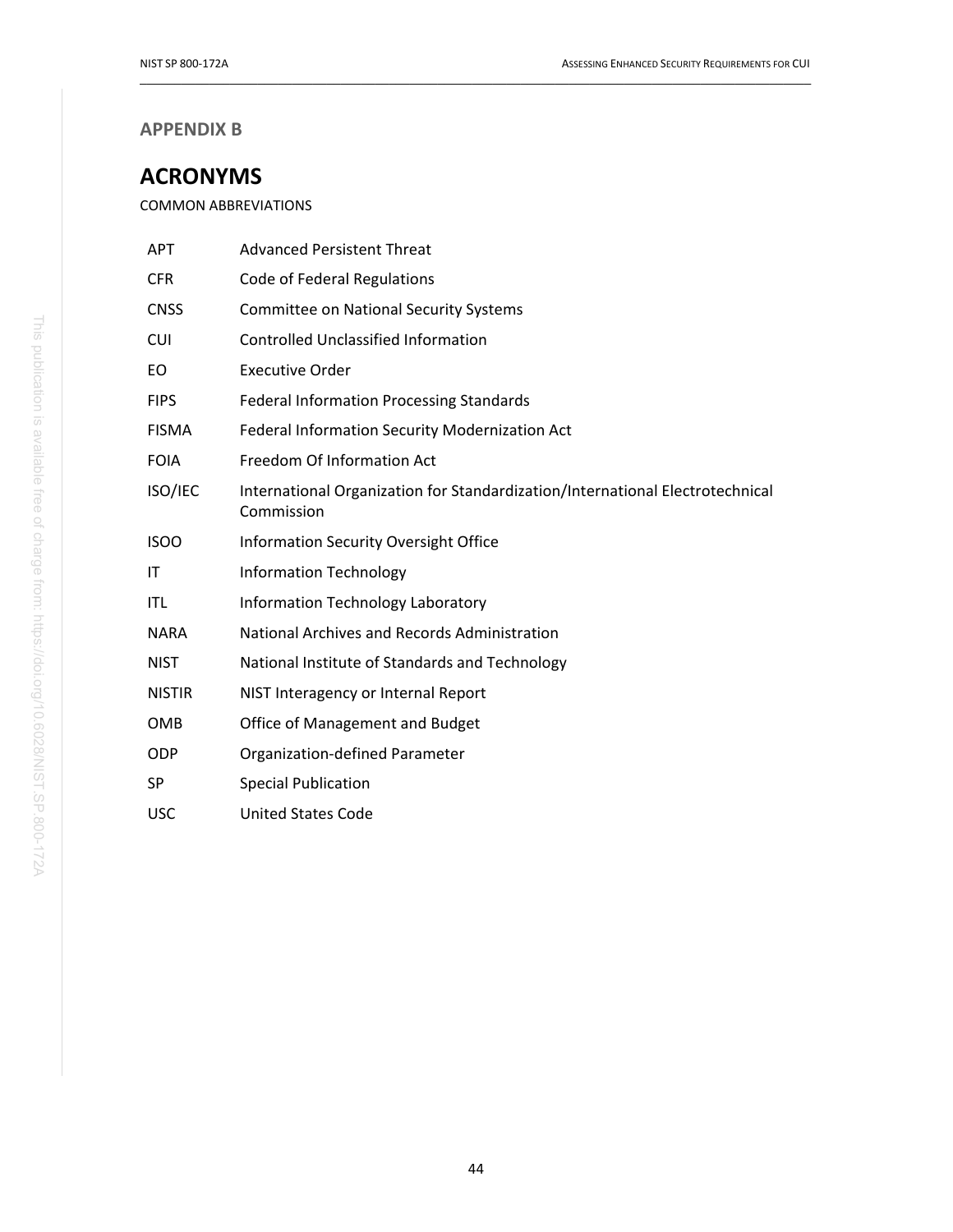#### <span id="page-55-0"></span>**APPENDIX C**

# **ASSESSMENT METHODS**

ASSESSMENT METHOD DEFINITIONS, APPLICABLE OBJECTS, AND ATTRIBUTES

his appendix defines three assessment methods that can be used to assess the CUI security requirements in [\[SP 800-172\]](#page-44-0): *examine*, *interview*, and *test*. Included in the definition of each assessment method are types of objects to which the method can be applied. The his appendix defines three assessment methods that can be used to assess the CUI s<br>requirements in [SP 800-172]: *examine, interview*, and *test*. Included in the definition<br>each assessment method are types of objects to w progressing from basic to focused to comprehensive. The attribute values correlate to the assurance requirements specified by the organization.

 $\_$  ,  $\_$  ,  $\_$  ,  $\_$  ,  $\_$  ,  $\_$  ,  $\_$  ,  $\_$  ,  $\_$  ,  $\_$  ,  $\_$  ,  $\_$  ,  $\_$  ,  $\_$  ,  $\_$  ,  $\_$  ,  $\_$  ,  $\_$  ,  $\_$  ,  $\_$  ,  $\_$  ,  $\_$  ,  $\_$  ,  $\_$  ,  $\_$  ,  $\_$  ,  $\_$  ,  $\_$  ,  $\_$  ,  $\_$  ,  $\_$  ,  $\_$  ,  $\_$  ,  $\_$  ,  $\_$  ,  $\_$  ,  $\_$  ,

The depth attribute addresses the rigor and level of detail of the assessment. For the depth attribute, the focused attribute value includes and builds upon the assessment rigor and level of detail defined for the basic attribute value; the comprehensive attribute value includes and builds upon the assessment rigor and level of detail defined for the focused attribute value.

The coverage attribute addresses the scope or breadth of the assessment. For the coverage attribute, the focused attribute value includes and builds upon the number and type of assessment objects defined for the basic attribute value; the comprehensive attribute value includes and builds upon the number and type of assessment objects defined for the focused attribute value.

Tables C-1 through C-3 provide complete descriptions of the *examine*, *interview*, and *test*  assessment methods. The use of **bolded text** in the assessment method description indicates the content that was added to and appears for the first time in the description, signifying greater rigor and level of detail for the attribute value.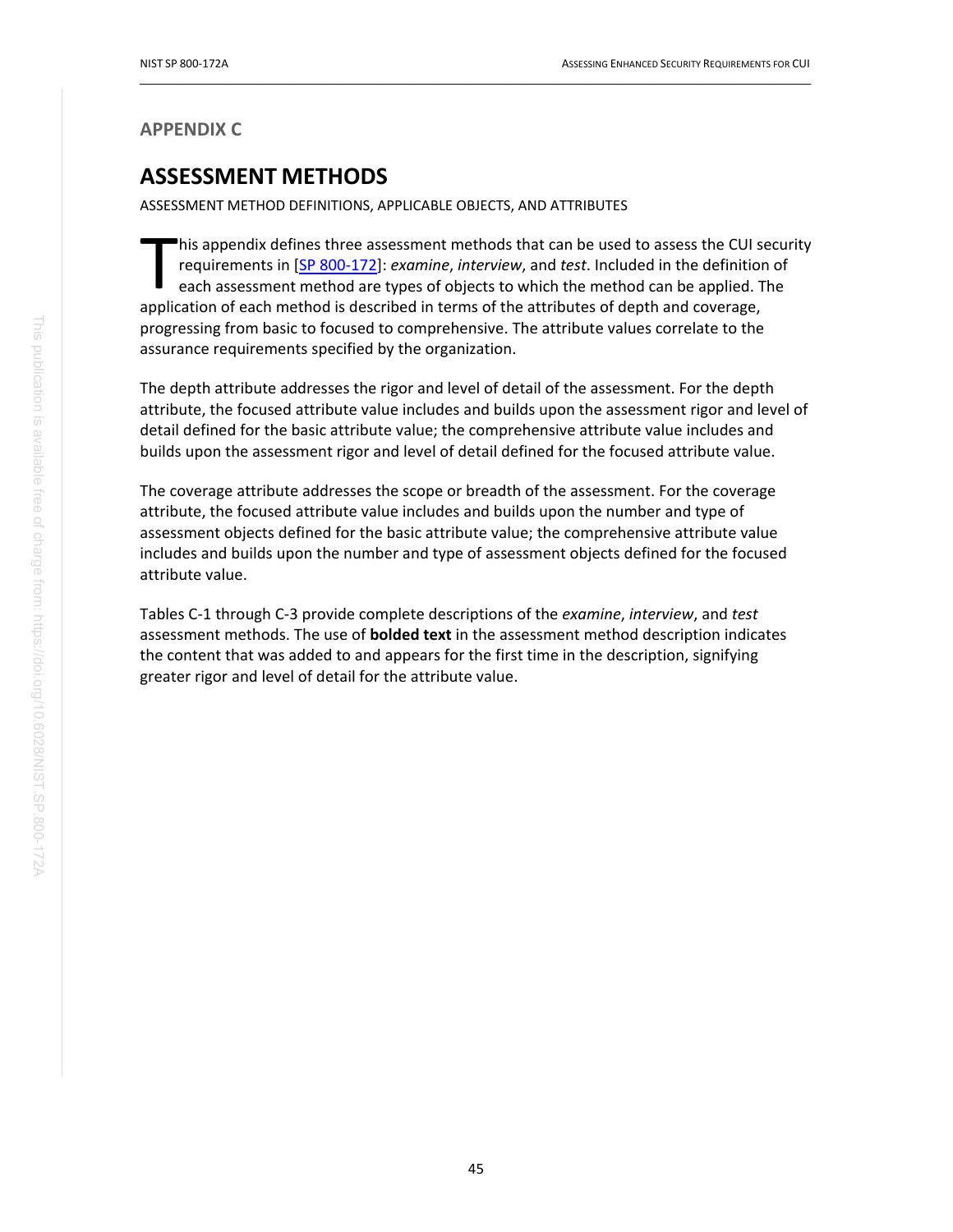<span id="page-56-0"></span>

| <b>Method</b>     | <b>EXAMINE</b><br>The process of checking, inspecting, reviewing, observing, studying, or analyzing one or more<br>assessment objects to facilitate understanding, achieve clarification, or obtain evidence. The results<br>are used to support the determination of security safeguard existence, functionality, correctness,<br>completeness, and potential for improvement over time. |                    |                                                                                                                                                                                                                                                                                                                                                                                                                                                                                                                                                                                                                                                                                                                                                                                                                                                                                                                                                                                                                                                                                                                                                |
|-------------------|-------------------------------------------------------------------------------------------------------------------------------------------------------------------------------------------------------------------------------------------------------------------------------------------------------------------------------------------------------------------------------------------|--------------------|------------------------------------------------------------------------------------------------------------------------------------------------------------------------------------------------------------------------------------------------------------------------------------------------------------------------------------------------------------------------------------------------------------------------------------------------------------------------------------------------------------------------------------------------------------------------------------------------------------------------------------------------------------------------------------------------------------------------------------------------------------------------------------------------------------------------------------------------------------------------------------------------------------------------------------------------------------------------------------------------------------------------------------------------------------------------------------------------------------------------------------------------|
| <b>Objects</b>    | <b>Specifications</b>                                                                                                                                                                                                                                                                                                                                                                     |                    | Examples: policies, plans, procedures, system requirements, designs.                                                                                                                                                                                                                                                                                                                                                                                                                                                                                                                                                                                                                                                                                                                                                                                                                                                                                                                                                                                                                                                                           |
|                   | <b>Mechanisms</b>                                                                                                                                                                                                                                                                                                                                                                         |                    | Examples: functionality implemented in hardware, software, firmware.                                                                                                                                                                                                                                                                                                                                                                                                                                                                                                                                                                                                                                                                                                                                                                                                                                                                                                                                                                                                                                                                           |
|                   | <b>Activities</b>                                                                                                                                                                                                                                                                                                                                                                         |                    | Examples: system operations, administration, management, exercises.                                                                                                                                                                                                                                                                                                                                                                                                                                                                                                                                                                                                                                                                                                                                                                                                                                                                                                                                                                                                                                                                            |
| <b>Attributes</b> | <b>Depth</b>                                                                                                                                                                                                                                                                                                                                                                              |                    | Addresses the rigor of and level of detail in the examination process.                                                                                                                                                                                                                                                                                                                                                                                                                                                                                                                                                                                                                                                                                                                                                                                                                                                                                                                                                                                                                                                                         |
|                   |                                                                                                                                                                                                                                                                                                                                                                                           | <b>Basic</b>       | Examination that consists of high-level reviews, checks, observations, or<br>inspections of the assessment object. This type of examination is conducted<br>using a limited body of evidence or documentation. Examples include:<br>functional-level descriptions for mechanisms; high-level process<br>descriptions for activities; and documents for specifications. Basic<br>examinations provide a level of understanding of the security safeguards<br>necessary for determining whether the safeguards are implemented and<br>free of obvious errors.                                                                                                                                                                                                                                                                                                                                                                                                                                                                                                                                                                                    |
|                   |                                                                                                                                                                                                                                                                                                                                                                                           | Focused            | Examination that consists of high-level reviews, checks, observations, or<br>inspections and more in-depth studies and analyses of the assessment<br>object. This type of examination is conducted using a substantial body of<br>evidence or documentation. Examples include: functional-level descriptions<br>and where appropriate and available, high-level design information for<br>mechanisms; high-level process descriptions and implementation<br>procedures for activities; and documents and related documents for<br>specifications. Focused examinations provide a level of understanding of<br>the security safeguards necessary for determining whether the safeguards<br>are implemented and free of obvious errors and whether there are<br>increased grounds for confidence that the safeguards are implemented<br>correctly and operating as intended.                                                                                                                                                                                                                                                                     |
|                   |                                                                                                                                                                                                                                                                                                                                                                                           | يو<br>Comprehensiv | Examination that consists of high-level reviews, checks, observations, or<br>inspections and more in-depth, detailed, and thorough studies and<br>analyses of the assessment object. This type of examination is conducted<br>using an extensive body of evidence or documentation. Examples include:<br>functional-level descriptions and where appropriate and available, high-<br>level design information, low-level design information, and<br>implementation information for mechanisms; high-level process<br>descriptions and detailed implementation procedures for activities; and<br>documents and related documents for specifications. <sup>11</sup> Comprehensive<br>examinations provide a level of understanding of the security safeguards<br>necessary for determining whether the safeguards are implemented and<br>free of obvious errors and whether there are further increased grounds for<br>confidence that the safeguards are implemented correctly and operating as<br>intended on an ongoing and consistent basis, and that there is support for<br>continuous improvement in the effectiveness of the safeguards. |

#### **TABLE C-1: EXAMINE ASSESSMENT METHOD**

<span id="page-56-1"></span><sup>&</sup>lt;sup>11</sup> While additional documentation is likely for mechanisms when moving from basic to focused to comprehensive examinations, the documentation associated with specifications and activities may be the same or similar for focused and comprehensive examinations, with the rigor of the examinations of these documents being increased at the comprehensive level.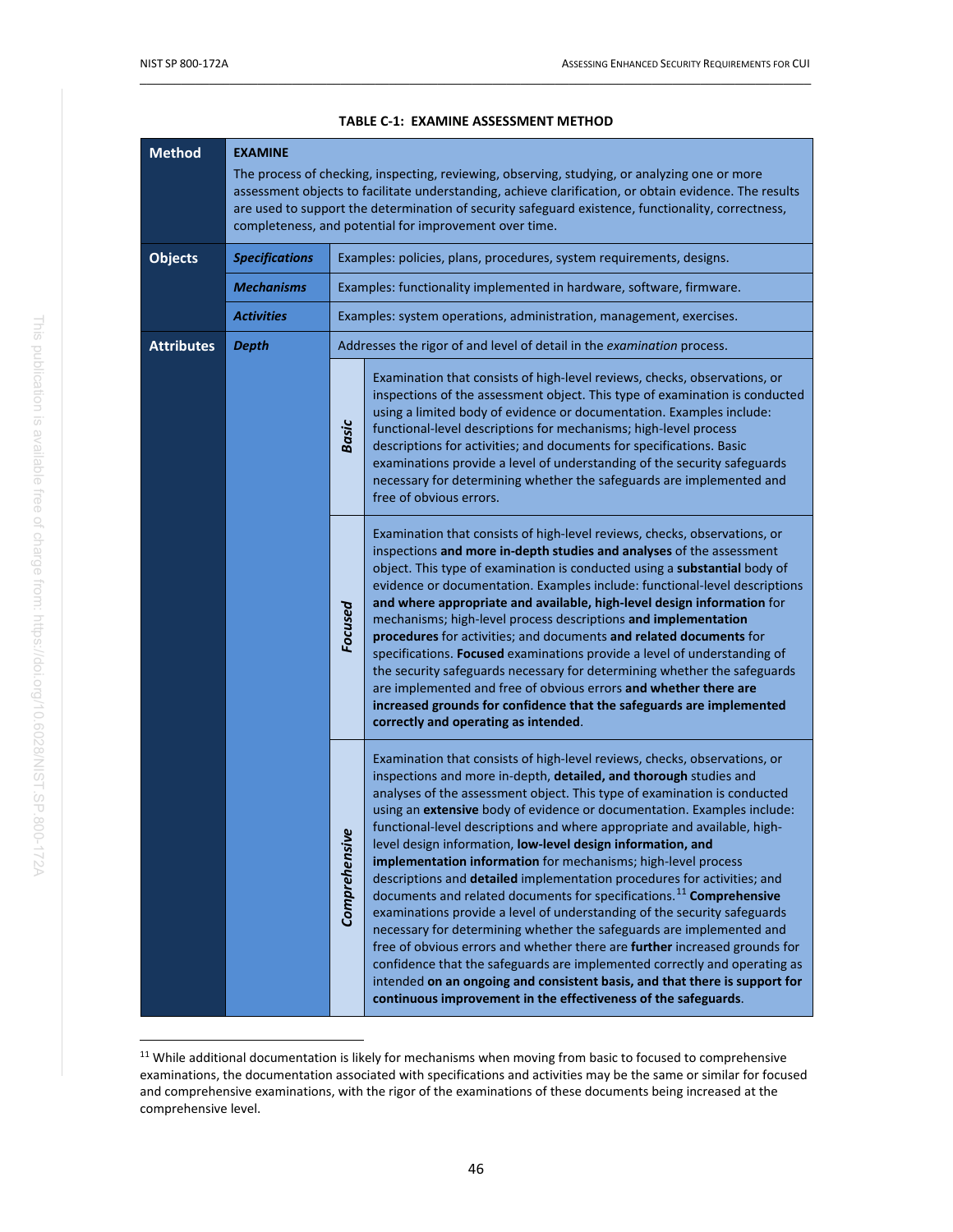| <b>Coverage</b> |                   | Addresses the scope or breadth of the examination process and includes the<br>types of assessment objects to be examined; the number of objects to be<br>examined by type; and specific objects to be examined. <sup>12</sup> |                                                                                                                                                                                                                                                                                                                                                                                                                                                                                                                                                                                                                                                                 |  |
|-----------------|-------------------|-------------------------------------------------------------------------------------------------------------------------------------------------------------------------------------------------------------------------------|-----------------------------------------------------------------------------------------------------------------------------------------------------------------------------------------------------------------------------------------------------------------------------------------------------------------------------------------------------------------------------------------------------------------------------------------------------------------------------------------------------------------------------------------------------------------------------------------------------------------------------------------------------------------|--|
|                 |                   | <b>Basic</b>                                                                                                                                                                                                                  | Examination that uses a representative sample of assessment objects (by<br>type and number within type) to provide the level of coverage necessary<br>for determining whether the security safeguards are implemented and free<br>of obvious errors.                                                                                                                                                                                                                                                                                                                                                                                                            |  |
|                 |                   | Focused                                                                                                                                                                                                                       | Examination that uses a representative sample of assessment objects (by<br>type and number within type) and other specific assessment objects<br>deemed particularly important to achieving the assessment objective to<br>provide the level of coverage necessary for determining whether the<br>security safeguards are implemented and free of obvious errors and<br>whether there are increased grounds for confidence that the safeguards<br>are implemented correctly and operating as intended.                                                                                                                                                          |  |
|                 |                   | Comprehensive                                                                                                                                                                                                                 | Examination that uses a sufficiently large sample of assessment objects (by<br>type and number within type) and other specific assessment objects<br>deemed particularly important to achieving the assessment objective to<br>provide the level of coverage necessary for determining whether the<br>security safeguards are implemented and free of obvious errors and<br>whether there are <b>further</b> increased grounds for confidence that the<br>safeguards are implemented correctly and operating as intended on an<br>ongoing and consistent basis, and that there is support for continuous<br>improvement in the effectiveness of the safeguards. |  |
|                 | <b>DISCUSSION</b> |                                                                                                                                                                                                                               | Typical assessor actions may include reviewing information security policies, plans, and procedures;                                                                                                                                                                                                                                                                                                                                                                                                                                                                                                                                                            |  |

analyzing system design documentation and interface specifications; observing system backup operations; reviewing training records; reviewing audit records; observing incident response activities; studying technical manuals and user/administrator guides; checking, studying, or observing the operation of an information technology mechanism in the system hardware or software; or checking, studying, or observing physical security measures related to the operation of a system.

<span id="page-57-0"></span><sup>&</sup>lt;sup>12</sup> The organization, considering a variety of factors (e.g., available resources, importance of the assessment, the organization's overall assessment goals and objectives), confers with assessors and provides direction on the type, number, and specific objects to be examined for the attribute value described.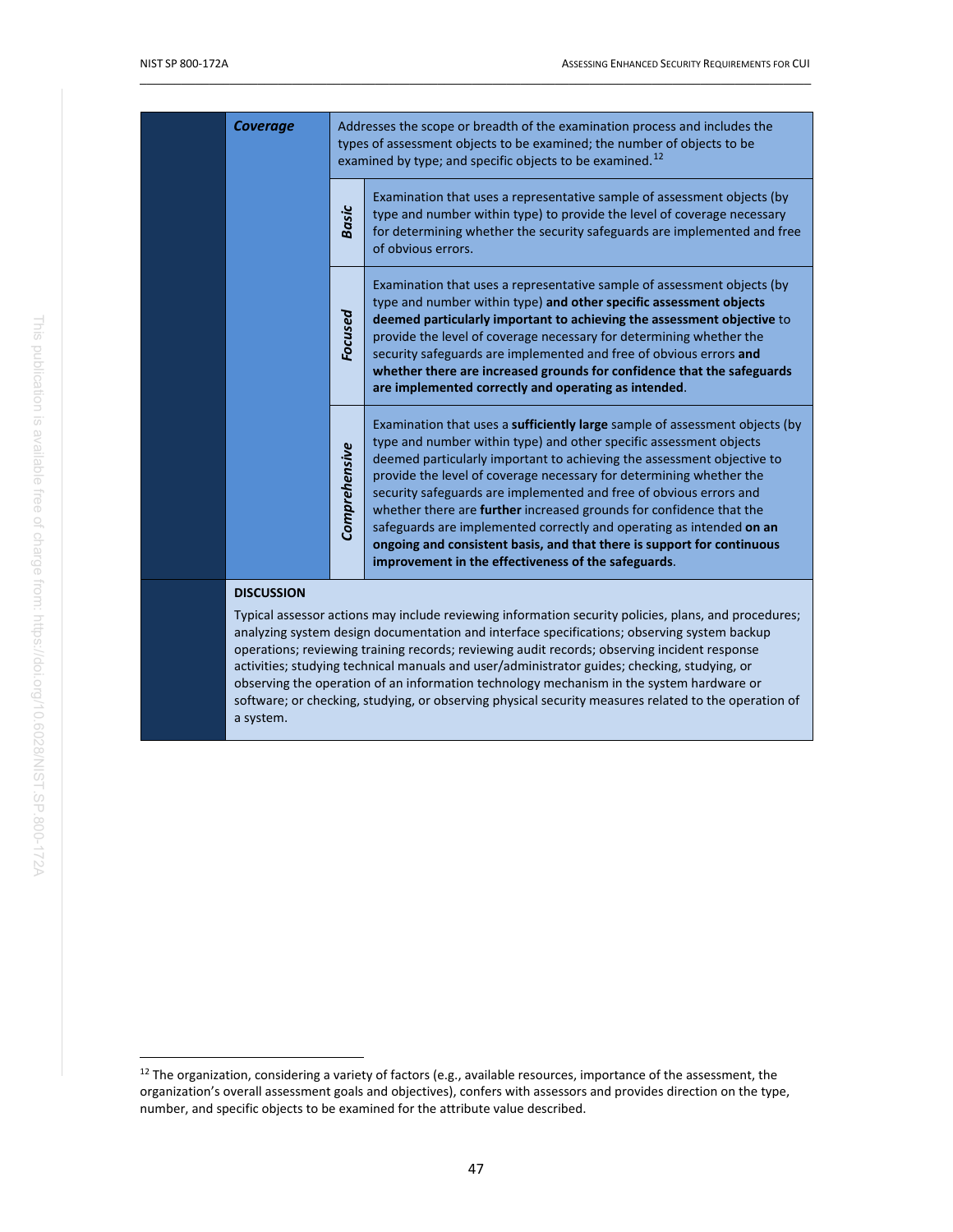<span id="page-58-0"></span>

| <b>Method</b>     | <b>INTERVIEW</b>                       | The process of conducting discussions with individuals or groups of individuals in an organization to<br>facilitate understanding, achieve clarification, or lead to the location of evidence. The results are<br>used to support the determination of security safeguard existence, functionality, correctness,<br>completeness, and potential for improvement over time. |                                                                                                                                                                                                                                                                                                                                                                                                                                                                                                                                                                                                                                                                                                                                                                                                                                                                            |  |
|-------------------|----------------------------------------|----------------------------------------------------------------------------------------------------------------------------------------------------------------------------------------------------------------------------------------------------------------------------------------------------------------------------------------------------------------------------|----------------------------------------------------------------------------------------------------------------------------------------------------------------------------------------------------------------------------------------------------------------------------------------------------------------------------------------------------------------------------------------------------------------------------------------------------------------------------------------------------------------------------------------------------------------------------------------------------------------------------------------------------------------------------------------------------------------------------------------------------------------------------------------------------------------------------------------------------------------------------|--|
| <b>Objects</b>    | <b>Individuals or</b><br><b>Groups</b> |                                                                                                                                                                                                                                                                                                                                                                            | Examples: Personnel with risk assessment responsibilities; personnel with<br>information security responsibilities; system or network administrators;<br>personnel with account management responsibilities.                                                                                                                                                                                                                                                                                                                                                                                                                                                                                                                                                                                                                                                               |  |
| <b>Attributes</b> | <b>Depth</b>                           |                                                                                                                                                                                                                                                                                                                                                                            | Addresses the rigor of and level of detail in the interview process.                                                                                                                                                                                                                                                                                                                                                                                                                                                                                                                                                                                                                                                                                                                                                                                                       |  |
|                   |                                        | <b>Basic</b>                                                                                                                                                                                                                                                                                                                                                               | Interview that consists of broad-based, high-level discussions with<br>individuals or groups of individuals. This type of interview is conducted<br>using a set of generalized, high-level questions. Basic interviews provide a<br>level of understanding of the security safeguards necessary for determining<br>whether the safeguards are implemented and free of obvious errors.                                                                                                                                                                                                                                                                                                                                                                                                                                                                                      |  |
|                   |                                        | Focused                                                                                                                                                                                                                                                                                                                                                                    | Interview that consists of broad-based, high-level discussions and more in-<br>depth discussions in specific areas with individuals or groups of individuals.<br>This type of interview is conducted using a set of generalized, high-level<br>questions and more in-depth questions in specific areas where responses<br>indicate a need for more in-depth investigation. Focused interviews<br>provide a level of understanding of the security safeguards necessary for<br>determining whether the safeguards are implemented and free of obvious<br>errors and whether there are increased grounds for confidence that the<br>safeguards are implemented correctly and operating as intended.                                                                                                                                                                          |  |
|                   |                                        | Comprehensive                                                                                                                                                                                                                                                                                                                                                              | Interview that consists of broad-based, high-level discussions and more in-<br>depth, probing discussions in specific areas with individuals or groups of<br>individuals. This type of interview is conducted using a set of generalized,<br>high-level questions and more in-depth, probing questions in specific areas<br>where responses indicate a need for more in-depth investigation.<br>Comprehensive interviews provide a level of understanding of the security<br>safeguards necessary for determining whether the safeguards are<br>implemented and free of obvious errors and whether there are further<br>increased grounds for confidence that the safeguards are implemented<br>correctly and operating as intended on an ongoing and consistent basis,<br>and that there is support for continuous improvement in the<br>effectiveness of the safeguards. |  |
|                   | <b>Coverage</b>                        | Addresses the scope or breadth of the interview process and includes the types of<br>individuals to be interviewed by role and responsibility; the number of individuals<br>to be interviewed by type; and specific individuals to be interviewed. <sup>13</sup>                                                                                                           |                                                                                                                                                                                                                                                                                                                                                                                                                                                                                                                                                                                                                                                                                                                                                                                                                                                                            |  |
|                   |                                        | <b>Basic</b>                                                                                                                                                                                                                                                                                                                                                               | Interview that uses a representative sample of individuals in organizational<br>roles to provide the level of coverage necessary for determining whether<br>the security safeguards are implemented and free of obvious errors.                                                                                                                                                                                                                                                                                                                                                                                                                                                                                                                                                                                                                                            |  |

#### **TABLE C-2: INTERVIEW ASSESSMENT METHOD**

<span id="page-58-1"></span><sup>&</sup>lt;sup>13</sup> The organization, considering a variety of factors (e.g., available resources, importance of the assessment, the organization's overall assessment goals and objectives), confers with assessors and provides direction on the type, number, and specific individuals to be interviewed for the attribute value described.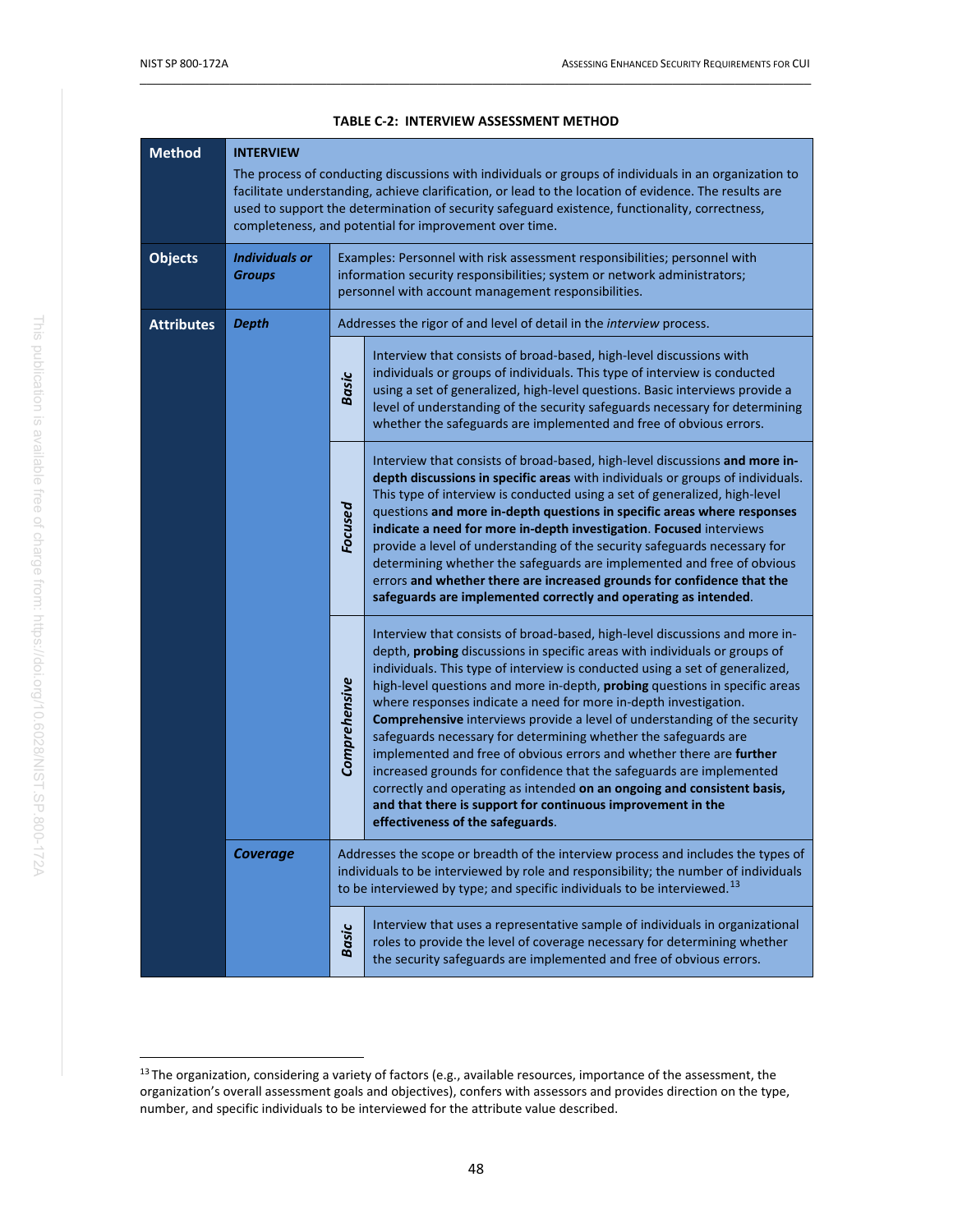|  |                   | Focused       | Interview that uses a representative sample of individuals in organizational<br>roles and other specific individuals deemed particularly important to<br>achieving the assessment objective to provide the level of coverage<br>necessary for determining whether the security safeguards are<br>implemented and free of obvious errors and whether there are increased<br>grounds for confidence that the safeguards are implemented correctly<br>and operating as intended.                                                                                                                                                          |
|--|-------------------|---------------|----------------------------------------------------------------------------------------------------------------------------------------------------------------------------------------------------------------------------------------------------------------------------------------------------------------------------------------------------------------------------------------------------------------------------------------------------------------------------------------------------------------------------------------------------------------------------------------------------------------------------------------|
|  |                   | Comprehensive | Interview that uses a <b>sufficiently large</b> sample of individuals in<br>organizational roles and other specific individuals deemed particularly<br>important to achieving the assessment objective to provide the level of<br>coverage necessary for determining whether the security safeguards are<br>implemented and free of obvious errors and whether there are further<br>increased grounds for confidence that the safeguards are implemented<br>correctly and operating as intended on an ongoing and consistent basis,<br>and that there is support for continuous improvement in the<br>effectiveness of the safeguards. |
|  | <b>DISCUSSION</b> |               |                                                                                                                                                                                                                                                                                                                                                                                                                                                                                                                                                                                                                                        |

Typical assessor actions may include interviewing chief executive officers, chief information officers, senior information security officers, information owners, system and mission owners, system security officers, system security managers, personnel officers, human resource managers, network and system administrators, facilities managers, training officers, physical security officers, system operators, site managers, and users.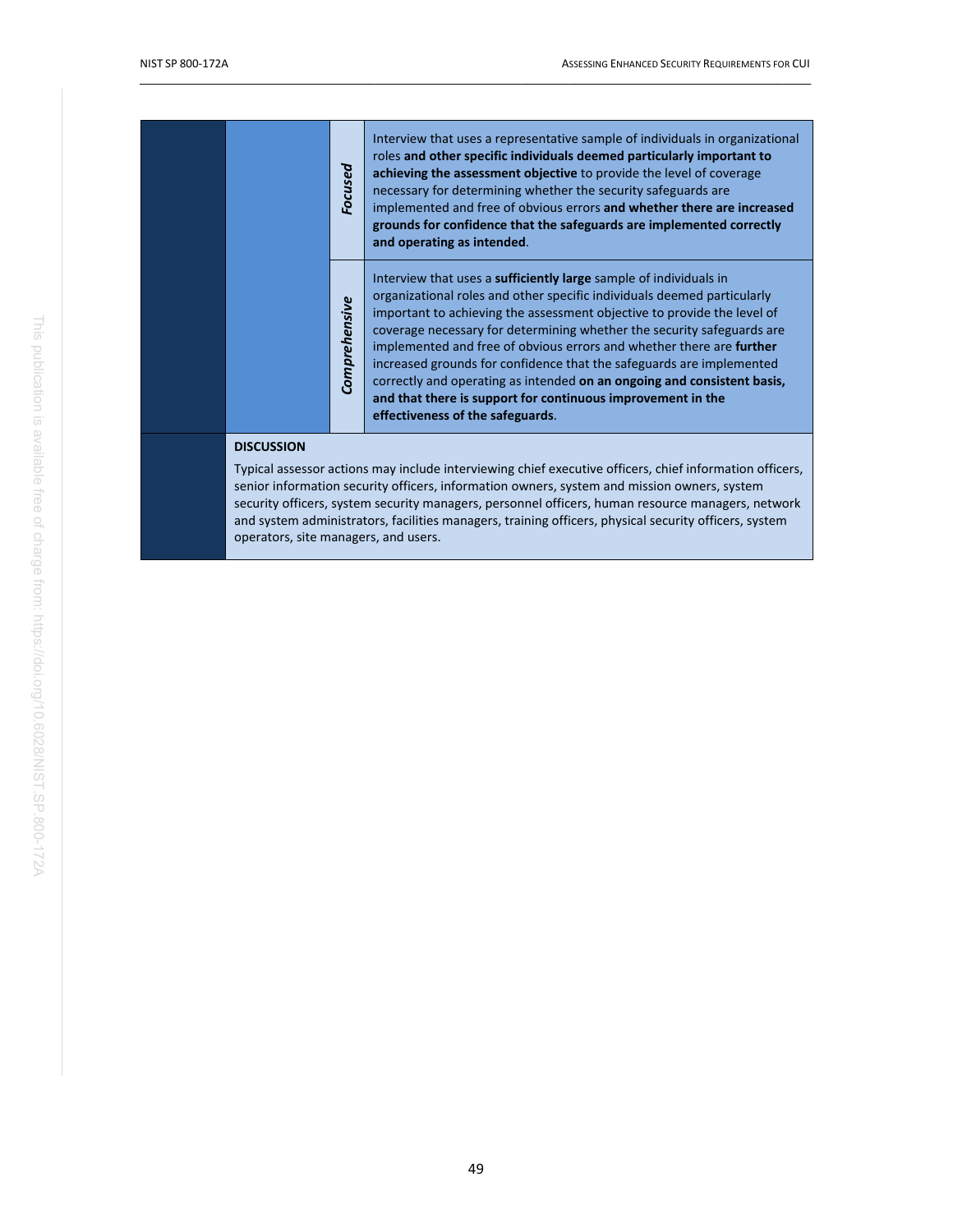<span id="page-60-0"></span>

| <b>Method</b>     | <b>TEST</b><br>The process of exercising one or more assessment objects under specified conditions to compare<br>actual with expected behavior. The results are used to support the determination of security<br>safeguard existence, functionality, correctness, completeness, and potential for improvement over<br>time. <sup>14</sup> |                                                                                                                                                                                                                                                                                                                                                                                                                                                                                                                                                                                                                                                                                                                                                                                                                                                                                                                                                                                                                                                          |                                                                                                                                                                                                                                                                                                                                                                                                                                                                                                                                                                                                                                                                                                                                                                                             |
|-------------------|-------------------------------------------------------------------------------------------------------------------------------------------------------------------------------------------------------------------------------------------------------------------------------------------------------------------------------------------|----------------------------------------------------------------------------------------------------------------------------------------------------------------------------------------------------------------------------------------------------------------------------------------------------------------------------------------------------------------------------------------------------------------------------------------------------------------------------------------------------------------------------------------------------------------------------------------------------------------------------------------------------------------------------------------------------------------------------------------------------------------------------------------------------------------------------------------------------------------------------------------------------------------------------------------------------------------------------------------------------------------------------------------------------------|---------------------------------------------------------------------------------------------------------------------------------------------------------------------------------------------------------------------------------------------------------------------------------------------------------------------------------------------------------------------------------------------------------------------------------------------------------------------------------------------------------------------------------------------------------------------------------------------------------------------------------------------------------------------------------------------------------------------------------------------------------------------------------------------|
| <b>Objects</b>    | <b>Mechanisms</b>                                                                                                                                                                                                                                                                                                                         |                                                                                                                                                                                                                                                                                                                                                                                                                                                                                                                                                                                                                                                                                                                                                                                                                                                                                                                                                                                                                                                          | Examples: hardware, software, firmware.                                                                                                                                                                                                                                                                                                                                                                                                                                                                                                                                                                                                                                                                                                                                                     |
|                   | <b>Activities</b>                                                                                                                                                                                                                                                                                                                         |                                                                                                                                                                                                                                                                                                                                                                                                                                                                                                                                                                                                                                                                                                                                                                                                                                                                                                                                                                                                                                                          | Examples: system operations, administration, management, exercises.                                                                                                                                                                                                                                                                                                                                                                                                                                                                                                                                                                                                                                                                                                                         |
| <b>Attributes</b> | <b>Depth</b>                                                                                                                                                                                                                                                                                                                              |                                                                                                                                                                                                                                                                                                                                                                                                                                                                                                                                                                                                                                                                                                                                                                                                                                                                                                                                                                                                                                                          | Addresses the types of testing to be conducted.                                                                                                                                                                                                                                                                                                                                                                                                                                                                                                                                                                                                                                                                                                                                             |
|                   |                                                                                                                                                                                                                                                                                                                                           | <b>Basic</b>                                                                                                                                                                                                                                                                                                                                                                                                                                                                                                                                                                                                                                                                                                                                                                                                                                                                                                                                                                                                                                             | Test methodology (also known as black box testing) that assumes no<br>knowledge of the internal structure and implementation detail of the<br>assessment object. This type of testing is conducted using a functional<br>specification for mechanisms and a high-level process description for<br>activities. Basic testing provides a level of understanding of the security<br>safeguards necessary for determining whether the safeguards are<br>implemented and free of obvious errors.                                                                                                                                                                                                                                                                                                 |
|                   |                                                                                                                                                                                                                                                                                                                                           | Focused                                                                                                                                                                                                                                                                                                                                                                                                                                                                                                                                                                                                                                                                                                                                                                                                                                                                                                                                                                                                                                                  | Test methodology (also known as gray box testing) that assumes some<br>knowledge of the internal structure and implementation detail of the<br>assessment object. This type of testing is conducted using a functional<br>specification and limited system architectural information (e.g., high-level<br>design) for mechanisms and a high-level process description and high-level<br>description of integration into the operational environment for activities.<br>Focused testing provides a level of understanding of the security safeguards<br>necessary for determining whether the safeguards are implemented and<br>free of obvious errors and whether there are increased grounds for<br>confidence that the safeguards are implemented correctly and operating<br>as intended. |
|                   | mprehensive<br>Š                                                                                                                                                                                                                                                                                                                          | Test methodology (also known as white box testing) that assumes explicit<br>and substantial knowledge of the internal structure and implementation<br>detail of the assessment object. This type of testing is conducted using a<br>functional specification, extensive system architectural information (e.g.,<br>high-level design, low-level design) and implementation representation<br>(e.g., source code, schematics) for mechanisms and a high-level process<br>description and detailed description of integration into the operational<br>environment for activities. Comprehensive testing provides a level of<br>understanding of the security safeguards necessary for determining<br>whether the safeguards are implemented and free of obvious errors and<br>whether there are further increased grounds for confidence that the<br>safeguards are implemented correctly and operating as intended on an<br>ongoing and consistent basis, and that there is support for continuous<br>improvement in the effectiveness of the safeguards. |                                                                                                                                                                                                                                                                                                                                                                                                                                                                                                                                                                                                                                                                                                                                                                                             |
|                   | <b>Coverage</b>                                                                                                                                                                                                                                                                                                                           | Addresses the scope or breadth of the testing process and includes the types of<br>assessment objects to be tested; the number of objects to be tested by type; and<br>specific objects to be tested.                                                                                                                                                                                                                                                                                                                                                                                                                                                                                                                                                                                                                                                                                                                                                                                                                                                    |                                                                                                                                                                                                                                                                                                                                                                                                                                                                                                                                                                                                                                                                                                                                                                                             |

#### **TABLE C-3: TEST ASSESSMENT METHOD**

<span id="page-60-1"></span><sup>&</sup>lt;sup>14</sup> Testing is typically used to determine if mechanisms or activities meet a set of predefined specifications. Testing can also be performed to determine characteristics of a security or privacy control that are not commonly associated with predefined specifications (e.g., penetration testing).